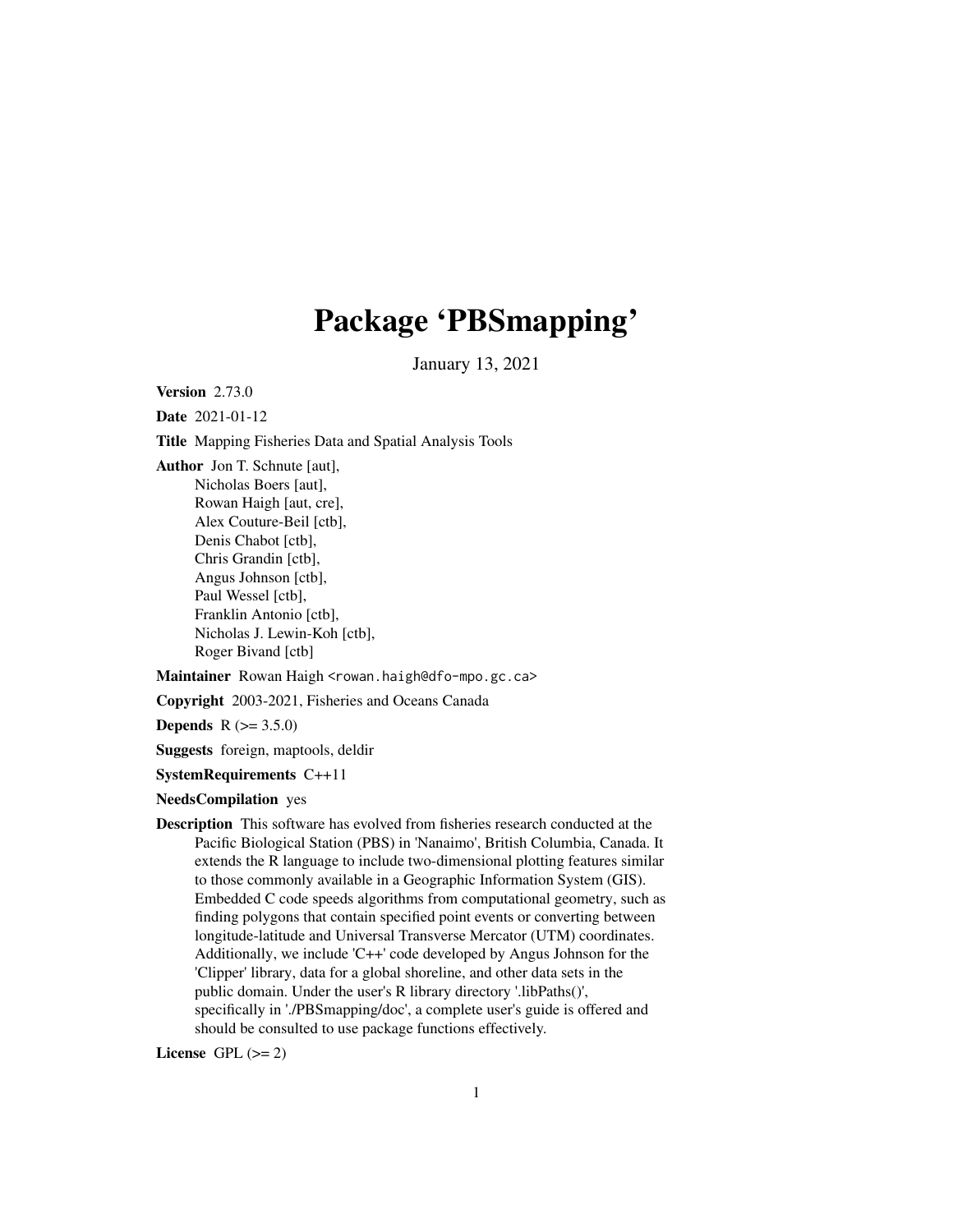URL https://github.com/pbs-software/pbs-mapping,

https://github.com/pbs-software/pbs-mapx,

http://www.angusj.com/delphi/clipper.php

**Repository CRAN** 

Date/Publication 2021-01-13 19:50:03 UTC

# R topics documented:

|           |  |  |  |  |  |  |  |  |  |  |  |  |  |  |  |  |  | $\overline{3}$ |
|-----------|--|--|--|--|--|--|--|--|--|--|--|--|--|--|--|--|--|----------------|
|           |  |  |  |  |  |  |  |  |  |  |  |  |  |  |  |  |  | 5              |
|           |  |  |  |  |  |  |  |  |  |  |  |  |  |  |  |  |  | $\overline{7}$ |
|           |  |  |  |  |  |  |  |  |  |  |  |  |  |  |  |  |  | $\overline{Q}$ |
|           |  |  |  |  |  |  |  |  |  |  |  |  |  |  |  |  |  | 10             |
|           |  |  |  |  |  |  |  |  |  |  |  |  |  |  |  |  |  | 11             |
|           |  |  |  |  |  |  |  |  |  |  |  |  |  |  |  |  |  | 13             |
|           |  |  |  |  |  |  |  |  |  |  |  |  |  |  |  |  |  | 14             |
|           |  |  |  |  |  |  |  |  |  |  |  |  |  |  |  |  |  | 15             |
|           |  |  |  |  |  |  |  |  |  |  |  |  |  |  |  |  |  | 16             |
|           |  |  |  |  |  |  |  |  |  |  |  |  |  |  |  |  |  | 18             |
|           |  |  |  |  |  |  |  |  |  |  |  |  |  |  |  |  |  | 19             |
|           |  |  |  |  |  |  |  |  |  |  |  |  |  |  |  |  |  | 20             |
|           |  |  |  |  |  |  |  |  |  |  |  |  |  |  |  |  |  | 21             |
|           |  |  |  |  |  |  |  |  |  |  |  |  |  |  |  |  |  | 23             |
|           |  |  |  |  |  |  |  |  |  |  |  |  |  |  |  |  |  | 24             |
|           |  |  |  |  |  |  |  |  |  |  |  |  |  |  |  |  |  | 25             |
|           |  |  |  |  |  |  |  |  |  |  |  |  |  |  |  |  |  | 26             |
|           |  |  |  |  |  |  |  |  |  |  |  |  |  |  |  |  |  | 27             |
|           |  |  |  |  |  |  |  |  |  |  |  |  |  |  |  |  |  | 28             |
|           |  |  |  |  |  |  |  |  |  |  |  |  |  |  |  |  |  | 30             |
|           |  |  |  |  |  |  |  |  |  |  |  |  |  |  |  |  |  | 31             |
|           |  |  |  |  |  |  |  |  |  |  |  |  |  |  |  |  |  | 32             |
|           |  |  |  |  |  |  |  |  |  |  |  |  |  |  |  |  |  | 33             |
|           |  |  |  |  |  |  |  |  |  |  |  |  |  |  |  |  |  | 34             |
|           |  |  |  |  |  |  |  |  |  |  |  |  |  |  |  |  |  | 35             |
|           |  |  |  |  |  |  |  |  |  |  |  |  |  |  |  |  |  | 37             |
|           |  |  |  |  |  |  |  |  |  |  |  |  |  |  |  |  |  | 38             |
|           |  |  |  |  |  |  |  |  |  |  |  |  |  |  |  |  |  | 39             |
|           |  |  |  |  |  |  |  |  |  |  |  |  |  |  |  |  |  | 40             |
| findPolys |  |  |  |  |  |  |  |  |  |  |  |  |  |  |  |  |  | 42             |
|           |  |  |  |  |  |  |  |  |  |  |  |  |  |  |  |  |  | 43             |
|           |  |  |  |  |  |  |  |  |  |  |  |  |  |  |  |  |  | 44             |
|           |  |  |  |  |  |  |  |  |  |  |  |  |  |  |  |  |  | 45             |
|           |  |  |  |  |  |  |  |  |  |  |  |  |  |  |  |  |  | 46             |
|           |  |  |  |  |  |  |  |  |  |  |  |  |  |  |  |  |  | 49             |
|           |  |  |  |  |  |  |  |  |  |  |  |  |  |  |  |  |  | 50             |
|           |  |  |  |  |  |  |  |  |  |  |  |  |  |  |  |  |  | 50             |

 $\overline{2}$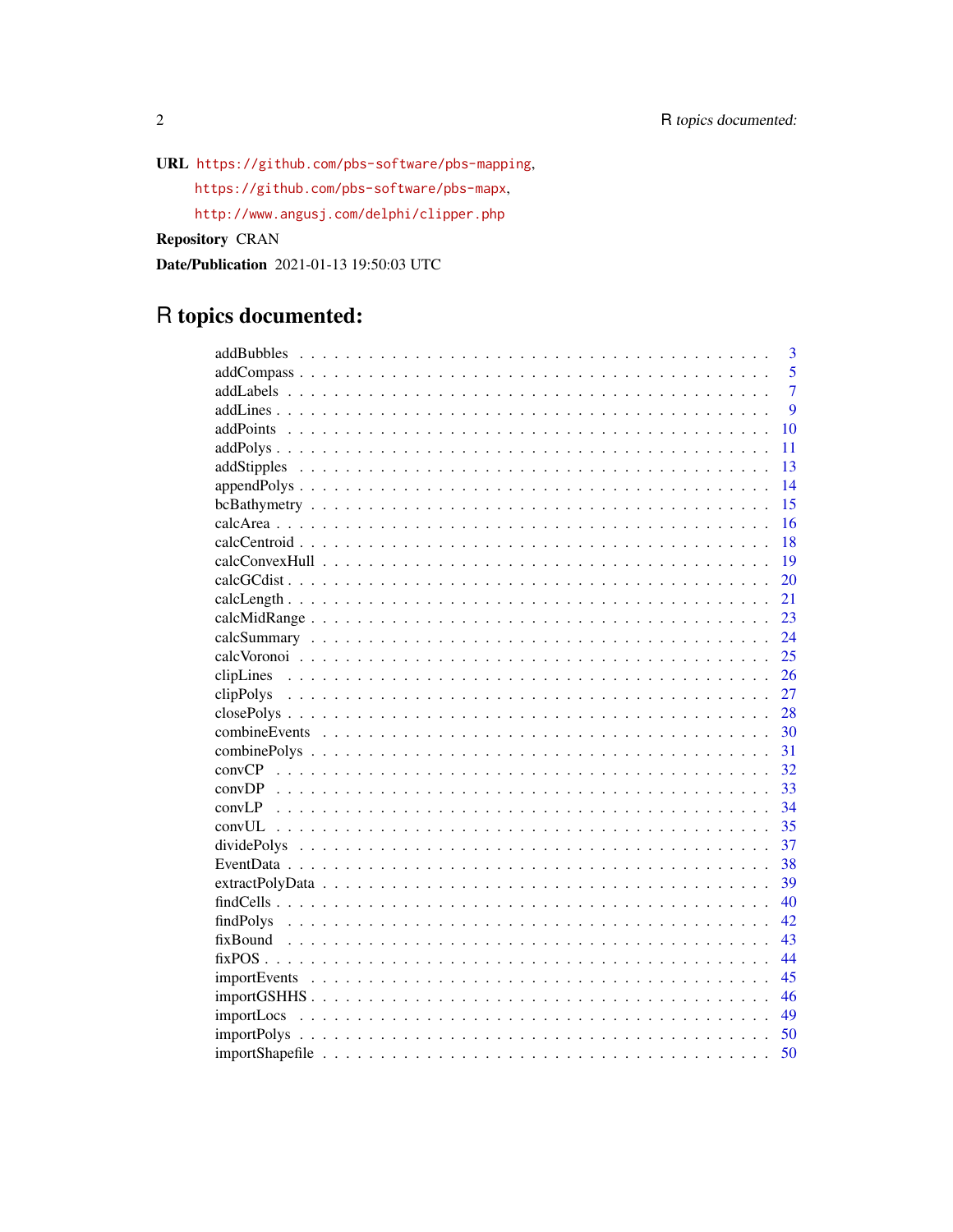<span id="page-2-0"></span>

| Index |                    | 94 |
|-------|--------------------|----|
|       |                    | 93 |
|       |                    | 92 |
|       | thinPolys          | 91 |
|       |                    | 89 |
|       |                    | 88 |
|       |                    | 87 |
|       | rotatePolys        | 85 |
|       | RGB2RYB            | 83 |
|       |                    | 82 |
|       |                    | 81 |
|       |                    | 80 |
|       |                    | 78 |
|       | PolyData           | 77 |
|       | plotPolys          | 75 |
|       |                    | 73 |
|       |                    | 70 |
|       |                    | 68 |
|       |                    | 67 |
|       |                    | 66 |
|       |                    | 66 |
|       |                    | 64 |
|       |                    | 63 |
|       |                    | 61 |
|       |                    | 60 |
|       |                    | 59 |
|       | <i>locatePolys</i> | 57 |
|       |                    | 56 |
|       | ioinPolys          | 54 |
|       |                    | 53 |
|       | isConvex           | 52 |

<span id="page-2-1"></span>addBubbles *Add Bubbles to Maps*

#### Description

Add bubbles proportional to some EventData's Z column (e.g., catch or effort) to an existing plot, where each unique EID describes a bubble.

# Usage

```
addBubbles(events, type=c("perceptual","surface","volume"),
  z.max=NULL, min.size=0, max.size=0.8, symbol.zero="+",
   symbol.fg=rgb(0,0,0,0.60), symbol.bg=rgb(0,0,0,0.30),
  legend.pos="bottomleft", legend.breaks=NULL,
   show.actual=FALSE, legend.type=c("nested","horiz","vert"),
  legend.title="Abundance", legend.cex=.8, neg.col="RYB", ...)
```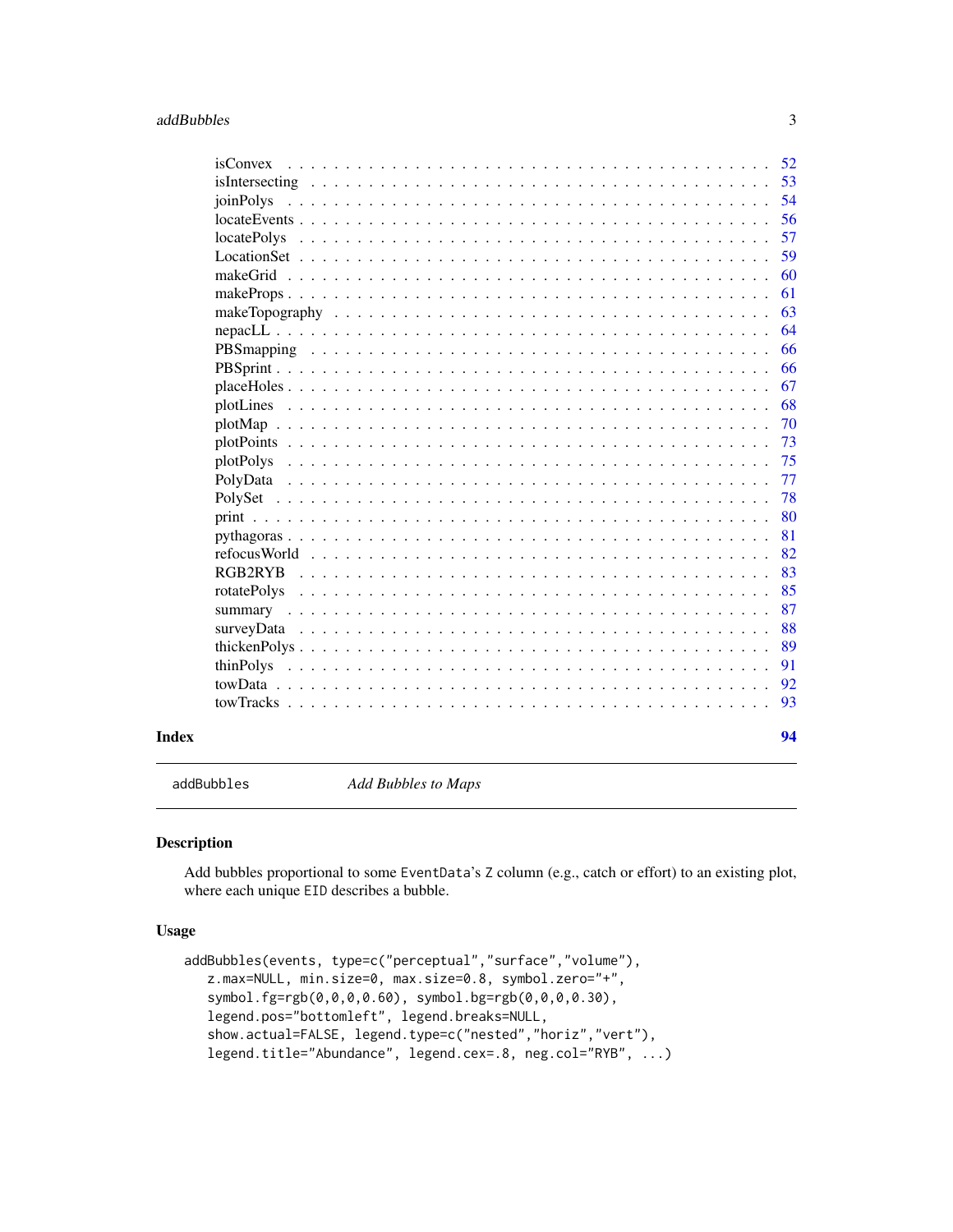# Arguments

| events        | EventData to use (required).                                                                                                                                                                                                                                                                                       |
|---------------|--------------------------------------------------------------------------------------------------------------------------------------------------------------------------------------------------------------------------------------------------------------------------------------------------------------------|
| type          | character - scaling option for bubbles where "perceptual" emphasizes large<br>z-values, "volume" emphasizes small z-values, and "surface" lies in between.                                                                                                                                                         |
| z.max         | numeric – maximum value for z (default = $max(eventsZ)$ ); determines the<br>largest bubble; keeps the same legend for different maps.                                                                                                                                                                             |
| min.size      | numeric – minimum size (inches) for a bubble representing min(events\$Z).<br>The legend may not actually include a bubble of this size because the calculated<br>legend.breaks does not include the min(events\$Z).                                                                                                |
| max.size      | numeric – maximum size (inches) for a bubble representing z.max. A legend<br>bubble may exceed this size when show. actual is FALSE (on account of using<br>$pretty( \dots )).$                                                                                                                                    |
| symbol.zero   | character – symbol to represent z-values equal to $0$ .                                                                                                                                                                                                                                                            |
| symbol.fg     | character - bubble outline (border) colour.                                                                                                                                                                                                                                                                        |
| symbol.bg     | character – bubble interior (fill) colour. If a vector, the first element represents<br>min(legend.breaks) and the last element represents max(legend.breaks);<br>colours are interpolated for values of events\$2 between those boundaries. For<br>values outside of those boundaries, interiors remain unfilled. |
| legend.pos    | character   numeric - position for the legend.                                                                                                                                                                                                                                                                     |
| legend.breaks | numeric – break values for categorizing the z-values. The automatic method<br>should work if zeroes are present; otherwise, you can specify your own break<br>values for the legend. If a single number, specifies the number of breaks; if a<br>vector, specifies the breaks.                                     |
| show.actual   | $logical$ – if FALSE, legend values are obtained using $pretry$ (), and conse-<br>quently, the largest bubble may be larger than z.max; if TRUE, the largest bubble<br>in the legend will correspond to z.max.                                                                                                     |
| legend.type   | character - display format for legend.                                                                                                                                                                                                                                                                             |
| legend.title  | character - title for legend.                                                                                                                                                                                                                                                                                      |
| legend.cex    | $numeric - size of legend text.$                                                                                                                                                                                                                                                                                   |
| neg.col       | character - bubble colour for any potential negative values.                                                                                                                                                                                                                                                       |
| .             | dots - additional arguments for points function that plots zero-value symbols.                                                                                                                                                                                                                                     |

#### Details

Modified from (and for the legend, strongly inspired by) Tanimura et al. (2006) by Denis Chabot to work with PBSmapping.

Furthermore, Chabot's modifications make it possible to draw several maps with bubbles that all have the same scale (instead of each bubble plot having a scale that depends on the maximum zvalue for that plot). This is done by making z.max equal to the largest z-value from all maps that will be plotted.

The user can also add a [legend](#page-0-0) in one of four corners (see legend) or at a specific  $c(X, Y)$  position. If legend.pos is NULL, no legend is drawn.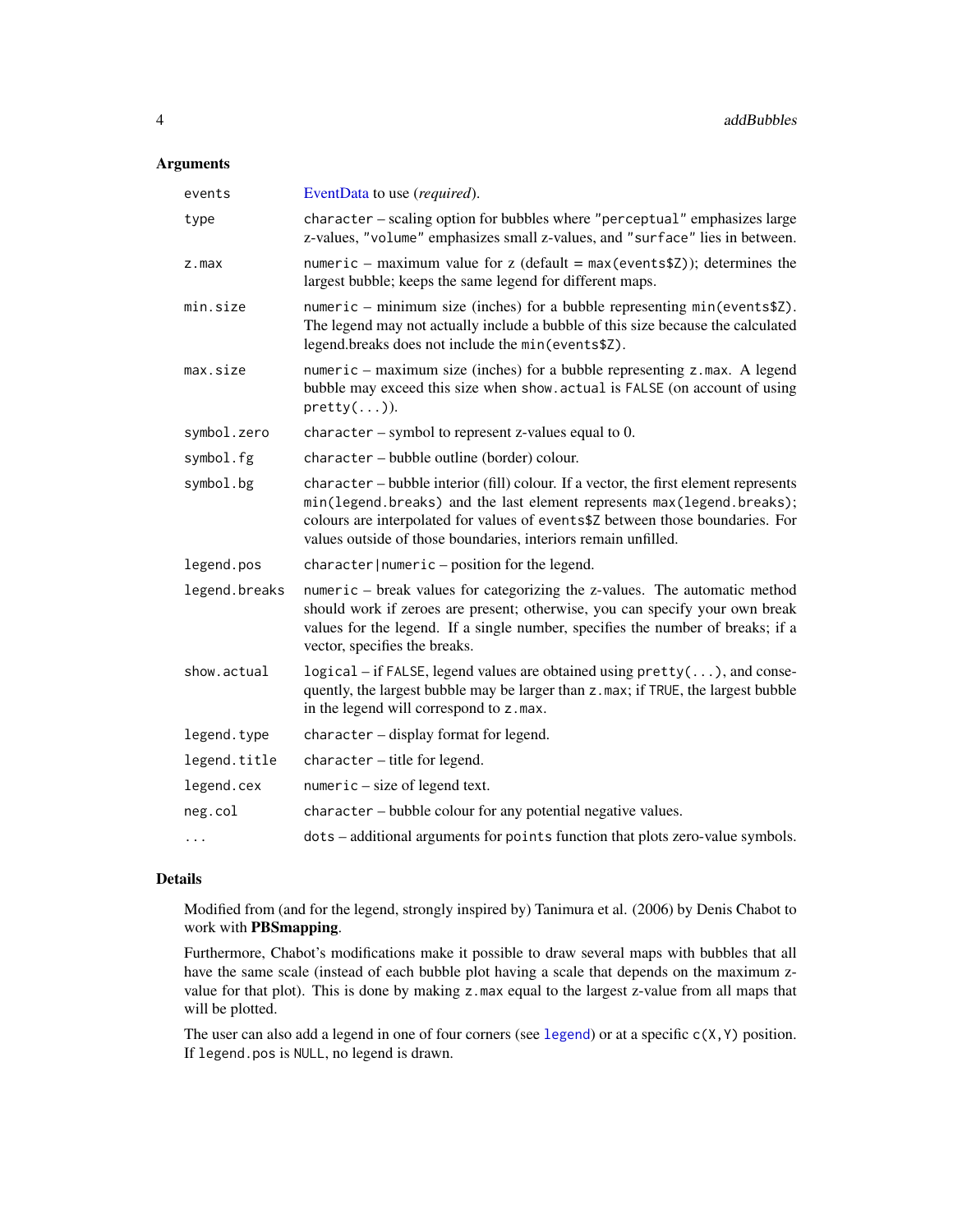# <span id="page-4-0"></span>addCompass 5

#### Author(s)

[Denis Chabot,](https://profils-profiles.science.gc.ca/en/profile/denis-chabot?wbdisable=true) Research Scientist Maurice-Lamontagne Institute, Fisheries & Oceans Canada (DFO), Mont-Joli QC

Maintainer: [Rowan Haigh,](mailto:rowan.haigh@dfo-mpo.gc.ca) Program Head – Offshore Rockfish Pacific Biological Station (PBS), Fisheries & Oceans Canada (DFO), Nanaimo BC *locus opus*: Institute of Ocean Sciences (IOS), Sidney BC Last modified Rd: 2021-01-11

# References

Tanimura, S., Kuroiwa, C., and Mizota, T. (2006) Proportional symbol mapping in R. *Journal of Statistical Software* 15(5).

#### See Also

In package PBSmapping: [addPolys](#page-10-1), [EventData](#page-37-1), [RGB2RYB](#page-82-1), [surveyData](#page-87-1)

```
local(envir=.PBSmapEnv,expr={
 oldpar = par(no.readonly=TRUE)
 #--- common code for both examples below
 data(nepacLL,surveyData,envir=.PBSmapEnv)
 surveyData$Z <- surveyData$catch
 #--- plot a version that only varies the size
 plotMap(nepacLL, xlim=c(-131.8,-127.2), ylim=c(50.5,52.7),
    col="gainsboro",plt=c(.08,.99,.08,.99), cex.axis=1.2, cex.lab=1.5)
 addBubbles(surveyData, symbol.bg=rgb(.9,.5,0,.6),
   legend.type="nested", symbol.zero="+", col="grey")
 #--- plot a version that uses different symbol colours
 plotMap(nepacLL, xlim=c(-131.8,-127.2), ylim=c(50.5,52.7),
 col="gainsboro",plt=c(.08,.99,.08,.99), cex.axis=1.2, cex.lab=1.5)
 subset <- surveyData[surveyData$Z <= 1000, ]
 addBubbles(subset, symbol.bg=c("red", "yellow", "green"),
    legend.type="horiz", legend.breaks=pretty(range(subset$Z), n=11),
    symbol.zero=FALSE, col="grey", min.size=0.1, max.size=0.4)
 par(oldpar)
})
```
<span id="page-4-1"></span>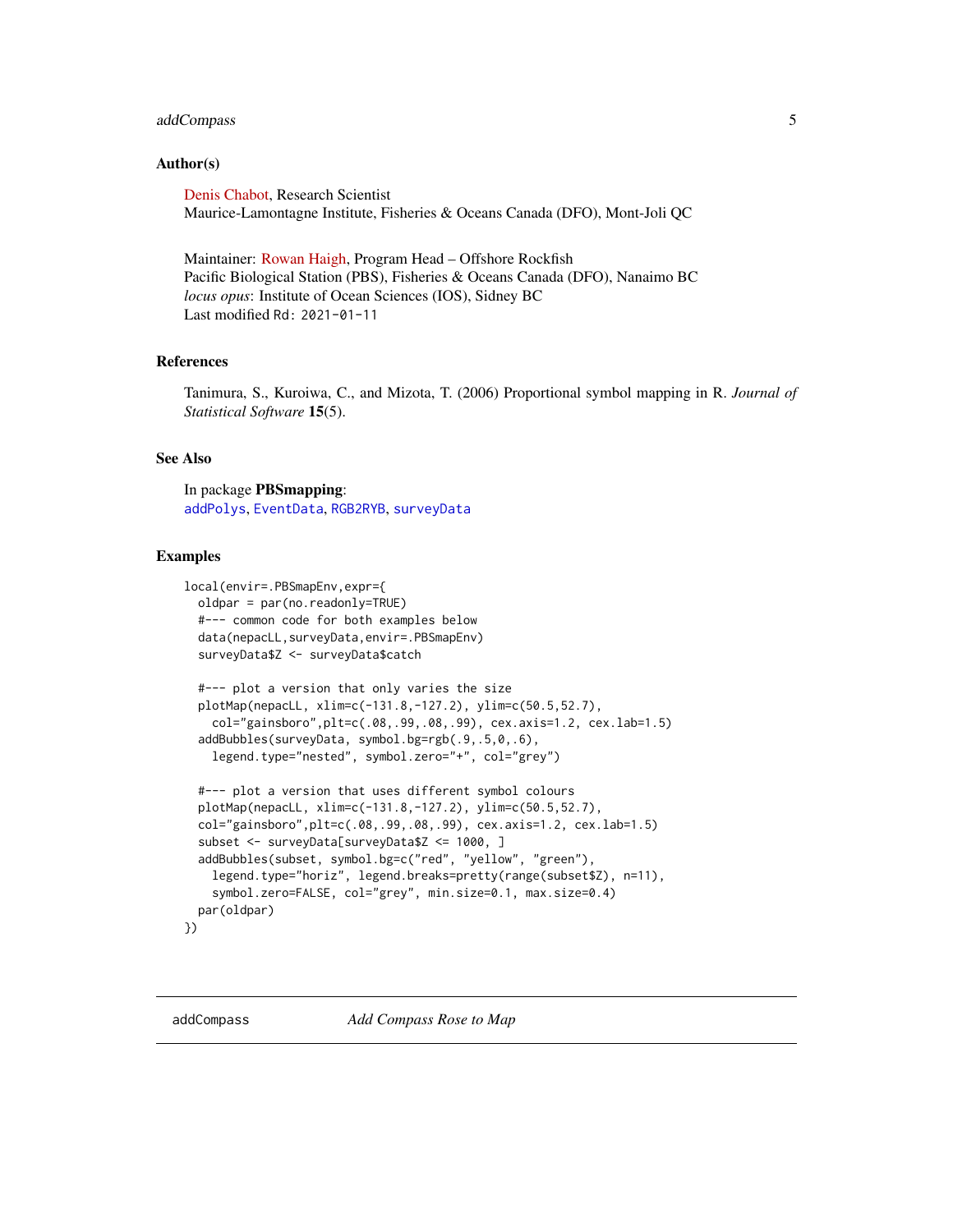Add a compass rose to an existing map, similar to those found on nautical charts showing both true north and magnetic north.

#### Usage

```
addCompass(X, Y, rot="magN", useWest=TRUE, year,
  cex=1, col.compass=c("gainsboro","blue","yellow","black"), ...)
```
# Arguments

| $\mathsf{X}$ | numeric $-$ longitude coordinate (degrees N) for centroid of compass rose.                                                             |
|--------------|----------------------------------------------------------------------------------------------------------------------------------------|
| Y            | numeric $-$ latitude coordinate (degrees W) for centroid of compass rose.                                                              |
| rot          | numeric   character – Rotation (degrees) counterclockwise from 0 degrees (true<br>North, see details).                                 |
| useWest      | logical – if TRUE, assumes longitude coordinates are centered on Greenwich<br>extending westward to -180 and eastward to 180.          |
| year         | numeric – specific year to use from IGRF-13 (see details).                                                                             |
| cex          | numeric – character expansion to use in the display.                                                                                   |
| col.compass  | character – colours for compass rose components (in order):<br>1=background compass, 2=rotated arms, 3=central button, 4=pch (border). |
| $\ddotsc$    | dots – additional parameters to pass to the text function.                                                                             |

#### Details

The basic idea comes from Jim Lemon (see References), but is modified here to reflect a compass rose used on BC nautical charts.

The default rotation ("magN") is a calculation of the initial bearing of a great-circle arc from the compass position to the north geomagnetic rot using the function [calcGCdist](#page-19-1). The default year is the current year, but the user can choose years from 1900 to 2025 for approximate rot locations using model output from NOAA's IGRF-13 [\(International Geomagnetic Reference Field\)](https://www.ngdc.noaa.gov/IAGA/vmod/igrf.html).

The user can also specify a fixed rotation (e.g. rot=-30) or no rotation (either rot=0 or rot="trueN").

#### Value

No value returned.

# Author(s)

[Rowan Haigh,](mailto:rowan.haigh@dfo-mpo.gc.ca) Program Head – Offshore Rockfish Pacific Biological Station (PBS), Fisheries & Oceans Canada (DFO), Nanaimo BC *locus opus*: Institute of Ocean Sciences (IOS), Sidney BC Last modified Rd: 2021-01-04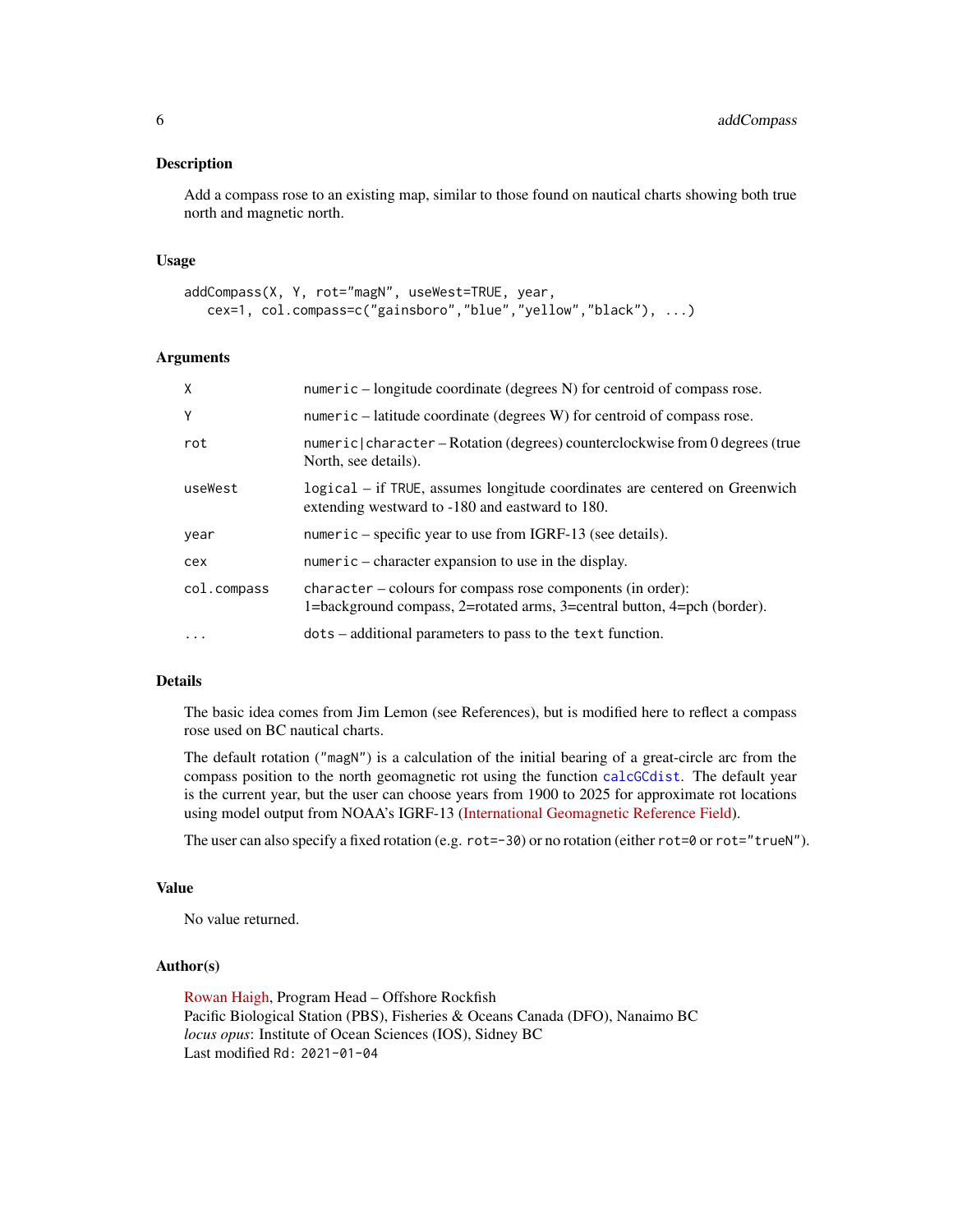#### <span id="page-6-0"></span>addLabels **7**

# References

[\[R-sig-Geo\] How to display a compass rose on a map](https://stat.ethz.ch/pipermail/r-sig-geo/2010-February/007564.html) [Magnetic North, Geomagnetic and Magnetic Poles](http://wdc.kugi.kyoto-u.ac.jp/poles/polesexp.html)

#### See Also

[addBubbles](#page-2-1), [addLabels](#page-6-1), [addPoints](#page-9-1), [addStipples](#page-12-1), [calcGCdist](#page-19-1)

# Examples

```
local(envir=.PBSmapEnv,expr={
  data(nepacLL,envir=.PBSmapEnv)
  par(mfrow=c(1,1),mar=c(3,4,0.5,0.5))
  plotMap(nepacLL, xlim=c(-134.5,-124.5), ylim=c(48,55), plt=NULL,
   col="lightyellow", cex.axis=1.2, cex.lab=1.5)
  addCompass(-132, 49.5, rot=-12, cex=1.5)
})
```
<span id="page-6-1"></span>addLabels *Add Labels to an Existing Plot*

#### Description

Add the label column of data to the existing plot.

# Usage

```
addLabels (data, xlim = NULL, ylim = NULL, polyProps = NULL,
          placement = "DATA", polys = NULL, rollup = 3,
          cex = NULL, col = NULL, font = NULL, ...)
```
# Arguments

| data      | EventData or PolyData to add (required).                                                                                                          |
|-----------|---------------------------------------------------------------------------------------------------------------------------------------------------|
| xlim      | range of X-coordinates.                                                                                                                           |
| ylim      | range of Y-coordinates.                                                                                                                           |
| polyProps | PolyData specifying which labels to plot and their properties, par parameters<br>passed as direct arguments supersede these data.                 |
| placement | one of "DATA", "CENTROID", "MEAN_RANGE", or "MEAN_XY".                                                                                            |
| polys     | PolySet to use for calculating label placement.                                                                                                   |
| rollup    | level of detail at which to process polys, and it should match that in data. $1 =$<br>PIDs only, $2 =$ outer contours only, and $3 =$ no roll-up. |
| cex       | vector describing character expansion factors (cycled by EID or PID).                                                                             |
| col       | vector describing colours (cycled by EID or PID).                                                                                                 |
| font      | vector describing fonts (cycled by EID or PID).                                                                                                   |
| $\cdots$  | additional par parameters for the text function.                                                                                                  |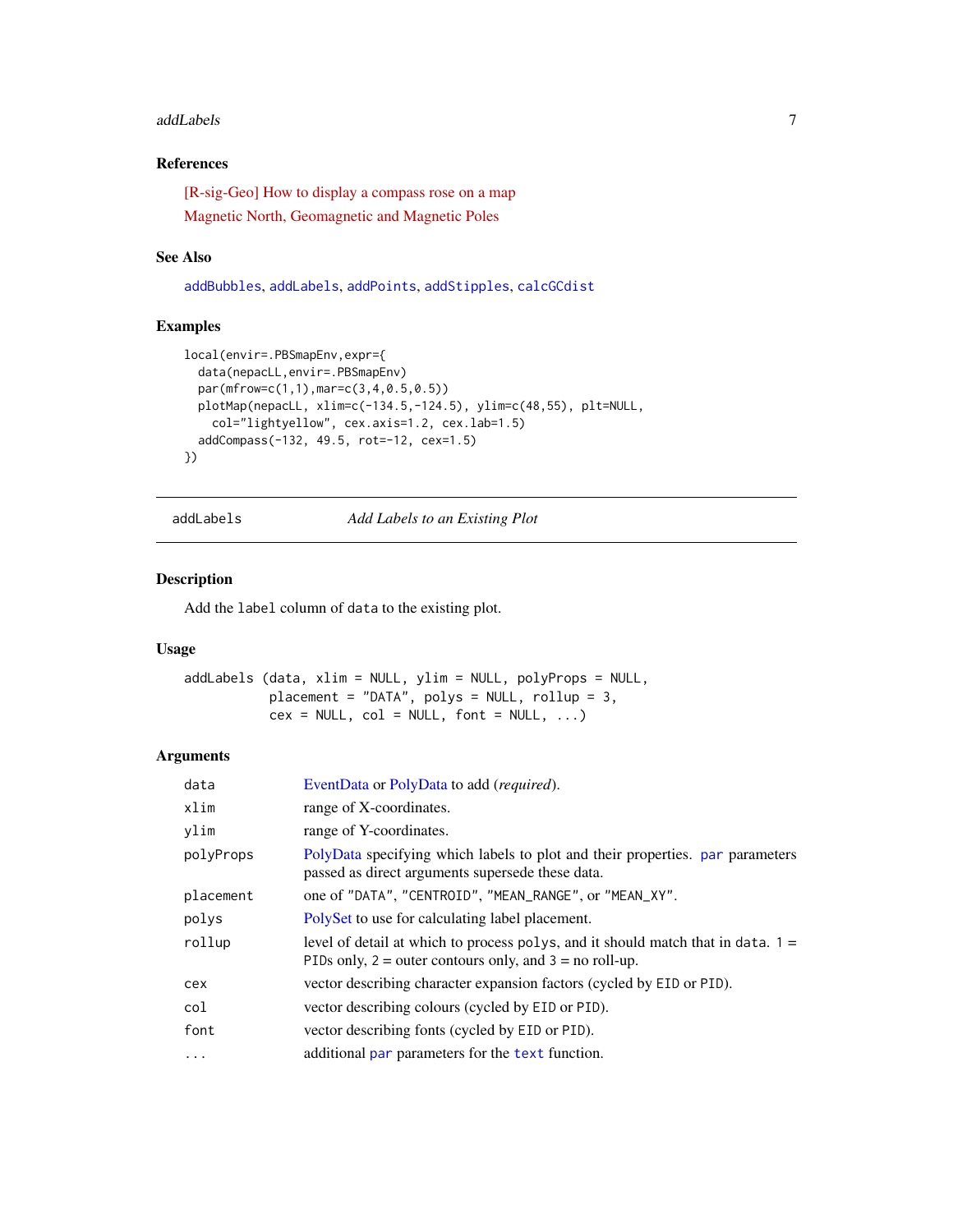# Details

If data is [EventData,](#page-37-1) it must minimally contain the columns EID, X, Y, and label. Since the EID column does not match a column in polys, set placement = "DATA". The function plots each label at its corresponding X/Y coordinate.

If data is [PolyData,](#page-76-1) it must minimally contain the columns PID and label. If it also contains X and Y columns, set placement = "DATA" to plot labels at those coordinates. Otherwise, set placement to one of "CENTROID", "MEAN\_RANGE", or "MEAN\_XY". When placement != "DATA", supply a [Pol](#page-77-1)[ySet](#page-77-1) polys. Using this [PolySet,](#page-77-1) the function calculates a centroid, mean range, or mean X/Y coordinate for each polygon, and then links those [PolyData](#page-76-1) with data by PID/SID to determine label coordinates.

If data contains both PID and EID columns, the function assumes it is [PolyData](#page-76-1) and ignores the EID column.

For additional help on the arguments cex, col, and font, please see [par](#page-0-0).

#### Value

[EventData](#page-37-1) or [PolyData](#page-76-1) with X and Y columns that can subsequently reproduce the labels on the plot. Modify this data frame to tweak label positions.

#### Author(s)

[Nicholas M. Boers,](https://academic.macewan.ca/boersn/) Associate Professor – Computer Science MacEwan University, Edmonton AB Last modified Rd: 2013-04-10

#### See Also

[addPoints](#page-9-1), [calcCentroid](#page-17-1), [calcMidRange](#page-22-1), [calcSummary](#page-23-1), [EventData,](#page-37-1) [plotPoints](#page-72-1), [PolyData.](#page-76-1)

```
local(envir=.PBSmapEnv,expr={
 oldpar = par(no.readonly=TRUE)
 #--- create sample PolyData to label Vancouver Island
 labelData <- data.frame(PID=33, label="Vancouver Island");
 #--- load data
 if (!is.null(version$language) && (version$language == "R"))
   data(nepacLL,envir=.PBSmapEnv)
 #--- plot the map
 plotMap(nepacLL,xlim=c(-129,-122.6),ylim=c(48,51.1),col="lemonchiffon")
 #--- add the labels
 addLabels(labelData,placement="CENTROID",polys=nepacLL,cex=1.2,col=2,font=2)
 par(oldpar)
})
```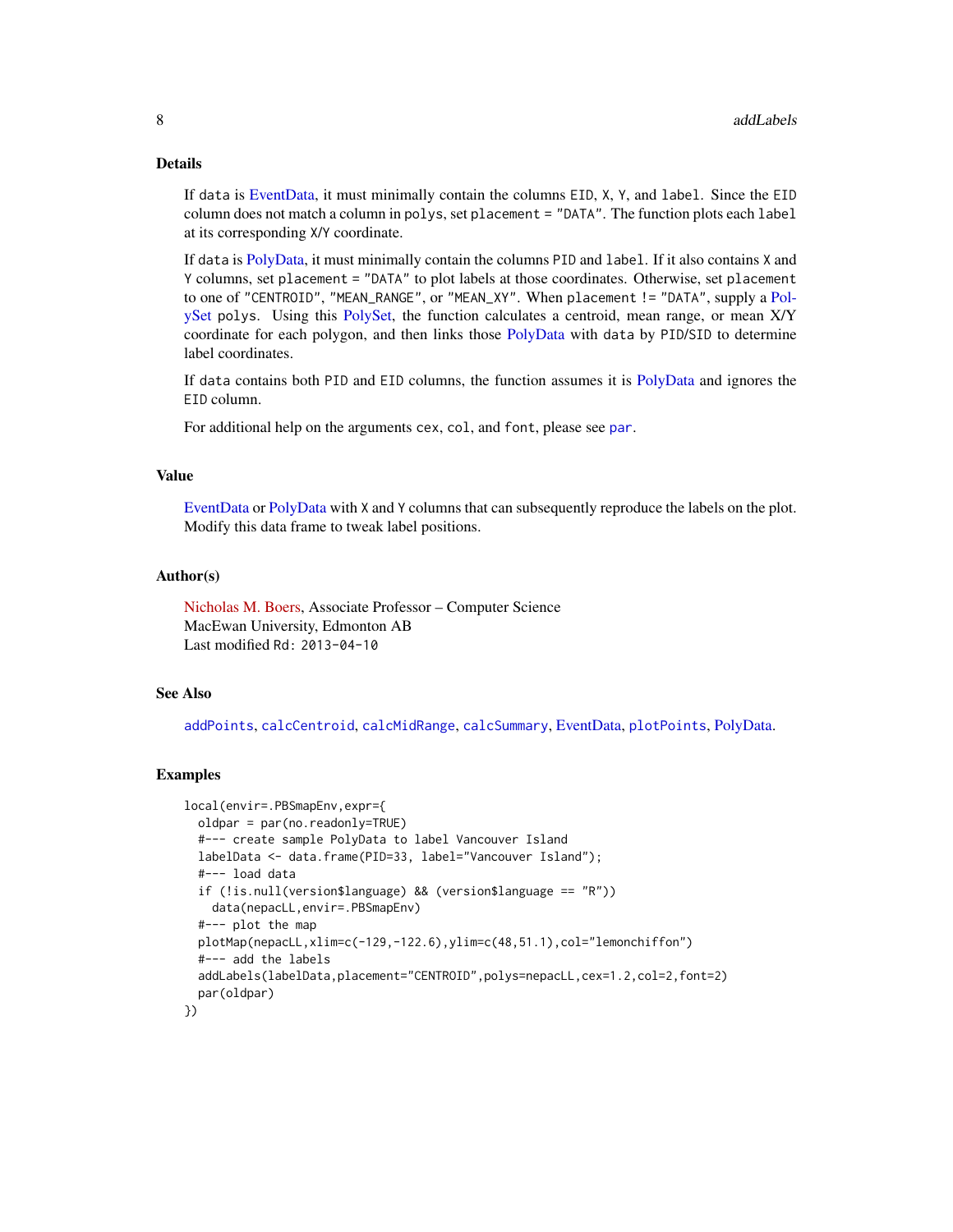<span id="page-8-1"></span><span id="page-8-0"></span>

Add a [PolySet](#page-77-1) to an existing plot, where each unique (PID, SID) describes a polyline.

#### Usage

```
addLines (polys, xlim = NULL, ylim = NULL,
   polyProps = NULL, lty = NULL, col = NULL, arrows = FALSE, ...)
```
#### Arguments

| polys     | PolySet to add (required).                                                                                                           |
|-----------|--------------------------------------------------------------------------------------------------------------------------------------|
| xlim      | range of X-coordinates.                                                                                                              |
| vlim      | range of Y-coordinates.                                                                                                              |
| polyProps | PolyData specifying which polylines to plot and their properties, par parameters<br>passed as direct arguments supersede these data. |
| $1$ ty    | vector of line types (cycled by PID).                                                                                                |
| col       | vector of colours (cycled by PID).                                                                                                   |
| arrows    | Boolean value; if TRUE, add arrows using the arrows function and consider the<br>arguments angle, length, and code.                  |
| $\cdot$   | additional par parameters for the lines function.                                                                                    |

# Details

The plotting routine does not connect the last vertex of each discrete polyline to the first vertex of that polyline. It clips polys to xlim and ylim before plotting.

For additional help on the arguments lty and col, please see [par](#page-0-0).

# Value

[PolyData](#page-76-1) consisting of the PolyProps used to create the plot.

# Author(s)

[Nicholas M. Boers,](https://academic.macewan.ca/boersn/) Associate Professor – Computer Science MacEwan University, Edmonton AB Last modified Rd: 2013-04-10

#### See Also

[calcLength](#page-20-1), [clipLines](#page-25-1), [closePolys](#page-27-1), [convLP](#page-33-1), [fixBound](#page-42-1), [fixPOS](#page-43-1), [locatePolys](#page-56-1), [plotLines](#page-67-1), [thinPolys](#page-90-1), [thickenPolys](#page-88-1).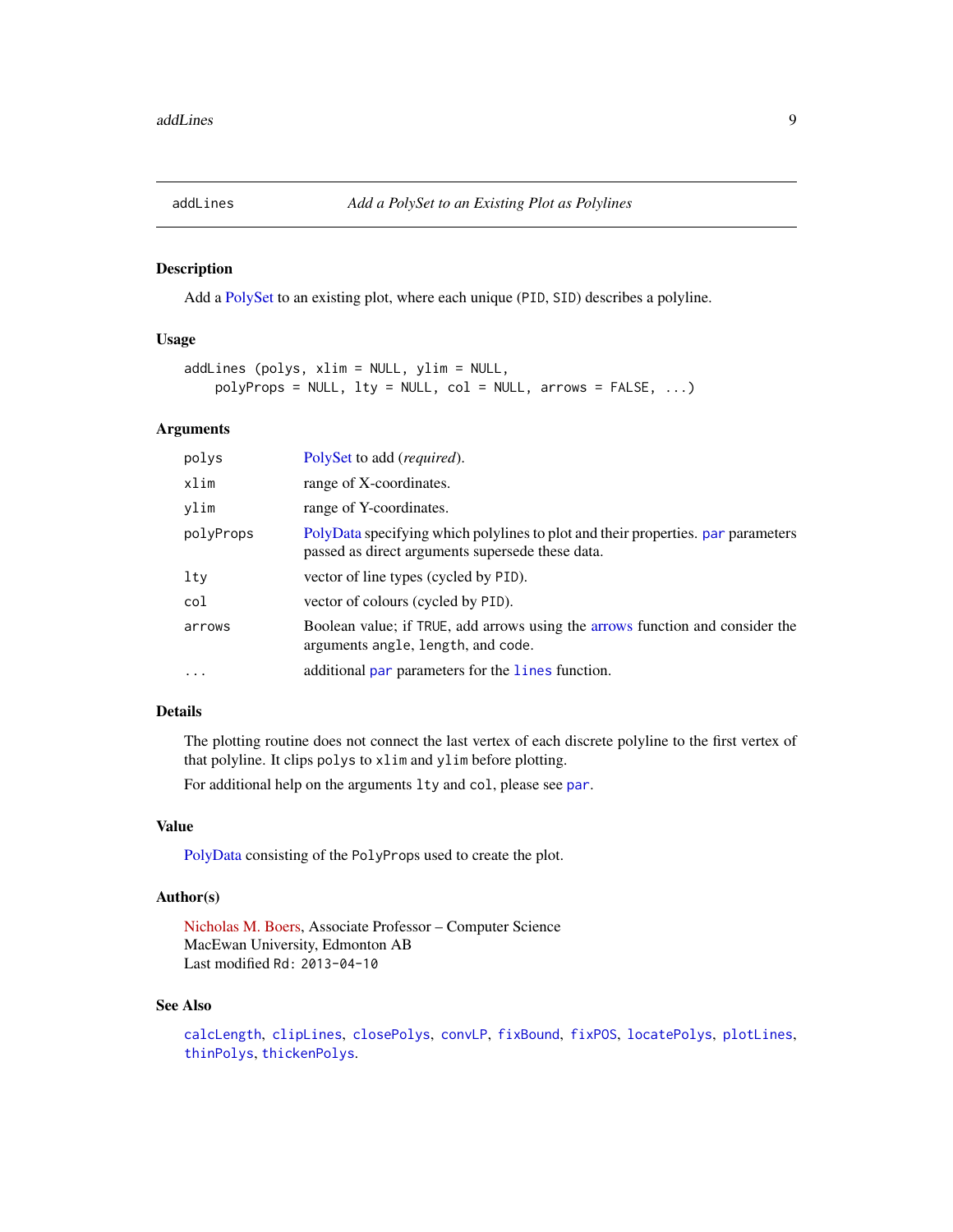# Examples

```
local(envir=.PBSmapEnv,expr={
  oldpar = par(no.readonly=TRUE)
  #--- create a PolySet to plot
  polys <- data.frame(PID=rep(1,4),POS=1:4,X=c(0,1,1,0),Y=c(0,0,1,1))
  polys <- as.PolySet(polys, projection=1)
  #--- plot the PolySet
  plotLines(polys, xlim=c(-.5,1.5), ylim=c(-.5,1.5), projection=1)
  #--- add the PolySet to the plot (in a different style)
  addLines(polys, lwd=5, col=3)
  par(oldpar)
})
```
<span id="page-9-1"></span>

addPoints *Add EventData/PolyData to an Existing Plot as Points*

# Description

Add [EventData/](#page-37-1)[PolyData](#page-76-1) to an existing plot, where each unique EID describes a point.

# Usage

addPoints (data, xlim = NULL, ylim = NULL, polyProps = NULL,  $cex = NULL$ ,  $col = NULL$ ,  $pch = NULL$ , ...)

# Arguments

| data      | EventData or PolyData to add ( <i>required</i> ).                                                                                 |
|-----------|-----------------------------------------------------------------------------------------------------------------------------------|
| xlim      | range of X-coordinates.                                                                                                           |
| vlim      | range of Y-coordinates.                                                                                                           |
| polyProps | PolyData specifying which points to plot and their properties. par parameters<br>passed as direct arguments supersede these data. |
| cex       | vector describing character expansion factors (cycled by EID or PID).                                                             |
| col       | vector describing colours (cycled by EID or PID).                                                                                 |
| pch       | vector describing plotting characters (cycled by EID or PID).                                                                     |
| $\cdot$   | additional par parameters for the points function.                                                                                |

#### Details

This function clips data to xlim and ylim before plotting. It only adds [PolyData](#page-76-1) containing X and Y columns.

For additional help on the arguments cex, col, and pch, please see [par](#page-0-0).

# Value

[PolyData](#page-76-1) consisting of the PolyProps used to create the plot.

<span id="page-9-0"></span>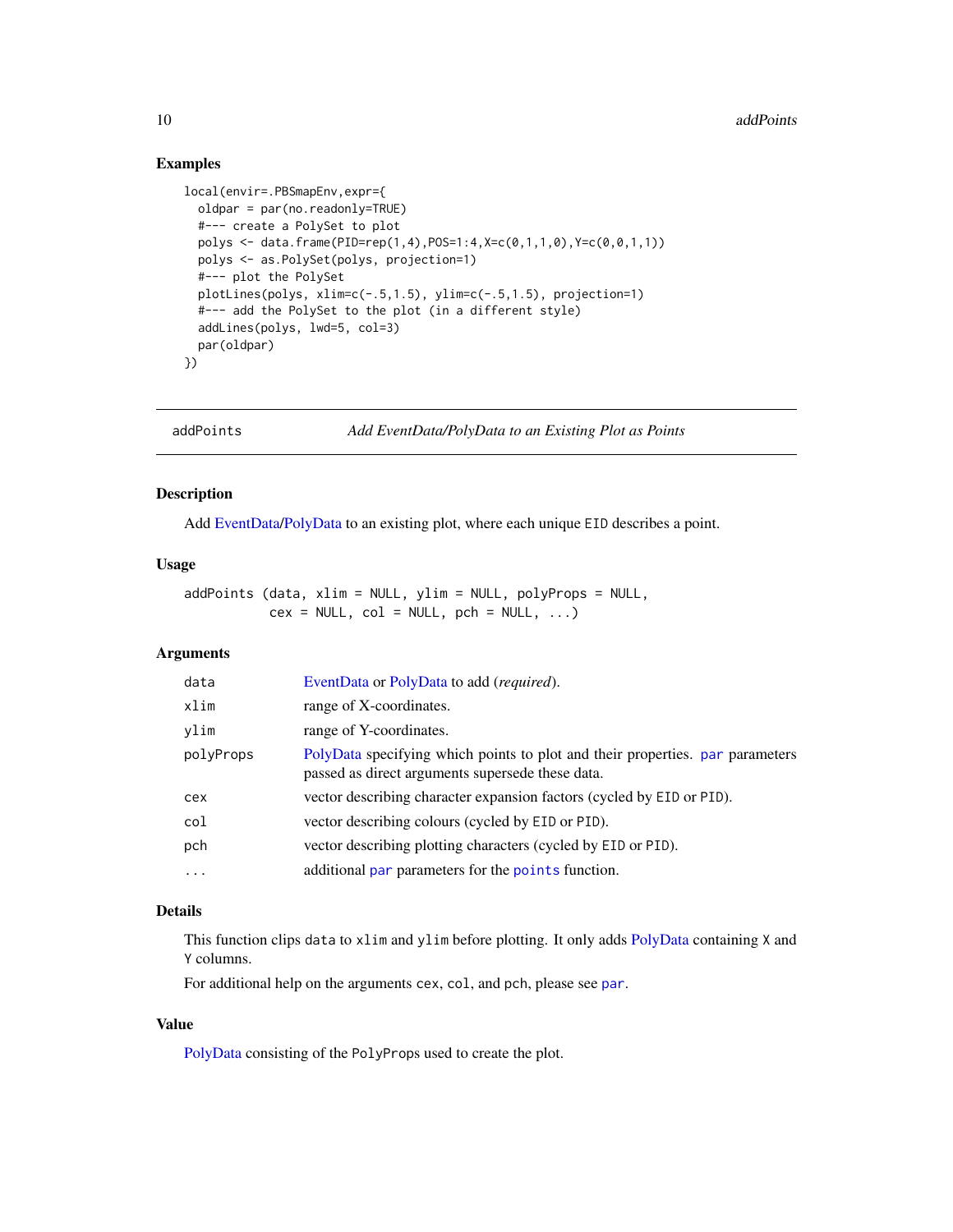#### <span id="page-10-0"></span>addPolys and the contract of the contract of the contract of the contract of the contract of the contract of the contract of the contract of the contract of the contract of the contract of the contract of the contract of t

# Author(s)

[Nicholas M. Boers,](https://academic.macewan.ca/boersn/) Associate Professor – Computer Science MacEwan University, Edmonton AB Last modified Rd: 2013-04-10

#### See Also

[combineEvents](#page-29-1), [convDP](#page-32-1), [findPolys](#page-41-1), [locateEvents](#page-55-1), [plotPoints](#page-72-1).

# Examples

```
local(envir=.PBSmapEnv,expr={
  oldpar = par(no.readonly=TRUE)
  #--- load the data (if using R)
  if (!is.null(version$language) && (version$language=="R"))
    data(nepacLL,surveyData,envir=.PBSmapEnv)
  #--- plot a map
  plotMap(nepacLL, xlim=c(-136, -125), ylim=c(48, 57))
  #--- add events
  addPoints(surveyData, col=1:7)
  par(oldpar)
})
```
<span id="page-10-1"></span>addPolys *Add a PolySet to an Existing Plot as Polygons*

# Description

Add a [PolySet](#page-77-1) to an existing plot, where each unique (PID, SID) describes a polygon.

#### Usage

```
addPolys (polys, xlim = NULL, ylim = NULL, polyProps = NULL,
         border = NULL, lty = NULL, col = NULL, colHoles = NULL,
         density = NA, angle = NULL, ...)
```
# Arguments

| polys     | PolySet to add ( <i>required</i> ).                                                                                                 |
|-----------|-------------------------------------------------------------------------------------------------------------------------------------|
| xlim      | range of X-coordinates.                                                                                                             |
| vlim      | range of Y-coordinates.                                                                                                             |
| polyProps | PolyData specifying which polygons to plot and their properties, par parameters<br>passed as direct arguments supersede these data. |
| border    | vector describing edge colours (cycled by PID).                                                                                     |
| $1$ ty    | vector describing line types (cycled by PID).                                                                                       |
| col       | vector describing fill colours (cycled by PID).                                                                                     |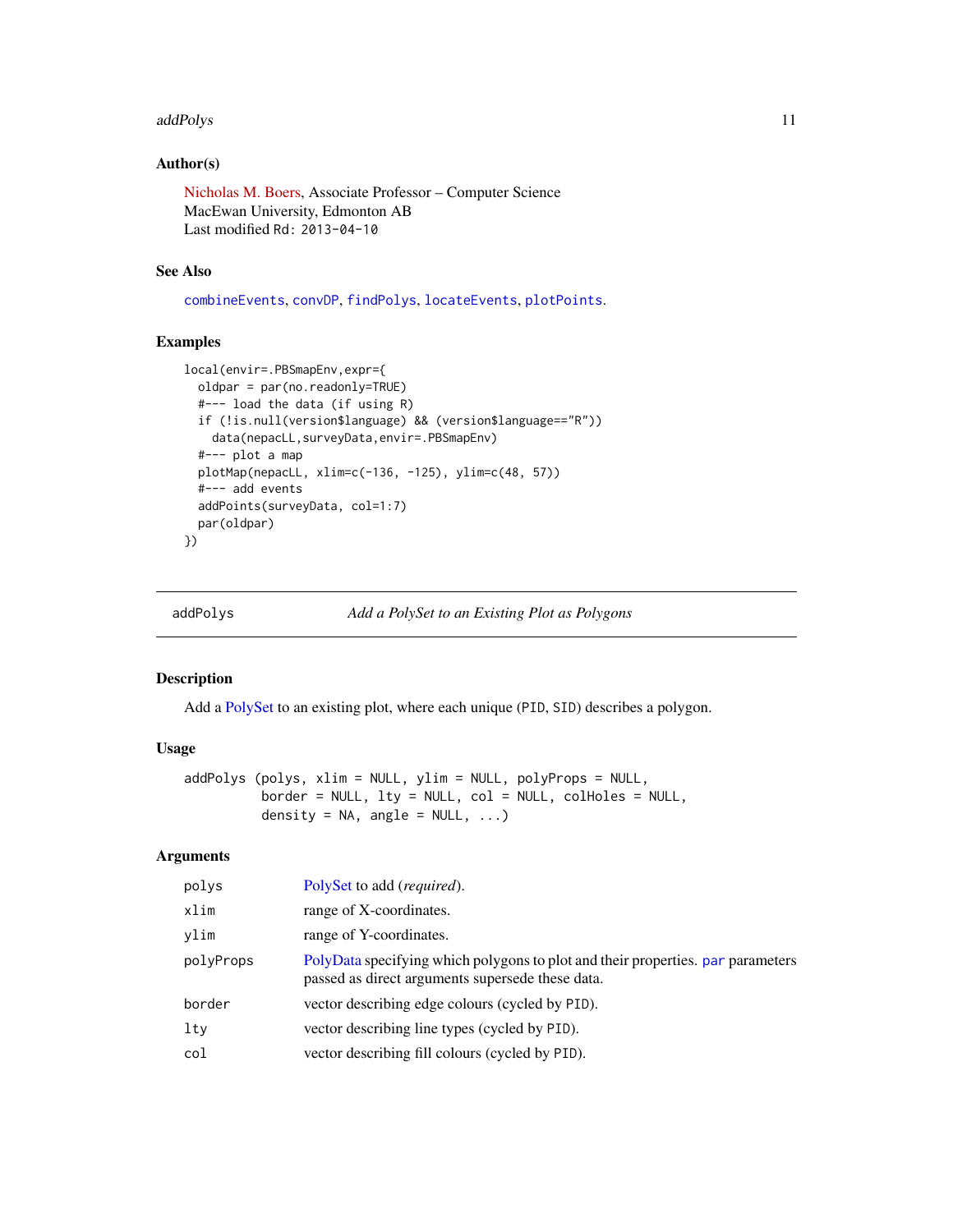| colHoles | vector describing hole colours (cycled by PID). The default, NULL, should be                                                                                                    |
|----------|---------------------------------------------------------------------------------------------------------------------------------------------------------------------------------|
|          | used in most cases as it renders holes transparent. collected is designed solely to<br>eliminate retrace lines when images are converted to PDF format. If collected is         |
|          | specified, underlying information (i.e., previously plotted shapes) will be oblit-<br>erated. If NA is specified, only outer polygons are drawn, consequently filling<br>holes. |
| density  | vector describing shading line densities (lines per inch, cycled by PID).                                                                                                       |
| angle    | vector describing shading line angles (degrees, cycled by PID).                                                                                                                 |
| $\cdots$ | additional par parameters for the polygon function.                                                                                                                             |
|          |                                                                                                                                                                                 |

# Details

The plotting routine connects the last vertex of each discrete polygon to the first vertex of that polygon. It supports both borders (border, lty) and fills (col, density, angle). It clips polys to xlim and ylim before plotting.

For additional help on the arguments border, lty, col, density, and angle, please see [polygon](#page-0-0) and [par](#page-0-0).

# Value

[PolyData](#page-76-1) consisting of the PolyProps used to create the plot.

#### Author(s)

[Nicholas M. Boers,](https://academic.macewan.ca/boersn/) Associate Professor – Computer Science MacEwan University, Edmonton AB Last modified Rd: 2013-04-10

#### See Also

[addLabels](#page-6-1), [addStipples](#page-12-1), [clipPolys](#page-26-1), [closePolys](#page-27-1), [fixBound](#page-42-1), [fixPOS](#page-43-1), [locatePolys](#page-56-1), [plotLines](#page-67-1), [plotMap](#page-69-1), [plotPoints](#page-72-1), [plotPolys](#page-74-1), [thinPolys](#page-90-1), [thickenPolys](#page-88-1).

```
local(envir=.PBSmapEnv,expr={
 oldpar = par(no.readonly=TRUE)
 #--- create a PolySet to plot
 polys <- data.frame(PID=rep(1,4),POS=1:4,X=c(0,1,1,0),Y=c(0,0,1,1))
 polys <- as.PolySet(polys, projection=1)
 #--- plot the PolySet
 plotPolys(polys,xlim=c(-.5,1.5),ylim=c(-.5,1.5),density=0,projection=1)
 #--- add the PolySet to the plot (in a different style)
 addPolys(polys,col="green",border="blue",lwd=3)
 par(oldpar)
})
```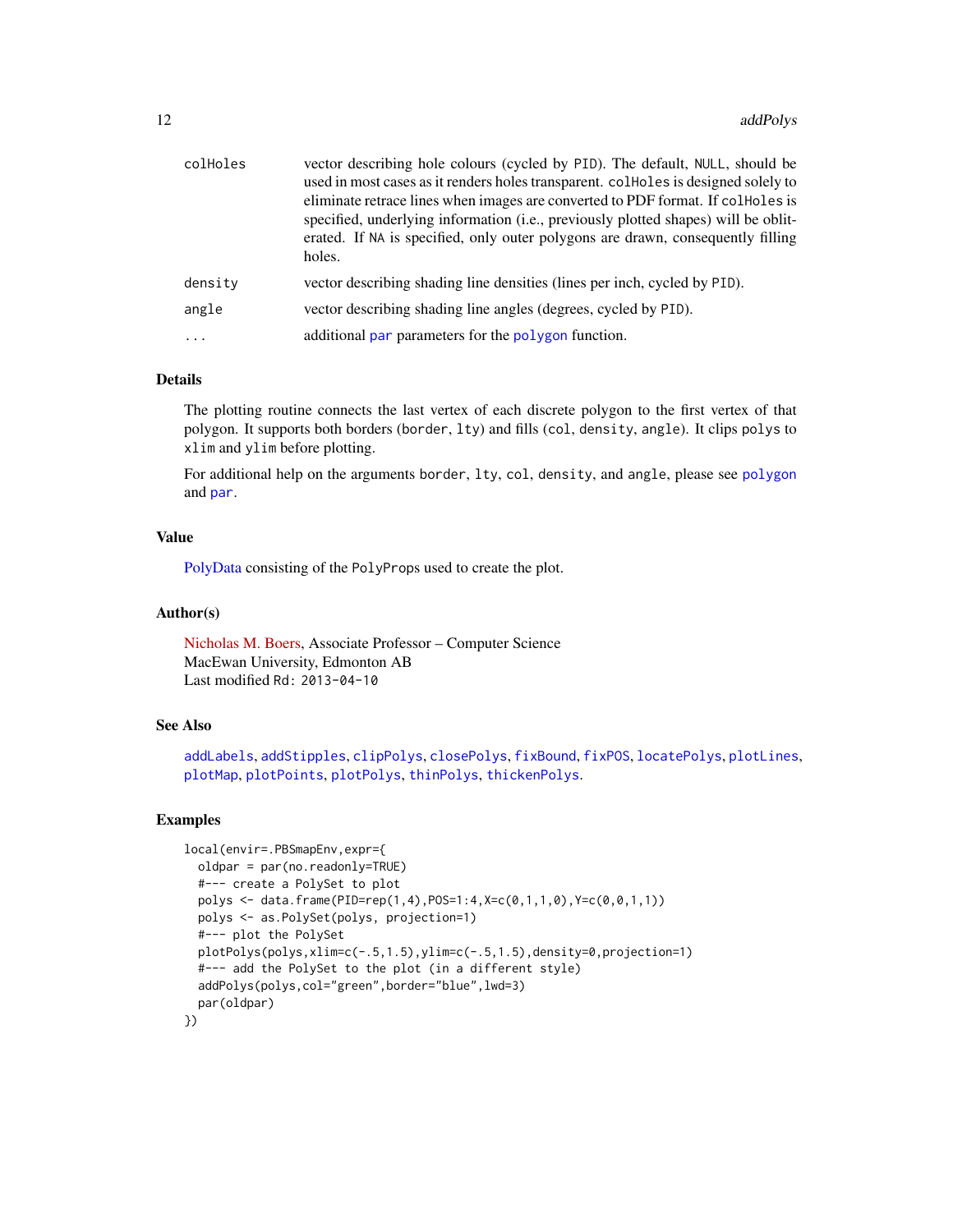<span id="page-12-1"></span><span id="page-12-0"></span>

Add stipples to an existing plot.

#### Usage

```
addStipples (polys, xlim=NULL, ylim=NULL, polyProps=NULL,
   side=1, density=1, distance=4, ...)
```
# Arguments

| polys      | PolySet that provides the stipple boundaries ( <i>required</i> ).                                                                        |
|------------|------------------------------------------------------------------------------------------------------------------------------------------|
| xlim       | range of X-coordinates.                                                                                                                  |
| ylim       | range of Y-coordinates.                                                                                                                  |
| polyProps  | PolyData specifying which polygons to stipple and their properties, par param-<br>eters passed as direct arguments supersede these data. |
| side       | one of $-1$ , $\theta$ , or 1, corresponding to outside, both sides, or inside, respectively.                                            |
| density    | density of points, relative to the default.                                                                                              |
| distance   | distance to offset points, measured as a percentage of the absolute difference in<br>xlim.                                               |
| $\ddots$ . | additional par parameters for the points function.                                                                                       |

# Details

This function locates stipples based on the [PolySet](#page-77-1) polys and does not stipple degenerate lines.

# Value

[PolyData](#page-76-1) consisting of the PolyProps used to create the plot.

# Author(s)

[Nicholas M. Boers,](https://academic.macewan.ca/boersn/) Associate Professor – Computer Science MacEwan University, Edmonton AB Last modified Rd: 2013-04-10

# See Also

[addPoints](#page-9-1), [addPolys](#page-10-1), [plotMap](#page-69-1), [plotPoints](#page-72-1), [plotPolys](#page-74-1), [points](#page-0-0), [PolySet.](#page-77-1)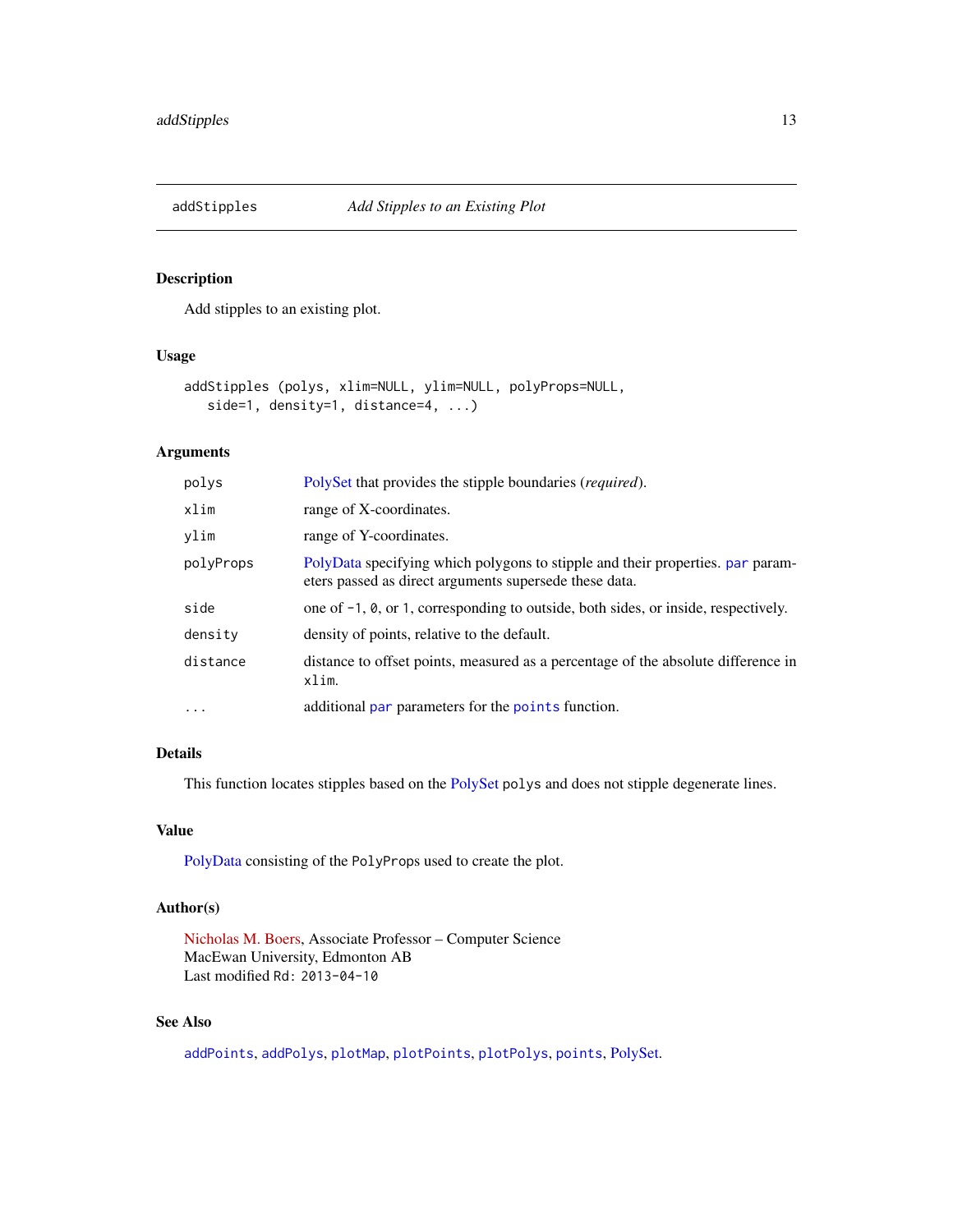#### <span id="page-13-0"></span>Examples

```
local(envir=.PBSmapEnv,expr={
 oldpar = par(no.readonly=TRUE)
 #--- load the data (if using R)
 if (!is.null(version$language) && (version$language=="R"))
   data(nepacLL,envir=.PBSmapEnv)
 #--- plot a map
 plotMap(nepacLL,xlim=c(-128.66,-122.83),ylim=c(48.00,51.16))
 #--- add stippling
 addStipples(nepacLL,col="purple",pch=20,cex=0.25,distance=2)
 par(oldpar)
})
```
<span id="page-13-1"></span>appendPolys *Append a Two-Column Matrix to a PolySet*

# Description

Append a two-column matrix to a [PolySet,](#page-77-1) assigning PID and possibly SID values automatically or as specified in its arguments.

# Usage

```
appendPolys (polys, mat, PID = NULL, SID = NULL, isHole = FALSE)
```
#### Arguments

| polys  | existing PolySet; if NULL, creates a new PolySet ( <i>required</i> ). |
|--------|-----------------------------------------------------------------------|
| mat    | two-column matrix to append ( <i>required</i> ).                      |
| PID    | new polygon's PID.                                                    |
| SID    | new polygon's SID.                                                    |
| isHole | Boolean value; if TRUE, mat represents a hole.                        |

# Details

If the PID argument is NULL, the appended polygon's PID will be one greater than the maximum within polys (if defined); otherwise, it will be 1.

If polys contains an SID column and the SID argument equals NULL, this function uses the next available SID for the corresponding PID.

If polys does not contain an SID column and the caller passes an SID argument, all existing polygons will receive an SID of 1. The new polygon's SID will match the SID argument.

If isHole = TRUE, the polygon's POS values will appropriately represent a hole (reverse order of POS).

If (PID, SID) already exists in the [PolySet,](#page-77-1) the function will issue a warning and duplicate those identifiers.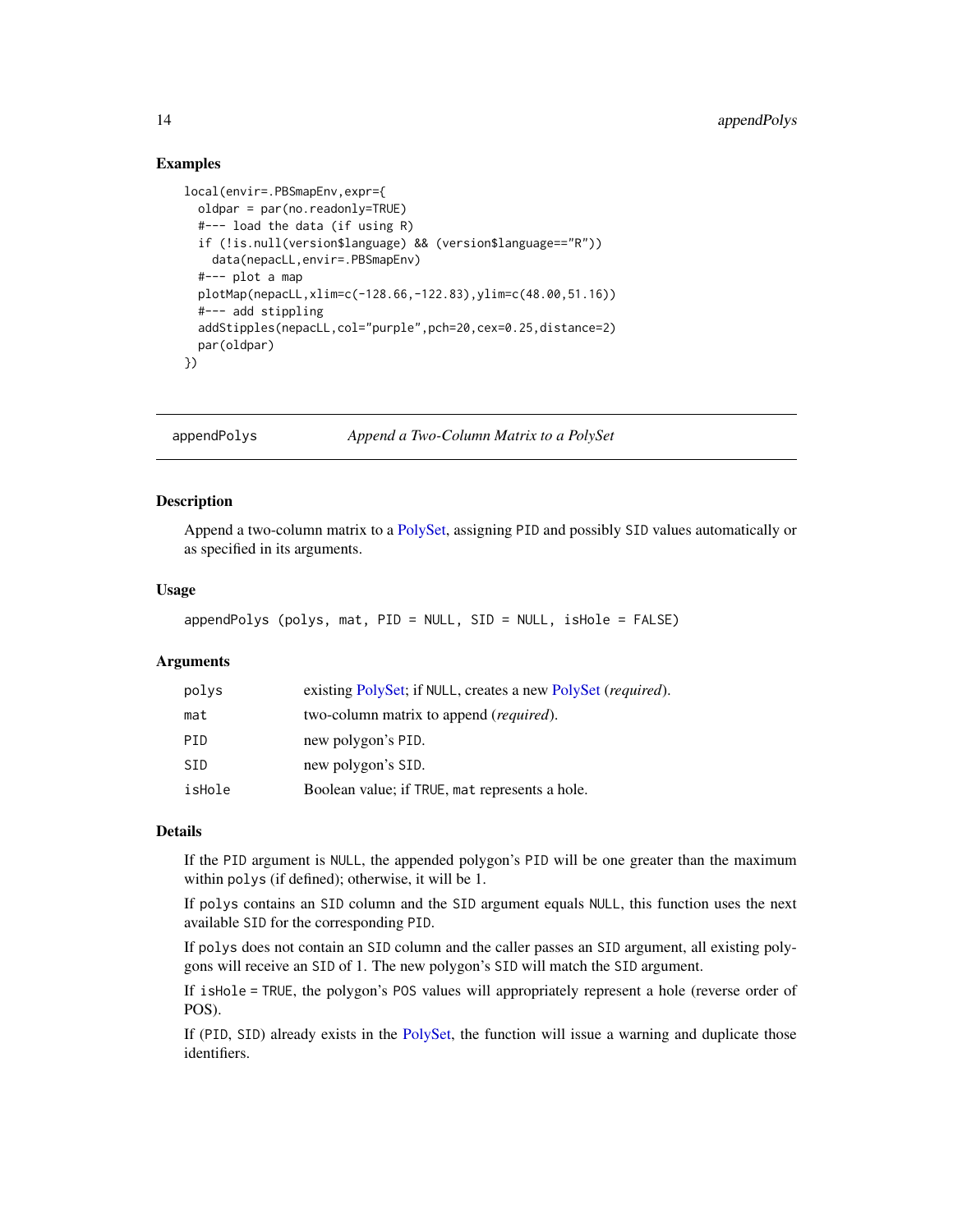# <span id="page-14-0"></span>bcBathymetry 15

# Value

[PolySet](#page-77-1) containing mat appended to polys. The function retains attributes from polys.

#### Author(s)

[Nicholas M. Boers,](https://academic.macewan.ca/boersn/) Associate Professor – Computer Science MacEwan University, Edmonton AB Last modified Rd: 2013-04-10

# See Also

[addPolys](#page-10-1), [clipPolys](#page-26-1), [closePolys](#page-27-1), [convLP](#page-33-1), [fixBound](#page-42-1), [fixPOS](#page-43-1), [joinPolys](#page-53-1), [plotMap](#page-69-1), [plotPolys](#page-74-1).

#### Examples

```
local(envir=.PBSmapEnv,expr={
 #--- create two simple matrices
 a \leq matrix(data=c(0,0,1,0,1,1,0,1),ncol=2,byrow=TRUE);
 b <- matrix(data=c(2,2,3,2,3,3,2,3), ncol=2,byrow=TRUE);
 #--- build a PolySet from them
 polys <- appendPolys(NULL, a);
 polys <- appendPolys(polys, b);
 #--- print the result
 print (polys);
})
```
bcBathymetry *Data: Bathymetry Spanning British Columbia's Coast*

### Description

Bathymetry data spanning British Columbia's coast.

#### Usage

data(bcBathymetry)

#### Format

Three-element list:  $x =$  vector of horizontal grid line locations,  $y =$  vector of vertical grid line locations,  $z = (x \, by \, y)$  matrix containing water depths measured in meters. Positive values indicate distance below sea level and negative values above it.

The functions 'graphics::contour' and 'grDevices::contourLines' expect data in this format. Function [convCP](#page-31-1) converts the output from 'grDevices::contourLines' into a [PolySet.](#page-77-1)

#### Note

In R, the data must be loaded using the 'utils::data' function.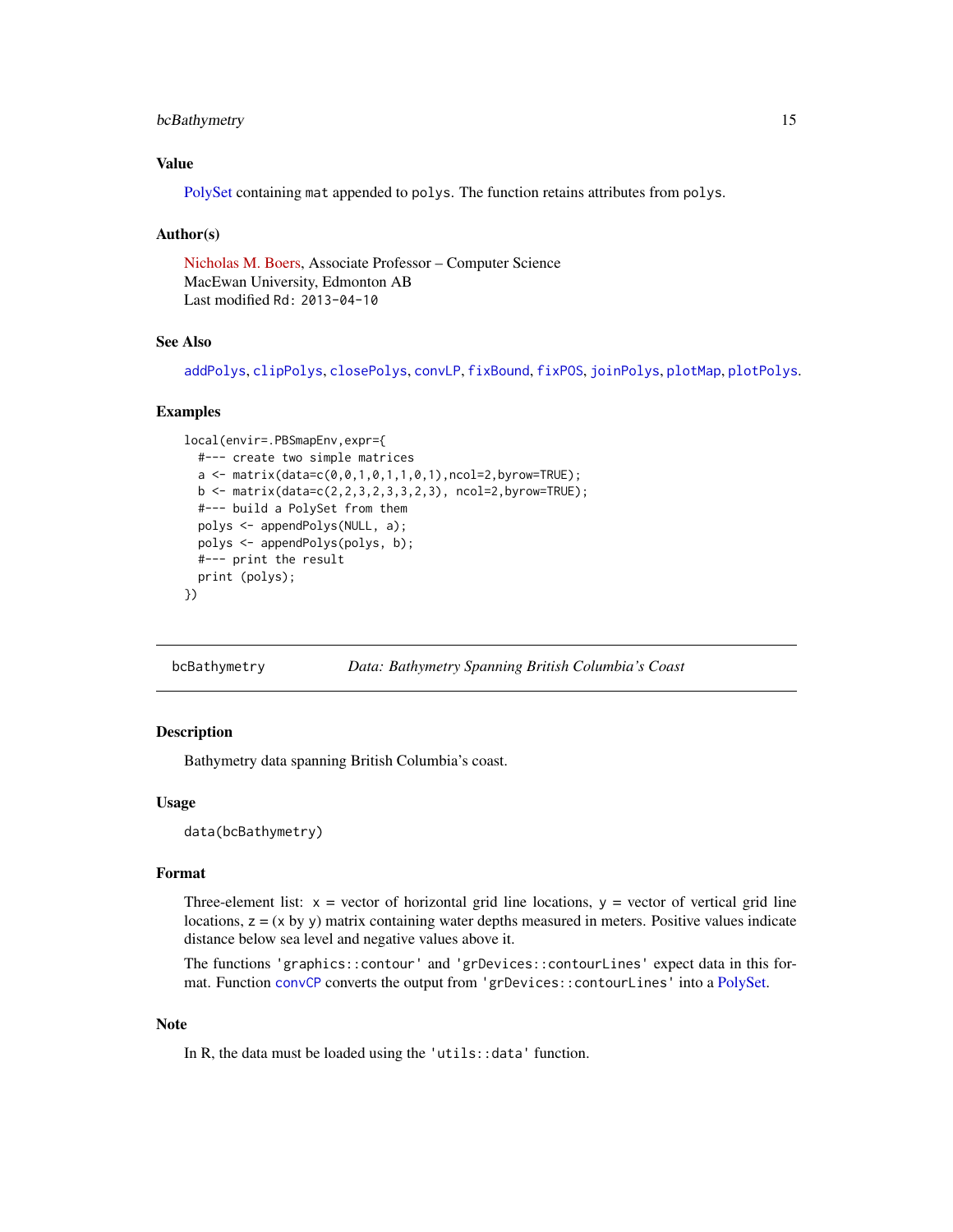# <span id="page-15-0"></span>Author(s)

[Nicholas M. Boers,](https://academic.macewan.ca/boersn/) Associate Professor – Computer Science MacEwan University, Edmonton AB

Maintainer: [Rowan Haigh,](mailto:rowan.haigh@dfo-mpo.gc.ca) Program Head – Offshore Rockfish Pacific Biological Station (PBS), Fisheries & Oceans Canada (DFO), Nanaimo BC *locus opus*: Institute of Ocean Sciences (IOS), Sidney BC Last modified Rd: 2021-01-11

#### Source

Bathymetry data acquired from the Scripps Institution of Oceanography at the University of San Diego.

Using their online form, we requested bathymetry data for the complete [nepacLL](#page-63-1) region. At forty megabytes, the data were not suitable for distribution in our mapping package. Therefore, we reduced the data to the range  $-140^{\circ} \le x \le -122^{\circ}$  and  $47^{\circ} \le y \le 61^{\circ}$ .

#### References

Smith, W.H.F. and Sandwell, D.T. (1997) [Global seafloor topography from satellite altimetry and](https://science.sciencemag.org/content/277/5334/1956) [ship depth soundings.](https://science.sciencemag.org/content/277/5334/1956) *Science* 277, 1957-1962. Website: [https://topex.ucsd.edu/WWW\\_html/mar\\_topo.html](https://topex.ucsd.edu/WWW_html/mar_topo.html)

#### See Also

In package graphics: [contour](#page-0-0) In package grDevices: [contourLines](#page-0-0) In package PBSmapping: [convCP](#page-31-1), [nepacLL](#page-63-1), [nepacLLhigh](#page-63-2)

<span id="page-15-1"></span>calcArea *Calculate the Areas of Polygons*

# Description

Calculate the areas of polygons found in a [PolySet.](#page-77-1)

#### Usage

calcArea (polys, rollup = 3)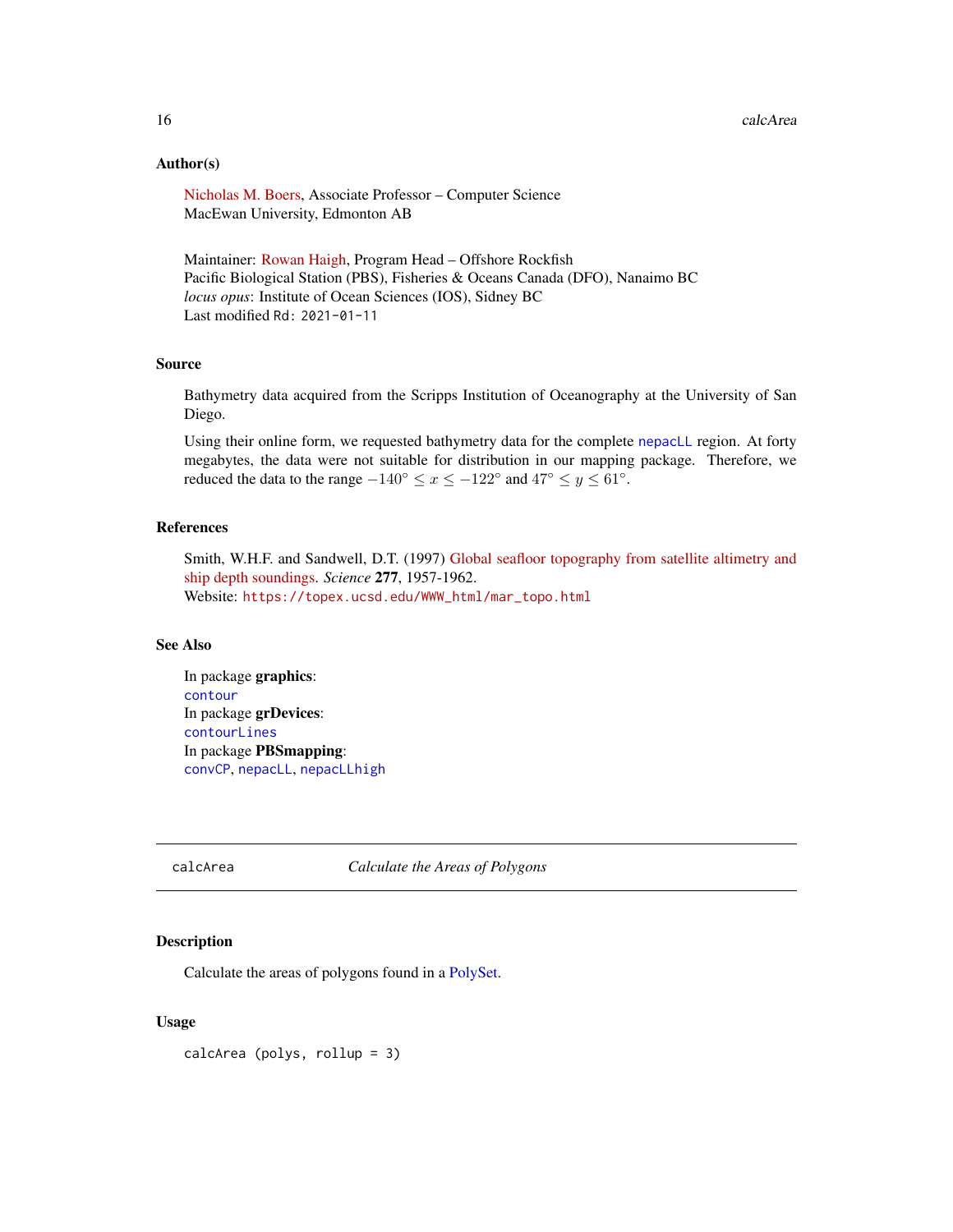#### calcArea 17

#### Arguments

| polys  | PolySet to use.                                                                                                                                                                                |
|--------|------------------------------------------------------------------------------------------------------------------------------------------------------------------------------------------------|
| rollup | level of detail in the results; $1 =$ PIDs only, by summing all the polygons with<br>the same PID, $2 =$ outer contours only, by subtracting holes from their parent,<br>and $3 =$ no roll-up. |

#### Details

If rollup equals 1, the results contain an area for each unique PID only. When it equals 2, they contain entries for outer contours only. Finally, setting it to 3 prevents roll-up, and they contain areas for each unique (PID, SID).

Outer polygons have positive areas and inner polygons negative areas. When polygons are rolled up, the routine sums the positive and negative areas and consequently accounts for holes.

If the [PolySet'](#page-77-1)s projection attribute equals "LL", the function projects the [PolySet](#page-77-1) in UTM first. If the [PolySet'](#page-77-1)s zone attribute exists, it uses it for the conversion. Otherwise, it computes the mean longitude and uses that value to determine the zone. The longitude range of zone *i* is  $-186 + 6i^{\circ}$  <  $x \le -180 + 6i^{\circ}.$ 

# Value

[PolyData](#page-76-1) with columns PID, SID (*may be missing*), and area. If the projection equals "LL" or "UTM", the units of area are square kilometres.

# Author(s)

[Nicholas M. Boers,](https://academic.macewan.ca/boersn/) Associate Professor – Computer Science MacEwan University, Edmonton AB Last modified Rd: 2013-04-10

# See Also

[calcCentroid](#page-17-1), [calcLength](#page-20-1), [calcMidRange](#page-22-1), [calcSummary](#page-23-1), [locatePolys](#page-56-1).

```
local(envir=.PBSmapEnv,expr={
  #--- load the data (if using R)
  if (!is.null(version$language) && (version$language == "R"))
    data(nepacLL,envir=.PBSmapEnv)
  #--- convert LL to UTM so calculation makes sense
  attr(nepacLL, "zone") <- 9
  nepacUTM <- convUL(nepacLL)
  #--- calculate and print the areas
  print(calcArea(nepacUTM))
})
```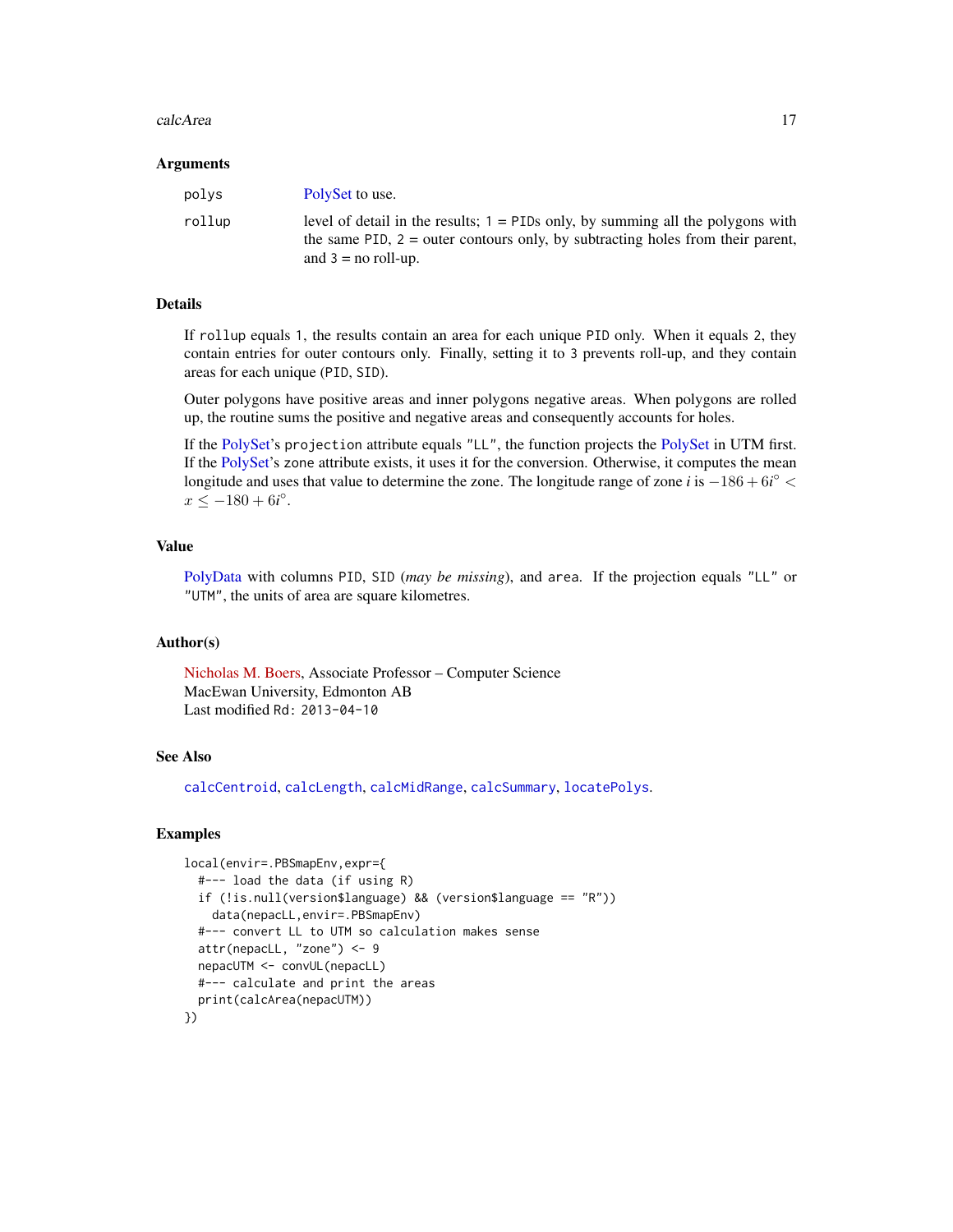<span id="page-17-1"></span><span id="page-17-0"></span>

Calculate the centroids of polygons found in a [PolySet.](#page-77-1)

#### Usage

```
calcCentroid (polys, rollup = 3)
```
# Arguments

| polvs  | PolySet to use.                                                                                                                                                          |
|--------|--------------------------------------------------------------------------------------------------------------------------------------------------------------------------|
| rollup | level of detail in the results; $1 =$ PIDs only, $2 =$ outer contours only, and $3 =$<br>no roll-up. When roll up equals 1 and 2, the function appropriately adjusts for |
|        | polygons with holes.                                                                                                                                                     |

# Details

If rollup equals 1, the results contain a centroid for each unique PID only. When it equals 2, they contain entries for outer contours only. Finally, setting it to 3 prevents roll-up, and they contain a centroid for each unique (PID, SID).

# Value

[PolyData](#page-76-1) with columns PID, SID (*may be missing*), X, and Y.

# Author(s)

[Nicholas M. Boers,](https://academic.macewan.ca/boersn/) Associate Professor – Computer Science MacEwan University, Edmonton AB Last modified Rd: 2013-04-10

#### See Also

[calcArea](#page-15-1), [calcLength](#page-20-1), [calcMidRange](#page-22-1), [calcSummary](#page-23-1), [locateEvents](#page-55-1), [locatePolys](#page-56-1).

```
local(envir=.PBSmapEnv,expr={
  #--- load the data (if using R)
  if (!is.null(version$language) && (version$language=="R"))
    data(nepacLL,envir=.PBSmapEnv)
  #--- calculate and print the centroids for several polygons
  print(calcCentroid(nepacLL[is.element(nepacLL$PID,c(33,39,47)),]))
})
```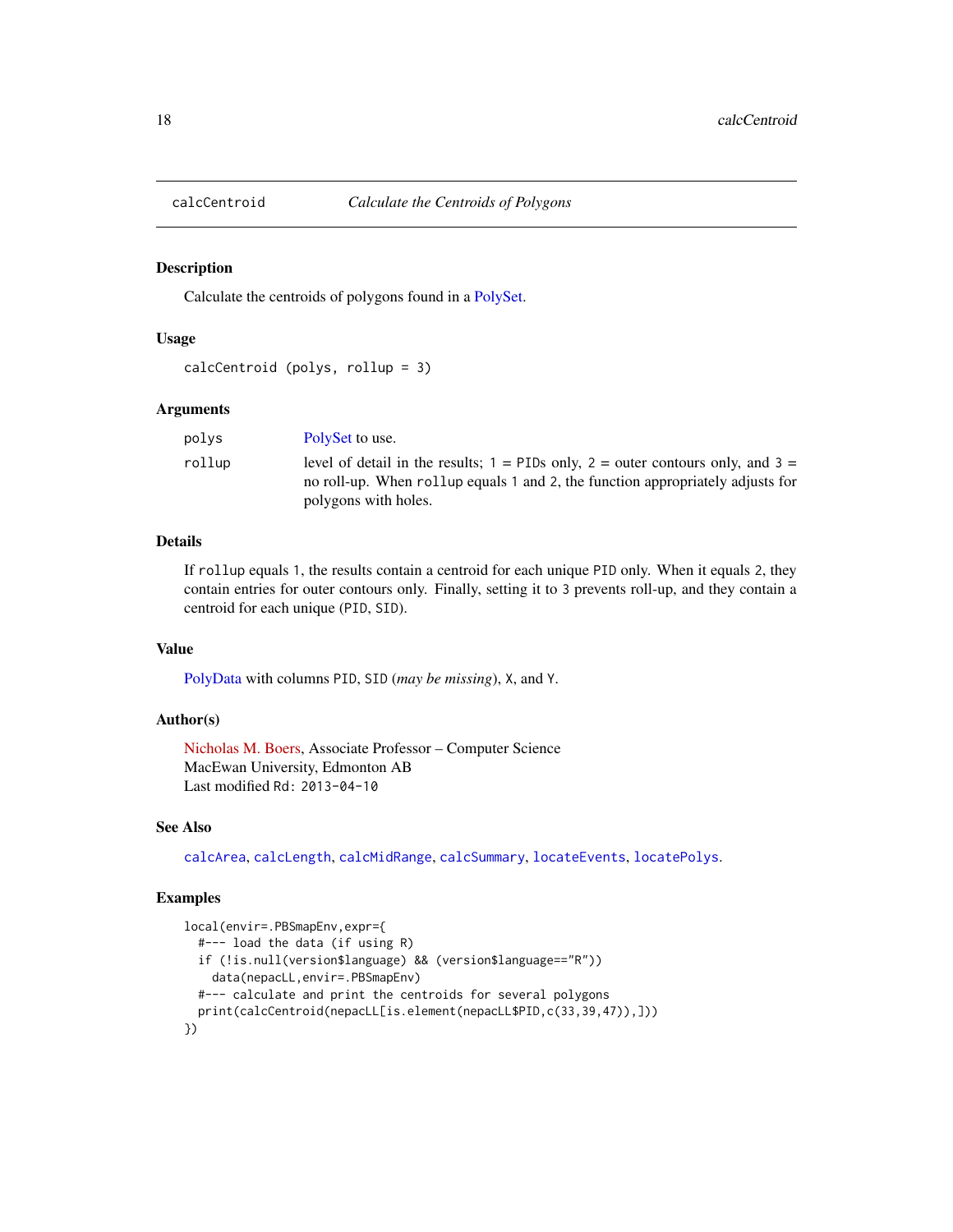<span id="page-18-1"></span><span id="page-18-0"></span>

Calculate the convex hull for a set of points.

#### Usage

calcConvexHull (xydata, keepExtra=FALSE)

# Arguments

| xydata    | a data frame with columns X and Y containing spatial coordinates.                 |
|-----------|-----------------------------------------------------------------------------------|
| keepExtra | logical: if TRUE, retain any additional columns from the input data frame xydata. |

# Details

This routine uses the function chull() in the package grDevices. By default, it ignores all columns other than X and Y; however, the user can choose to retain additional columns in xydata by specifying keepExtra=TRUE.

#### Value

[PolySet](#page-77-1) with columns PID, POS, X, Y, and additional columns in xydata if keepExtra=TRUE.

# Author(s)

[Nicholas M. Boers,](https://academic.macewan.ca/boersn/) Associate Professor – Computer Science MacEwan University, Edmonton AB Last modified Rd: 2013-04-10

# See Also

[addPoints](#page-9-1), [addPolys](#page-10-1), [calcArea](#page-15-1), [calcCentroid](#page-17-1), [calcMidRange](#page-22-1), [calcSummary](#page-23-1), [locateEvents](#page-55-1), [plotMap](#page-69-1), [plotPoints](#page-72-1), [plotPolys](#page-74-1).

```
local(envir=.PBSmapEnv,expr={
  oldpar = par(no.readonly=TRUE)
  data(surveyData,envir=.PBSmapEnv)
  #--- plot the convex hull, and then plot the points
  plotMap(calcConvexHull(surveyData),col="moccasin")
  addPoints(surveyData,col="blue",pch=17,cex=.6)
  par(oldpar)
})
```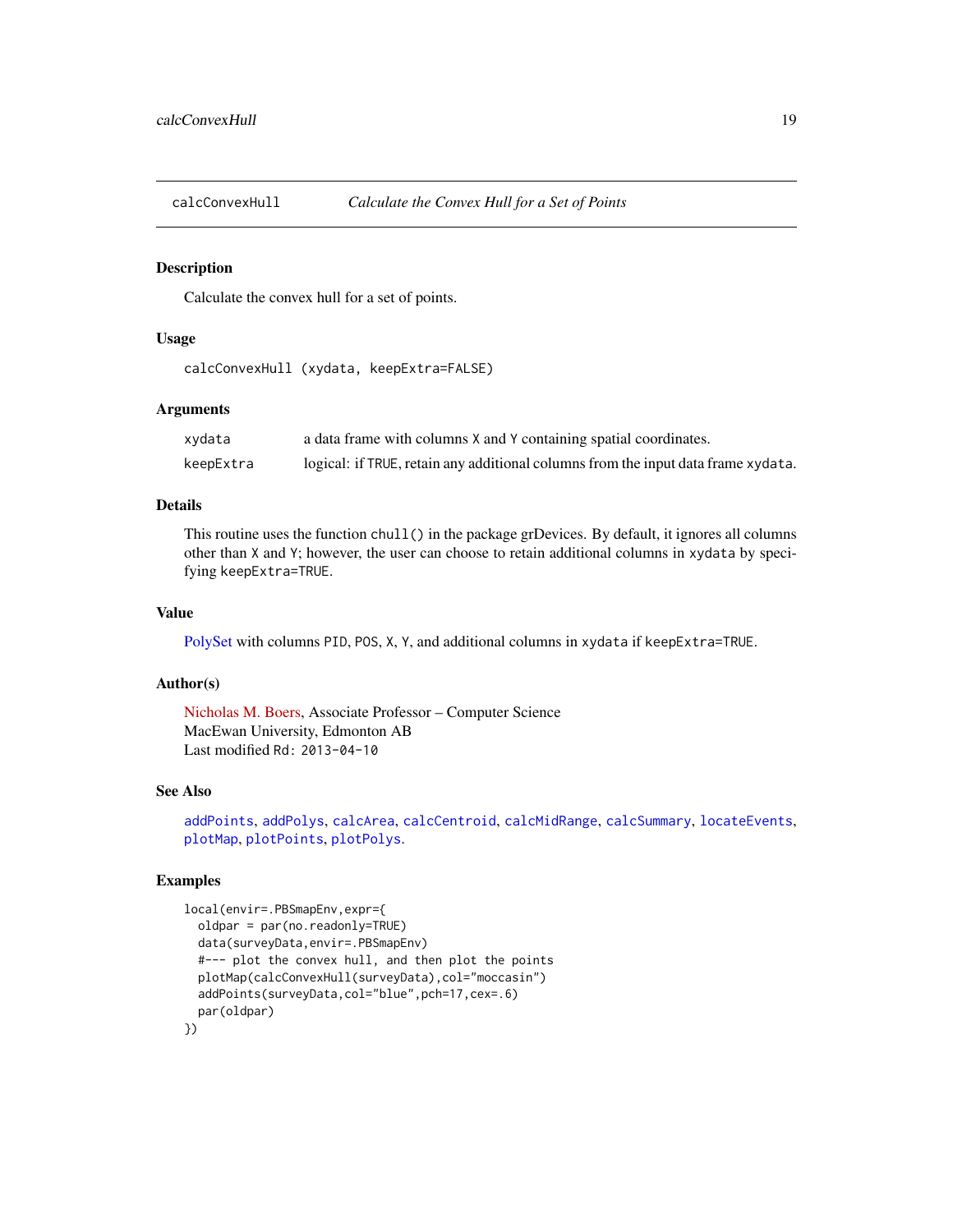<span id="page-19-1"></span><span id="page-19-0"></span>

Calculate the great-circle distance between geographic (LL) coordinates. Also calculate the initial bearing of the great-circle arc (at its starting point).

# Usage

calcGCdist(lon1, lat1, lon2, lat2, R=6371.2)

# Arguments

| lon1 | Longitude coordinate (degrees) of the start point. |
|------|----------------------------------------------------|
| lat1 | Latitude coordinate (degrees) of the start point.  |
| lon2 | Longitude coordinate (degrees) of the end point.   |
| lat2 | Latitude coordinate (degrees) of the end point.    |
| R    | Mean radius (km) of the Earth.                     |

#### Details

The great-circle distance is calculated between two points along a spherical surface using the shortest distance and disregarding topography.

#### Method 1: Haversine Formula

$$
a = \sin^2((\phi_2 - \phi_1)/2) + \cos(\phi_1)\cos(\phi_2)\sin^2((\lambda_2 - \lambda_1)/2)
$$

$$
c = 2 \operatorname{atan2}(\sqrt{a}, \sqrt{1 - a})
$$

$$
d = Rc
$$

where

 $\phi$  = latitude (in radians),  $\lambda$  = longitude (in radians),  $R =$  radius (km) of the Earth,  $a =$  square of half the chord length between the points,  $c =$  angular distance in radians,  $d =$  great-circle distance (km) between two points.

#### Method 2: Spherical Law of Cosines

$$
d = \operatorname{acos}(\sin(\phi_1)\sin(\phi_2) + \cos(\phi_1)\cos(\phi_2)\cos(\lambda_2 - \lambda_1))R
$$

The initial bearing (aka forward azimuth) for the start point can be calculated using:

$$
\theta = \operatorname{atan2}(\sin(\lambda_2 - \lambda_1)\cos(\phi_2), \cos(\phi_1)\sin(\phi_2) - \sin(\phi_1)\cos(\phi_2)\cos(\lambda_2 - \lambda_1))
$$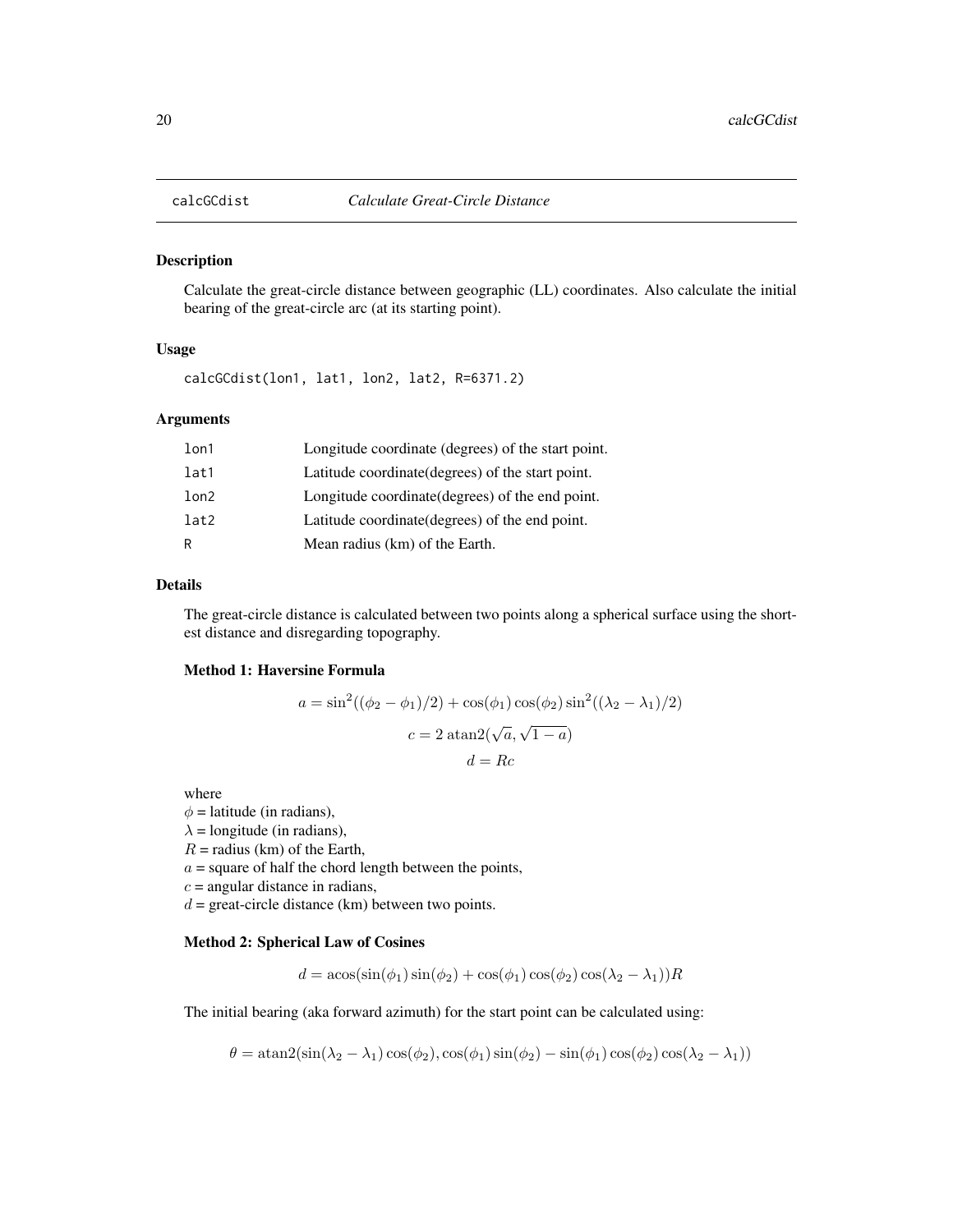# <span id="page-20-0"></span>calcLength 21

# Value

A list obect containing:

- $a$  Haversine  $a$  = square of half the chord length between the points,
- $c$  Haversine  $c$  = angular distance in radians,
- $d$  Haversine  $d$  = great-circle distance (km) between two points,
- $d2 Law$  of Cosines  $d = great$ -circle distance (km) between two points,

theta – Initial bearing  $\theta$  (degrees) for the start point.

#### Note

If one uses the north geomagnetic pole as an end point,  $\theta$  crudely approximates the magnetic declination.

# Author(s)

[Rowan Haigh,](mailto:rowan.haigh@dfo-mpo.gc.ca) Program Head – Offshore Rockfish Pacific Biological Station (PBS), Fisheries & Oceans Canada (DFO), Nanaimo BC *opus locus*: Institute of Ocean Sciences (IOS), Sidney BC Last modified Rd: 2017-06-22

#### References

<http://www.movable-type.co.uk/scripts/latlong.html>

# See Also

[addCompass](#page-4-1), [calcArea](#page-15-1), [calcCentroid](#page-17-1), [calcLength](#page-20-1)

#### Examples

```
local(envir=.PBSmapEnv,expr={
  #-- Distance between southern BC waters and north geomagnetic pole
  print(calcGCdist(-126.5,48.6,-72.7,80.4))
})
```
<span id="page-20-1"></span>calcLength *Calculate the Length of Polylines*

#### Description

Calculate the length of polylines found in a [PolySet.](#page-77-1)

# Usage

```
calcLength (polys, rollup = 3, close = FALSE)
```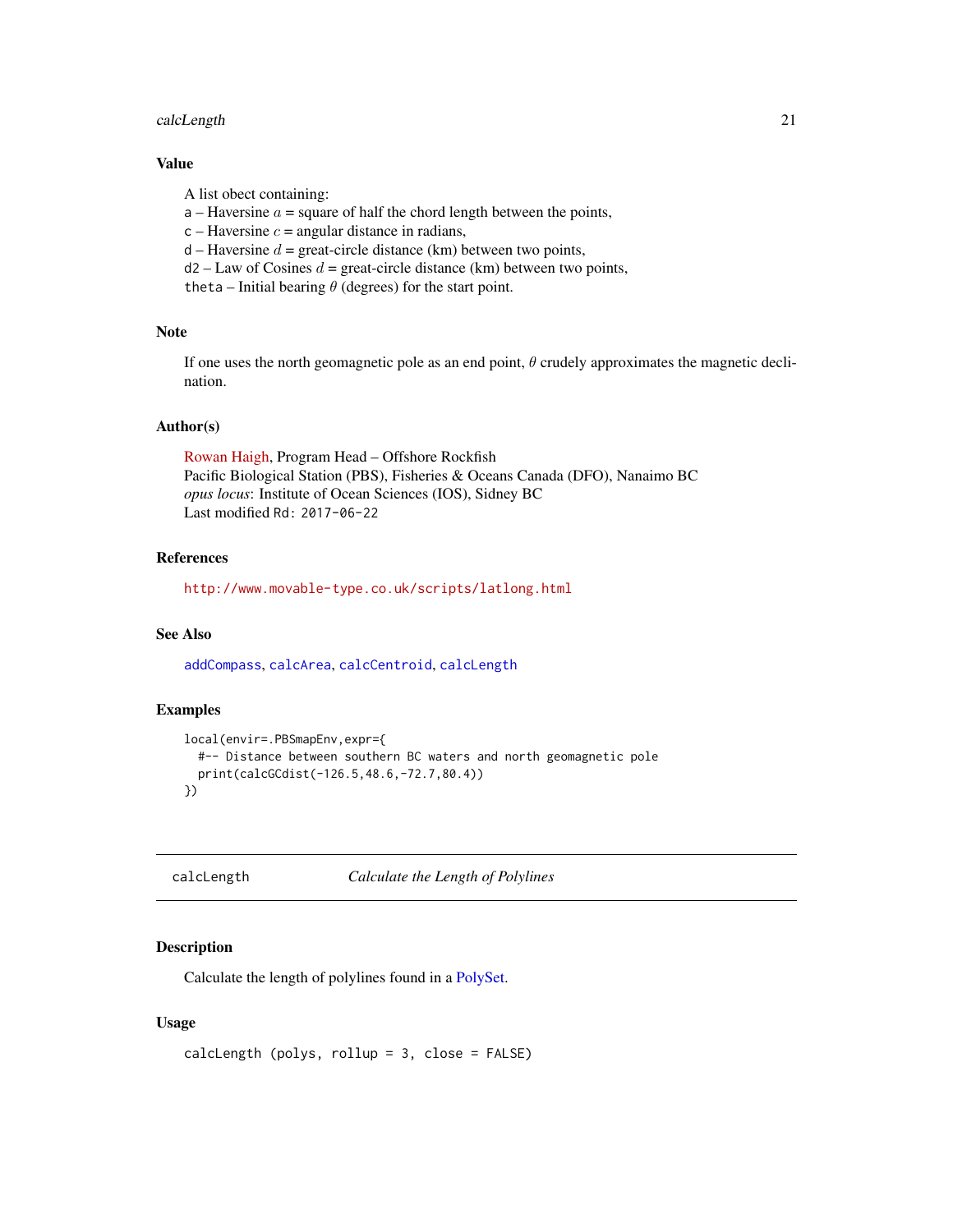#### Arguments

| polys  | PolySet to use.                                                                                                                                                                                                     |
|--------|---------------------------------------------------------------------------------------------------------------------------------------------------------------------------------------------------------------------|
| rollup | level of detail in the results; $1 =$ PIDs only, summing the lengths of each SID<br>within each PID, and $3 =$ no roll-up. Note: rollup 2 has no meaning in this<br>function and, if specified, will be reset to 3. |
| close  | Boolean value; if TRUE, include the distance between each polygon's last and<br>first vertex, if necessary.                                                                                                         |

#### Details

If rollup equals 1, the results contain an entry for each unique PID only. Setting it to 3 prevents roll-up, and they contain an entry for each unique (PID, SID).

If the projection attribute equals "LL", this routine uses Great Circle distances to compute the surface length of each polyline. In doing so, the algorithm simplifies Earth to a sphere.

If the projection attribute equals "UTM" or 1, this routine uses Pythagoras' Theorem to calculate lengths.

#### Value

[PolyData](#page-76-1) with columns PID, SID (*may be missing*), and length. If projection equals "UTM" or "LL", lengths are in kilometres. Otherwise, lengths are in the same unit as the input [PolySet.](#page-77-1)

#### Author(s)

[Nicholas M. Boers,](https://academic.macewan.ca/boersn/) Associate Professor – Computer Science MacEwan University, Edmonton AB Last modified Rd: 2013-04-10

#### See Also

[calcArea](#page-15-1), [calcCentroid](#page-17-1), [calcMidRange](#page-22-1), [calcSummary](#page-23-1), [locatePolys](#page-56-1).

```
local(envir=.PBSmapEnv,expr={
  #--- load the data (if using R)
  if (!is.null(version$language) && (version$language=="R"))
    data(nepacLL,envir=.PBSmapEnv)
  #--- calculate the perimeter of Vancouver Island
  print(calcLength(nepacLL[nepacLL$PID==33, ]))
})
```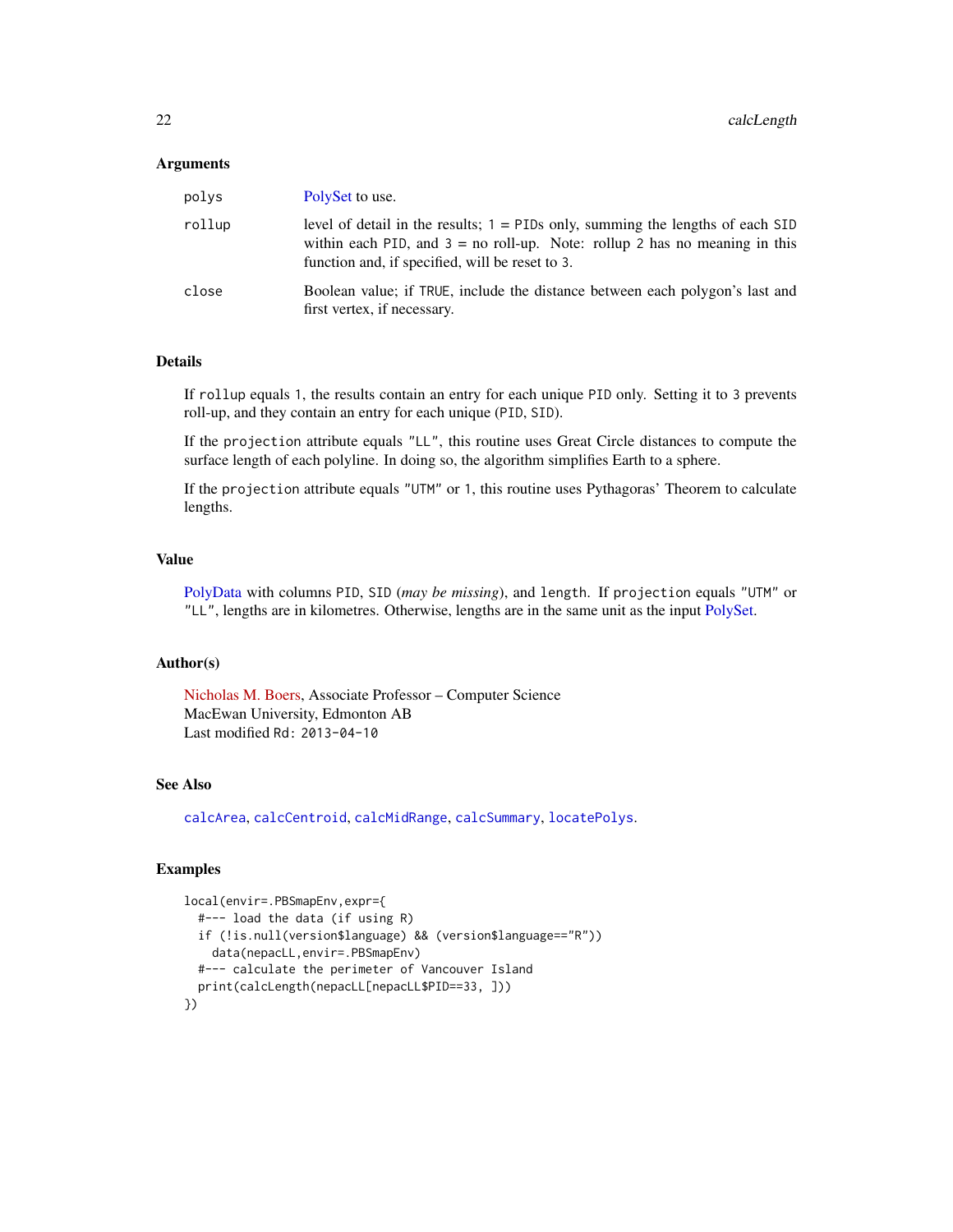<span id="page-22-1"></span><span id="page-22-0"></span>

Calculate the midpoint of the X/Y ranges of polygons found in a [PolySet.](#page-77-1)

# Usage

```
calcMidRange (polys, rollup = 3)
```
### Arguments

| polys  | PolySet to use.                                                                                      |
|--------|------------------------------------------------------------------------------------------------------|
| rollup | level of detail in the results; $1 =$ PIDs only, $2 =$ outer contours only, and $3 =$ no<br>roll-up. |

# Details

If rollup equals 1, the results contain a mean range for each unique PID only. When it equals 2, they contain entries for outer contours only. Finally, setting it to 3 prevents roll-up, and they contain a mean range for each unique (PID, SID).

# Value

[PolyData](#page-76-1) with columns PID, SID (*may be missing*), X, and Y.

#### Author(s)

[Nicholas M. Boers,](https://academic.macewan.ca/boersn/) Associate Professor – Computer Science MacEwan University, Edmonton AB Last modified Rd: 2013-04-10

# See Also

[calcArea](#page-15-1), [calcCentroid](#page-17-1), [calcLength](#page-20-1), [calcSummary](#page-23-1).

```
local(envir=.PBSmapEnv,expr={
 #--- load the data (if using R)
 if (!is.null(version$language) && (version$language=="R"))
    data(nepacLL,envir=.PBSmapEnv)
 #--- calculate and print the centroids for several polygons
 print(calcMidRange(nepacLL[is.element(nepacLL$PID,c(33,39,47)),]))
})
```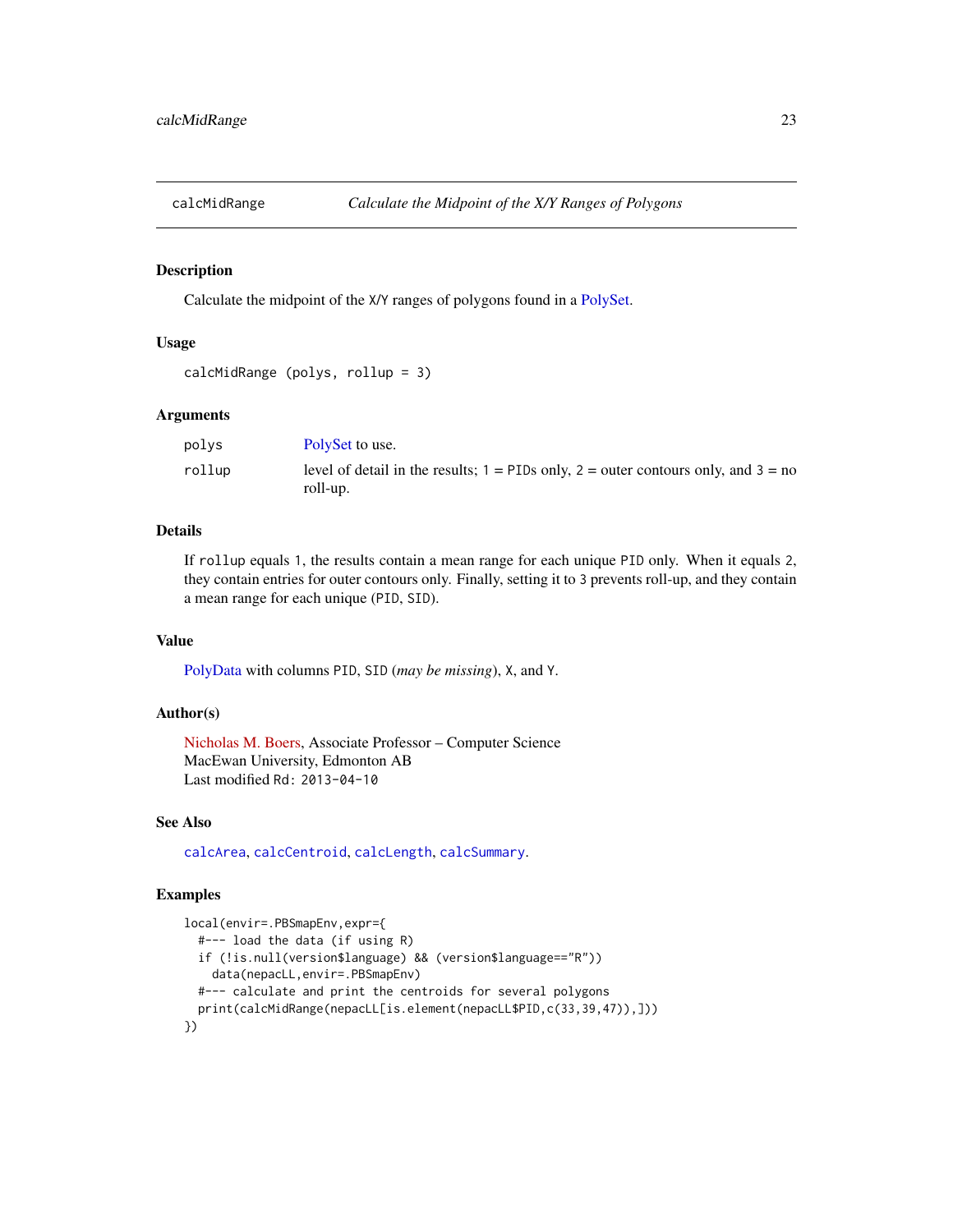<span id="page-23-1"></span><span id="page-23-0"></span>

Apply functions to polygons in a [PolySet.](#page-77-1)

#### Usage

```
calcSummary (polys, rollup = 3, FUN, ...)
```
# Arguments

| polys      | PolySet to use.                                                                                                                                                                                                                                                        |  |
|------------|------------------------------------------------------------------------------------------------------------------------------------------------------------------------------------------------------------------------------------------------------------------------|--|
| rollup     | level of detail in the results; $1 =$ PIDs only, by removing the SID column, and<br>then passing each PID into FUN, $2 =$ outer contours only, by making hole SIDs<br>equal to their parent's SID, and then passing each (PID, SID) into FUN, and $3 =$<br>no roll-up. |  |
| <b>FUN</b> | the function to apply; it must accept a vector and return a vector or scalar.                                                                                                                                                                                          |  |
| $\cdot$    | optional arguments for FUN.                                                                                                                                                                                                                                            |  |

# Details

If rollup equals 1, the results contain an entry for each unique PID only. When it equals 2, they contain entries for outer contours only. Finally, setting it to 3 prevents roll-up, and they contain an entry for each unique (PID, SID).

#### Value

[PolyData](#page-76-1) with columns PID, SID (*may be missing*), X, and Y. If FUN returns a vector of length greater than 1 (say *n*), names the columns X1, X2, ..., X*n* and Y1, Y2, ..., Y*n*.

# Author(s)

[Nicholas M. Boers,](https://academic.macewan.ca/boersn/) Associate Professor – Computer Science MacEwan University, Edmonton AB Last modified Rd: 2013-04-10

# See Also

[calcArea](#page-15-1), [calcCentroid](#page-17-1), [calcConvexHull](#page-18-1), [calcLength](#page-20-1), [calcMidRange](#page-22-1), [combineEvents](#page-29-1), [findPolys](#page-41-1), [locateEvents](#page-55-1), [locatePolys](#page-56-1), [makeGrid](#page-59-1), [makeProps](#page-60-1).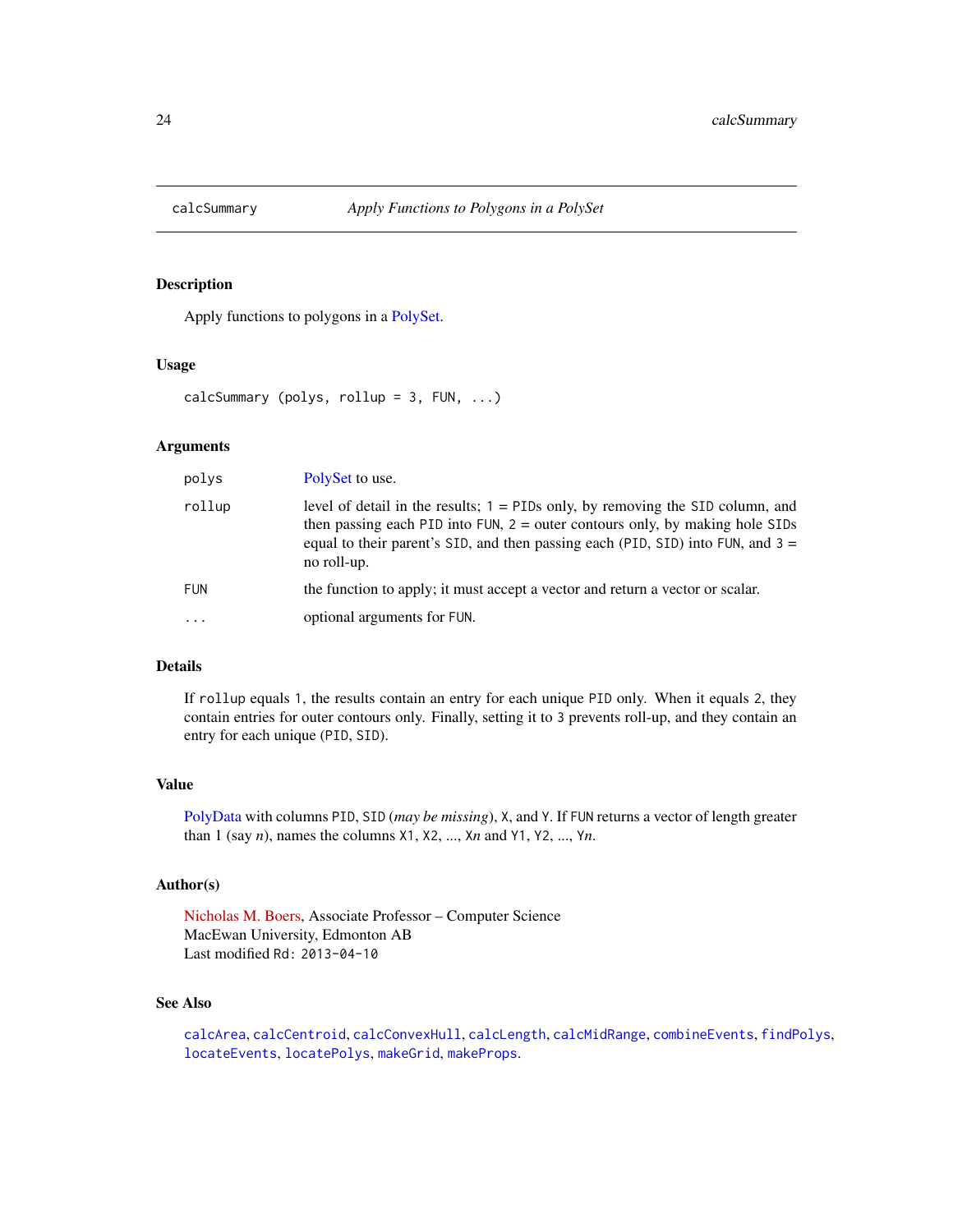#### <span id="page-24-0"></span>calcVoronoi 25

# Examples

```
local(envir=.PBSmapEnv,expr={
  #--- load the data (if using R)
  if (!is.null(version$language) && (version$language=="R"))
   data(nepacLL,envir=.PBSmapEnv)
  #--- calculate and print the centroids for several polygons
  print(calcSummary(nepacLL[is.element(nepacLL$PID,c(33,39,47)),],
    rollup=3, FUN=mean))
})
```
calcVoronoi *Calculate the Voronoi (Dirichlet) Tesselation for a Set of Points*

# Description

Calculate the Voronoi (Dirichlet) tesselation for a set of points.

#### Usage

```
calcVoronoi (xydata, xlim = NULL, ylim = NULL, eps = 1e-09, frac = 0.0001)
```
### Arguments

| xydata | a data frame with columns X and Y containing the points.                                                                                                   |
|--------|------------------------------------------------------------------------------------------------------------------------------------------------------------|
| xlim   | range of X-coordinates; a bounding box for the coordinates.                                                                                                |
| vlim   | range of Y-coordinates; a bounding box for the coordinates.                                                                                                |
| eps    | the value of epsilon used in testing whether a quantity is zero.                                                                                           |
| frac   | used to detect duplicate input points, which meet the condition $ x_1 - x_2 $<br>frac $\times$ (xmax – xmin)and $ y1 - y2 $ < frac $\times$ (ymax – ymin). |

# Details

This routine ignores all columns other than X and Y.

If the user leaves xlim and ylim unspecified, the function defaults to the range of the data with each extent expanded by ten percent of the range.

This function sets the attribute projection to 1 and the attribute zone to NULL as it assumes this projection in its calculations.

# Value

[PolySet](#page-77-1) with columns PID, POS, X, and Y.

# Author(s)

[Nicholas M. Boers,](https://academic.macewan.ca/boersn/) Associate Professor – Computer Science MacEwan University, Edmonton AB Last modified Rd: 2013-04-10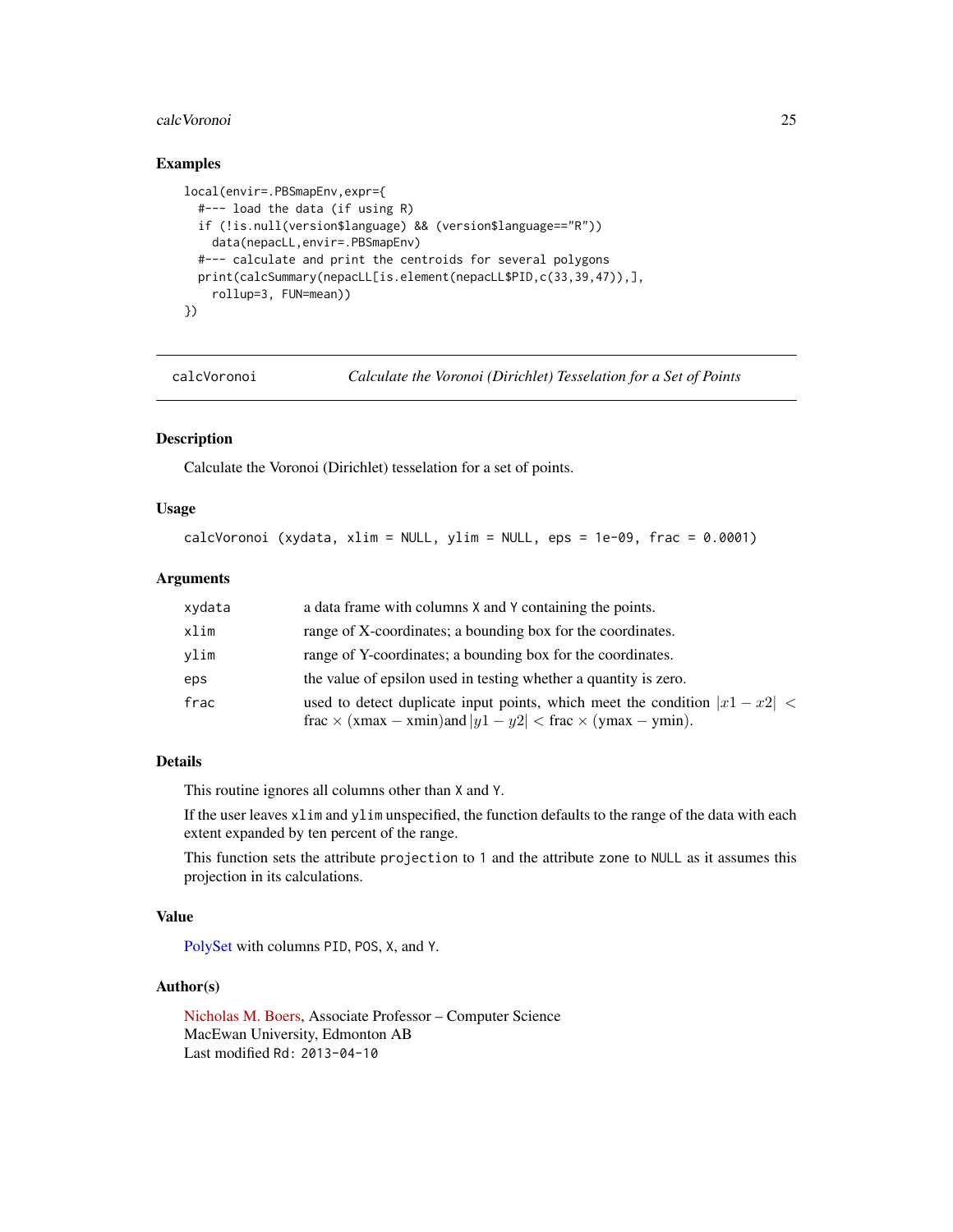# <span id="page-25-0"></span>See Also

```
addPoints, addPolys, calcArea, calcCentroid, calcConvexHull, calcMidRange, calcSummary,
locateEvents, plotMap, plotPoints, plotPolys.
```
#### Examples

```
local(envir=.PBSmapEnv,expr={
  oldpar = par(no.readonly=TRUE)
  #--- create some EventData
  events <- as.EventData(data.frame(
   EID=1:200, X=rnorm(200), Y=rnorm(200)), projection=1)
  #--- calculate the Voronoi tesselation
  polys <- calcVoronoi(events)
  #--- create PolyData to color it based on area
  polyData <- calcArea(polys)
  names(polyData)[is.element(names(polyData), "area")] <- "Z"
  colSeq \leq seq(0.4, 0.95, length=4)polyData <- makeProps(polyData,
   breaks=quantile(polyData$Z,c(0,.25,.5,.75,1)),
   propName="col", propVals=rgb(colSeq,colSeq,colSeq))
  #--- plot the tesselation
  plotMap(polys, polyProps=polyData)
  #--- plot the points
  addPoints(events, pch=19)
  par(oldpar)
})
```
<span id="page-25-1"></span>clipLines *Clip a PolySet as Polylines*

# Description

Clip a [PolySet,](#page-77-1) where each unique (PID, SID) describes a polyline.

#### Usage

```
clipLines (polys, xlim, ylim, keepExtra = FALSE)
```
# Arguments

| polvs     | PolySet to clip.                                                                            |
|-----------|---------------------------------------------------------------------------------------------|
| xlim      | range of X-coordinates.                                                                     |
| vlim      | range of Y-coordinates.                                                                     |
| keepExtra | Boolean value; if TRUE, tries to carry forward any non-standard columns into the<br>result. |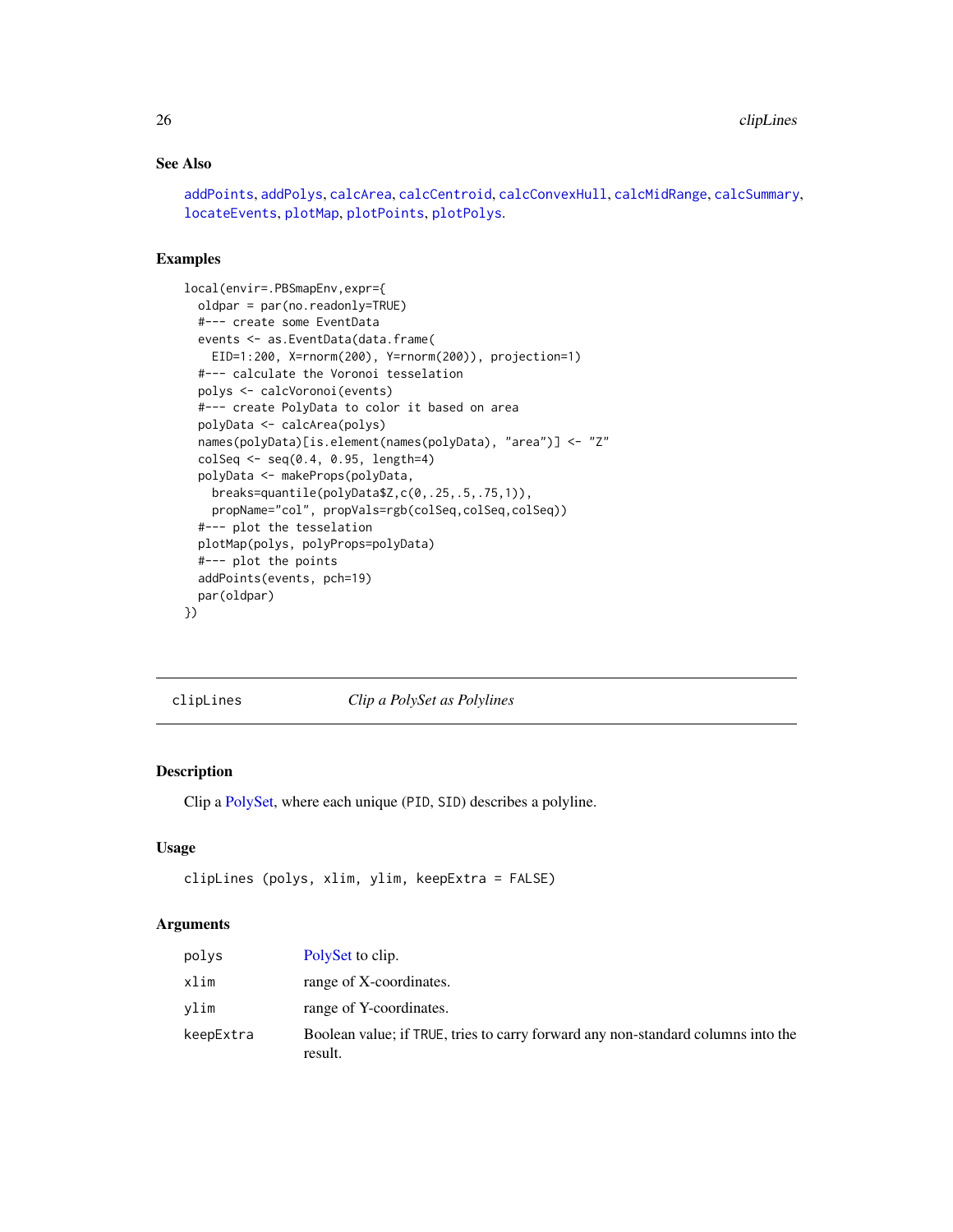#### <span id="page-26-0"></span>clipPolys 27

# Details

For each discrete polyline, the function does not connect vertices 1 and N. It recalculates the POS values for each vertex, saving the old values in a column named oldPOS. For new vertices, it sets oldPOS to NA.

#### Value

[PolySet](#page-77-1) containing the input data, with some points added or removed. A new column oldPOS records the original POS value for each vertex.

# Author(s)

[Nicholas M. Boers,](https://academic.macewan.ca/boersn/) Associate Professor – Computer Science MacEwan University, Edmonton AB Last modified Rd: 2013-04-10

#### See Also

[clipPolys](#page-26-1), [fixBound](#page-42-1).

#### Examples

```
local(envir=.PBSmapEnv,expr={
  oldpar = par(no.readonly=TRUE)
  #--- create a triangle to clip
  polys <- data.frame(PID=rep(1, 3), POS=1:3, X=c(0,1,0), Y=c(0,0.5,1))
  #--- clip the triangle in the X direction, and plot the results
  plotLines(clipLines(polys, xlim=c(0,.75), ylim=range(polys[, "Y"])))
  par(oldpar)
})
```
<span id="page-26-1"></span>clipPolys *Clip a PolySet as Polygons*

# Description

Clip a [PolySet,](#page-77-1) where each unique (PID, SID) describes a polygon.

#### Usage

```
clipPolys (polys, xlim, ylim, keepExtra = FALSE)
```
# Arguments

| polys     | PolySet to clip.                                                                            |
|-----------|---------------------------------------------------------------------------------------------|
| xlim      | range of X-coordinates.                                                                     |
| vlim      | range of Y-coordinates.                                                                     |
| keepExtra | Boolean value; if TRUE, tries to carry forward any non-standard columns into the<br>result. |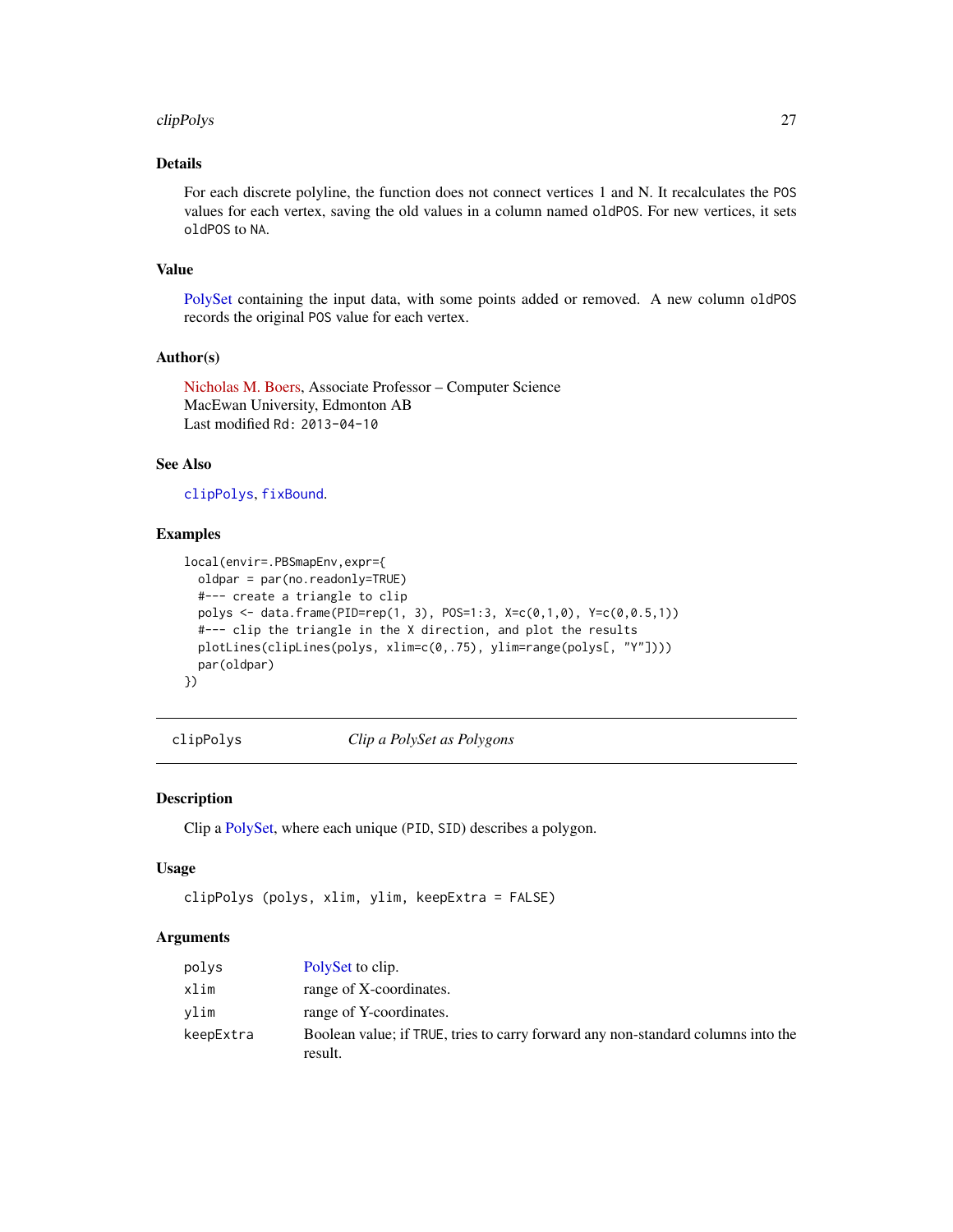# Details

For each discrete polygon, the function connects vertices 1 and N. It recalculates the POS values for each vertex, saving the old values in a column named oldPOS. For new vertices, it sets oldPOS to NA.

#### Value

[PolySet](#page-77-1) containing the input data, with some points added or removed. A new column oldPOS records the original POS value for each vertex.

#### Author(s)

[Nicholas M. Boers,](https://academic.macewan.ca/boersn/) Associate Professor – Computer Science MacEwan University, Edmonton AB Last modified Rd: 2013-04-10

# See Also

[clipLines](#page-25-1), [fixBound](#page-42-1).

#### Examples

```
local(envir=.PBSmapEnv,expr={
  oldpar = par(no.readonly=TRUE)
  #--- create a triangle that will be clipped
  polys <- data.frame(PID=rep(1, 3), POS=1:3, X=c(0,1,.5), Y=c(0,0,1))
  #--- clip the triangle in the X direction, and plot the results
  plotPolys(clipPolys(polys,xlim=c(0,.75),ylim=range(polys[,"Y"])),col=2)
  par(oldpar)
})
```
<span id="page-27-1"></span>closePolys *Close a PolySet*

#### Description

Close a [PolySet](#page-77-1) of polylines to form polygons.

# Usage

closePolys (polys)

#### Arguments

polys [PolySet](#page-77-1) to close.

<span id="page-27-0"></span>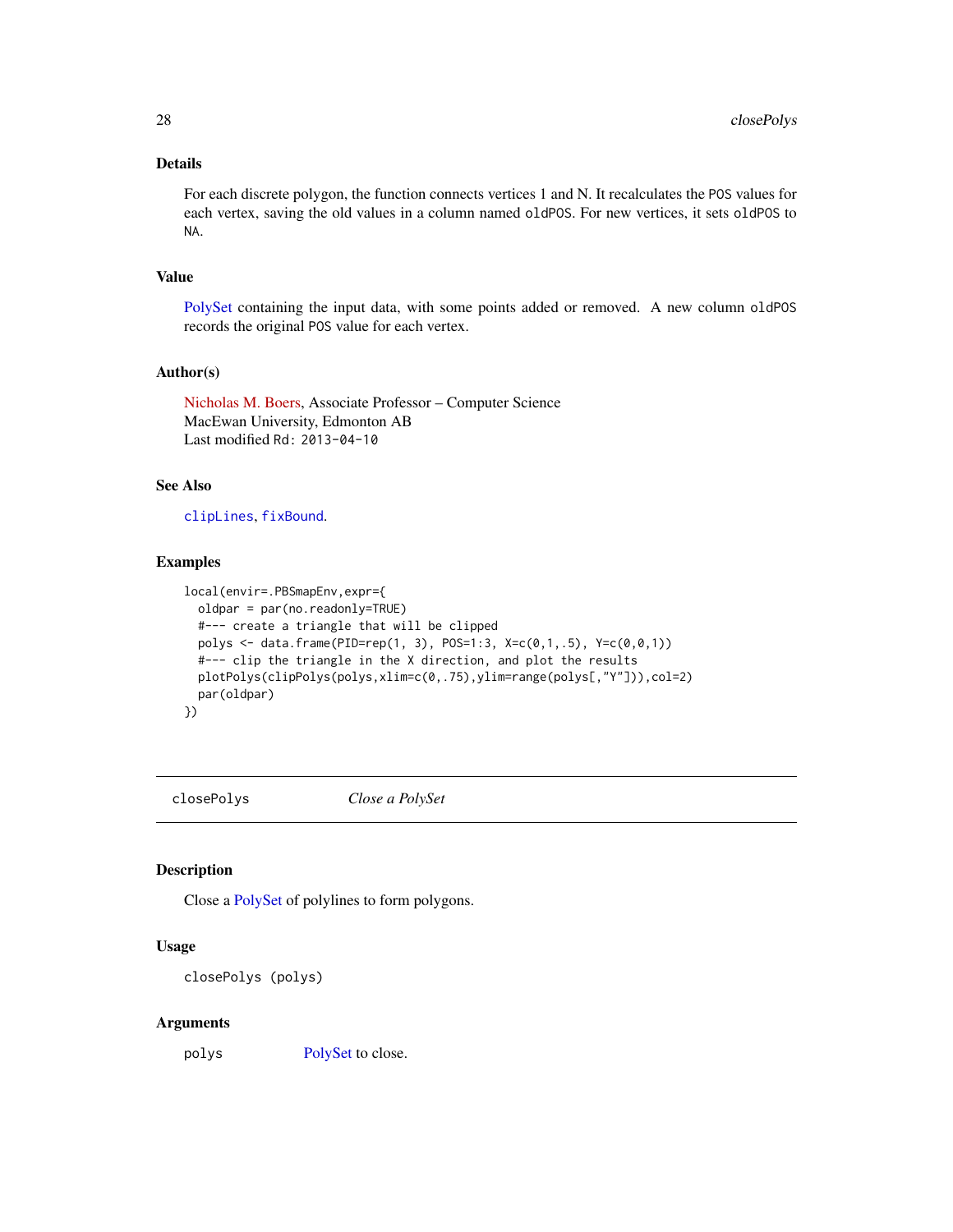#### closePolys 29

#### Details

Generally, run fixBound before this function. The ranges of a [PolySet'](#page-77-1)s X and Y columns define the boundary. For each discrete polygon, this function determines if the first and last points lie on a boundary. If both points lie on the same boundary, it adds no points. However, if they lie on different boundaries, it may add one or two corners to the polygon.

When the boundaries are adjacent, one corner will be added as follows:

- top boundary + left boundary implies add top-left corner;
- top boundary + right boundary implies add top-right corner;
- bottom boundary + left boundary implies add bottom-left corner;
- bottom boundary + right boundary implies add bottom-right corner.

When the boundaries are opposite, it first adds the corner closest to a starting or ending polygon vertex. This determines a side (left-right or bottom-top) that connects the opposite boundaries. Then, it adds the other corner of that side to close the polygon.

# Value

[PolySet](#page-77-1) identical to polys, except for possible additional corner points.

#### Author(s)

[Nicholas M. Boers,](https://academic.macewan.ca/boersn/) Associate Professor – Computer Science MacEwan University, Edmonton AB Last modified Rd: 2013-04-10

# See Also

[fixBound](#page-42-1), [fixPOS](#page-43-1).

```
local(envir=.PBSmapEnv,expr={
 oldpar = par(no.readonly=TRUE)
 #--- 4 corners
 polys <- data.frame(
   PID = c(1, 1, 2, 2, 3, 3, 4, 4),
   POS = c(1, 2, 1, 2, 1, 2, 1, 2),
   X = c(0, 1, 2, 3, 0, 1, 2, 3)Y = c(1, 0, 0, 1, 2, 3, 3, 2))plotPolys(closePolys(polys), col=2)
 #--- 2 corners and 1 opposite
 polys <- data.frame(
   PID = c(1, 1, 2, 2, 3, 3, 3),
   POS = c(1, 2, 1, 2, 1, 2, 3),X = c(0, 1, 0, 1, 5, 6, 1.5)Y = c(1, 0, 2, 3, 0, 1.5, 3))plotPolys(closePolys(polys), col=2)
 par(oldpar)
})
```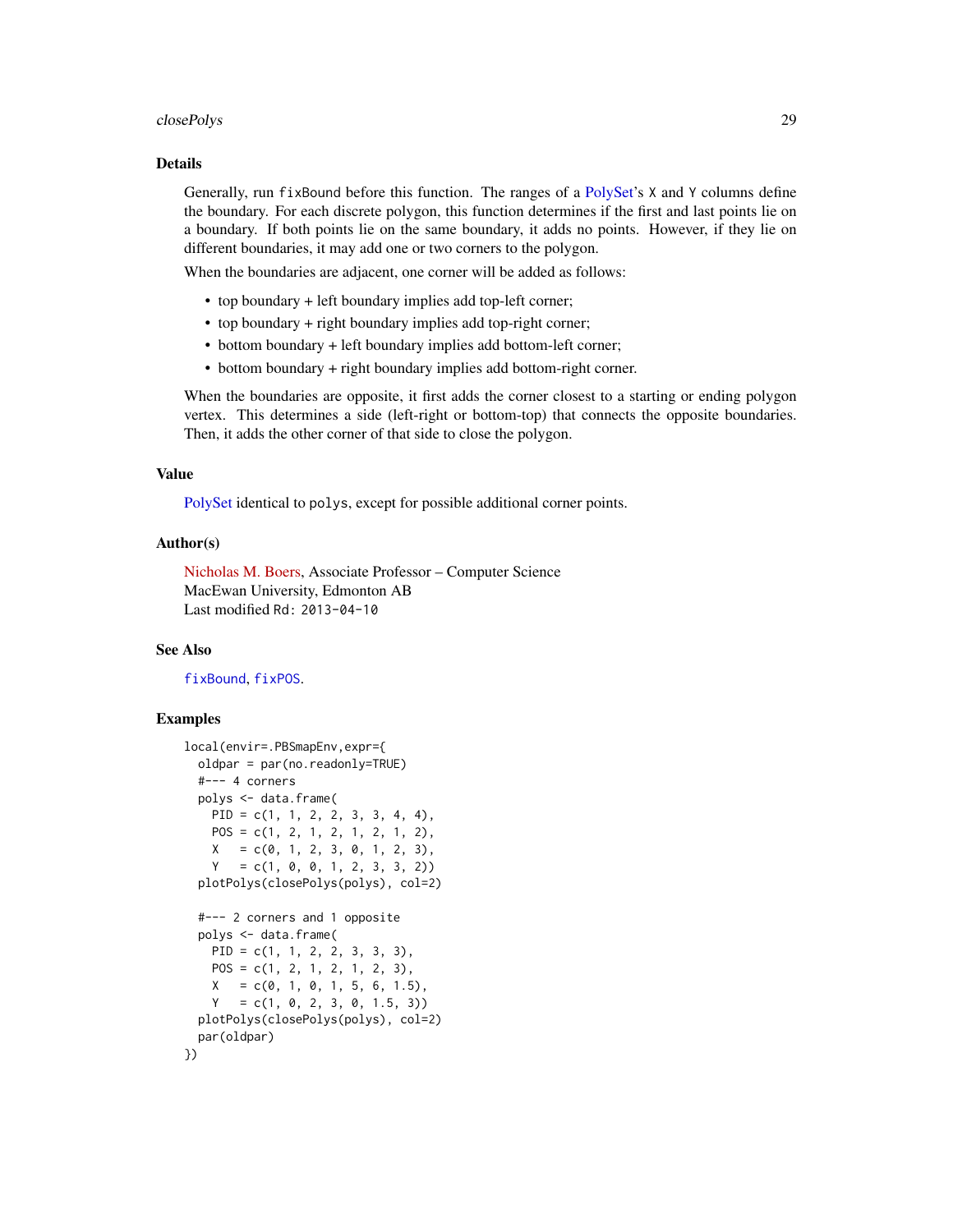<span id="page-29-1"></span><span id="page-29-0"></span>

Combine measurements associated with events that occur in the same polygon.

#### Usage

combineEvents (events, locs, FUN, ..., bdryOK = TRUE)

#### Arguments

| events     | EventData with at least four columns (EID, X, Y, Z).               |
|------------|--------------------------------------------------------------------|
| locs       | Location Set usually resulting from a call to find Polys.          |
| <b>FUN</b> | a function that produces a scalar from a vector (e.g., mean, sum). |
| $\ddots$   | optional arguments for FUN.                                        |
| bdryOK     | Boolean value; if TRUE, include boundary points.                   |

#### Details

This function combines measurements associated with events that occur in the same polygon. Each event (EID) has a corresponding measurement Z. The locs data frame (usually output from [findPolys](#page-41-1)) places events within polygons. Thus, each polygon (PID, SID) determines a set of events within it, and a corresponding vector of measurements Zv. The function returns FUN(Zv), a summary of measurements within each polygon.

# Value

[PolyData](#page-76-1) with columns PID, SID (*if in* locs), and Z.

#### Author(s)

[Nicholas M. Boers,](https://academic.macewan.ca/boersn/) Associate Professor – Computer Science MacEwan University, Edmonton AB Last modified Rd: 2013-04-10

# See Also

[findCells](#page-39-1), [findPolys](#page-41-1), [locateEvents](#page-55-1), [locatePolys](#page-56-1), [makeGrid](#page-59-1), [makeProps](#page-60-1).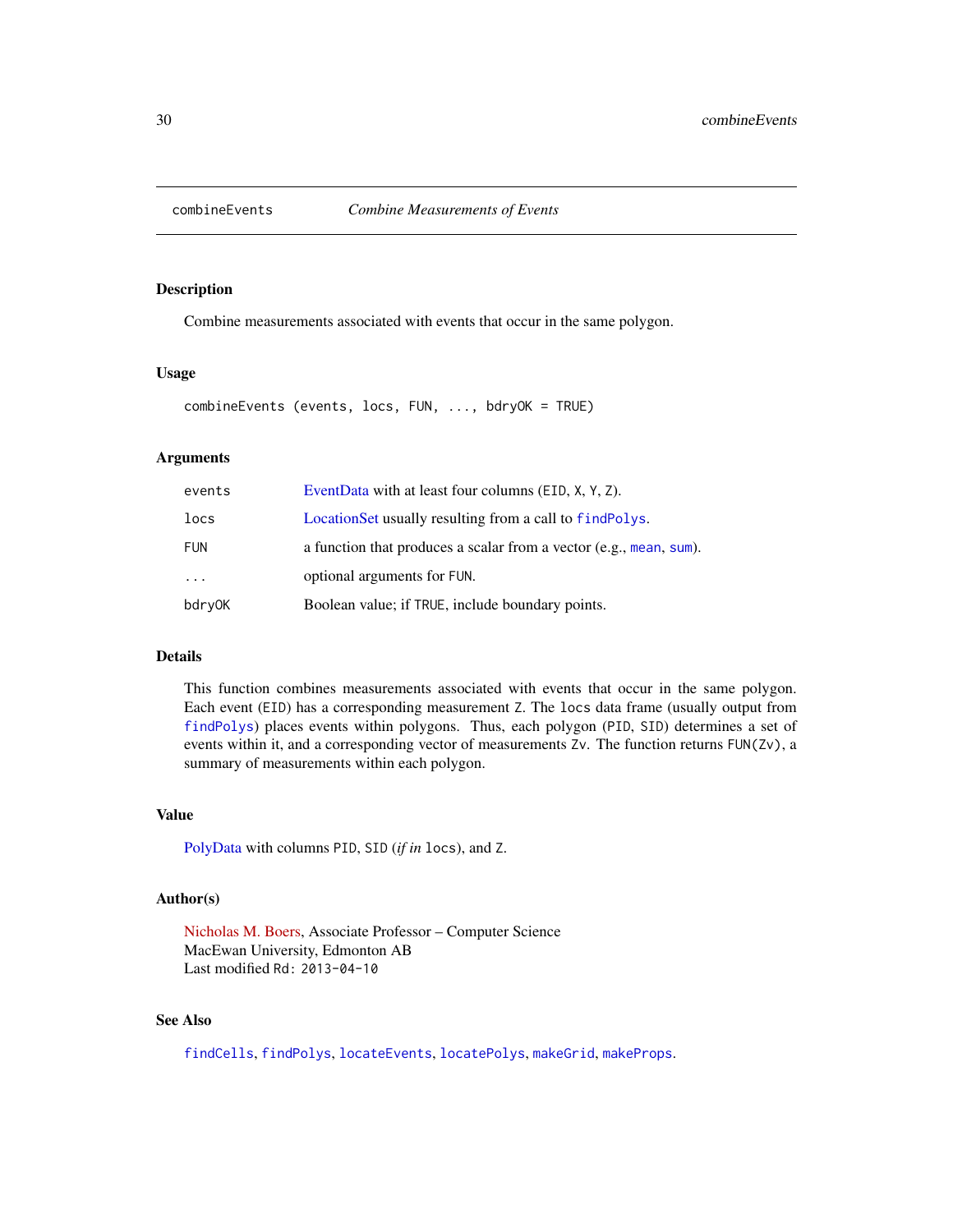# <span id="page-30-0"></span>combinePolys 31

#### Examples

```
local(envir=.PBSmapEnv,expr={
  #--- create an EventData data frame: let each event have Z = 1
  events <- data.frame(EID=1:10, X=1:10, Y=1:10, Z=rep(1, 10))
  #--- example output from findPolys where 1 event occurred in the first
  #--- polygon, 3 in the second, and 6 in the third
  locs <- data.frame(EID=1:10,PID=c(rep(1,1),rep(2,3),rep(3,6)),Bdry=rep(0,10))
  #--- sum the Z column of the events in each polygon, and print the result
  print(combineEvents(events=events, locs=locs, FUN=sum))
})
```
combinePolys *Combine Several Polygons into a Single Polygon*

#### Description

Combine several polygons into a single polygon by modifying the PID and SID indices.

# Usage

combinePolys (polys)

#### Arguments

polys [PolySet](#page-77-1) with one or more polygons, each with possibly several components/holes.

# Details

This function accepts a [PolySet](#page-77-1) containing one or more polygons (PIDs), each with one or more components or holes (SIDs). The SID column need not exist in the input. The function combines these polygons into a single polygon by simply renumbering the PID and SID indices. The resulting [PolySet](#page-77-1) contains a single PID (with the value 1) and uses the SID value to differentiate between polygons, their components, and holes.

#### Value

[PolySet,](#page-77-1) possibly with the addition of an SID column if it did not already exist. The function may also reorder columns such that PID, SID, POS, X and Y appear first, in that order.

#### Author(s)

[Nicholas M. Boers,](https://academic.macewan.ca/boersn/) Associate Professor – Computer Science MacEwan University, Edmonton AB Last modified Rd: 2007-06-06

#### See Also

[dividePolys](#page-36-1)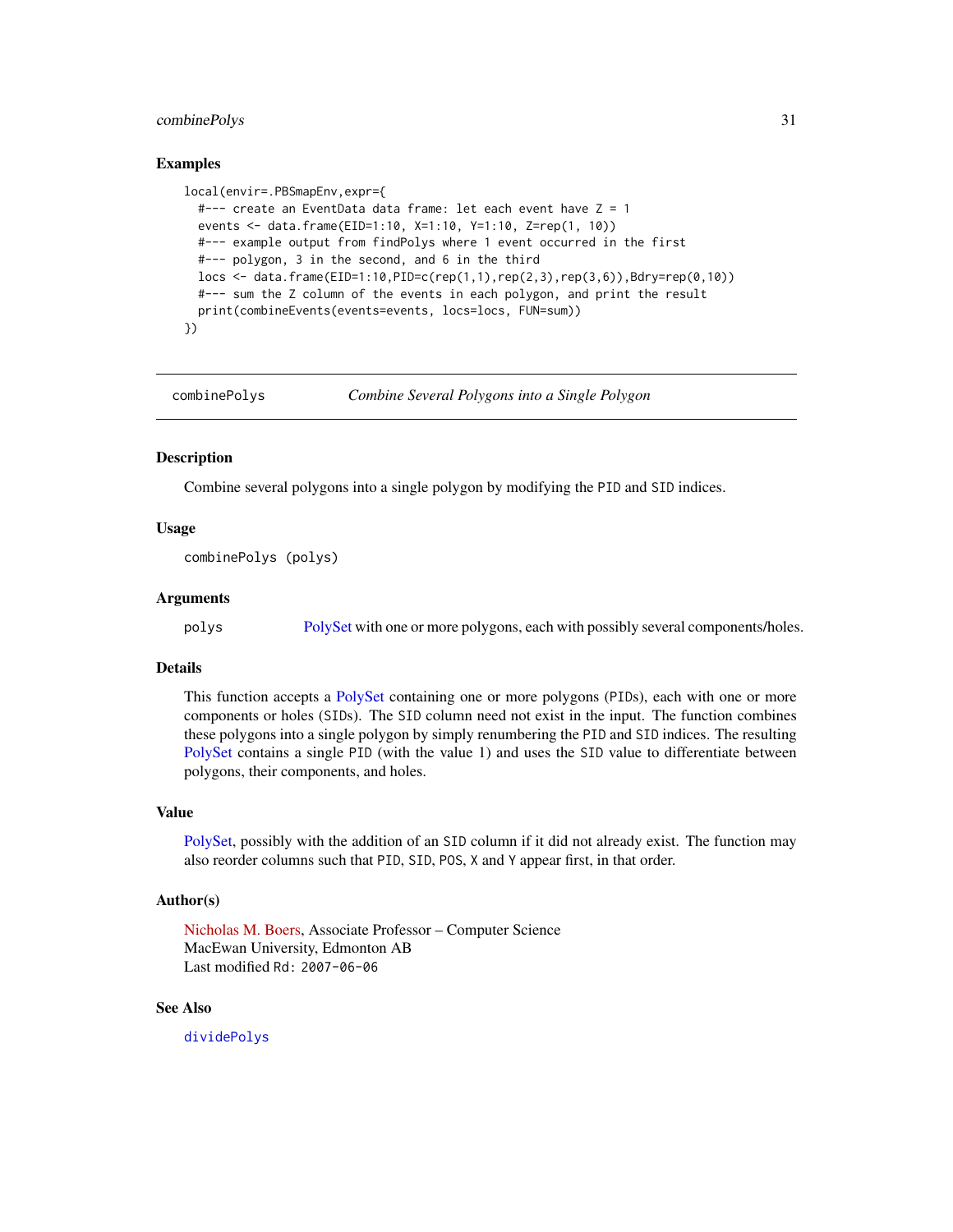<span id="page-31-1"></span><span id="page-31-0"></span>

Convert output from [contourLines](#page-0-0) into a [PolySet.](#page-77-1)

# Usage

convCP (data, projection = NULL, zone = NULL)

# Arguments

| data       | contour line data, often from the contour Lines function. |
|------------|-----------------------------------------------------------|
| projection | optional projection attribute to add to the PolySet.      |
| zone       | optional zone attribute to add to the PolySet.            |

# Details

data contains a list as described below. The [contourLines](#page-0-0) function create a list suitable for the data argument.

A three-element list describes each contour. The named elements in this list include the scalar level, the vector x, and the vector y. Vectors x and y must have equal lengths. A higher-level list (data) contains one or more of these contours lists.

#### Value

A list with two named elements [PolySet](#page-77-1) and [PolyData.](#page-76-1) The [PolySet](#page-77-1) element contains a [PolySet](#page-77-1) representation of the contour lines. The [PolyData](#page-76-1) element links each contour line (PID, SID) with a level.

# Author(s)

[Nicholas M. Boers,](https://academic.macewan.ca/boersn/) Associate Professor – Computer Science MacEwan University, Edmonton AB Last modified Rd: 2013-04-10

# See Also

[contour](#page-0-0), [contourLines](#page-0-0), [convLP](#page-33-1), [makeTopography](#page-62-1).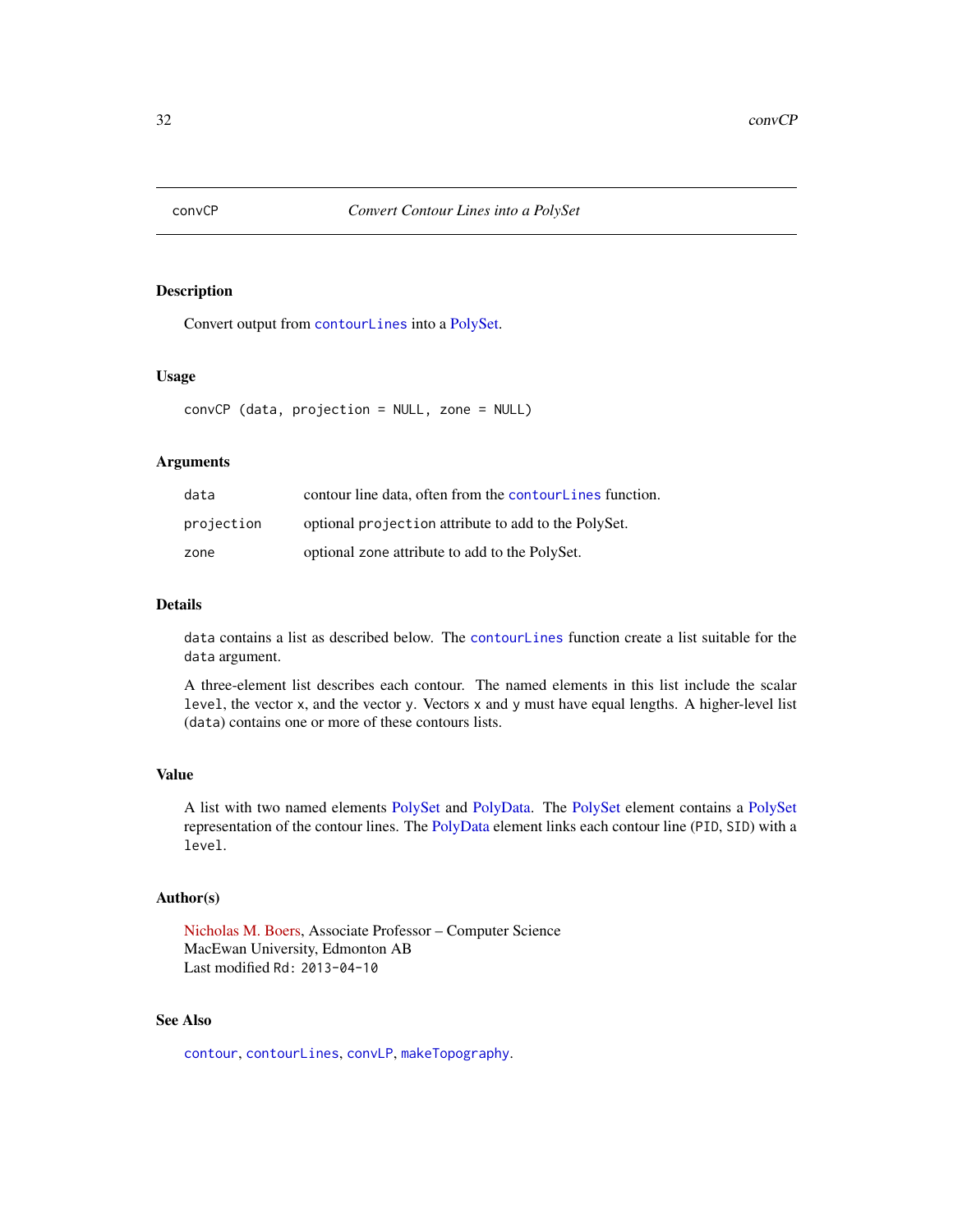#### <span id="page-32-0"></span>convDP 33

# Examples

```
local(envir=.PBSmapEnv,expr={
 oldpar = par(no.readonly=TRUE)
 #--- create sample data for the contourLines() function
 x \le - seq(-0.5, 0.8, length=50); y \le -xz \le outer(x, y, FUN = function(x,y) { sin(2*pi*(x^2+y^2))^2; } )
 data <- contourLines(x, y, z, levels=c(0.2, 0.8))
 #--- pass that sample data into convCP()
 result <- convCP(data)
 #--- plot the result
 plotLines(result$PolySet, projection=1)
 print(result$PolyData)
 par(oldpar)
})
```
#### convDP *Convert EventData/PolyData into a PolySet*

#### Description

Convert [EventData](#page-37-1)[/PolyData](#page-76-1) into a [PolySet.](#page-77-1)

#### Usage

convDP (data, xColumns, yColumns)

#### **Arguments**

| data     | PolyData or EventData.    |
|----------|---------------------------|
| xColumns | vector of X-column names. |
| yColumns | vector of Y-column names. |

#### Details

This function expects data to contain several X- and Y-columns. For example, consider data with columns x1, y1, x2, and y2. Suppose xColumns =  $c("x1", "x2")$  and yColumns =  $c("y1", "y2")$ . The result will contain nrow(data) polygons. Each one will have two vertices, (x1,y1) and (x2,y2) and POS values 1 and 2, respectively. If data includes an SID column, so will the result.

If data contains an EID and not a PID column, the function uses the EIDs as PIDs.

If data contains both PID and EID columns, the function assumes it is [PolyData](#page-76-1) and ignores the EID column.

#### Value

[PolySet](#page-77-1) with the same PIDs as those given in data. If data has an SID column, the result will include it.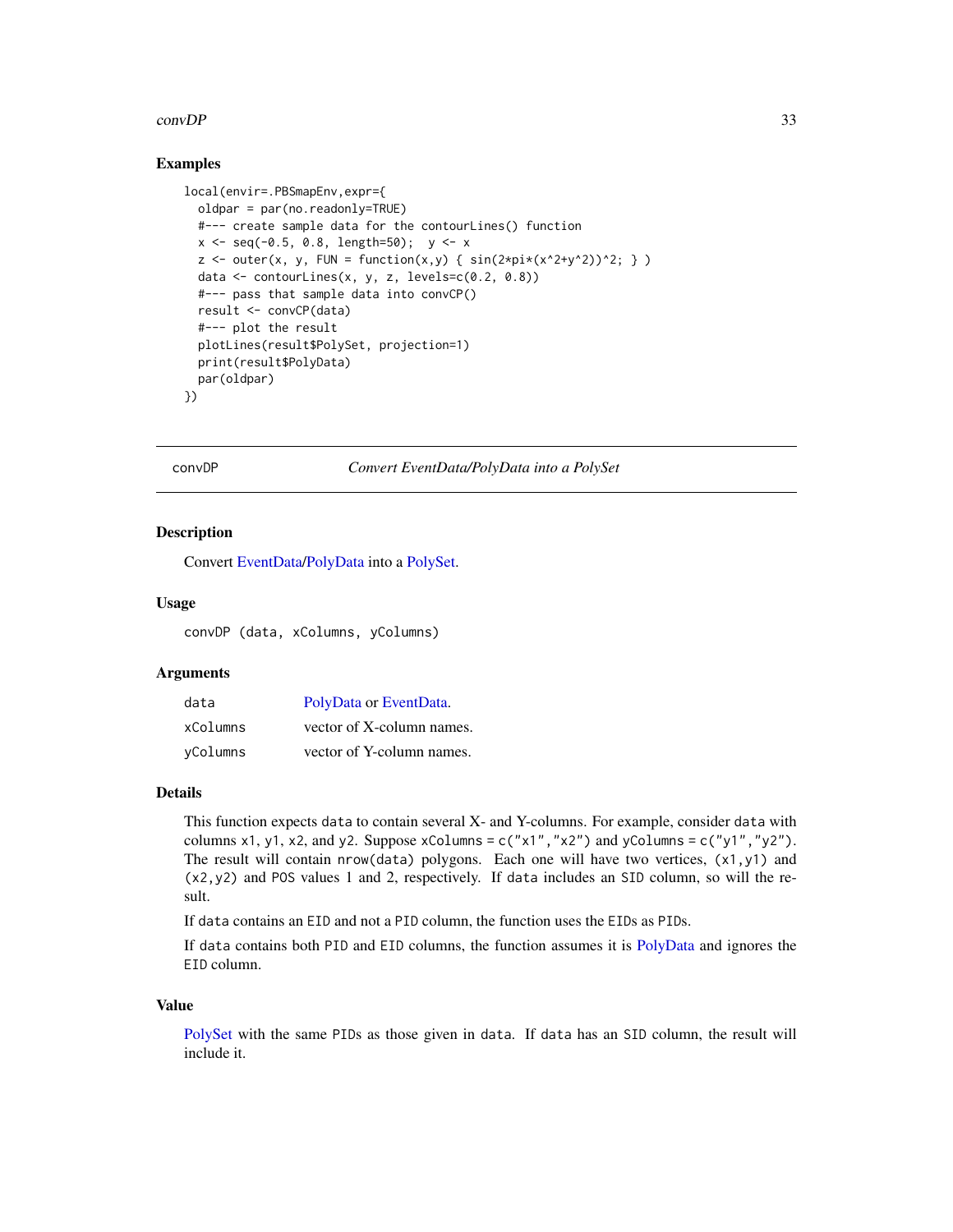# <span id="page-33-0"></span>Author(s)

[Nicholas M. Boers,](https://academic.macewan.ca/boersn/) Associate Professor – Computer Science MacEwan University, Edmonton AB Last modified Rd: 2013-04-10

# See Also

[addPoints](#page-9-1), [plotPoints](#page-72-1).

# Examples

```
local(envir=.PBSmapEnv,expr={
  oldpar = par(no.readonly=TRUE)
  #--- create sample PolyData
  polyData <- data.frame(PID=c(1, 2, 3),
    x1=c(1, 3, 5), y1=c(1, 3, 2),x2=c(1, 4, 5), y2=c(2, 4, 1),x3=c(2, 4, 6), y3=c(2, 3, 1))
  #--- print PolyData
  print(polyData)
  #--- make a PolySet from PolyData
  polys <- convDP(polyData,
    xColumns=c("x1", "x2", "x3"),
    yColumns=c("y1", "y2", "y3"))
  #--- print and plot the PolySet
  print(polys)
  plotLines(polys, xlim=c(0,7), ylim=c(0,5), col=2)
  par(oldpar)
})
```
<span id="page-33-1"></span>convLP *Convert Polylines into a Polygon*

# Description

Convert two polylines into a polygon.

# Usage

```
convLP (polyA, polyB, reverse = TRUE)
```
# Arguments

| polyA   | PolySet containing a polyline.                    |
|---------|---------------------------------------------------|
| polvB   | PolySet containing a polyline.                    |
| reverse | Boolean value; if TRUE, reverse polyB's vertices. |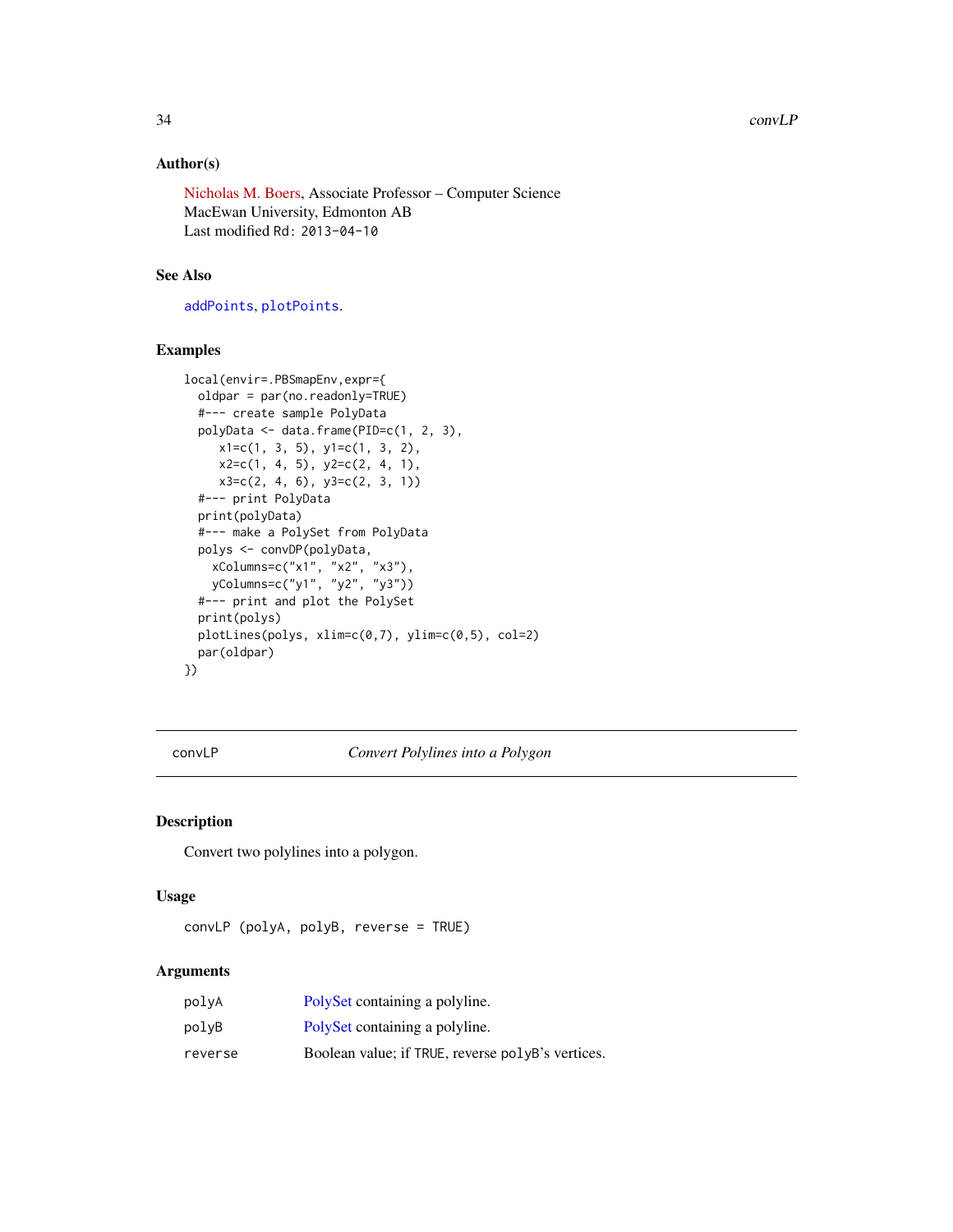#### <span id="page-34-0"></span>convUL 35

# Details

The resulting [PolySet](#page-77-1) contains all the vertices from polyA in their original order. If reverse = TRUE, this function appends the vertices from polyB in the reverse order (nrow(polyB):1). Otherwise, it appends them in their original order. The PID column equals the PID of polyA. No SID column appears in the result. The resulting polygon is an exterior boundary.

# Value

[PolySet](#page-77-1) with a single PID that is the same as polyA. The result contains all the vertices in polyA and polyB. It has the same projection and zone attributes as those in the input PolySets. If an input PolySet's attributes equal NULL, the function uses the other PolySet's. If the PolySet attributes conflict, the result's attribute equals NULL.

#### Author(s)

[Nicholas M. Boers,](https://academic.macewan.ca/boersn/) Associate Professor – Computer Science MacEwan University, Edmonton AB Last modified Rd: 2013-04-10

# See Also

[addLines](#page-8-1), [appendPolys](#page-13-1), [closePolys](#page-27-1), [convCP](#page-31-1), [joinPolys](#page-53-1), [plotLines](#page-67-1).

#### Examples

```
local(envir=.PBSmapEnv,expr={
 oldpar = par(no.readonly=TRUE)
 #--- create two polylines
 polyline1 <- data.frame(PID=rep(1,2),POS=1:2,X=c(1,4),Y=c(1,4))
 polyline2 <- data.frame(PID=rep(1,2),POS=1:2,X=c(2,5),Y=c(1,4))
 #--- create two plots to demonstrate the effect of `reverse'
 par(mfrow=c(2, 1))
 plotPolys(convLP(polyline1, polyline2, reverse=TRUE), col=2)
 plotPolys(convLP(polyline1, polyline2, reverse=FALSE), col=3)
 par(oldpar)
})
```
convUL *Convert Coordinates between UTM and Lon/Lat*

#### Description

Convert coordinates between UTM and Lon/Lat.

#### Usage

convUL (xydata, km=TRUE, southern=NULL)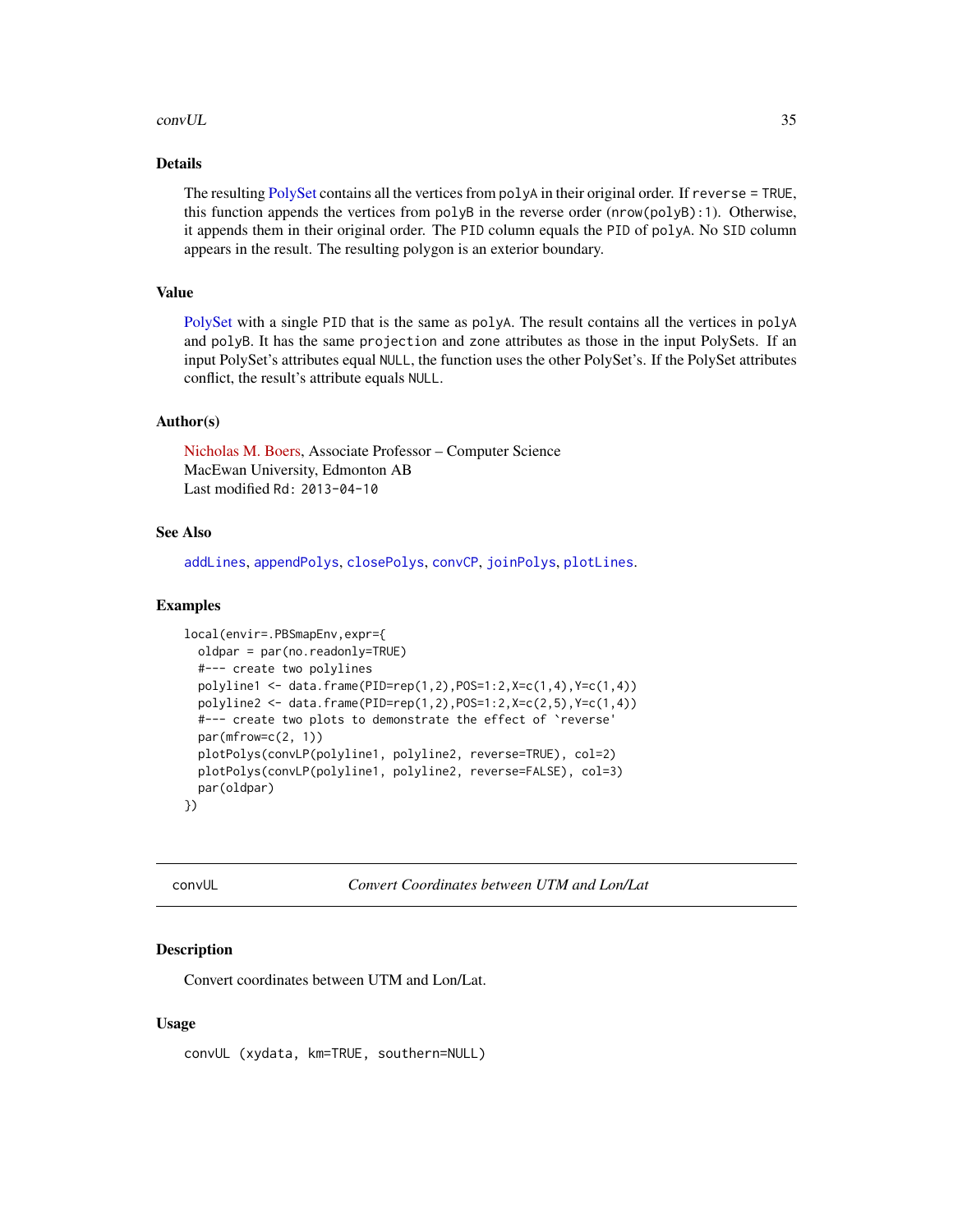#### Arguments

| xydata   | data frame with columns X and Y.                                                                                                                                                                                                                                            |
|----------|-----------------------------------------------------------------------------------------------------------------------------------------------------------------------------------------------------------------------------------------------------------------------------|
| km       | Boolean value; if TRUE, UTM coordinates within xydata are in kilometres; oth-<br>erwise, metres.                                                                                                                                                                            |
| southern | Boolean value; if TRUE, forces conversions from UTM to longitude/latitude to<br>produce coordinates within the southern hemisphere. For conversions from<br>UTM, this argument defaults to FALSE. For conversions from LL, the function<br>determines southern from xydata. |

# Details

The object xydata must possess a projection attribute that identifies the current projection. If the data frame contains UTM coordinates, it must also have a zone attribute equal to a number between 1 and 60 (inclusive). If it contains geographic (longitude/latitude) coordinates and the zone attribute is missing, the function computes the mean longitude and uses that value to determine the zone. The longitude range of zone *i* is  $-186 + 6i^{\circ} < x \le -180 + 6i^{\circ}$ .

This function converts the X and Y columns of xydata from "LL" to "UTM" or vice-versa. If the data span more than **one** zone to the right or left of the intended central zone, the underlying algorithm may produce erroneous results. This limitation means that the user should use the most central zone of the mapped region, or allow the function to determine the central zone when converting from geographic to UTM coordinates. After the conversion, this routine adjusts the data frame's attributes accordingly.

# Value

A data frame identical to xydata, except that the X and Y columns contain the results of the conversion, and the projection attribute matches the new projection.

# Author(s)

[Nicholas M. Boers,](https://academic.macewan.ca/boersn/) Associate Professor – Computer Science MacEwan University, Edmonton AB Last modified Rd: 2013-04-10

#### References

Ordnance Survey. (2010) A guide to coordinate systems in Great Britain. *Report D00659* (v2.1). Southampton, UK.

[http://www.ordnancesurvey.co.uk/oswebsite/gps/docs/A\\_Guide\\_to\\_Coordinate\\_Systems](http://www.ordnancesurvey.co.uk/oswebsite/gps/docs/A_Guide_to_Coordinate_Systems_in_Great_Britain.pdf)\_ [in\\_Great\\_Britain.pdf](http://www.ordnancesurvey.co.uk/oswebsite/gps/docs/A_Guide_to_Coordinate_Systems_in_Great_Britain.pdf).

# See Also

[closePolys](#page-27-1), [fixBound](#page-42-1).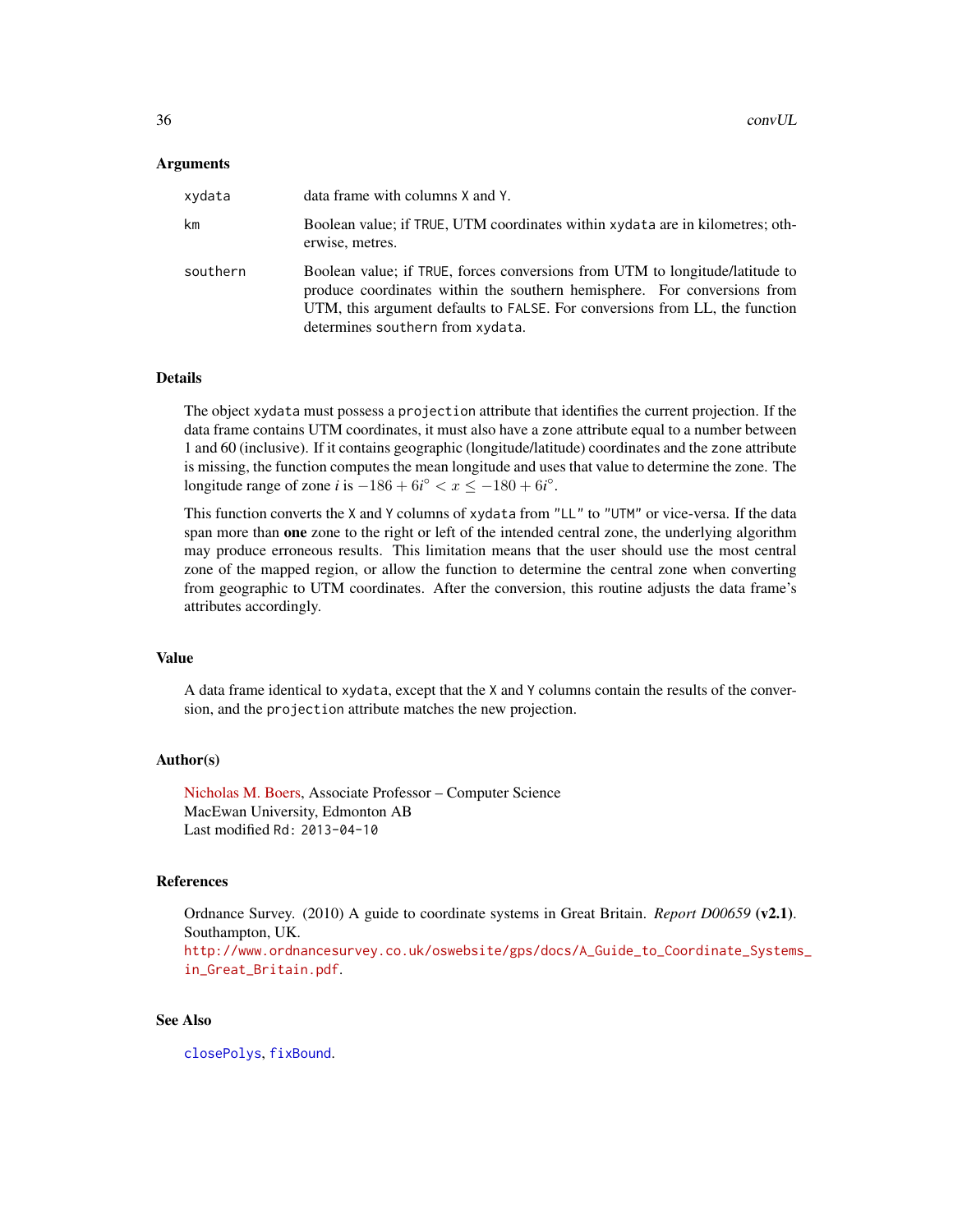# dividePolys 37

## Examples

```
local(envir=.PBSmapEnv,expr={
 oldpar = par(no.readonly=TRUE)
 #--- load the data
 data(nepacLL,envir=.PBSmapEnv)
 #--- set the zone attribute
 #--- use a zone that is most central to the mapped region
 attr(nepacLL, "zone") <- 6
 #--- convert and plot the result
 nepacUTM <- convUL(nepacLL)
 plotMap(nepacUTM)
 par(oldpar)
})
```
dividePolys *Divide a Single Polygon into Several Polygons*

## Description

Divide a single polygon (with several outer-contour components) into several polygons, a polygon for each outer contour, by modifying the PID and SID indices.

# Usage

dividePolys (polys)

# Arguments

polys [PolySet](#page-77-0) with one or more polygons, each with possibly several components/holes.

# Details

Given the input [PolySet,](#page-77-0) this function renumbers the PID and SID indices so that each outer contour has a unique PID and is followed by all of its holes, identifying them with SIDs greater than one.

## Value

[PolySet,](#page-77-0) possibly with the addition of an SID column if it did not already exist. The function may also reorder columns such that PID, SID, POS, X and Y appear first, in that order.

## Author(s)

[Nicholas M. Boers,](https://academic.macewan.ca/boersn/) Associate Professor – Computer Science MacEwan University, Edmonton AB Last modified Rd: 2007-06-06

# See Also

[combinePolys](#page-30-0).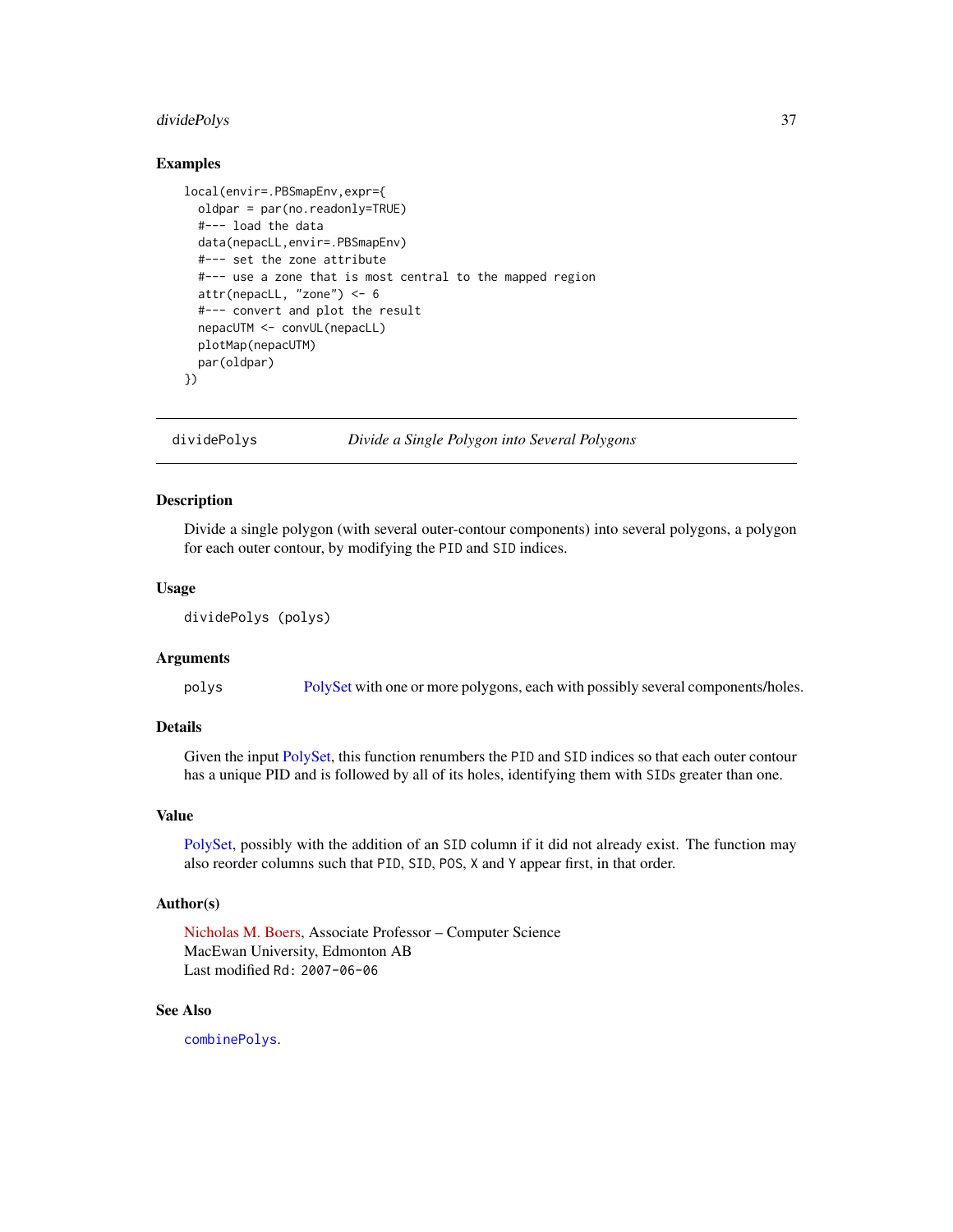<span id="page-37-0"></span>

## Description

An EventData object comprises a data frame with at least three fields named EID, X, and Y; each row specifies an event that occurs at a specific point.

PBSmapping functions that expect EventData will accept properly formatted data frames in their place (see 'Details').

as.EventData attempts to coerce a data frame to an object with class EventData.

is.EventData returns TRUE if its argument is of class EventData.

# Usage

 $as.EventData(x, projection = NULL, zone = NULL)$ is.EventData(x, fullValidation = TRUE)

# Arguments

| x          | data frame to be coerced or tested.                                                                 |
|------------|-----------------------------------------------------------------------------------------------------|
| projection | optional projection attribute to add to EventData, possibly overwriting an ex-<br>isting attribute. |
| zone       | optional zone attribute to add to EventData, possibly overwriting an existing<br>attribute.         |
|            | fullValidation Boolean value; if TRUE, fully test x.                                                |

#### Details

Conceptually, an EventData object describes events  $(ED)$  that take place at specific points  $(X, Y)$  in two-dimensional space. Additional fields can specify measurements associated with these events. In a fishery context, EventData could describe fishing events associated with trawl tows, based on the fields:

- EID fishing event (tow) identification number;
- X, Y fishing location;
- Duration length of time for the tow;
- Depth average depth of the tow;
- Catch biomass captured.

Like [PolyData,](#page-76-0) EventData can have attributes projection and zone, which may be absent. Inserting the string "EventData" as the class attribute's first element alters the behaviour of some functions, including [print](#page-79-0) (if [PBSprint](#page-65-0) is TRUE) and [summary](#page-86-0).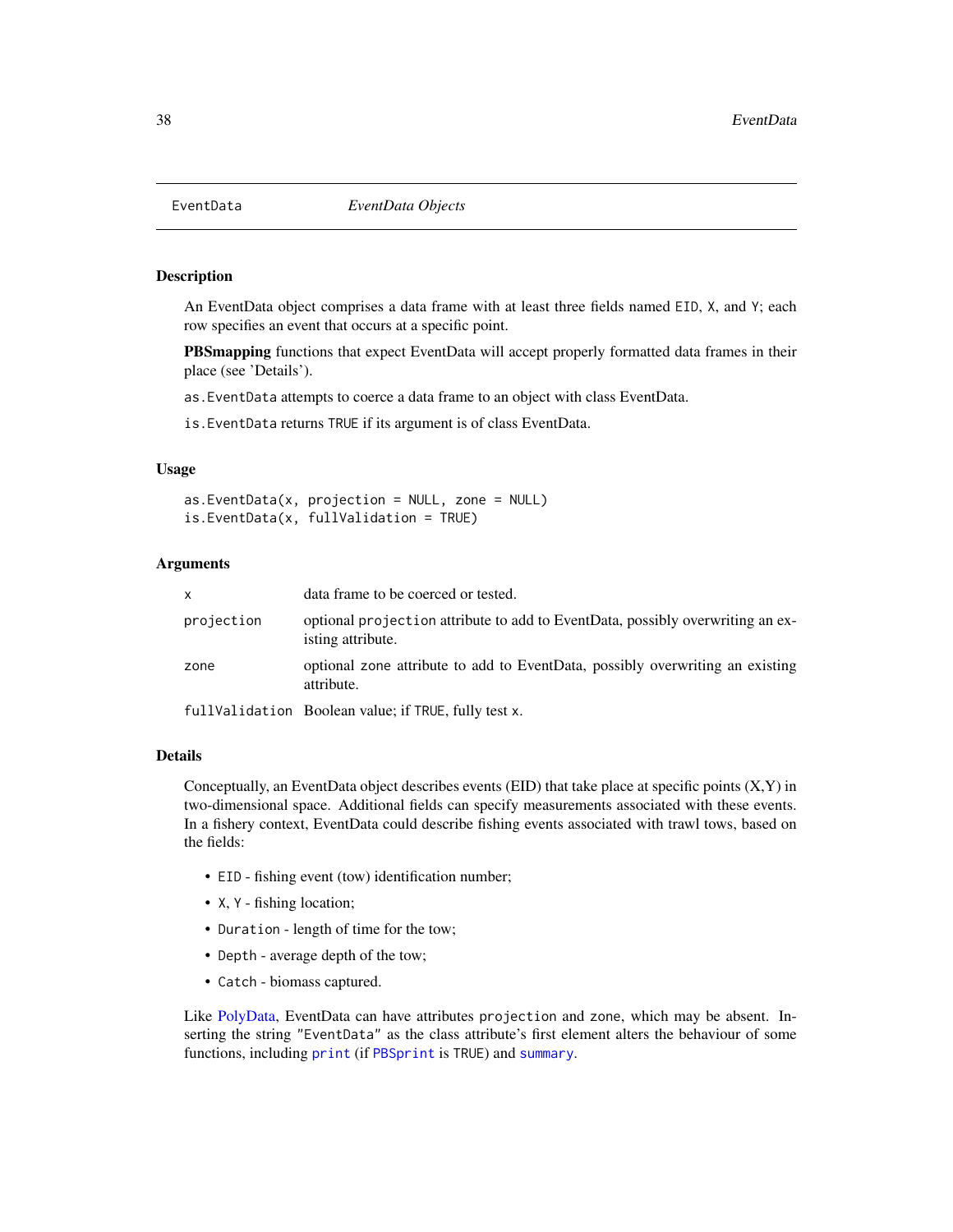# extractPolyData 39

# Value

The as.EventData method returns an object with classes "EventData" and "data.frame", in that order.

#### Author(s)

[Nicholas M. Boers,](https://academic.macewan.ca/boersn/) Associate Professor – Computer Science MacEwan University, Edmonton AB Last modified Rd: 2015-04-23

## See Also

[PolySet,](#page-77-0) [PolyData,](#page-76-0) [LocationSet](#page-58-0)

extractPolyData *Extract PolyData from a PolySet*

# Description

Extract [PolyData](#page-76-0) from a [PolySet.](#page-77-0) Columns for the [PolyData](#page-76-0) include those other than PID, SID, POS, oldPOS, X, and Y.

#### Usage

```
extractPolyData (polys)
```
#### Arguments

polys [PolySet](#page-77-0) to use.

## Details

This function identifies the [PolySet'](#page-77-0)s extra columns and determines if those columns contain unique values for each (PID, SID). Where they do, the (PID, SID) will appear in the [PolyData](#page-76-0) output with that unique value. Where they do not, the extra column will contain NAs for that (PID, SID).

#### Value

[PolyData](#page-76-0) with columns PID, SID, and any extra columns.

#### Author(s)

[Nicholas M. Boers,](https://academic.macewan.ca/boersn/) Associate Professor – Computer Science MacEwan University, Edmonton AB Last modified Rd: 2013-04-10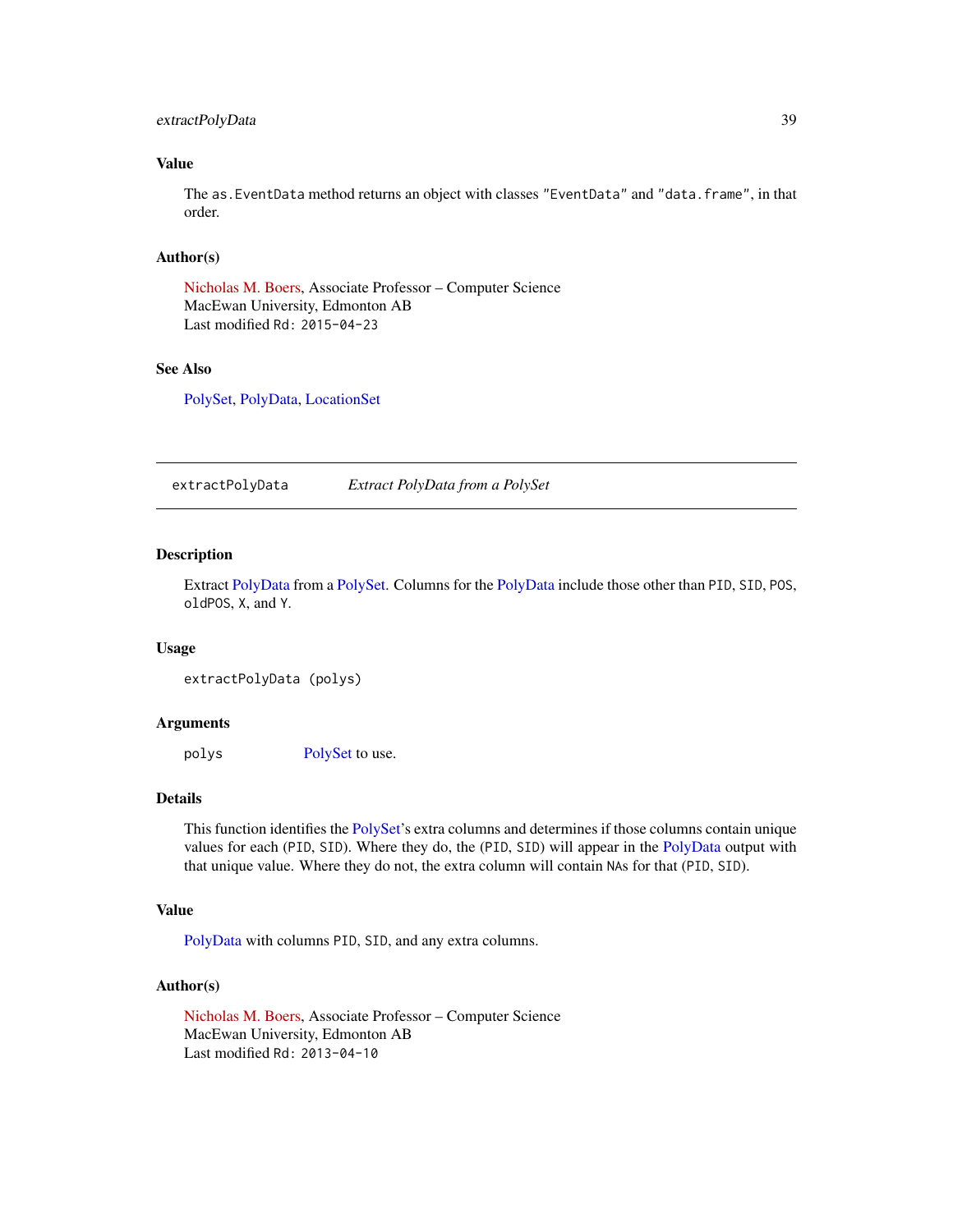## See Also

[makeProps](#page-60-0), [PolyData,](#page-76-0) [PolySet.](#page-77-0)

## Examples

```
local(envir=.PBSmapEnv,expr={
  #--- create a PolySet with an extra column
  polys <- data.frame(PID = c(rep(1, 10), rep(2, 10)),
   POS = c(1:10, 1:10),
   X = c(rep(1, 10), rep(1, 10)),Y = c(rep(1, 10), rep(1, 10)),colour = (c(rep("green", 10), rep("red", 10))))
  #--- extract the PolyData
  print(extractPolyData(polys))
})
```
<span id="page-39-0"></span>findCells *Find Grid Cells that Contain Events*

# **Description**

Find the grid cells in a [PolySet](#page-77-0) that contain events specified in [EventData.](#page-37-0) Similar to [findPolys](#page-41-0), except this function requires a [PolySet](#page-77-0) resulting from [makeGrid](#page-59-0). This restriction allows this function to calculate the result with greater efficiency.

## Usage

findCells (events, polys, includeBdry=NULL)

## Arguments

| events      | EventData to use.                                                                                                                                                                                                                                                                                                                                         |
|-------------|-----------------------------------------------------------------------------------------------------------------------------------------------------------------------------------------------------------------------------------------------------------------------------------------------------------------------------------------------------------|
| polys       | PolySet to use.                                                                                                                                                                                                                                                                                                                                           |
| includeBdry | numeric: determines how points on boundaries are handled:<br>if NULL then report all points on polygon boundaries (default behaviour);<br>if $\theta$ then exclude all points on polygon boundaries;<br>if 1 then report only the first (lowest PID/SID) polygon boundary;<br>if $2, \ldots$ , n then report the last (highest PID/SID) polygon boundary. |

#### Details

The resulting data frame, a [LocationSet,](#page-58-0) contains the columns EID, PID, SID (*if in* polys), and Bdry, where an event (EID) occurs in a polygon (PID, SID). The Boolean (0,1) variable Bdry indicates whether an event lies on a polygon's edge. Note that if an event lies properly outside of all the polygons, then a record with (EID, PID, SID) does not occur in the output. It may happen, however, that an event occurs in multiple polygons (i.e., on two or more boundaries). Thus, the same EID can occur more than once in the output.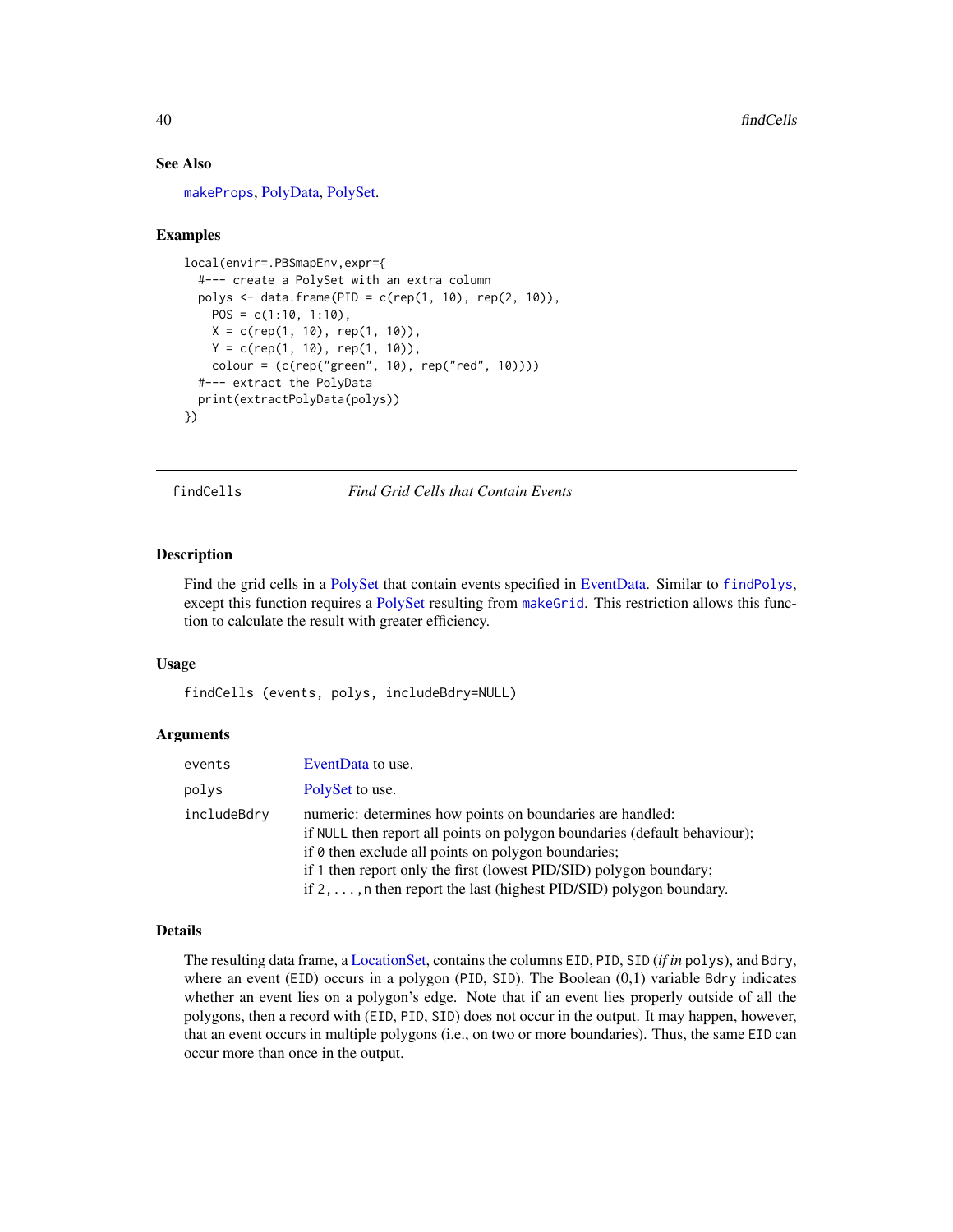#### findCells 41

If an event happens to lie at the boundary intersection of four (or two) grid cells then one EID will be associated with four (or two) grid cells. A user can choose to manipulate this result by setting the argument includeBdry to a numeric value that constrains the association of a boundary event to 0 or 1 grid cell (see argument description above).

# Value

[LocationSet](#page-58-0) that links events with polygons.

## Author(s)

[Nicholas M. Boers,](https://academic.macewan.ca/boersn/) Associate Professor – Computer Science MacEwan University, Edmonton AB Last modified Rd: 2014-12-15

#### See Also

[findPolys](#page-41-0), [makeGrid](#page-59-0), [combineEvents](#page-29-0), [locateEvents](#page-55-0), [locatePolys](#page-56-0), [LocationSet.](#page-58-0)

#### Examples

```
local(envir=.PBSmapEnv,expr={
 oldpar = par(no.readonly=TRUE)
 #--- create some EventData: points in a diagonal line
 events <- data.frame(EID=1:11, X=seq(0, 2, length=11),
    Y=seq(0, 2, length=11))
 events <- as.EventData(events, projection=1);
 #--- create a PolySet (a grid)
 polys <- makeGrid (x=seq(0, 2, by=0.50), y=seq(0, 2, by=0.50), projection=1)
 #--- show a picture
 plotPolys(polys, xlim=range(polys$X)+c(-0.1, 0.1),
   ylim=range(polys$Y)+c(-0.1, 0.1), projection=1)
 addPoints(events, col=2)
 #--- run findCells and print the results
 fc <- findCells(events, polys)
 fc <- fc[order(fc$EID, fc$PID, fc$SID), ]
 fc$label <- paste(fc$PID, fc$SID, sep=", ")
 print (fc)
 #--- add labels to the graph
 addLabels(as.PolyData(fc[!duplicated(paste(fc$PID,fc$SID)), ],
   projection=1), placement="CENTROID",
   polys=as.PolySet(polys, projection=1), col=4)
 par(oldpar)
})
```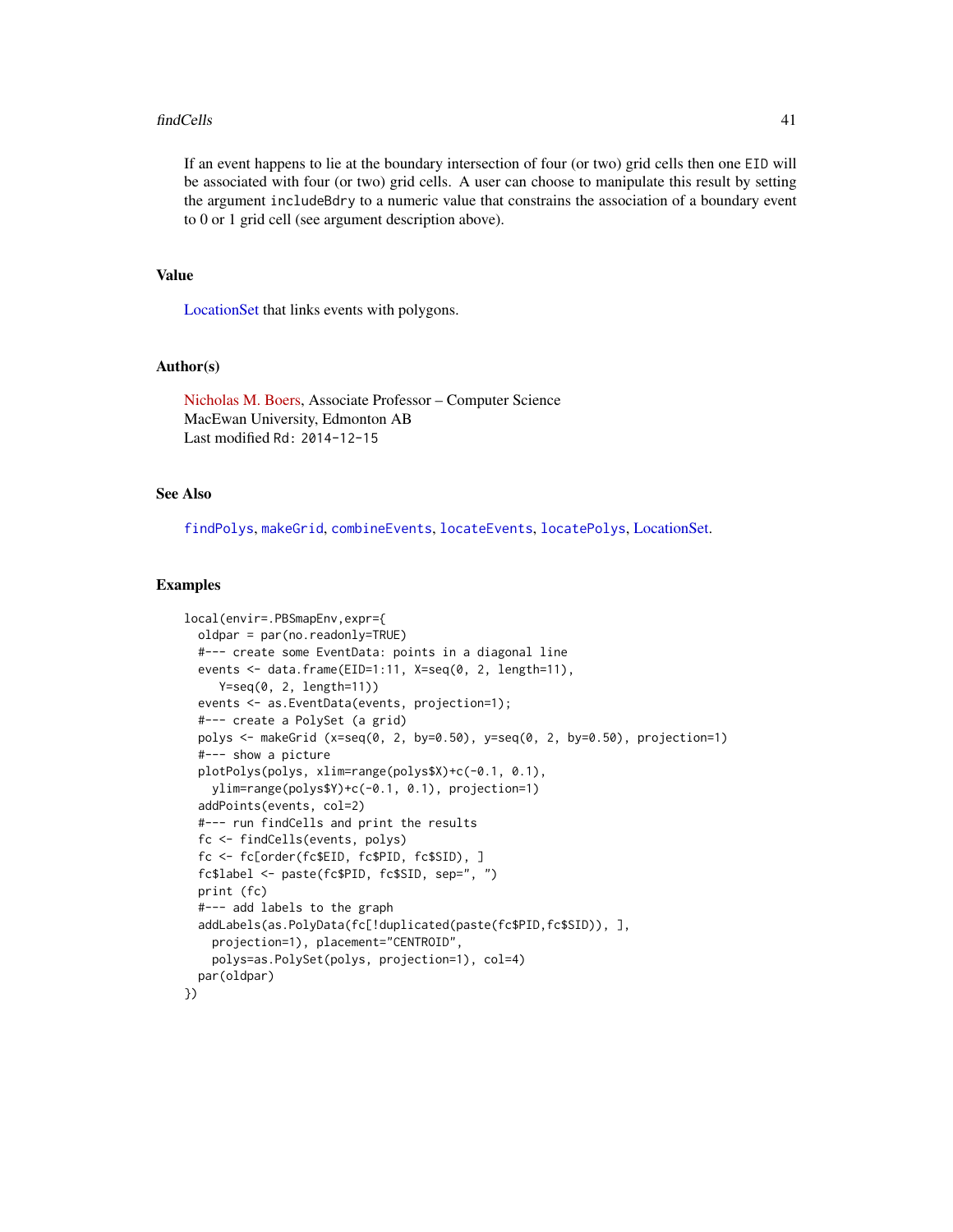<span id="page-41-0"></span>

# Description

Find the polygons in a [PolySet](#page-77-0) that contain events specified in [EventData.](#page-37-0)

#### Usage

findPolys (events, polys, maxRows = 1e+05, includeBdry=NULL)

#### Arguments

| events      | EventData to use.                                                                                                                                                                                                                                                                                                                                         |
|-------------|-----------------------------------------------------------------------------------------------------------------------------------------------------------------------------------------------------------------------------------------------------------------------------------------------------------------------------------------------------------|
| polys       | PolySet to use.                                                                                                                                                                                                                                                                                                                                           |
| maxRows     | estimated maximum number of rows in the output LocationSet.                                                                                                                                                                                                                                                                                               |
| includeBdry | numeric: determines how points on boundaries are handled:<br>if NULL then report all points on polygon boundaries (default behaviour);<br>if $\theta$ then exclude all points on polygon boundaries;<br>if 1 then report only the first (lowest PID/SID) polygon boundary;<br>if $2, \ldots$ , n then report the last (highest PID/SID) polygon boundary. |

# Details

The resulting data frame, a [LocationSet,](#page-58-0) contains the columns EID, PID, SID (*if in* polys), and Bdry, where an event (EID) occurs in a polygon (PID, SID) and SID does not correspond to an inner boundary. The Boolean variable Bdry indicates whether an event lies on a polygon's edge. Note that if an event lies properly outside of all the polygons, then a record with (EID, PID, SID) does not occur in the output. It may happen, however, that an event occurs in multiple polygons. Thus, the same EID can occur more than once in the output.

If an event happens to lie at the boundary intersection of two or more polygons then one EID will be associated with two or more polygons. A user can choose to manipulate this result by setting the argument includeBdry to a numeric value that constrains the association of a boundary event to 0 or 1 polygon (see argument description above).

# Value

[LocationSet](#page-58-0) that links events with polygons.

#### Author(s)

[Nicholas M. Boers,](https://academic.macewan.ca/boersn/) Associate Professor – Computer Science MacEwan University, Edmonton AB Last modified Rd: 2014-12-15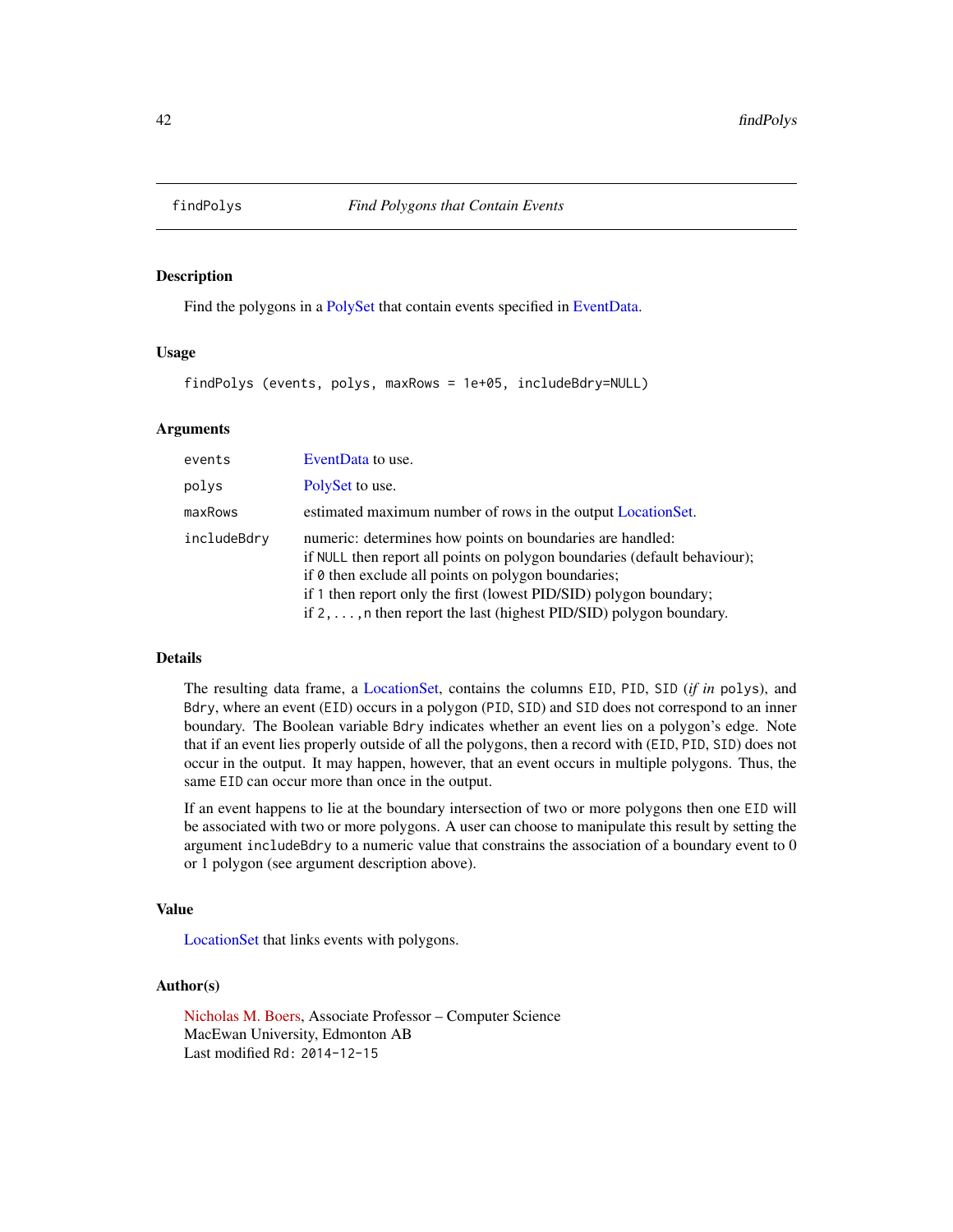#### fixBound 43

# See Also

[combineEvents](#page-29-0), [findCells](#page-39-0), [locateEvents](#page-55-0), [locatePolys](#page-56-0), [LocationSet,](#page-58-0) [makeGrid](#page-59-0).

#### Examples

```
local(envir=.PBSmapEnv,expr={
  oldpar = par(no.readonly=TRUE)
  #--- create some EventData: a column of points at X = 0.5
  events <- data.frame(EID=1:10, X=.5, Y=seq(0, 2, length=10))
  events <- as.EventData(events, projection=1)
  #--- create a PolySet: two squares with the second above the first
  polys <- data.frame(PID=c(rep(1, 4), rep(2, 4)), POS=c(1:4, 1:4),
   X=C(0, 1, 1, 0, 0, 1, 1, 0),
   Y=c(0, 0, 1, 1, 1, 1, 2, 2))
  polys <- as.PolySet(polys, projection=1)
  #--- show a picture
  plotPolys(polys, xlim=range(polys$X)+c(-0.1, 0.1),
    ylim=range(polys$Y)+c(-0.1, 0.1), projection=1);
  addPoints(events, col=2);
  #--- run findPolys and print the results
  print(findPolys(events, polys))
  par(oldpar)
})
```
<span id="page-42-0"></span>fixBound *Fix the Boundary Points of a PolySet*

## Description

The ranges of a [PolySet'](#page-77-0)s X and Y columns define its boundary. This function fixes a [PolySet'](#page-77-0)s vertices by moving vertices near a boundary to the actual boundary.

#### Usage

fixBound (polys, tol)

## Arguments

| polys | PolySet to fix.                                                                                                                                                                                                                                                                                          |
|-------|----------------------------------------------------------------------------------------------------------------------------------------------------------------------------------------------------------------------------------------------------------------------------------------------------------|
| tol   | vector (length 1 or 2) specifying a percentage of the ranges to use in defining<br><i>near</i> to a boundary. If tol has two elements, the first specifies the tolerance for<br>the x-axis and the second the y-axis. If it has only one element, the function uses<br>the same tolerance for both axes. |

#### Details

When moving vertices to a boundary, the function moves them strictly horizontally or vertically, as appropriate.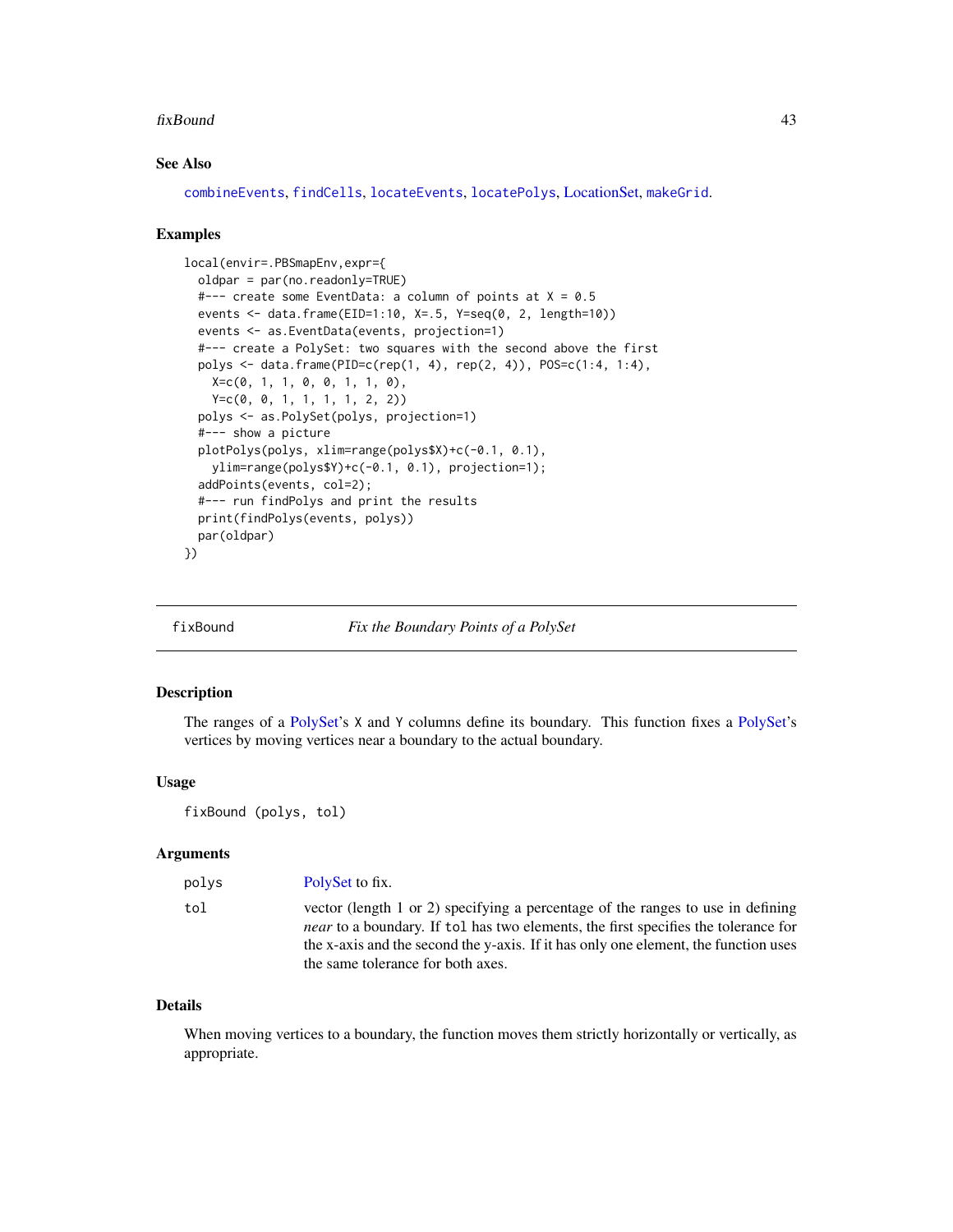# Value

[PolySet](#page-77-0) identical to the input, except for possible changes in the X and Y columns.

## Author(s)

[Nicholas M. Boers,](https://academic.macewan.ca/boersn/) Associate Professor – Computer Science MacEwan University, Edmonton AB Last modified Rd: 2013-04-10

# See Also

[closePolys](#page-27-0), [fixPOS](#page-43-0), [isConvex](#page-51-0), [isIntersecting](#page-52-0), [PolySet.](#page-77-0)

## Examples

```
local(envir=.PBSmapEnv,expr={
  oldpar = par(no.readonly=TRUE)
  #--- set up a long horizontal and long vertical line to extend the plot's
  #--- limits, and then try fixing the bounds of a line in the top-left
  #--- corner and a line in the bottom-right corner
  polys <- data.frame(PID=c(1, 1, 2, 2, 3, 3, 4, 4),
   POS=c(1, 2, 1, 2, 1, 2, 1, 2),
   X = c(0, 10, 5, 5, 0.1, 4.9, 5.1, 9.9),
   Y = c(5, 5, 0, 10, 5.1, 9.9, 0.1, 4.9)polys <- fixBound(polys, tol=0.0100001)
  plotLines(polys)
  par(oldpar)
})
```
<span id="page-43-0"></span>fixPOS *Fix the POS Column of a PolySet*

#### Description

Fix the POS column of a [PolySet](#page-77-0) by recalculating it using sequential integers.

#### Usage

```
fixPOS (polys, exteriorCCW = NA)
```
## Arguments

| polys       | PolySet to fix.                                                                                                                                                                         |
|-------------|-----------------------------------------------------------------------------------------------------------------------------------------------------------------------------------------|
| exteriorCCW | Boolean value; if TRUE, orders exterior polygon vertices in a counter-clockwise<br>direction. If FALSE, orders them in a clockwise direction. If NA, maintains their<br>original order. |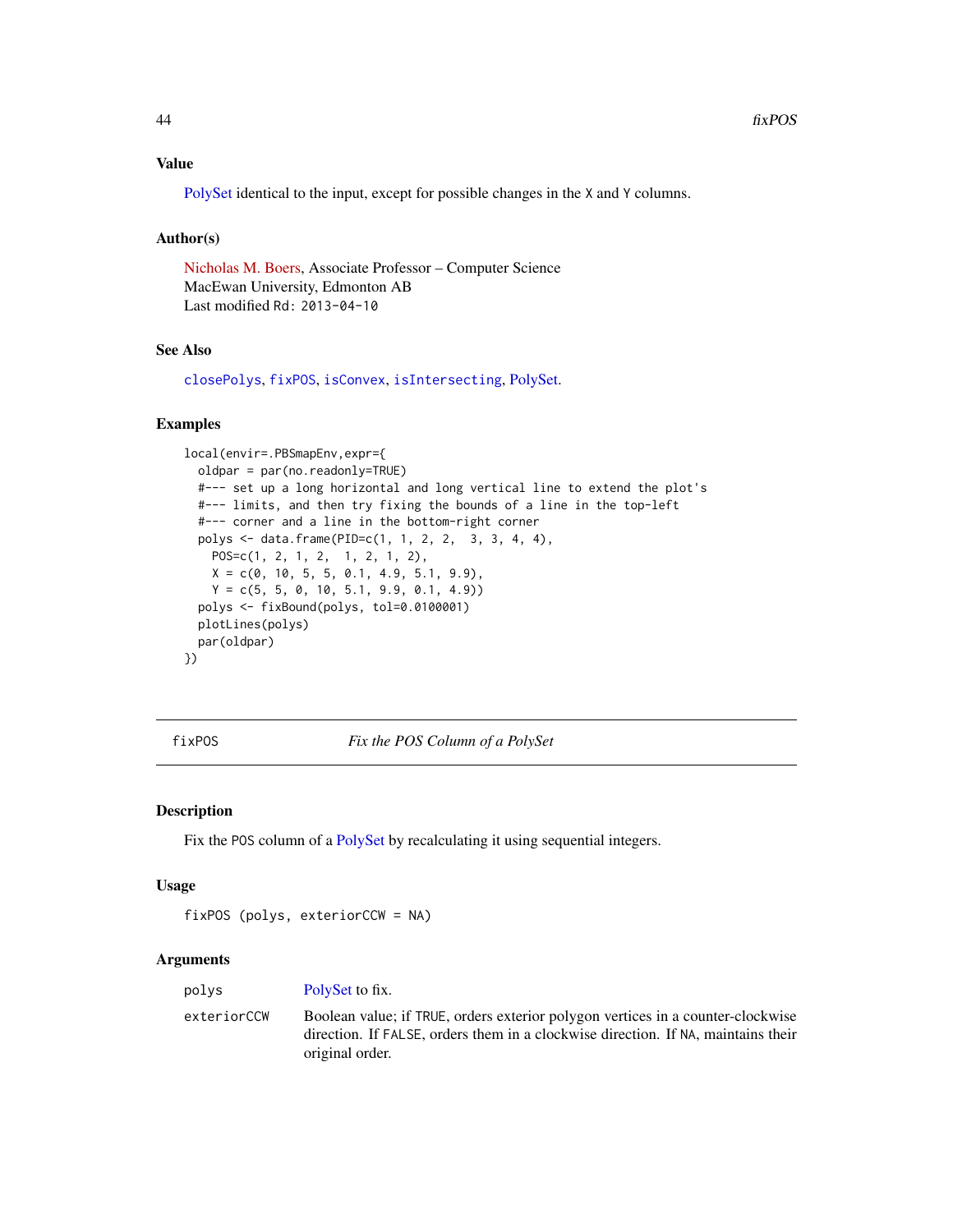## importEvents 45

## Details

This function recalculates the POS values of each (PID, SID) as either 1 to N or N to 1, depending on the order of POS (ascending or descending) in the input data. POS values in the input must be properly ordered (ascending or descending), but they may contain fractional values. For example, POS = 2.5 might correspond to a point manually added between POS = 2 and POS = 3. If exteriorCCW = NA, all other columns remain unchanged. Otherwise, it orders the X and Y columns according to exteriorCCW.

# Value

[PolySet](#page-77-0) with the same columns as the input, except for possible changes to the POS, X, and Y columns.

## Author(s)

[Nicholas M. Boers,](https://academic.macewan.ca/boersn/) Associate Professor – Computer Science MacEwan University, Edmonton AB Last modified Rd: 2013-04-10

# See Also

[closePolys](#page-27-0), [fixBound](#page-42-0), [isConvex](#page-51-0), [isIntersecting](#page-52-0), [PolySet.](#page-77-0)

#### Examples

```
local(envir=.PBSmapEnv,expr={
  #--- create a PolySet with broken POS numbering
  polys <- data.frame(PID = c(rep(1, 10), rep(2, 10)),
    POS = c(\text{seq}(2, 10, \text{length} = 10), \text{seq}(10, 2, \text{length} = 10)),X = c(rep(1, 10), rep(1, 10)),Y = c(rep(1, 10), rep(1, 10)))#--- fix the POS numbering
  polys <- fixPOS(polys)
  #--- print the results
  print(polys)
})
```
<span id="page-44-0"></span>importEvents *Import EventData from a Text File*

## **Description**

Import a text file and convert into EventData.

#### Usage

importEvents(EventData, projection=NULL, zone=NULL)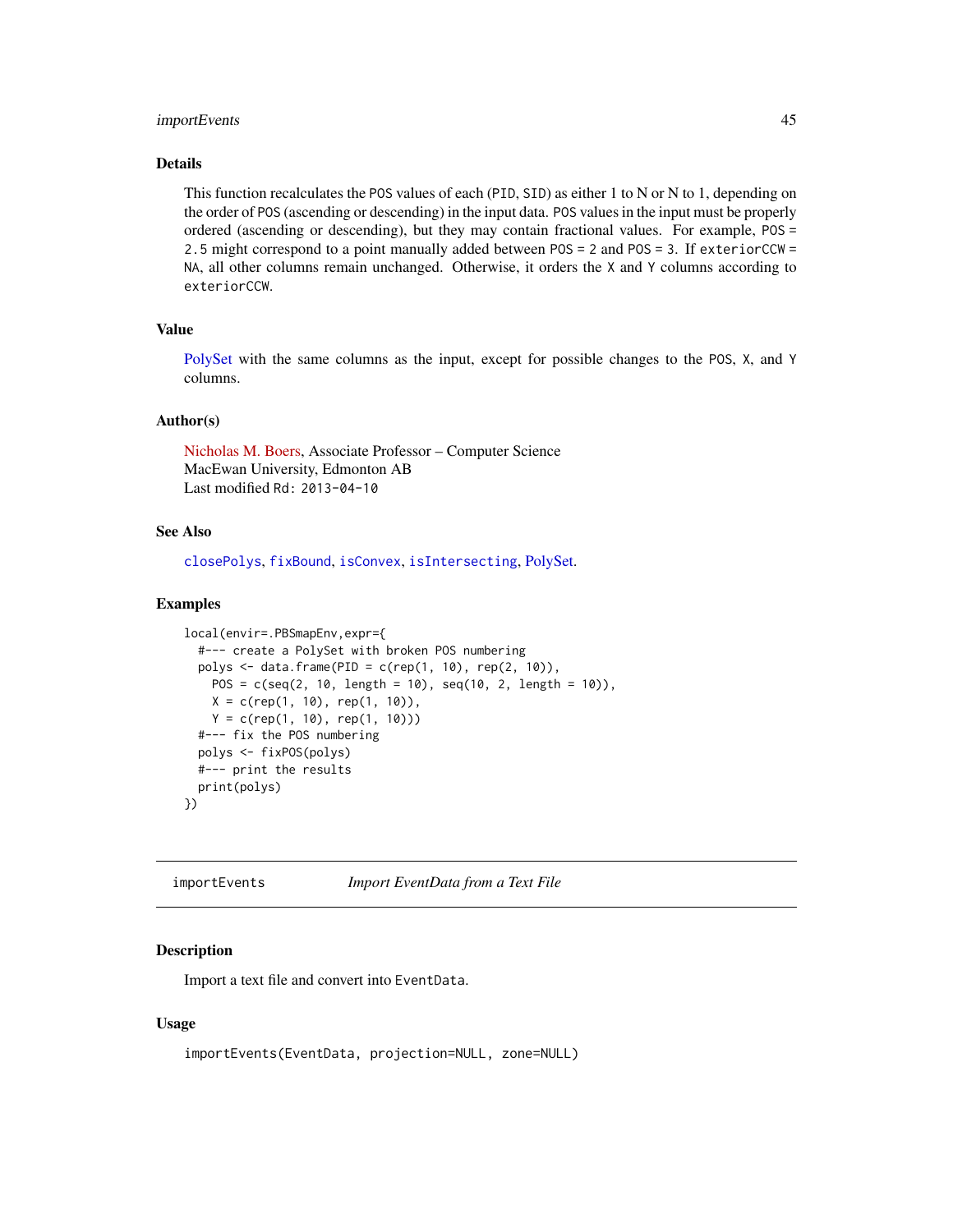# Arguments

| EventData  | filename of EventData text file.                   |
|------------|----------------------------------------------------|
| projection | optional projection attribute to add to EventData. |
| zone       | optional zone attribute to add to EventData.       |

# Value

An imported EventData.

# Author(s)

[Nicholas M. Boers,](https://academic.macewan.ca/boersn/) Associate Professor – Computer Science MacEwan University, Edmonton AB Last modified Rd: 2008-08-25

## See Also

[importPolys](#page-49-0), [importLocs](#page-48-0), [importGSHHS](#page-45-0), [importShapefile](#page-49-1)

<span id="page-45-0"></span>importGSHHS *Import Data from a GSHHS Database*

## Description

Import data from a GSHHS database and convert data into a PolySet with a PolyData attribute. The database was originally called 'Global Self-consistent, Hierarchical, High-resolution Shoreline' (GSHHS, Wessel and Smith 1996), but 'Shoreline' was subsequently expanded to include more 'Geography' (GSHHG).

## Usage

importGSHHS(gshhsDB, xlim, ylim, maxLevel=4, n=0, useWest=FALSE)

# Arguments

| gshhsDB  | path name to binary GSHHS database. If unspecified, looks for gshhs_f.b in<br>the root of the <b>PBSmapping</b> library directory.                          |
|----------|-------------------------------------------------------------------------------------------------------------------------------------------------------------|
| xlim     | range of X-coordinates (for clipping). The range should be between 0 and 360,<br>starting at the Greenwich meridian and wrapping eastward around the globe. |
| ylim     | range of Y-coordinates (for clipping).                                                                                                                      |
| maxLevel | maximum level of polygons to import: $1$ (land), $2$ (lakes on land), $3$ (islands in<br>lakes), or 4 (ponds on islands); ignored when importing lines.     |
| n        | minimum number of vertices that must exist in a line/polygon in order for it to<br>be imported.                                                             |
| useWest  | logical: if TRUE, convert the X-coordinates (longitude) to $\rm\degree W$ (western hemi-<br>sphere $-180$ to 0, i.e., west of the Greenwich meridian).      |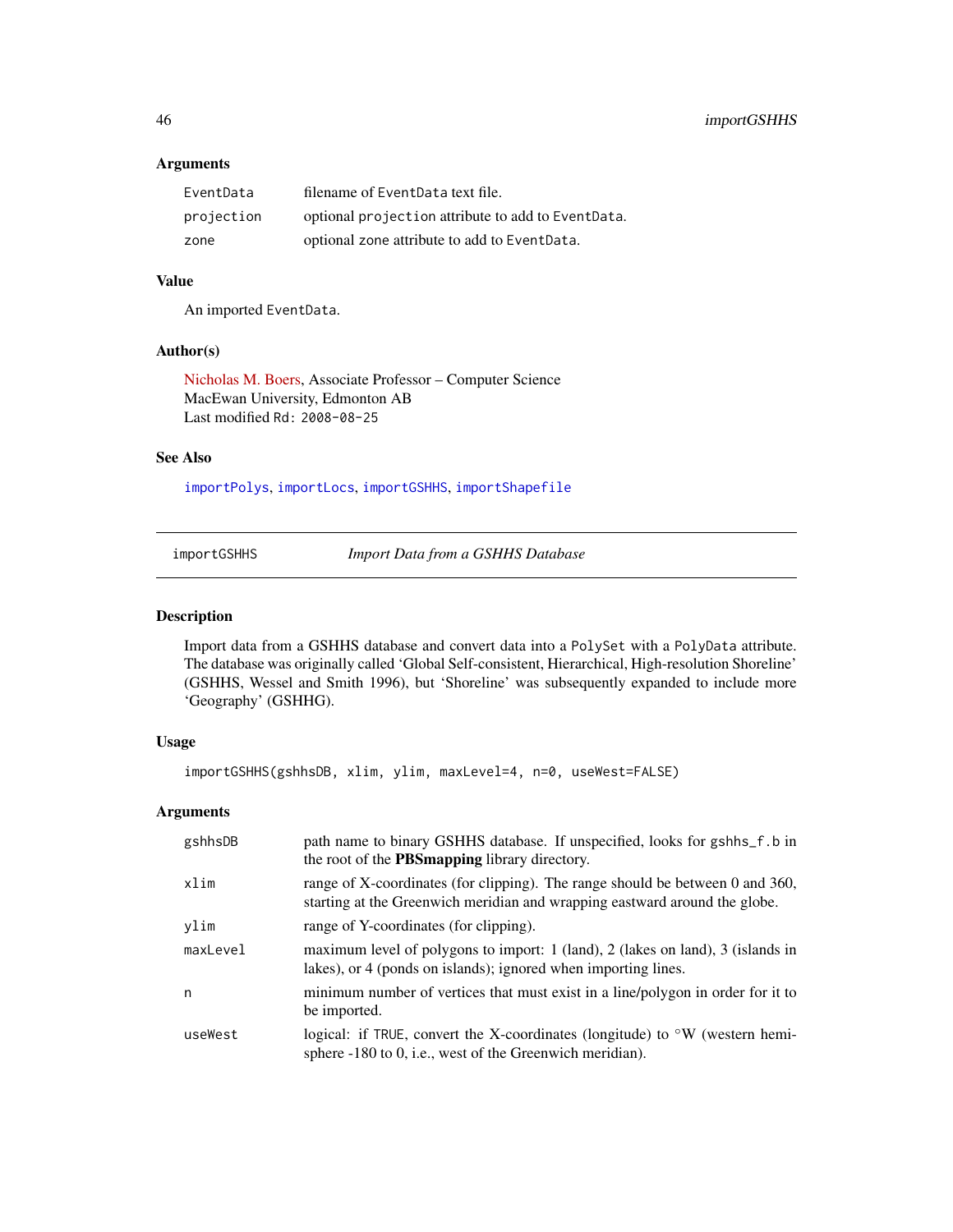#### importGSHHS 47

#### Details

This routine requires a binary GSHHG (Global Self-consistent, Hierarchical, High-resolution Geography) database file. The [GSHHG database](http://www.soest.hawaii.edu/pwessel/gshhg/) has been released in the public domain. At the time of writing, the most recent binary database was the archive file called gshhg-bin-2.3.7.zip.

The archive contains multiple binary files that contain geographical coordinates for shorelines (gshhs), rivers (wdb\_rivers), and borders (wdb\_borders). The latter two come from [World Data-](https://meta.wikimedia.org/wiki/Geographical_data#CIA_World_DataBank_II_and_derivates)[Bank II](https://meta.wikimedia.org/wiki/Geographical_data#CIA_World_DataBank_II_and_derivates) (WDBII). The five resolutions available are: full  $(f)$ , high  $(h)$ , intermediate  $(i)$ , low  $(1)$ , and coarse (c).

This routine returns a PolySet object with an associated PolyData attribute. The attribute contains four fields: (a) PID, (b) SID, (c) Level, and (d) Source. Each record corresponds to a line/polygon in the PolySet. The Level indicates the line's/polygon's level (1=land, 2=lake, 3=island, 4=pond). The Source identifies the data source (1=WVS, 0=CIA (WDBII)).

# Value

A PolySet with a PolyData attribute.

#### **Note**

The function calls a C routine, also called importGSHHS, which returns a set of map coordinates that is not always predictably laid out. This issue stems from how the world is divided at the Greenwich meridian and at the International Date Line. The unpredictability occurs when user-specified Xlimits span either of the longitudinal meridians –  $(0^{\circ}, 360^{\circ})$  or  $(-180^{\circ}, 180^{\circ})$ .

This version of the R function attempts to stitch together the overlapping edges of gshhs that run from -20° to 360° (see example map 5 below). At present, no attempt has been made to deal with the overlap at the International Date Line where Russia overlaps the Aleutian Islands of Alaska. To some extent, the C-code can deal with this, but not in all cases.

Therefore, the user will likely experience some limitations when using importGSHHS. The solution is to import the whole dataset with this function using  $xlim = c(0, 360)$ , and then apply the function refocusWorld with user-desired X-limits. The Y-limits are generally not problematic unless the user wants to focus on either pole.

#### Author(s)

[Nicholas M. Boers,](https://academic.macewan.ca/boersn/) Associate Professor – Computer Science MacEwan University, Edmonton AB

Maintainer: [Rowan Haigh,](mailto:rowan.haigh@dfo-mpo.gc.ca) Program Head - Offshore Rockfish Pacific Biological Station (PBS), Fisheries & Oceans Canada (DFO), Nanaimo BC *locus opus*: Institute of Ocean Sciences (IOS), Sidney BC Last modified Rd: 2021-01-11

#### References

Wessel, P., and Smith, W.H.F. (1996) [A Global Self-consistent, Hierarchical, High-resolution Shore](http://www.soest.hawaii.edu/pwessel/gshhg/Wessel+Smith_1996_JGR.pdf)[line Database.](http://www.soest.hawaii.edu/pwessel/gshhg/Wessel+Smith_1996_JGR.pdf) *J. Geophys. Res.* 101 8741-8743.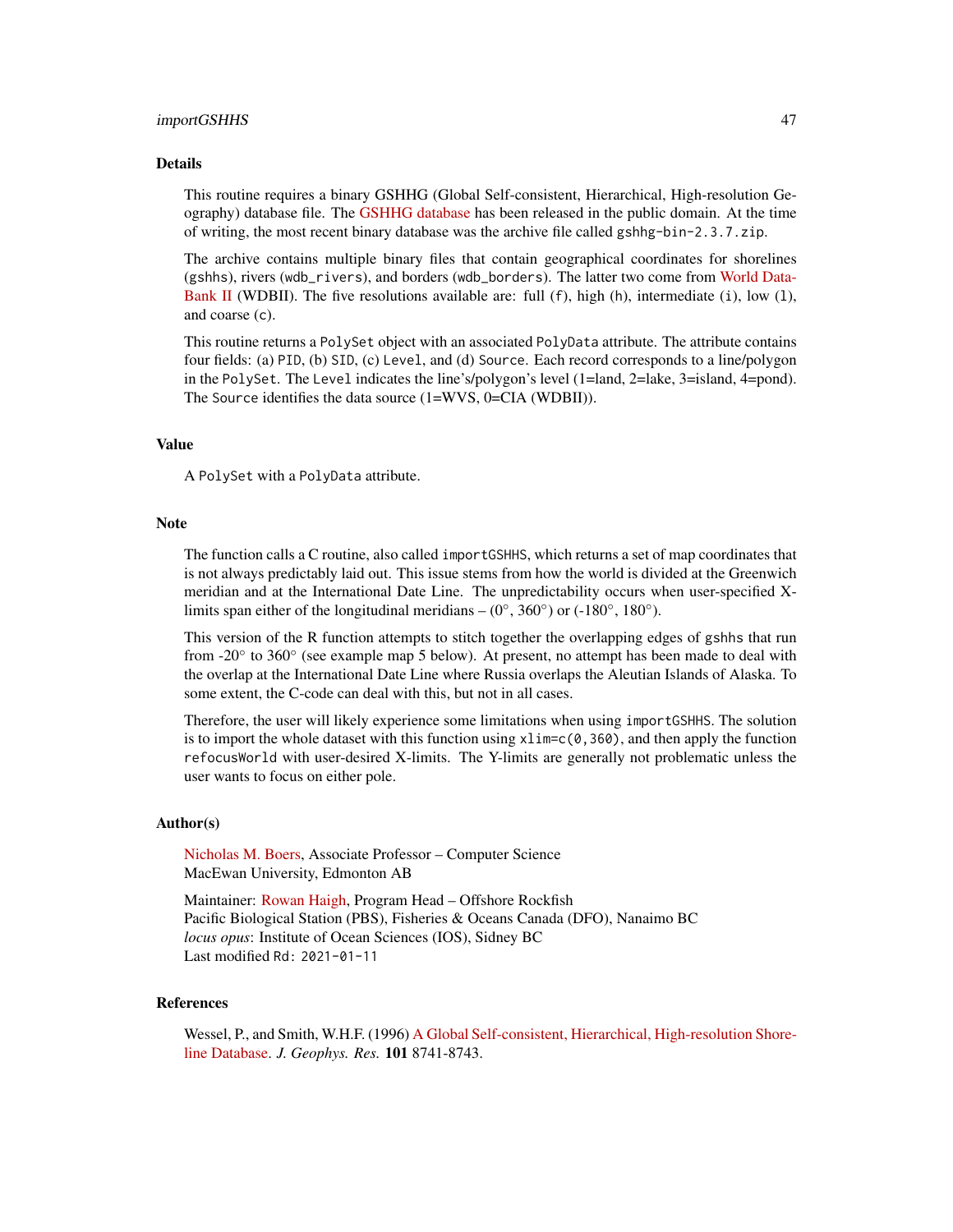## See Also

In package PBSmapping: [importEvents](#page-44-0), [importLocs](#page-48-0), [importPolys](#page-49-0), [importShapefile](#page-49-1)

## Examples

```
## Not run:
useWest=FALSE
useVers=c("2.2.0","2.2.3","2.3.0","2.3.4") # GSHHG versions
mapswitch = 5for (i in c("land","rivers","borders"))
 if (exists(i)) eval(parse(text=paste0("rm(",i,")")))
switch( mapswitch,
 # 1. Canada------------------------------------------------
      {vN=4; useWest=T; xlim=c(-150,-50)+360;ylim=c(40,75)},
 # 2. NW Canada & America-----------------------------------
      {vN=4; useWest=T;xlim=c(-136,-100)+360;ylim=c(40,75)},
 # 3. Black Sea (user Ivailo)-------------------------------
      {vN=4; xlim=c(27.5, 34.3); ylim=c(40.9, 46.7)},
 # 4. W Europe, NW Africa (user Uli)------------------------
      {vN=4; xlim=c(-20,10); ylim=c(20,50)},
 # 5. W Europe + Iceland------------------------------------
      {vN=4; xlim=c(-25, 20); ylim=c(40, 68)},
 # 6. New Zealand-------------------------------------------
      {vN=4; xlim=c(163, 182); ylim=c(-48,-34)},
 # 7. Australia---------------------------------------------
      \{vN=4; xlim=c(112,155); ylim=c(-44,-10)\},\# 8. Japan-------------------------------------------------
      {vN=4; xlim=c(127,148); ylim=c(30,47)},
 # 9. Central America---------------------------------------
      {vN=4; useWest=T; xlim=c(-95,-60)+360;ylim=c(-10,25)},
 #10. North Pacific-----------------------------------------
      {vN=4; useWest=T; xlim=c(150,220); ylim=c(45,80)},
 #11. Pacific Ocean-----------------------------------------
      {vN=4; xlim=c(112,240); ylim=c(-48,80)},
 #12. North Atlantic (world coordinates)--------------------
      {vN=4; xlim=c(285,360); ylim=c(40,68)},
 #13. North Atlantic (western hemisphere coordinates)-------
      {vN=4; xlim=c(-75,0); ylim=c(40,68)},
 #14. Atlantic Ocean----------------------------------------
      {vN=4; xlim=c(285,380); ylim=c(-50,68)},
 #15. Northern hemisphere-----------------------------------
      {vN=4; xlim=c(-180,180); ylim=c(0,85)},
 #16. Asia--------------------------------------------------
      {vN=4; xlim=c(0,180); ylim=c(0,80)},
 #17. North America-----------------------------------------
      {vN=4; xlim=c(-180,0); ylim=c(0,80)},
 #18. International date line-------------------------------
      \{vN=4; xlim=c(45,315); ylim=c(0,80)\},#19. Indian Ocean------------------------------------------
      {vN=4; xlim=c(20,130); ylim=c(-40,40)},
 #20. Moose County ("400 miles north of everywhere")--------
```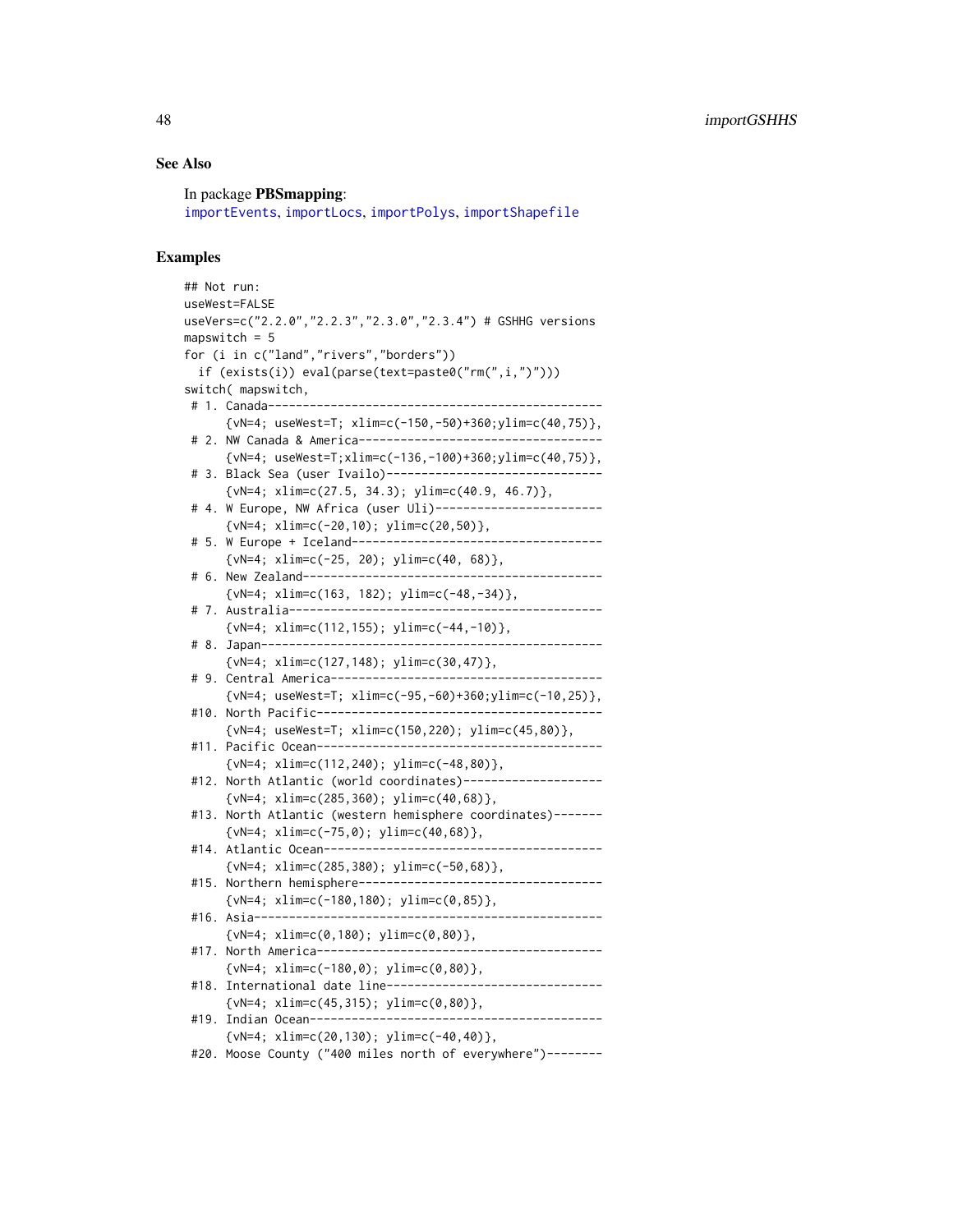# importLocs 49

```
{vN=4; xlim=c(272.5,280.5); ylim=c(43,47.5)}
)
db=paste0("gshhg-bin-",useVers[vN]) # database version folder
gshhg = paste0("C:/Ruser/GSHHG/",db,"/") # directory with binary files
land = importGSHHS(paste0(gshhg,"gshhs_i.b"),
         xlim=xlim,ylim=ylim,maxLevel=4,useWest=useWest)
rivers = importGSHHS(paste0(gshhg,"wdb_rivers_i.b"),
         xlim=xlim,ylim=ylim,useWest=useWest)
borders = importGSHHS(paste0(gshhg,"wdb_borders_i.b"),
         xlim=xlim,ylim=ylim,useWest=useWest,maxLevel=1)
if(exists("land")){
 plotMap(land,xlim=xlim-ifelse(useWest,360,0),ylim=ylim,
   col="lemonchiffon",bg="aliceblue")
 if(!is.null(rivers)) addLines(rivers,col="blue")
 if(!is.null(borders)) addLines(borders,col="red",lwd=2)
}
```
## End(Not run)

<span id="page-48-0"></span>importLocs *Import LocationSet from a text file*

## **Description**

Import a text file and convert into a LocationSet.

#### Usage

```
importLocs(LocationSet)
```
#### Arguments

LocationSet filename of LocationSet text file.

# Value

An imported LocationSet.

#### Author(s)

[Nicholas M. Boers,](https://academic.macewan.ca/boersn/) Associate Professor – Computer Science MacEwan University, Edmonton AB Last modified Rd: 2007-06-06

# See Also

[importPolys](#page-49-0), [importEvents](#page-44-0), [importGSHHS](#page-45-0), [importShapefile](#page-49-1)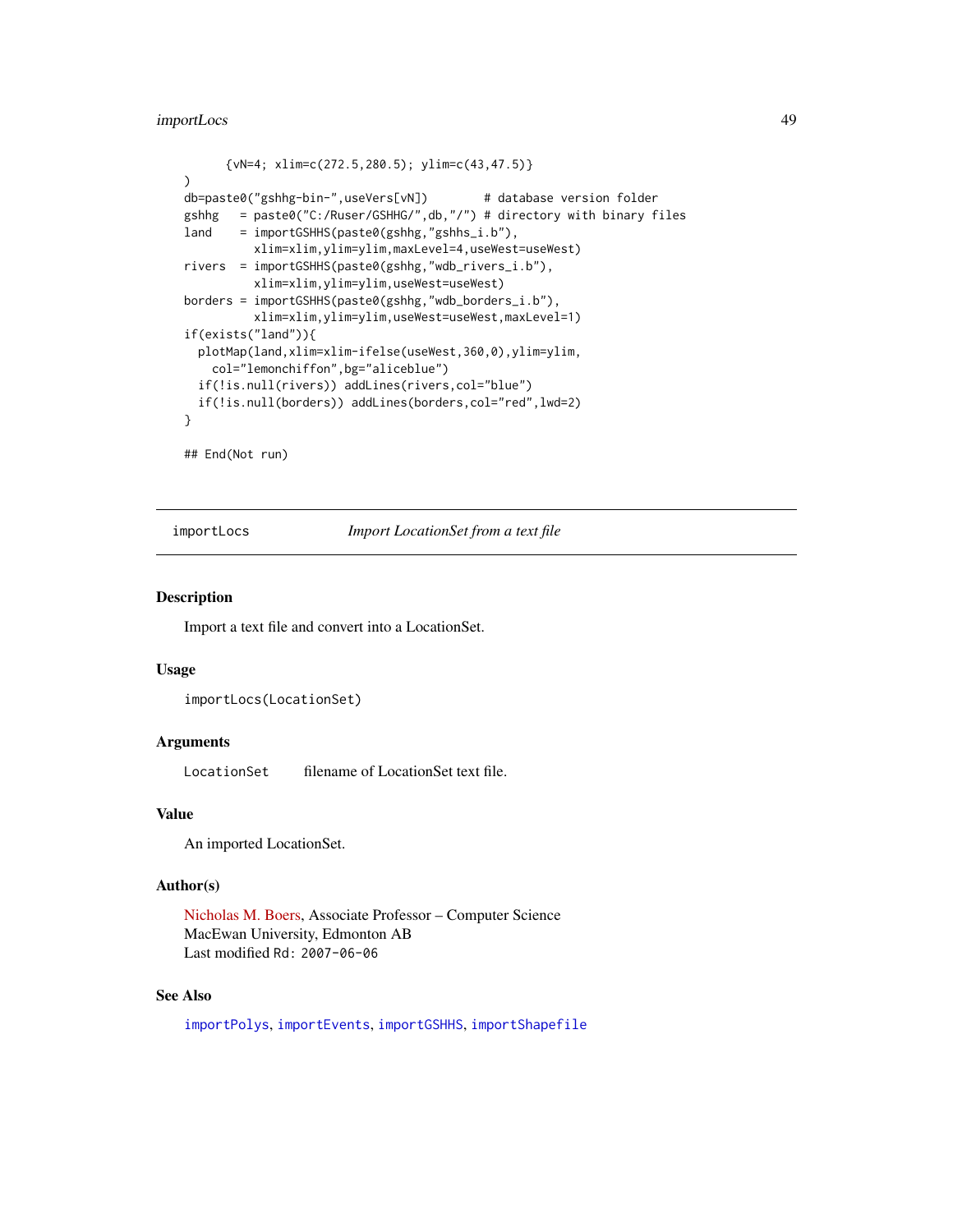<span id="page-49-0"></span>

# Description

Import a text file and convert into a PolySet with optional PolyData attribute.

# Usage

importPolys(PolySet, PolyData=NULL, projection=NULL, zone=NULL)

# Arguments

| PolySet    | filename of PolySet text file.                     |
|------------|----------------------------------------------------|
| PolyData   | optional filename of PolyData text file.           |
| projection | optional projection attribute to add to EventData. |
| zone       | optional zone attribute to add to EventData.       |

# Value

An imported PolySet with optional PolyData attribute.

# Author(s)

[Nicholas M. Boers,](https://academic.macewan.ca/boersn/) Associate Professor – Computer Science MacEwan University, Edmonton AB Last modified Rd: 2007-06-06

# See Also

[importEvents](#page-44-0), [importLocs](#page-48-0), [importGSHHS](#page-45-0), [importShapefile](#page-49-1)

<span id="page-49-1"></span>importShapefile *Import an ESRI Shapefile*

# Description

Import an ESRI shapefile (.shp) into either a [PolySet](#page-77-0) or [EventData](#page-37-0).

## Usage

```
importShapefile (fn, readDBF=TRUE, projection=NULL, zone=NULL,
  minverts=3, placeholes=FALSE, show.progress=FALSE)
```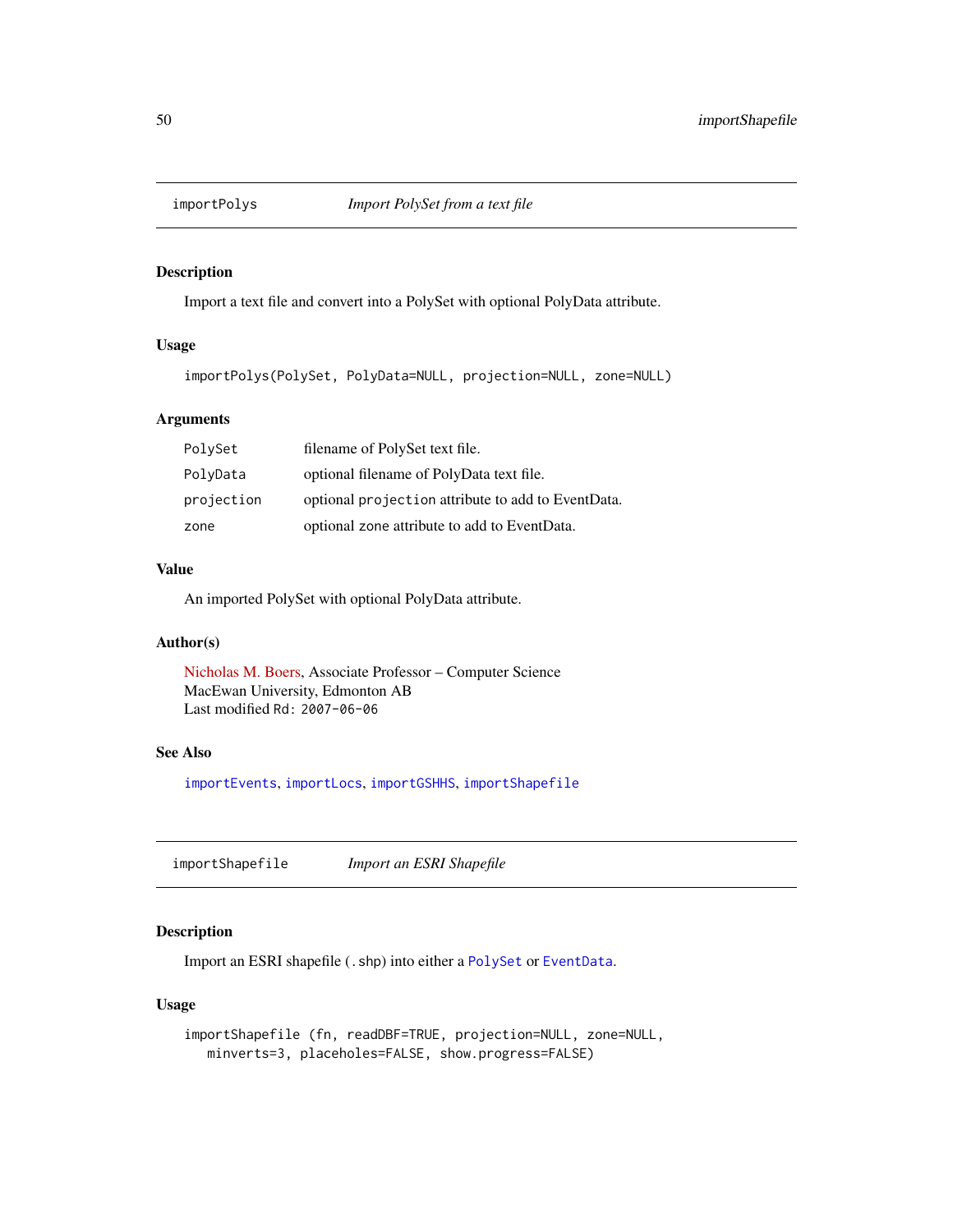#### importShapefile 51

#### **Arguments**

| fn            | character $-$ file name of the shapefile to import; specifying the extension is<br>optional.                                                                  |
|---------------|---------------------------------------------------------------------------------------------------------------------------------------------------------------|
| readDBF       | logical – if TRUE, import the associated ".dbf" (database containing feature<br>attributes) and add as an attribute to the output PolySet   EventData object. |
| projection    | character – optional projection attribute to override the internally derived<br>value.                                                                        |
| zone          | numeric – optional zone attribute to override the default value of NULL.                                                                                      |
| minverts      | numeric – minimum number of vertices required for a polygon representing a<br>hole to be retained (does not affect solids).                                   |
| placeholes    | logical – if TRUE then for every PID identify solids and holes, and place holes<br>under appropriate solids.                                                  |
| show.progress | logical – if TRUE, display on the command console the progress of placing<br>holes under solids.                                                              |

## Details

This routine imports an ESRI shapefile (.shp) into either a PolySet or EventData, depending on the type of shapefile. It supports types 1 (Point), 3 (PolyLine), and 5 (Polygon) and imports type 1 into EventData and types 3 and 5 into a PolySet. In addition to the shapefile (.shp), it requires the related index file (.shx).

If a database containing feature attributes (.dbf) exists, it also imports this database by default. For EventData, it binds the database columns to the EventData object. For a PolySet, it saves the database in a [PolyData](#page-76-0) object and attaches that object to the PolySet in an attribute named "PolyData".

If a .prj file exists, this information is attached as an attribute. If the first 3 characters are 'GEO', then a geographic projection is assumed and projection="LL". If the first 4 characters are 'PROJ', and 'UTM' occurs elsewhere in the string, then the Universal Transverse Mercator projection is assumed and projection="UTM". Otherwise, projection=1.

If an .xml file exists, this information is attached as an attribute.

Shapes of numeric shape type 5 exported from **ArcView** in geographic projection identify solids as polygons with vertices following a clockwise path and holes as polygons that follow a counterclockwise path. Unfortuantely, either the export from **ArcView** or the import using a C-routine from the package **maptools** often does not report solids followed by their holes. We employ a new R function placeHoles to do this for us. Ideally, this routine should be rendered in C, but for now we use this function if the user sets the argument placeholes=TRUE. Depending on the size and complexity of your shapefile, the computation may take a while.

## Value

For points, EventData with columns EID, X, and Y, possibly with other columns from the attribute database. For polylines and polygons, a PolySet with columns PID, SID, POS, X, Y and attribute projection. Other attributes that may or may not be attached: parent.child (boolean vector from original input), shpType (numeric shape type: 1, 3, or 5), prj (projection information from .prj file, xml (metadata from an .xml file), PolyData (data from the attribute database .dbf), and zone (UTM zone).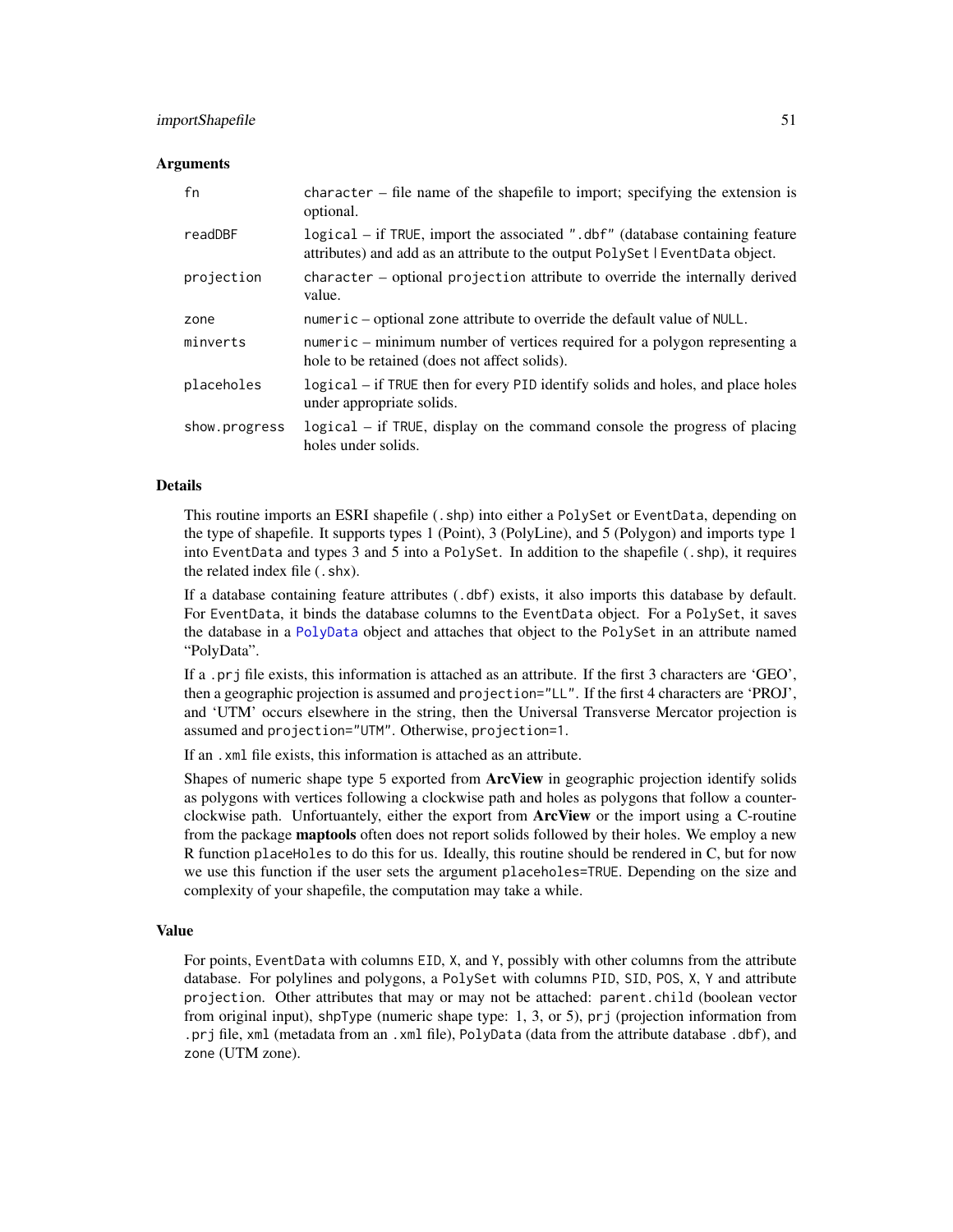# Author(s)

[Nicholas M. Boers,](https://academic.macewan.ca/boersn/) Associate Professor – Computer Science MacEwan University, Edmonton AB

[Rowan Haigh,](mailto:rowan.haigh@dfo-mpo.gc.ca) Program Head – Offshore Rockfish Pacific Biological Station (PBS), Fisheries & Oceans Canada (DFO), Nanaimo BC *opus locus*: Institute of Ocean Sciences (IOS), Sidney BC Last modified Rd: 2018-09-07

# See Also

[importGSHHS](#page-45-0), [importEvents](#page-44-0), [importLocs](#page-48-0), [importPolys](#page-49-0), [placeHoles](#page-66-0)

<span id="page-51-0"></span>isConvex *Determine Whether Polygons are Convex*

## Description

Determine whether polygons found in a [PolySet](#page-77-0) are convex.

## Usage

isConvex (polys)

#### Arguments

polys [PolySet](#page-77-0) to use.

# Details

Convex polygons do not self-intersect. In a convex polygon, only the first and last vertices may share the same coordinates (i.e., the polygons are optionally closed).

The function does not give special consideration to holes. It returns a value for each unique (PID, SID), regardless of whether a contour represents a hole.

## Value

[PolyData](#page-76-0) with columns PID, SID (*may be missing*), and convex. Column convex contains Boolean values.

#### Author(s)

[Nicholas M. Boers,](https://academic.macewan.ca/boersn/) Associate Professor – Computer Science MacEwan University, Edmonton AB Last modified Rd: 2013-04-10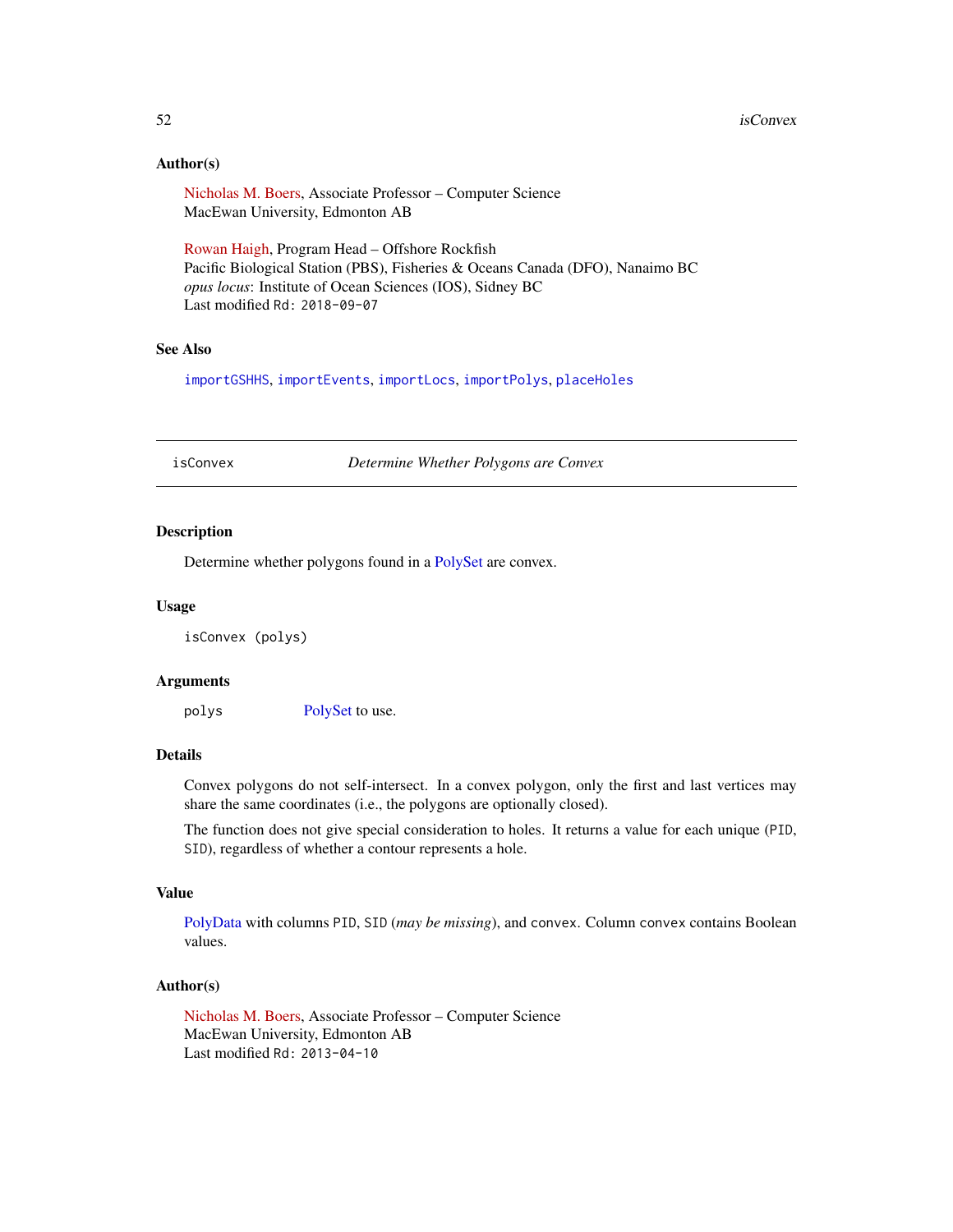# isIntersecting 53

# See Also

[isIntersecting](#page-52-0), [PolySet.](#page-77-0)

#### Examples

```
local(envir=.PBSmapEnv,expr={
 #--- load the data (if using R)
 if (!is.null(version$language) && (version$language=="R"))
   data(nepacLL,envir=.PBSmapEnv)
 #--- calculate then print the polygons that are convex
 p <- isConvex(nepacLL);
 #--- nepacLL actually contains no convex polygons
 print(p[p$convex,])
})
```
<span id="page-52-0"></span>isIntersecting *Determine Whether Polygons are Self-Intersecting*

## Description

Determine whether polygons found in a [PolySet](#page-77-0) are self-intersecting.

## Usage

isIntersecting (polys, numericResult = FALSE)

# Arguments

| polys         | PolySet to use.                                              |
|---------------|--------------------------------------------------------------|
| numericResult | Boolean value: if TRUE, returns the number of intersections. |

#### Details

When numericResult = TRUE, this function counts intersections as the algorithm processes them. It counts certain types (i.e., those involving vertices and those where an edge retraces over an edge) more than once.

The function does not give special consideration to holes. It returns a value for each unique (PID, SID), regardless of whether a contour represents a hole.

# Value

[PolyData](#page-76-0) with columns PID, SID (*may be missing*), and intersecting. If numericResult is TRUE, intersecting contains the number of intersections. Otherwise, it contains a Boolean value.

#### Author(s)

[Nicholas M. Boers,](https://academic.macewan.ca/boersn/) Associate Professor – Computer Science MacEwan University, Edmonton AB Last modified Rd: 2013-04-10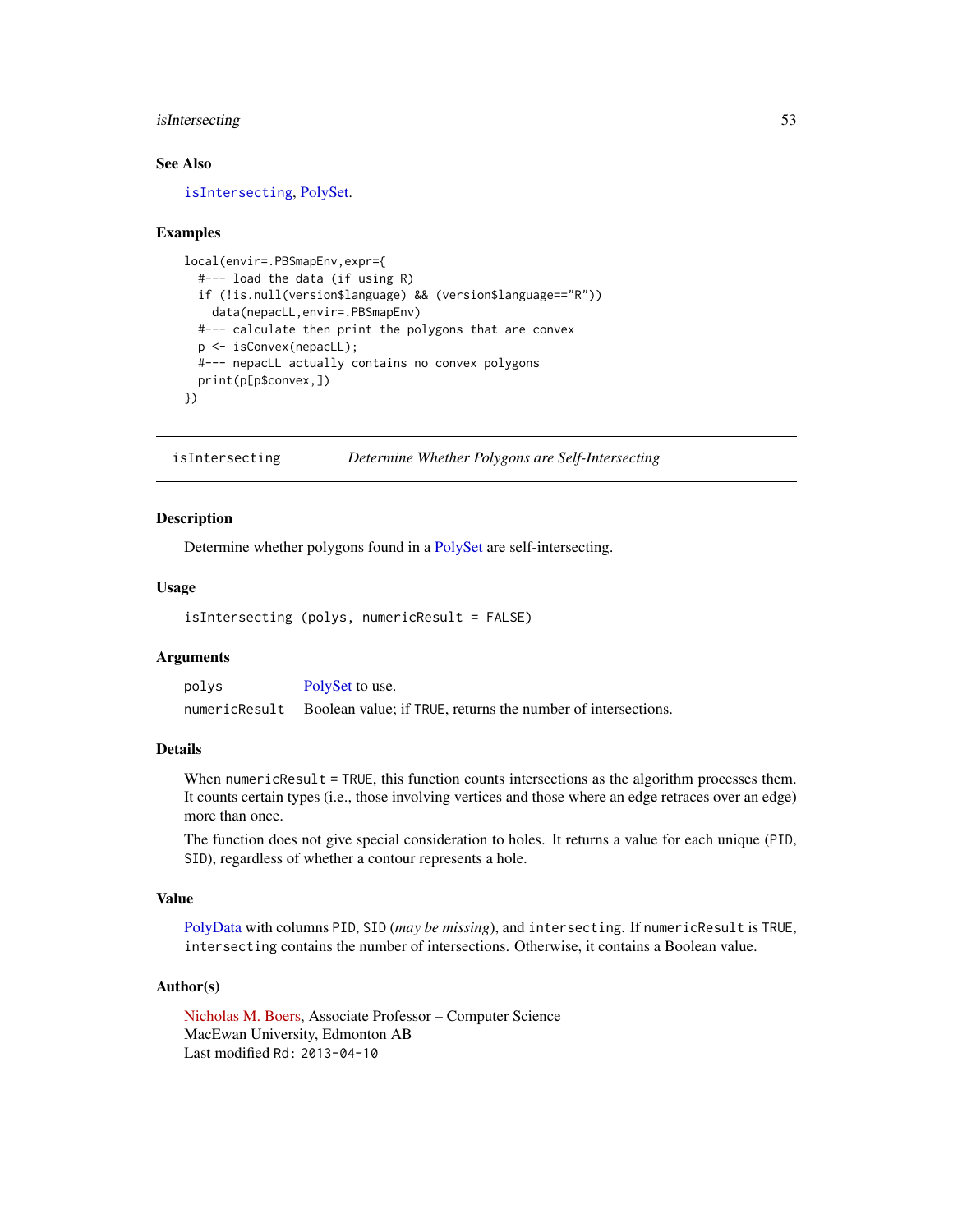## See Also

[isConvex](#page-51-0), [PolySet.](#page-77-0)

#### Examples

```
local(envir=.PBSmapEnv,expr={
 #--- load the data (if using R)
 if (!is.null(version$language) && (version$language=="R"))
 data(nepacLL,envir=.PBSmapEnv)
 #--- calculate then print the polygons that are self-intersecting
 p <- isIntersecting(nepacLL, numericResult = FALSE)
 print(p[p$intersecting,])
})
```
<span id="page-53-0"></span>joinPolys *Join One or Two PolySets using a Logic Operation*

#### Description

Join one or two PolySets using a logic operation.

## Usage

```
joinPolys(polysA, polysB=NULL, operation="INT")
```
## Arguments

| polysA    | PolySet to join.                                                                |
|-----------|---------------------------------------------------------------------------------|
| polvsB    | optional second PolySet with which to join.                                     |
| operation | one of "DIFF", "INT", "UNION", or "XOR", representing difference, intersection, |
|           | union, and exclusive-or, respectively.                                          |

# Details

This function interfaces with the [Clipper library,](http://www.angusj.com/delphi/clipper.php) specifically version 6.2.1 released 2014-10-31, developed by Angus Johnson. Prior to 2013-03-23, 'joinPolys' used the General Polygon Clipper library by Alan Murta at the University of Manchester. We keep this historic reference to GPC because 'joinPolys' remains faithful to Murta's definition of a generic polygon, which we describe below.

Murta (2004) defines a *generic polygon* (or *polygon set*) as zero or more disjoint boundaries of arbitrary configuration. He relates a *boundary* to a contour, where each may be convex, concave or self-intersecting. In a PolySet, the polygons associated with each unique PID loosely correspond to a generic polygon, as they can represent both inner and outer boundaries. Our use of the term *generic polygon* includes the restrictions imposed by a PolySet. For example, the polygons for a given PID cannot be arranged arbitrarily.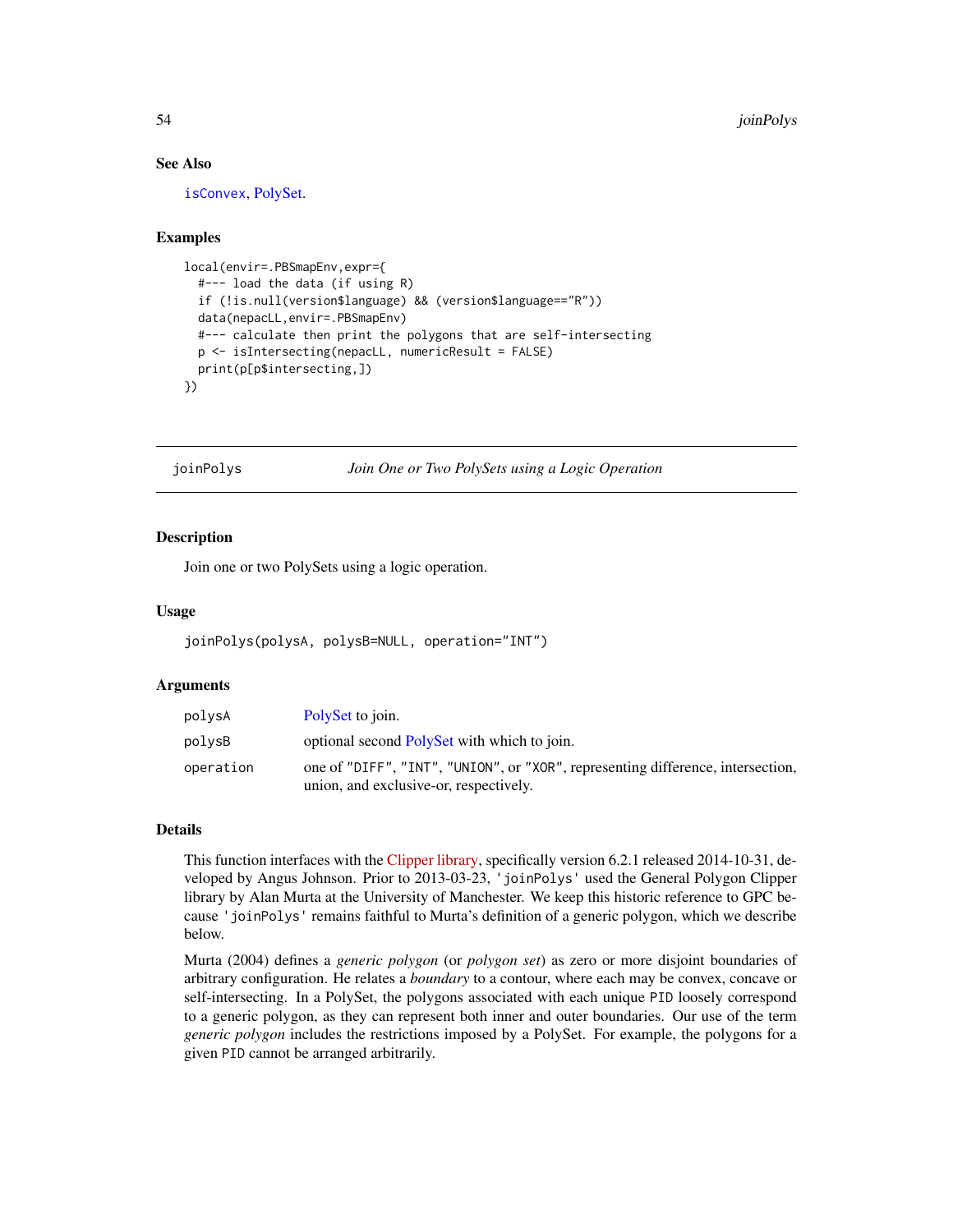#### joinPolys 55

If 'polysB' is NULL, this function sequentially applies the logic 'operation' between the generic polygons in 'polysA'. For example, suppose 'polysA' contains three generic polygons (A, B, C). The function outputs the PolySet containing ((A *op* B) *op* C).

If 'polysB' is not NULL, this function applies the logic 'operation' between each generic polygon in 'polysA' and each one in 'polysB'. For example, suppose 'polysA' contains two generic polygons (A,B) and 'polysB' contains two generic polygons (C,D). The function's output is the concatenation of A *op* C, B *op* C, A *op* D, B *op* D, with PIDs 1 to 4, respectively. Generally there are *n* times *m* comparisons, where  $n =$  number of polygons in 'polysA' and  $m =$  number of polygons in 'polysB'. If 'polysB' contains only one generic polygon, the function maintains the PIDs from 'polysA'. It also maintains them when 'polysA' contains only one generic polygon and the 'operation' is "DIFF" (difference). Otherwise, if 'polysA' contains only one generic polygon, it maintains the PIDs from 'polysB'.

## Value

If 'polysB' is NULL, the resulting PolySet contains a single generic polygon (one PID), possibly with several components (SIDs). The function recalculates the PID and SID columns.

If 'polysB' is not NULL, the resulting PolySet contains one or more generic polygons (PIDs), each with possibly several components (SIDs). The function recalculates the SID column, and depending on the input, it may recalculate the PID column.

#### Author(s)

C code: [Angus Johnson,](http://www.angusj.com/delphi/clipper.php) Computer Programmer

Implementation: [Nicholas M. Boers,](https://academic.macewan.ca/boersn/) Associate Professor – Computer Science MacEwan University, Edmonton AB

```
Rowan Haigh, Program Head - Offshore Rockfish
Pacific Biological Station (PBS), Fisheries & Oceans Canada (DFO), Nanaimo BC
locus opus: Institute of Ocean Sciences (IOS), Sidney BC
Last modified Rd: 2021-01-11
```
#### **References**

Murta, A. (2004) *A General Polygon Clipping Library*. Accessed: Jul 29, 2004.

Johnson, A. (2014) *Clipper* – an open source freeware library for clipping and offsetting lines and polygons. Accessed: Oct 31, 2014.

# See Also

In package PBSmapping:

[addPolys](#page-10-0), [appendPolys](#page-13-0), [clipPolys](#page-26-0), [closePolys](#page-27-0), [fixBound](#page-42-0), [fixPOS](#page-43-0), [locatePolys](#page-56-0), [plotMap](#page-69-0), [plotPoints](#page-72-0), [thickenPolys](#page-88-0), [thinPolys](#page-90-0)

#### Examples

```
local(envir=.PBSmapEnv,expr={
  oldpar = par(no.readonly=TRUE)
  #--- load the data (if using R)
```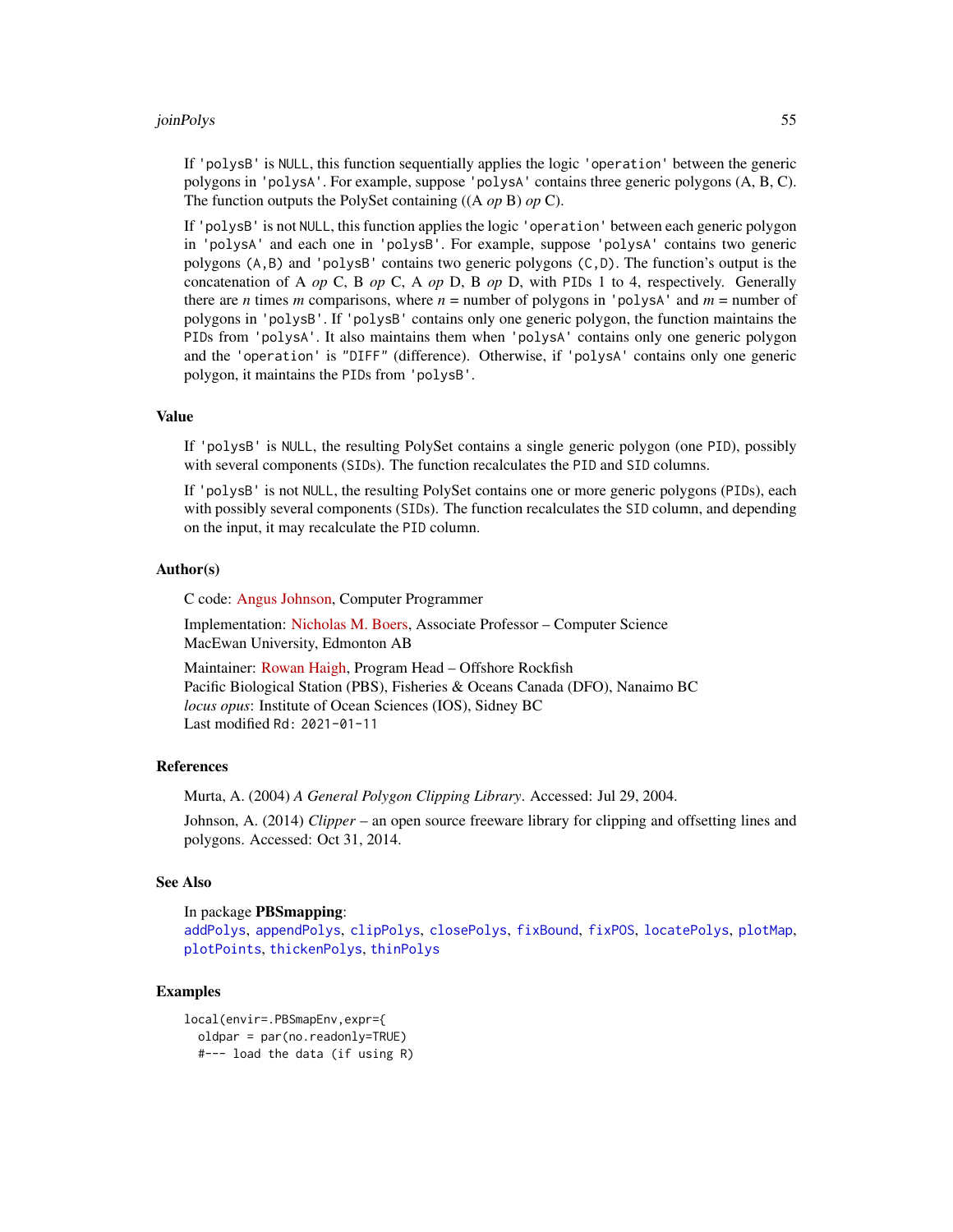```
if (!is.null(version$language) && (version$language=="R"))
    data(nepacLL,envir=.PBSmapEnv)
 ### Example 1. Cut a triangle out of Vancouver Island
 par(mfrow=c(1,1))
 #--- create a triangle to use in clipping
 polysB <- data.frame(PID=rep(1, 3), POS=1:3,
   X=c(-127.5, -124.5, -125.6), Y = c(49.2, 50.3, 48.6))#--- intersect nepacLL with the single polygon, and plot the result
 plotMap(joinPolys(nepacLL, polysB), col="cyan")
 #--- add nepacLL in a different line type to emphasize the intersection
 addPolys(nepacLL, border="purple", lty=3, density=0)
 box()
 ### Example 2. Cut Texada and Lasqueti Islands out of Boxes
 xlim = list(box1=c(-124.8,-124),box2=c(-124,-123.9))
 ylim = list(box1=c(49.4,49.85), box2=c(49.85,49.9))
 Xlim = extendrange(xlim); Ylim=extendrange(ylim)
 polyA = as.PolySet(data.frame(
   PID = rep(1:2, each=4), POS = rep(1:4,2),X = as vector(sapply(xlim, function(x){x[c(1,1,2,2)]}),
   Y = as.vector(sapply(ylim, function(x){x[c(1,2,2,1)]})), projection="LL")
 data(nepacLLhigh,envir=.PBSmapEnv)
 polyB = nepacLLhigh[is.element(nepacLLhigh$PID,c(736,1912)),]
 polyC = joinPolys(polyA, polyB, "DIFF")
 par(mfrow=c(2,2),cex=1,mgp=c(2,0.5,0))
 plotMap(polyA,col="lightblue",xlim=Xlim,ylim=Ylim)
 addPolys(polyB,col="gold");
 text(mean(Xlim)-0.05,Ylim-0.04,"Boxes (A,B) and Isles (C,D)")
 labs = calcCentroid(polyA)
 \text{labels}[1,\text{c}("X", "Y")] = \text{labels}[2,\text{c}("X", "Y")] + \text{c}(-0.1,-0.05)text(labs[,"X"],labs[,"Y"],c("A","B"),font=2)
 plotMap(polyC[is.element(polyC$PID,1),],col="pink",xlim=Xlim,ylim=Ylim)
 text(mean(Xlim)-0.05,Ylim-0.04,"Box A \"DIFF\" Isle C")
 plotMap(polyC[is.element(polyC$PID,3),],col="green",xlim=Xlim,ylim=Ylim)
 text(mean(Xlim)-0.05,Ylim-0.04,"Box A \"DIFF\" Isle D")
 plotMap(polyC[is.element(polyC$PID,c(1,3)),],col="cyan",xlim=Xlim,ylim=Ylim)
  text(mean(Xlim)-0.05,Ylim-0.04,"Box A \"DIFF\" Isles (C,D)")
 par(oldpar)
})
```
<span id="page-55-0"></span>locateEvents *Locate Events on the Current Plot*

## Description

Locate events on the current plot (using the [locator](#page-0-0) function).

#### Usage

```
locateEvents (EID, n = 512, type = "p", ...)
```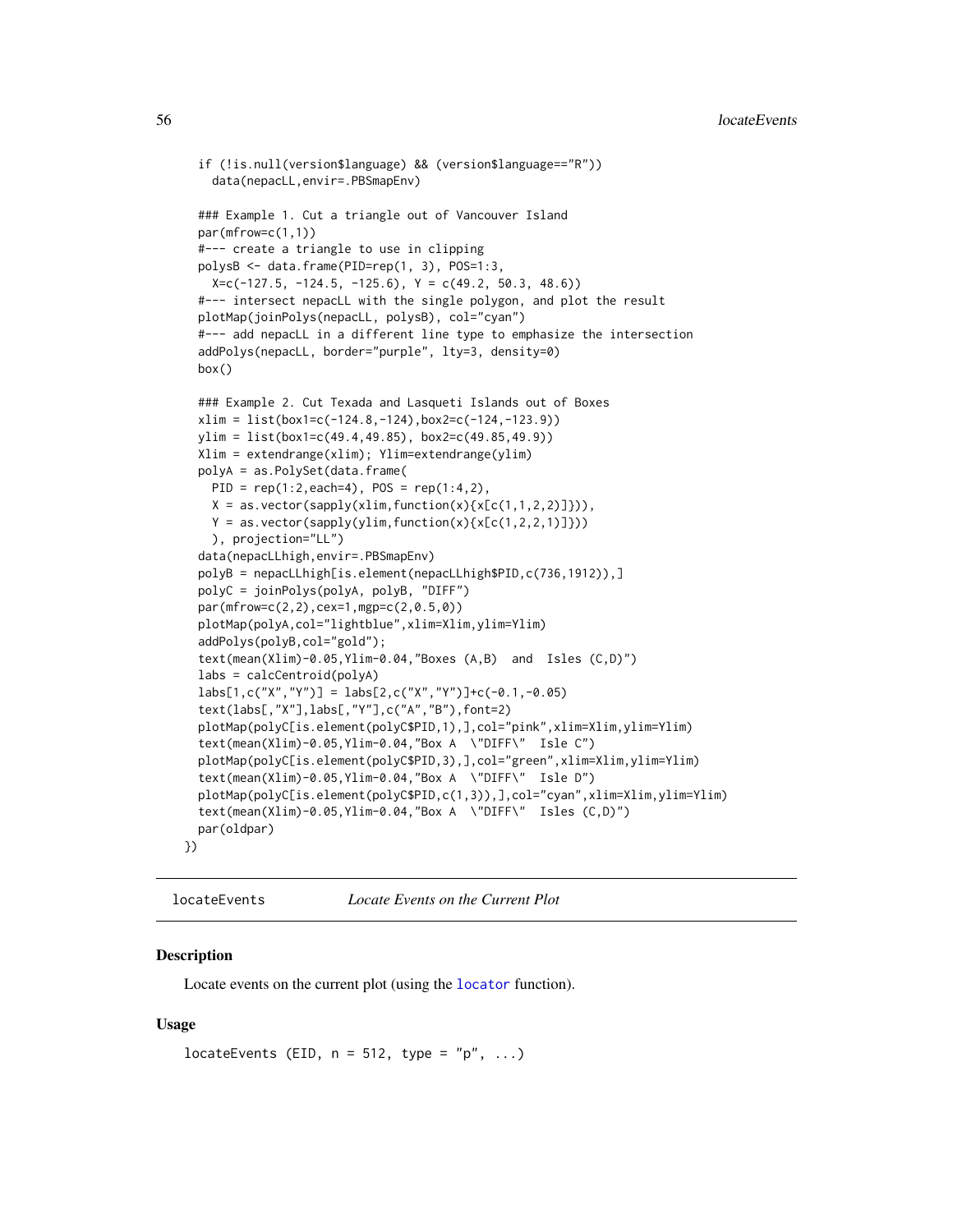# locatePolys 57

#### Arguments

| FTD. | vector of event IDs ( <i>optional</i> ).                                                                                         |
|------|----------------------------------------------------------------------------------------------------------------------------------|
| n.   | maximum number of events to locate.                                                                                              |
| type | one of "n", "p", "1", or "o". If "p" or "o", then the points are plotted; if "1" or<br>"o", then the points are joined by lines. |
| .    | additional par parameters for the locator function.                                                                              |

# Details

This function allows its user to define events with mouse clicks on the current plot via the [locator](#page-0-0) function. The arguments n and type are the usual parameters of the [locator](#page-0-0) function. If EID is not missing, then  $n = length(ED)$ .

On exit from [locator](#page-0-0), suppose the user defined *m* events. If EID was missing, then the output data frame will contain *m* events. However, if EID exists, then the output data frame will contain length(EID) events, and both X and Y will be NA for events EID[(*m*+1):n]. The [na.omit](#page-0-0) function can remove rows with NAs.

# Value

[EventData](#page-37-0) with columns EID, X, and Y, and projection attribute equal to the map's projection. The function does not set the zone attribute.

#### Author(s)

[Nicholas M. Boers,](https://academic.macewan.ca/boersn/) Associate Professor – Computer Science MacEwan University, Edmonton AB Last modified Rd: 2007-06-06

## See Also

[addPoints](#page-9-0), [combineEvents](#page-29-0), [convDP](#page-32-0), [EventData,](#page-37-0) [findCells](#page-39-0), [findPolys](#page-41-0), [plotPoints](#page-72-0).

## Examples

#--- define five events on the current plot, numbering them 10 to 14 ## Not run: events <- locateEvents(EID = 10:14)

<span id="page-56-0"></span>locatePolys *Locate Polygons on the Current Plot*

## Description

Locate polygons on the current plot (using the [locator](#page-0-0) function).

#### Usage

```
locatePolys (pdata, n = 512, type = "o", ...)
```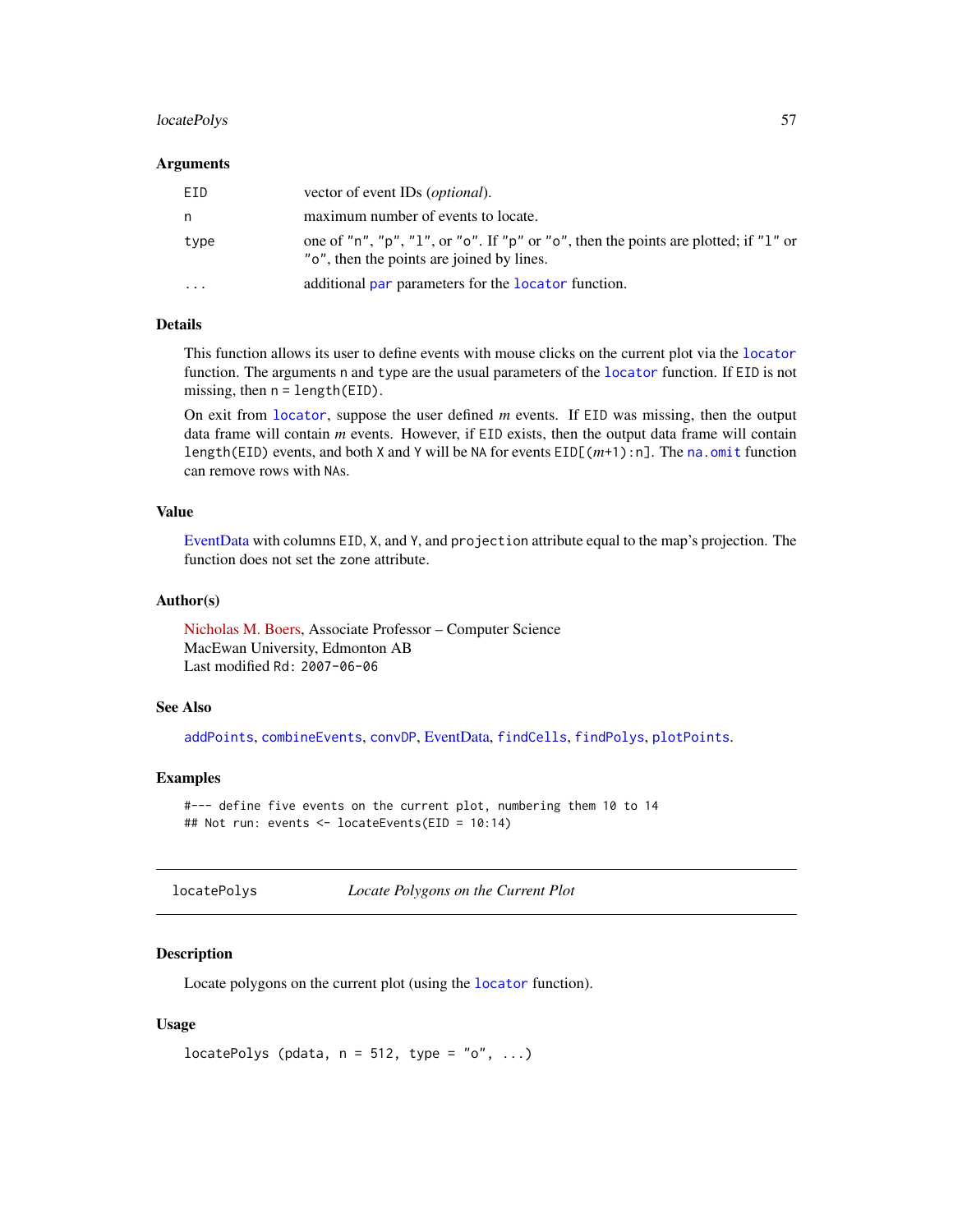#### Arguments

| pdata     | PolyData <i>(optional)</i> with columns PID and SID <i>(optional)</i> , with two more op-<br>tional columns n and type.          |
|-----------|----------------------------------------------------------------------------------------------------------------------------------|
| n         | maximum number of points to locate.                                                                                              |
| type      | one of "n", "p", "l", or "o". If "p" or "o", then the points are plotted; if "l" or<br>"o", then the points are joined by lines. |
| $\ddotsc$ | additional par parameters for the locator function.                                                                              |

## Details

This function allows its user to define polygons with mouse clicks on the current plot via the [locator](#page-0-0) function. The arguments n and type are the usual parameters for the [locator](#page-0-0) function, but the user can specify them for each individual (PID, SID) in a pdata object.

If a pdata object exists, the function ignores columns other than PID, SID, n, and type. If pdata includes n, then an outer boundary has  $n > 0$  and an inner boundary has  $n < 0$ .

On exit from [locator](#page-0-0), suppose the user defined *m* vertices for a given polygon. For that polygon, the X and Y columns will contain NAs where POS = (*m*+1):n for outer-boundaries and POS = (|n|-*m*):1 for inner-boundaries. The [na.omit](#page-0-0) function can remove rows with NAs.

If a pdata object does not exist, the output contains only one polygon with a PID equal to 1. One inner-boundary polygon (POS goes from n to 1) can be generated by supplying a negative n.

If type = " $o$ " or type = " $1$ ", the function draws a line connecting the last and first vertices.

# Value

[PolySet](#page-77-0) with projection attribute equal to the map's projection. The function does not set the zone attribute.

## Author(s)

[Nicholas M. Boers,](https://academic.macewan.ca/boersn/) Associate Professor – Computer Science MacEwan University, Edmonton AB Last modified Rd: 2007-06-06

#### See Also

[addPolys](#page-10-0), [appendPolys](#page-13-0), [clipPolys](#page-26-0), [closePolys](#page-27-0), [findCells](#page-39-0), [findPolys](#page-41-0), [fixPOS](#page-43-0), [joinPolys](#page-53-0), [plotMap](#page-69-0), [plotPolys](#page-74-0), [thickenPolys](#page-88-0), [thinPolys](#page-90-0).

## Examples

#--- define one polygon with up to 5 vertices on the current plot ## Not run: polys <- locatePolys(n = 5)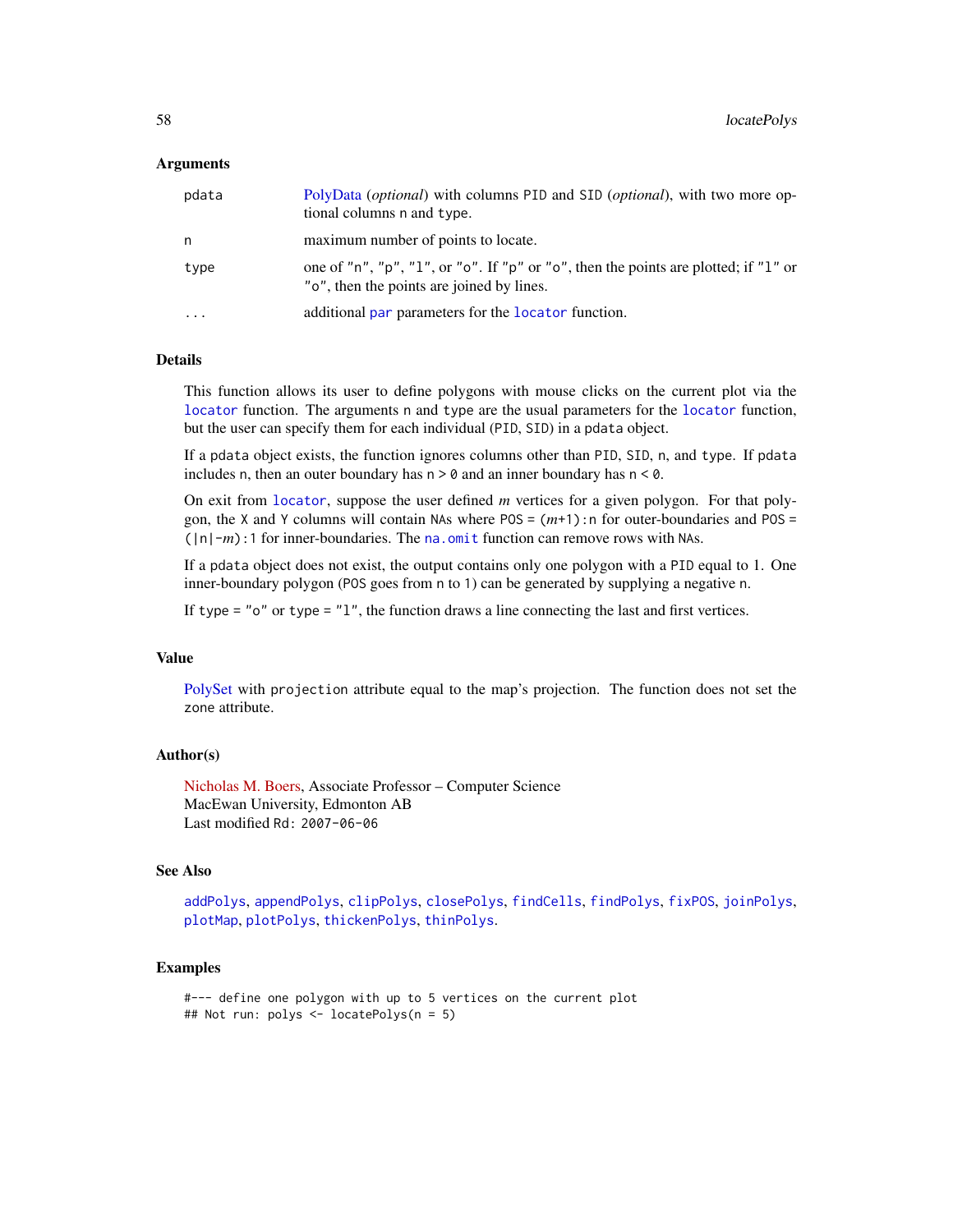<span id="page-58-0"></span>

#### Description

A LocationSet comprises a data frame that summarises which EventData points (EID) lie in which PolySet polygons (PID) or (PID, SID). Events not located in target polygons are not reported. If an event lies on a polygon boundary, an additional LocationSet field called Bdry is set to TRUE. One event can also occur in multiple polygons.

PBSmapping functions that expect LocationSet's will accept properly formatted data frames in their place (see 'Details').

as.LocationSet attempts to coerce a data frame to an object with class LocationSet.

is.LocationSet returns TRUE if its argument is of class LocationSet.

#### Usage

```
as.LocationSet(x)
is.LocationSet(x, fullValidation = TRUE)
```
#### Arguments

x data frame to be coerced or tested.

fullValidation Boolean value; if TRUE, fully test x.

## Details

A [PolySet](#page-77-0) can define regional boundaries for drawing a map, and [EventData](#page-37-0) can give event points on the map. Which events occur in which regions? Our function [findPolys](#page-41-0) resolves this problem. The output lies in a LocationSet, a data frame with three or four columns (EID, PID, SID, Bdry), where SID may be missing. One row in a LocationSet means that the event EID occurs in the polygon (PID, SID). The boundary (Bdry) field specifies whether (Bdry=T) or not (Bdry=F) the event lies on the polygon boundary. If SID refers to an inner polygon boundary, then EID occurs in (PID, SID) only if Bdry=T. An event may occur in multiple polygons. Thus, the same EID can occur in multiple records. If an EID does not fall in any (PID, SID), or if it falls within a hole, it does not occur in the output LocationSet. Inserting the string "LocationSet" as the first element of a LocationSet's class attribute alters the behaviour of some functions, including [print](#page-79-0) (if [PBSprint](#page-65-0) is TRUE) and [summary](#page-86-0).

# Value

The as.LocationSet method returns an object with classes "LocationSet" and "data.frame", in that order.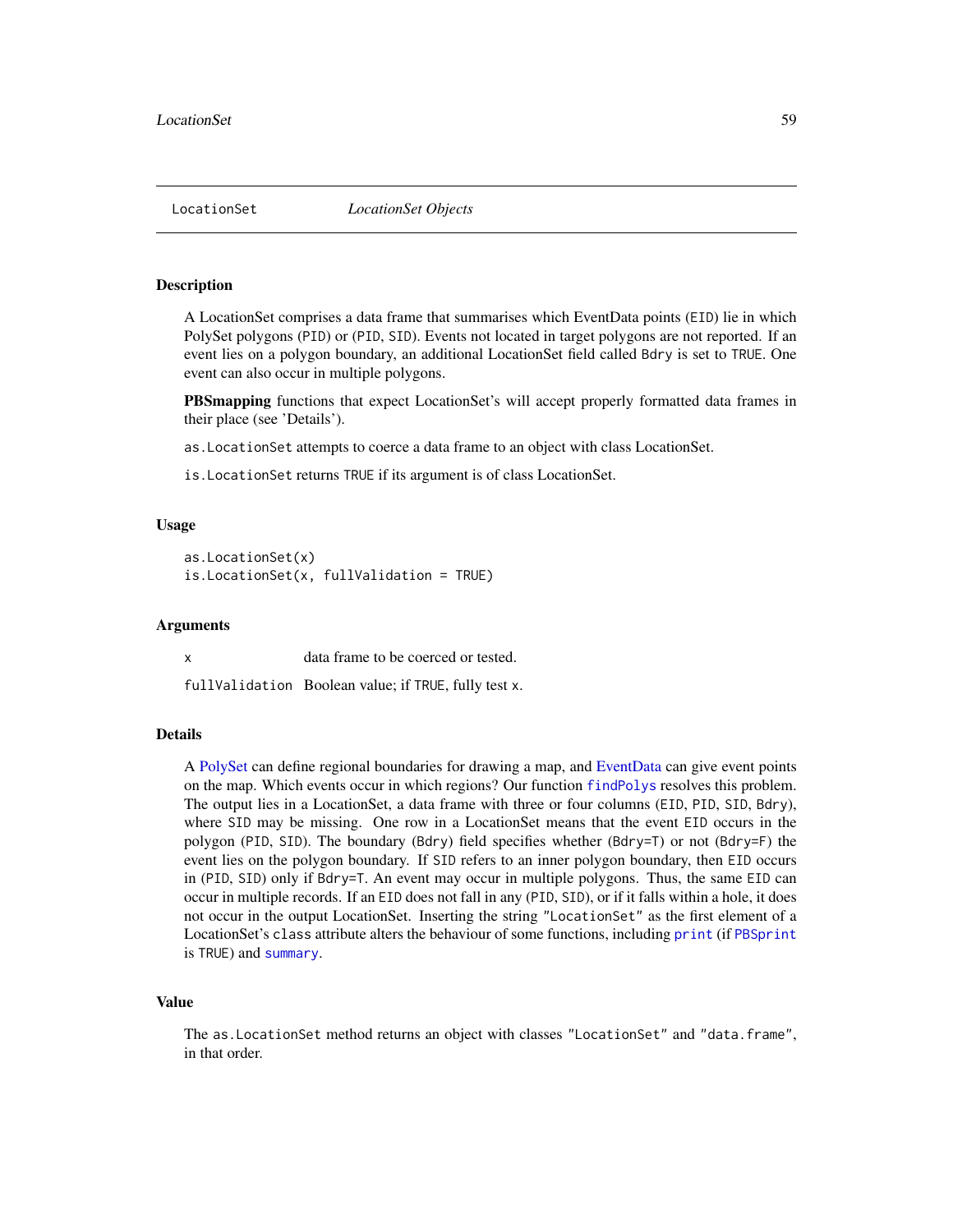## Author(s)

[Nicholas M. Boers,](https://academic.macewan.ca/boersn/) Associate Professor – Computer Science MacEwan University, Edmonton AB Last modified Rd: 2015-04-23

#### See Also

[PolySet,](#page-77-0) [PolyData,](#page-76-0) [EventData](#page-37-0)

<span id="page-59-0"></span>

makeGrid *Make a Grid of Polygons*

# Description

Make a grid of polygons, using PIDs and SIDs according to the input arguments.

# Usage

```
makeGrid(x, y, byrow=TRUE, addSID=TRUE,
  projection=NULL, zone = NULL, type="rectangle")
```
#### Arguments

| X          | numeric – vector of X-coordinates (of length $m$ ).                                                                        |
|------------|----------------------------------------------------------------------------------------------------------------------------|
| У          | numeric – vector of Y-coordinates (of length $n$ ).                                                                        |
| byrow      | logical - if TRUE and type='rectangle', increment PID along X (column-<br>wise);                                           |
|            | - if TRUE and type='hexagon', create flat-topped hexagons contiguous by col-<br>umn and increment PID by column;           |
|            | - if FALSE <i>and</i> type='hexagon', create pointy-topped hexagons contiguous by<br>row and increment PID by row.         |
| addSID     | logical – if TRUE, include an SID field in the resulting PolySet, incremented by<br>the alternative dimension used by PID. |
| projection | character - optional projection attribute to add to the PolySet.                                                           |
| zone       | numeric – optional zone attribute to add to the PolySet.                                                                   |
| type       | character – type of regular tesselation; choices: "rectangle" or "hexagon".                                                |

## Details

This function makes a grid of polygons, labeling them according to byrow and addSID.

For rectangular tesselations (grid cells), the variables  $i$  and  $j$  indicate column and row numbers, respectively, where the lower-left cell of the grid is (1, 1):

- byrow = TRUE and addSID = FALSE implies  $PID = i + (j 1) \times (m 1)$
- byrow = FALSE and addSID = FALSE implies  $PID = j + (i 1) \times (n 1)$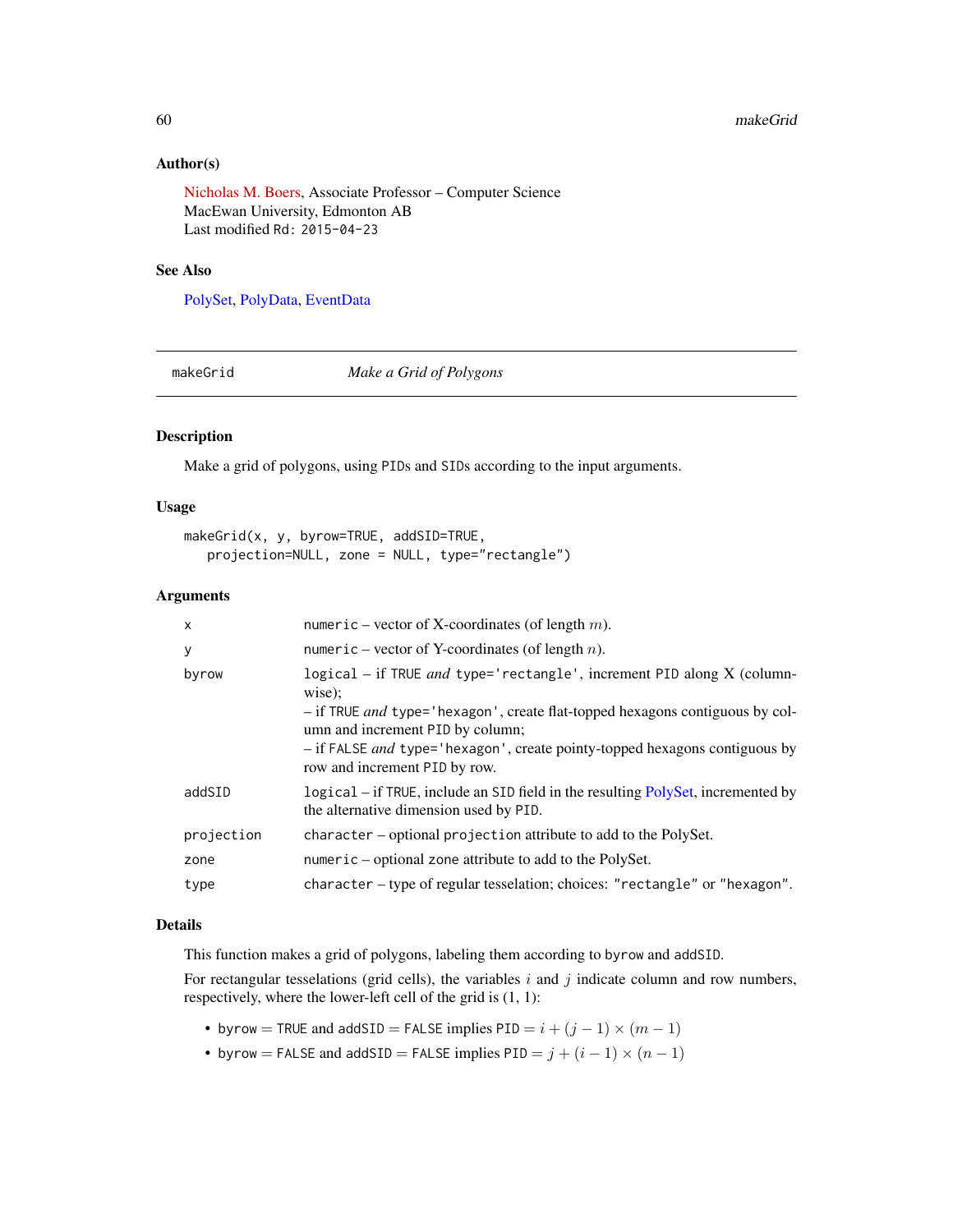#### makeProps 61

- byrow = TRUE and addSID = TRUE implies  $PID = i$ ,  $SID = j$
- byrow = FALSE and addSID = TRUE implies  $PID = j$ ,  $SID = i$

For hexagonal tesselations (grid cells), i indicates columns for flat-topped hexagons and rows for pointy-topped hexagons. The reverse is true for  $j$ . Stemming from their six-sided nature, hexagons will adjoin along a long-edge by row when their orientation is such that one vertex is higher than all the others. Hexagons will adjoin along a long-edge by column when their orientation shows two uppermost vertices.

# Value

[PolySet](#page-77-0) with columns PID, SID (*if* addSID=TRUE), POS, X, and Y. The PolySet is a set of rectangular grid cells when type='rectangle', with vertices:  $(x_i, y_j), (x_{i+1}, y_j), (x_{i+1}, y_{j+1}), (x_i, y_{j+1}).$ The PolySet is a set of hexagonal grid cells when type='hexagon'.

#### Author(s)

[Nicholas M. Boers,](https://academic.macewan.ca/boersn/) Associate Professor – Computer Science MacEwan University, Edmonton AB

[Rowan Haigh,](mailto:rowan.haigh@dfo-mpo.gc.ca) Program Head – Offshore Rockfish Pacific Biological Station (PBS), Fisheries & Oceans Canada (DFO), Nanaimo BC *locus opus*: Institute of Ocean Sciences (IOS), Sidney BC Last modified Rd: 2019-01-04

# See Also

[addPolys](#page-10-0), [clipPolys](#page-26-0), [combineEvents](#page-29-0), [findCells](#page-39-0), [findPolys](#page-41-0), [thickenPolys](#page-88-0).

## Examples

```
local(envir=.PBSmapEnv,expr={
  oldpar = par(no.readonly=TRUE)
  ##--- make a 10 x 10 grid
  polyGrid <- makeGrid(x=0:10, y=0:10)
  ##--- plot the grid
  plotPolys(polyGrid, density=0, projection=1)
  par(oldpar)
})
```
<span id="page-60-0"></span>makeProps *Make Polygon Properties*

#### **Description**

Append a column for a polygon property (e.g., border or lty) to [PolyData](#page-76-0) based on measurements in the [PolyData'](#page-76-0)s Z column.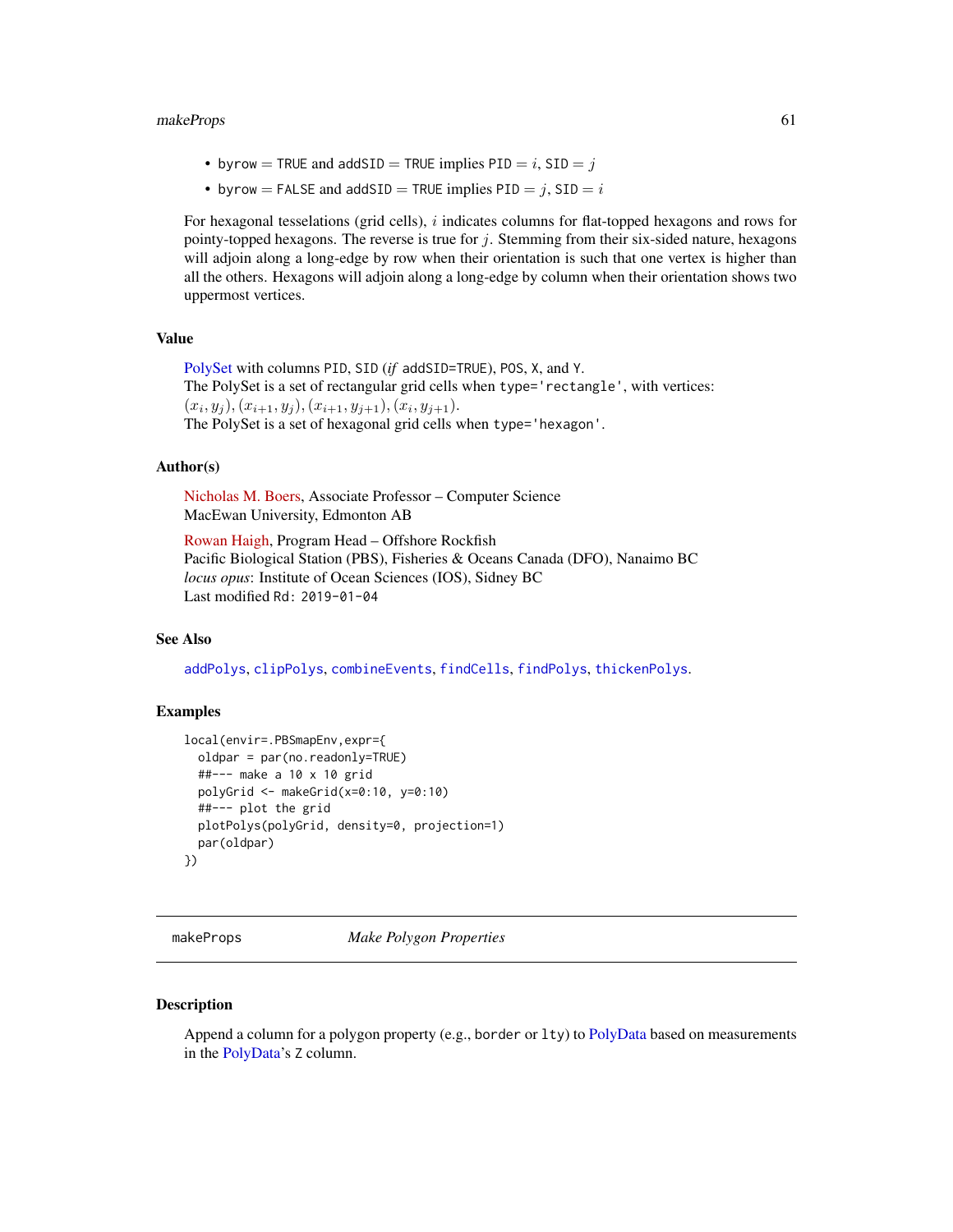#### Usage

makeProps(pdata,breaks,propName="col",propVals=1:(length(breaks)-1))

#### **Arguments**

| pdata    | PolyData with a Z column.                                                                               |
|----------|---------------------------------------------------------------------------------------------------------|
| breaks   | either a vector of cut points or a scalar denoting the number of intervals that Z is<br>to be cut into. |
| propName | name of the new column to append to polata.                                                             |
| propVals | vector of values to associate with Z breaks.                                                            |

## Details

This function acts like the [cut](#page-0-0) function to produce [PolyData](#page-76-0) suitable for the polyProps plotting argument (see [addLabels](#page-6-0), [addLines](#page-8-0), [addPoints](#page-9-0), [addPolys](#page-10-0), [addStipples](#page-12-0), [plotLines](#page-67-0), [plotMap](#page-69-0),[plotPoints](#page-72-0), and [plotPolys](#page-74-0)). The Z column of pdata is equivalent to the data vector x of the [cut](#page-0-0) function.

# Value

[PolyData](#page-76-0) with the same columns as pdata plus an additional column propName.

#### Author(s)

[Nicholas M. Boers,](https://academic.macewan.ca/boersn/) Associate Professor – Computer Science MacEwan University, Edmonton AB Last modified Rd: 2013-04-10

# See Also

[addLabels](#page-6-0), [addLines](#page-8-0), [addPoints](#page-9-0), [addPolys](#page-10-0), [addStipples](#page-12-0), [plotLines](#page-67-0), [plotMap](#page-69-0), [plotPoints](#page-72-0), [plotPolys](#page-74-0), [PolyData,](#page-76-0) [PolySet.](#page-77-0)

# Examples

```
local(envir=.PBSmapEnv,expr={
  #--- create a PolyData object
  pd <- data.frame(PID=1:10, Z=1:10)
  #--- using 3 intervals, create a column named `col' and populate it with
  #--- the supplied values
  makeProps(pdata=pd, breaks=3, propName="col", propVals=c(1:3))
})
```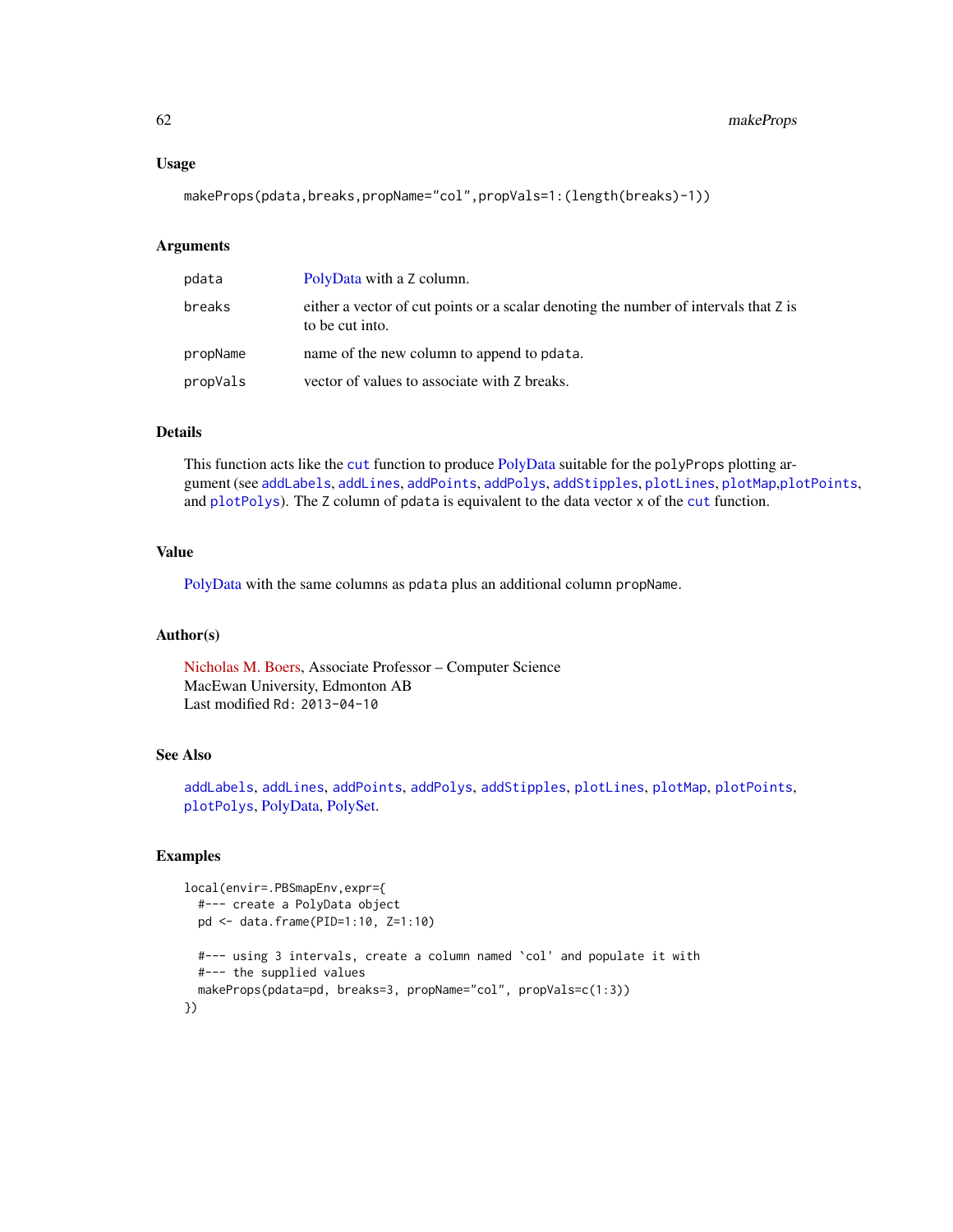#### Description

Make topography data suitable for the 'graphics::contour' and 'grDevices::contourLines' functions using freely available global seafloor topography data.

## Usage

makeTopography (dat, digits=2, func=NULL)

## Arguments

| dat    | data. frame – data with three optionally-named columns: $x$ , $y$ , and $z$ . The<br>columns must appear in that order. |
|--------|-------------------------------------------------------------------------------------------------------------------------|
| digits | numeric – integer indicating the precision to be used by the function round on<br>$(x, y)$ values.                      |
| func   | function – to summarize z if $(x, y)$ points are duplicated. Defaults to mean()<br>if no function is specified.         |

#### Details

Suitable data can be obtained through the [Topex acquisition form.](https://topex.ucsd.edu/cgi-bin/get_data.cgi) The function 'utils::read.table' will import dowloaded ASCII files into R, creating objects suitable for the argument 'dat' in 'makeTopography'.

When creating data for regions with longitude values spanning -180 $^{\circ}$  to 0 $^{\circ}$ , consider subtracting 360 from the result's longitude coordinates (x).

When creating bathymetry data, consider negating the result's elevations (z) to give depths positive values.

Combinations of  $(x, y)$  do not need to be complete  $(z[x, y]=NA)$  or unique  $(z[x, y] = func(z[x, y])$ .

## Value

List with elements x, y, and z. Elements x and y are vectors, while z is a matrix with rownames x and colnames y. The functions 'graphics::contour' and 'grDevices::contourLines' expect data conforming to this list format.

#### Author(s)

[Nicholas M. Boers,](https://academic.macewan.ca/boersn/) Associate Professor – Computer Science MacEwan University, Edmonton AB

Maintainer: [Rowan Haigh,](mailto:rowan.haigh@dfo-mpo.gc.ca) Program Head – Offshore Rockfish Pacific Biological Station (PBS), Fisheries & Oceans Canada (DFO), Nanaimo BC *locus opus*: Institute of Ocean Sciences (IOS), Sidney BC Last modified Rd: 2021-01-11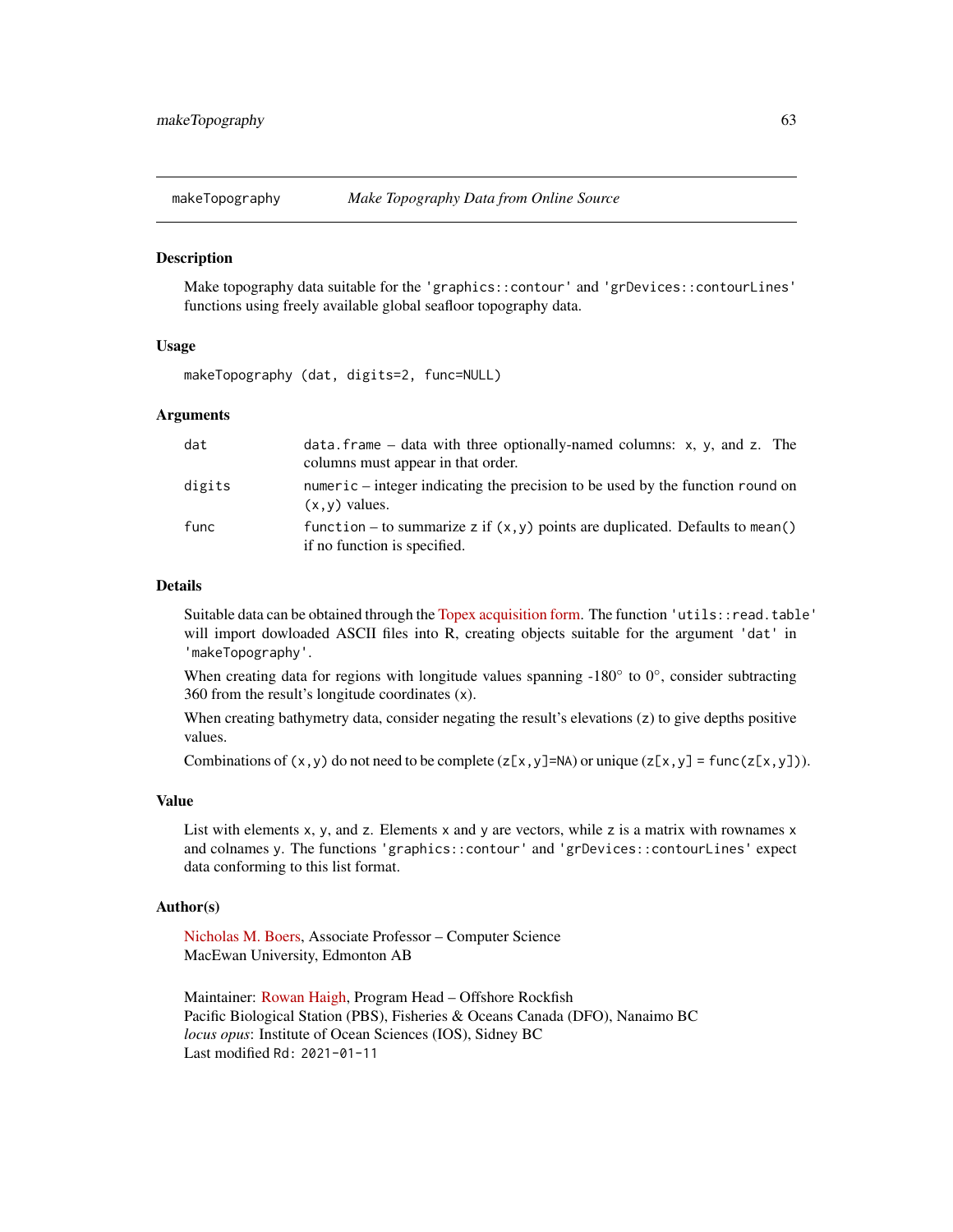64 nepacLL

# See Also

In package graphics: [contour](#page-0-0) In package grDevices: [contourLines](#page-0-0) In package PBSmapping: [convCP](#page-31-0)

# Examples

```
local(envir=.PBSmapEnv,expr={
  oldpar = par(no.readonly=TRUE)
  #--- Example 1: Sample data frame and conversion.
  file \leq data.frame(X=c(1,1,2,2),Y=c(3,4,3,4),Z=c(5,6,7,8))
  print(makeTopography(file))
  #--- Example 2: Aleutian Islands bathymetry
  isob <- c(100,500,1000,2500,5000)
  icol <- rgb(0,0,seq(255,100,len=length(isob)),max=255)
  afile <- paste(system.file(package="PBSmapping"),
    "/Extra/aleutian.txt",sep="")
  aleutian <- read.table(afile, header=FALSE, col.names=c("x","y","z"))
  aleutian$x <- aleutian$x - 360
  aleutian$z <- -aleutian$z
  alBathy <- makeTopography(aleutian)
  alCL <- contourLines(alBathy,levels=isob)
  alCP <- convCP(alCL)
  alPoly <- alCP$PolySet
  attr(alPoly,"projection") <- "LL"
  plotMap(alPoly, type="n", cex.axis=1.2, cex.lab=1.5)
  addLines(alPoly,col=icol)
  data(nepacLL,envir=.PBSmapEnv)
  addPolys(nepacLL,col="gold")
  legend(x="topleft",bty="n",col=icol,lwd=2,legend=as.character(isob))
  par(oldpar)
})
```
nepacLL *Data: Shorelines of the NE Pacific Ocean and of the World*

## Description

[PolySet](#page-77-0) of polygons for the shorelines of the northeast Pacific Ocean and of the world, both in normal and high resolution.

#### Usage

```
data(nepacLL)
data(nepacLLhigh)
```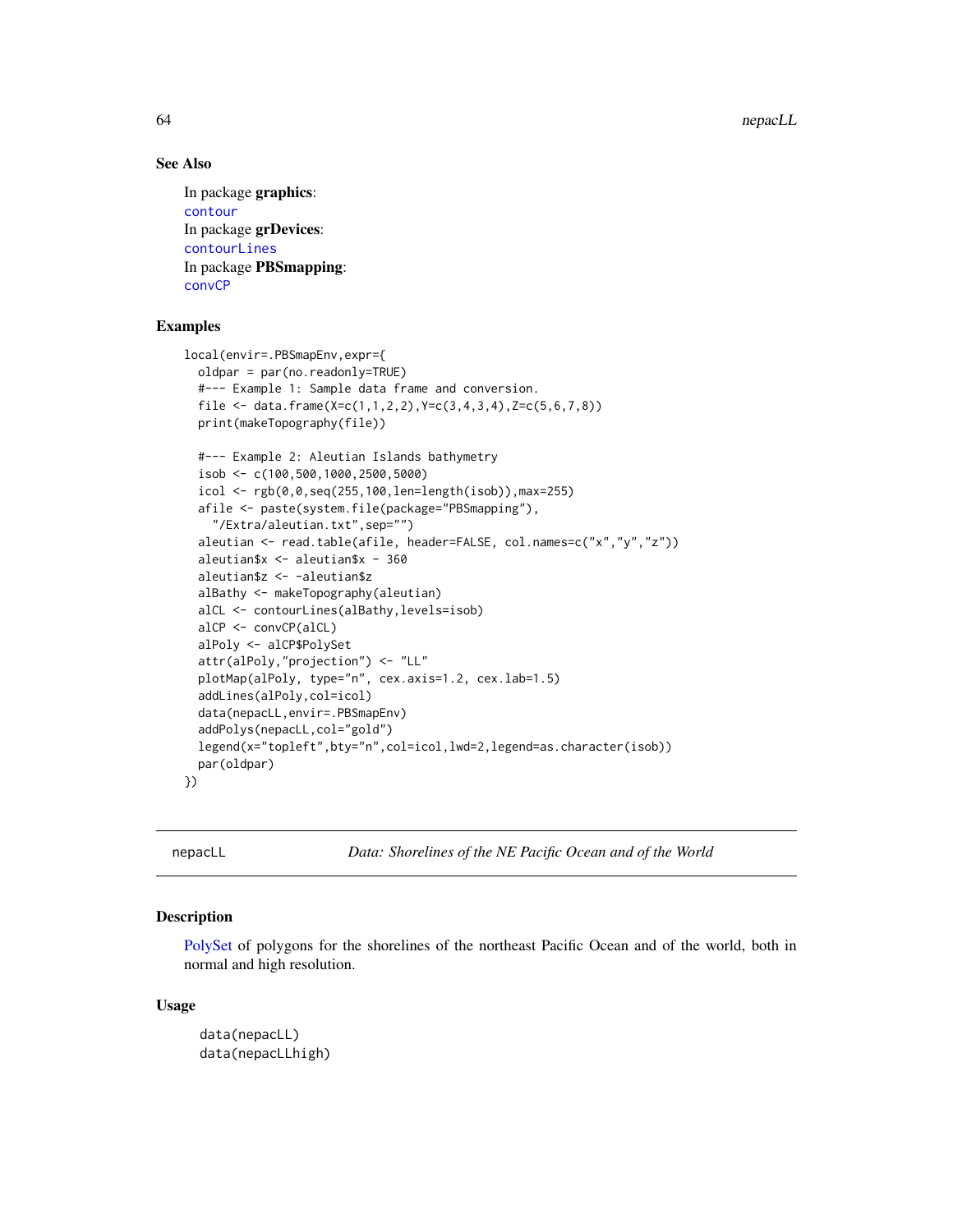#### nepacLL 65

```
data(worldLL)
data(worldLLhigh)
```
#### Format

Data frame consisting of 4 columns: PID = primary polygon ID, POS = position of each vertex within a given polygon,  $X =$  longitude coordinate, and  $Y =$  latitude coordinate. Attributes: projection =  $"LL"$ .

### Note

In R, the data must be loaded using the [data](#page-0-0) function.

#### Author(s)

[Nicholas M. Boers,](https://academic.macewan.ca/boersn/) Associate Professor – Computer Science MacEwan University, Edmonton AB Last modified Rd: 2015-01-22

## Source

Polygon data from the GSHHG (Global Self-consistent, Hierarchical, High-resolution Geography) Database.

Download the native binary files of shoreline polygons, rivers, and borders contained in the latest zip archive (version 2.3.4 ) at <http://www.soest.hawaii.edu/pwessel/gshhg/>.

```
nepacLL <- importGSHHS("gshhs_h.b", xlim=c(-190,-110), ylim=c(34,72),
           level=1, n=15, xoff=-360)
nepacLLhigh <- importGSHHS("gshhs_f.b", xlim=c(-190,-110),
               ylim=c(34,72), level=1, n=0, xoff=-360)
nepacLLhigh <- thinPolys(nepacLLhigh, tol=0.1, filter=3)
worldLL <- importGSHHS("gshhs_l.b", xlim=c(-20,360), ylim=c(-90,90),
           level=1, n=15, xoff=0)
worldLL <- .fixGSHHSWorld(worldLL)
worldLLhigh <- importGSHHS("gshhs_i.b", xlim=c(-20,360),
               ylim=c(-90,90), level=1, n=15, xoff=0)
worldLLhigh <- .fixGSHHSWorld(worldLLhigh)
```
## References

Wessel, P. and Smith, W.H.F. (1996) A global, self-consistent, hierarchical, high-resolution shoreline database. *Journal of Geophysical Research* 101, 8741–8743. [http://www.soest.hawaii.edu/pwessel/gshhg/Wessel+Smith\\_1996\\_JGR.pdf](http://www.soest.hawaii.edu/pwessel/gshhg/Wessel+Smith_1996_JGR.pdf)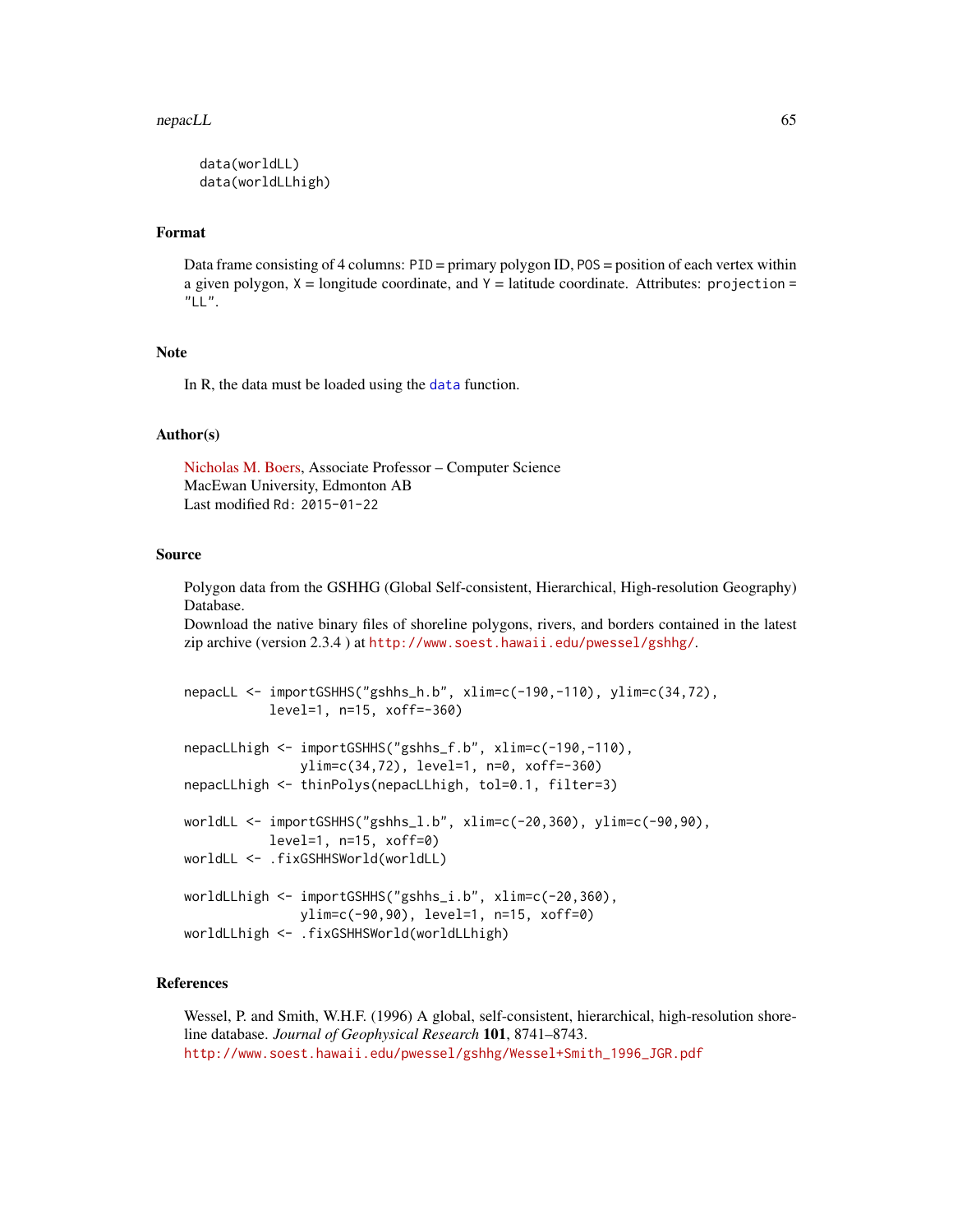66 PBSprint

# See Also

Data: [bcBathymetry](#page-14-0), [surveyData](#page-87-0), [towData](#page-91-0) Functions: [importGSHHS](#page-45-0), [importShapefile](#page-49-1), [plotMap](#page-69-0), [plotPolys](#page-74-0), [addPolys](#page-10-0), [clipPolys](#page-26-0), [refocusWorld](#page-81-0), [thickenPolys](#page-88-0), [thinPolys](#page-90-0)

PBSmapping *PBS Mapping: Draw Maps and Implement Other GIS Procedures*

# **Description**

This software has evolved from fisheries research conducted at the Pacific Biological Station (PBS) in Nanaimo, British Columbia, Canada. It extends the R language to include two-dimensional plotting features similar to those commonly available in a Geographic Information System (GIS). Embedded C code speeds algorithms from computational geometry, such as finding polygons that contain specified point events or converting between longitude-latitude and Universal Transverse Mercator (UTM) coordinates. It includes data for a global shoreline and other data sets in the public domain.

For a complete user's guide, see the file PBSmapping-UG.pdf in the R directory .../library/PBSmapping/doc.

PBSmapping includes 10 demos that appear as figures in the User's Guide. To see them, run the function .PBSfigs().

More generally, a user can view all demos available from locally installed packages with the function runDemos() in our related (and recommended) package PBSmodelling.

## Author(s)

[Nicholas M. Boers,](https://academic.macewan.ca/boersn/) Associate Professor – Computer Science MacEwan University, Edmonton AB Last modified Rd: 2008-09-03

<span id="page-65-0"></span>PBSprint *Specify Whether to Print Summaries*

## **Description**

Specify whether PBS Mapping should print object summaries or not. If not, data objects are displayed as normal.

## Usage

PBSprint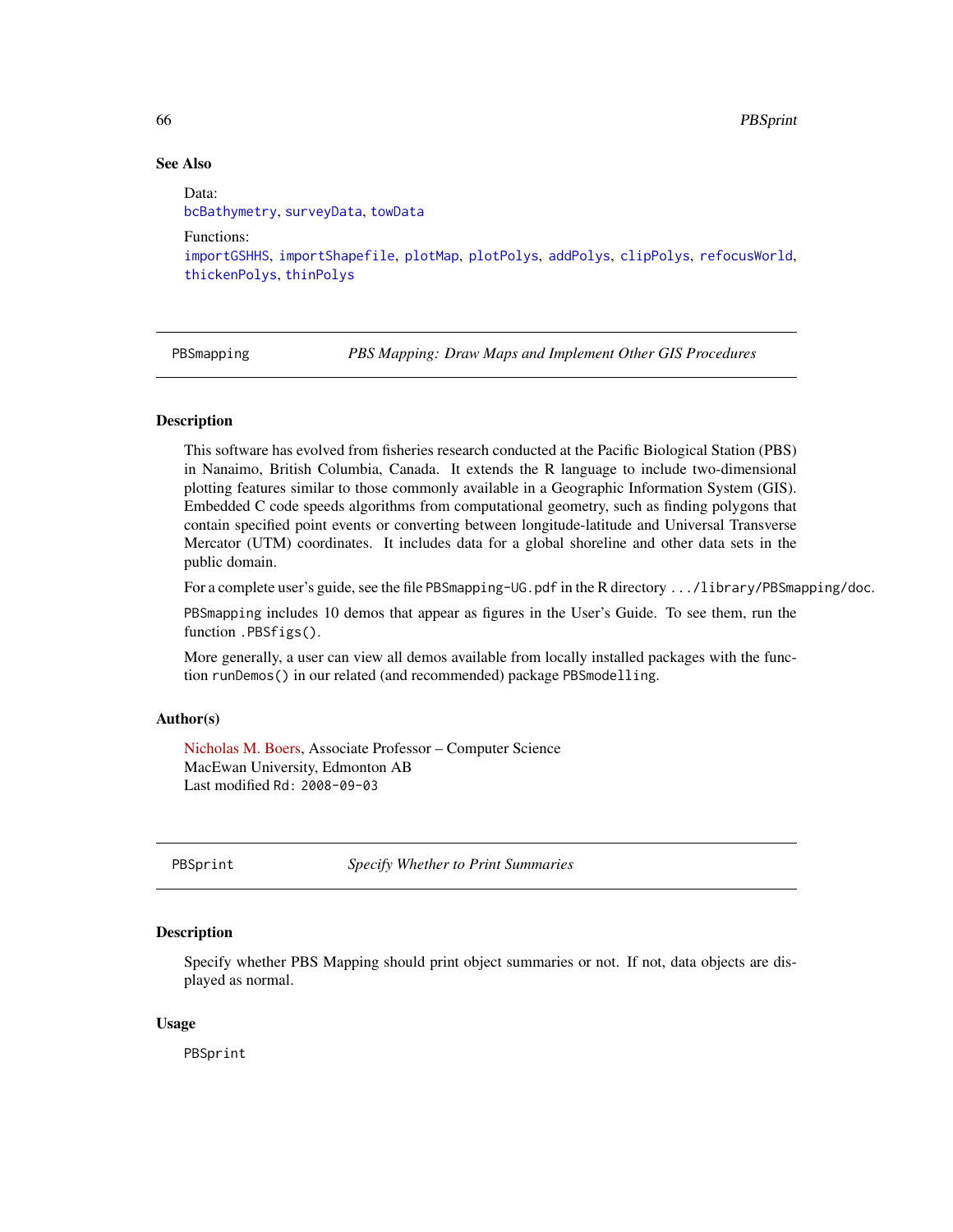#### placeHoles 67

# Details

If PBSprint = TRUE, the mapping software will print summaries rather than the data frames for EventData, LocationSet, PolyData, and PolySet objects. If PBSprint = FALSE, it will print the data frames.

This variable's default value is FALSE.

## Value

TRUE or FALSE, depending on the user's preference.

## Author(s)

[Nicholas M. Boers,](https://academic.macewan.ca/boersn/) Associate Professor – Computer Science MacEwan University, Edmonton AB Last modified Rd: 2007-06-06

## See Also

[summary](#page-86-0).

<span id="page-66-0"></span>placeHoles *Place Holes Under Solids*

#### Description

Place secondary polygons identified as holes (inner contours) under primary polygons identified as solids (outer contours) if the vertices of the holes lie completely within the vertices of the solids. This operation is performed for each primary polygon until all holes have been assigned.

# Usage

```
placeHoles(polyset, minVerts=3,
   orient=FALSE, show.progress=FALSE, unique.pid=FALSE)
```
## Arguments

| polyset       | a valid <b>PBS</b> mapping PolySet.                                                                                                                                                                   |
|---------------|-------------------------------------------------------------------------------------------------------------------------------------------------------------------------------------------------------|
| minVerts      | numeric – minimum number of vertices required for a polygon representing a<br>hole to be retained (does not affect solids).                                                                           |
| orient        | logical – if TRUE, use each polygon's rotation to determine its nature: clock-<br>wise $=$ solid (outer contour), counter-clockwise $=$ hole (inner contour).                                         |
| show.progress | logical – if TRUE, display on the command console the progress of placing<br>holes under solids.                                                                                                      |
| unique.pid    | logical – if TRUE, ignore the input PIDs and redefine them from 1 to the number<br>of solids; this inherently destroys the previous organisation that a creator may<br>have intended for the PolySet. |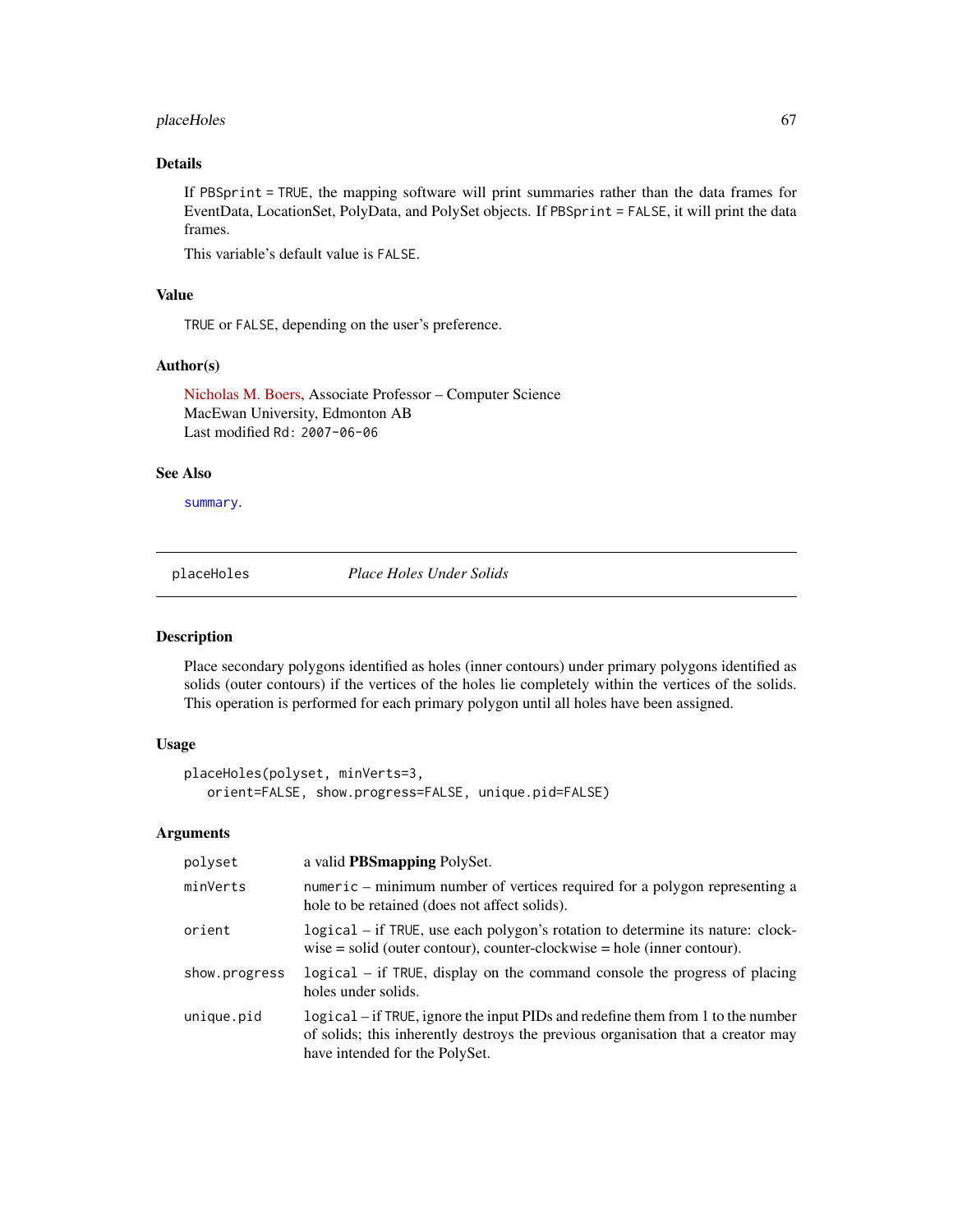#### Details

The algorithm identifies outer contours (solids) and inner contours (holes) using either the default PBSmapping method (solids = increasing "POS", holes = decreasing "POS") or the rotational direction of the polygons (solids = clockwise, holes = counter-clockwise).

It then systematically starts matching holes with solids based on their vertices being completely within the boundaries of the solid. If a hole happens to match a current solid completley (all vertices on the boundary), then the hole is not matched to this solid because it is a hole in another solid that creates space for the current solid.

To facilitate computation, the algorithm assumes that once a hole is located in a solid, it will not occur in any other solid. This means that for each successive solid, the number of candidate holes will either decrease or stay the same.

This function makes use of the PBSmapping hidden function ".is.in" which uses the C code "findPolys". The latter only returns events found in a polygon (or on the boundary) but .is.in evaluates all events and returns a list containing:

"e.in" – events within the polygon,

"e.out" – events outside the polygon,

"all.in" – logical value of whether all events are in the polygon,

"all.out" – logical value of whether all events are outside the polygon,

"all.bdry" – logical value of whether all events occur on the boundary of the polygon

#### Value

Returns the input PolySet where holes have been arranged beneath appropriate solids for each PID (original or redefined).

#### Author(s)

[Rowan Haigh,](mailto:rowan.haigh@dfo-mpo.gc.ca) Program Head – Offshore Rockfish Pacific Biological Station (PBS), Fisheries & Oceans Canada (DFO), Nanaimo BC *locus opus*: Institute of Ocean Sciences (IOS), Sidney BC Last modified Rd: 2019-03-14

## See Also

In package PBSmapping: [findPolys](#page-41-0), [importShapefile](#page-49-1), is.PolySet in [PolySet](#page-77-0)

<span id="page-67-0"></span>plotLines *Plot a PolySet as Polylines*

#### Description

Plot a [PolySet](#page-77-0) as polylines.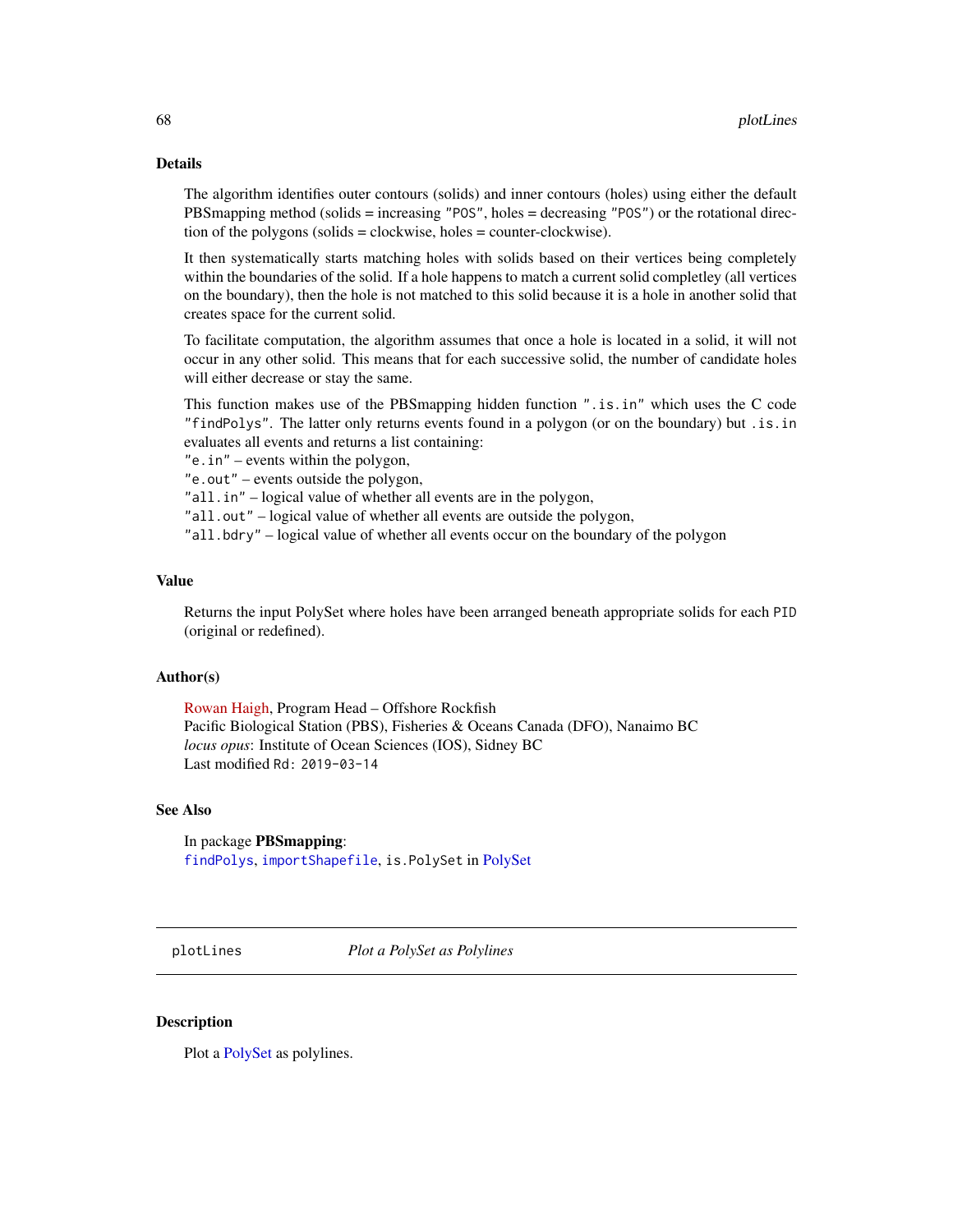#### plotLines 69

# Usage

```
plotLines (polys, xlim = NULL, ylim = NULL, projection = FALSE,
          plt = c(0.11, 0.98, 0.12, 0.88), polyProps = NULL,lty = NULL, col = NULL, bg = 0, axes = TRUE,tckLab = TRUE, tck = 0.014, tckMinor = 0.5 * tck, ...)
```
# Arguments

| polys      | PolySet to plot (required).                                                                                                                                                                                                                                                                                                           |
|------------|---------------------------------------------------------------------------------------------------------------------------------------------------------------------------------------------------------------------------------------------------------------------------------------------------------------------------------------|
| xlim       | range of X-coordinates.                                                                                                                                                                                                                                                                                                               |
| ylim       | range of Y-coordinates.                                                                                                                                                                                                                                                                                                               |
| projection | desired projection when PolySet lacks a projection attribute; one of "LL",<br>"UTM", or a numeric value. If Boolean, specifies whether to check polys for a<br>projection attribute.                                                                                                                                                  |
| plt        | four element numeric vector $(x1, x2, y1, y2)$ giving the coordinates of the plot<br>region measured as a fraction of the figure region. Set to NULL if mai in par is<br>desired.                                                                                                                                                     |
| polyProps  | PolyData specifying which polylines to plot and their properties. par parameters<br>passed as direct arguments supersede these data.                                                                                                                                                                                                  |
| lty        | vector describing line types (cycled by PID).                                                                                                                                                                                                                                                                                         |
| col        | vector describing colours (cycled by PID).                                                                                                                                                                                                                                                                                            |
| bg         | background colour of the plot.                                                                                                                                                                                                                                                                                                        |
| axes       | Boolean value; if TRUE, plot axes.                                                                                                                                                                                                                                                                                                    |
| tckLab     | Boolean vector (length 1 or 2); if TRUE, label the major tick marks. If given a<br>two-element vector, the first element describes the tick marks on the x-axis and<br>the second element describes those on the y-axis.                                                                                                              |
| tck        | numeric vector (length 1 or 2) describing the length of tick marks as a fraction of<br>the smallest dimension. If tckLab = TRUE, these tick marks will be automatically<br>labelled. If given a two-element vector, the first element describes the tick marks<br>on the x-axis and the second element describes those on the y-axis. |
| tckMinor   | numeric vector (length 1 or 2) describing the length of tick marks as a fraction<br>of the smallest dimension. These tick marks can not be automatically labelled.<br>If given a two-element vector, the first element describes the tick marks on the<br>x-axis and the second element describes those on the y-axis.                |
| .          | additional par parameters, or the arguments main, sub, xlab, or ylab for the<br>title function.                                                                                                                                                                                                                                       |

# Details

This function plots a [PolySet,](#page-77-0) where each unique (PID, SID) describes a polyline. It does not connect each polyline's last vertex to its first. Unlike [plotMap](#page-69-0), the function ignores the aspect ratio. It clips polys to xlim and ylim before plotting.

The function creates a blank plot when polys equals NULL. In this case, the user must supply both xlim and ylim arguments. Alternatively, it accepts the argument type = "n" as part of ..., which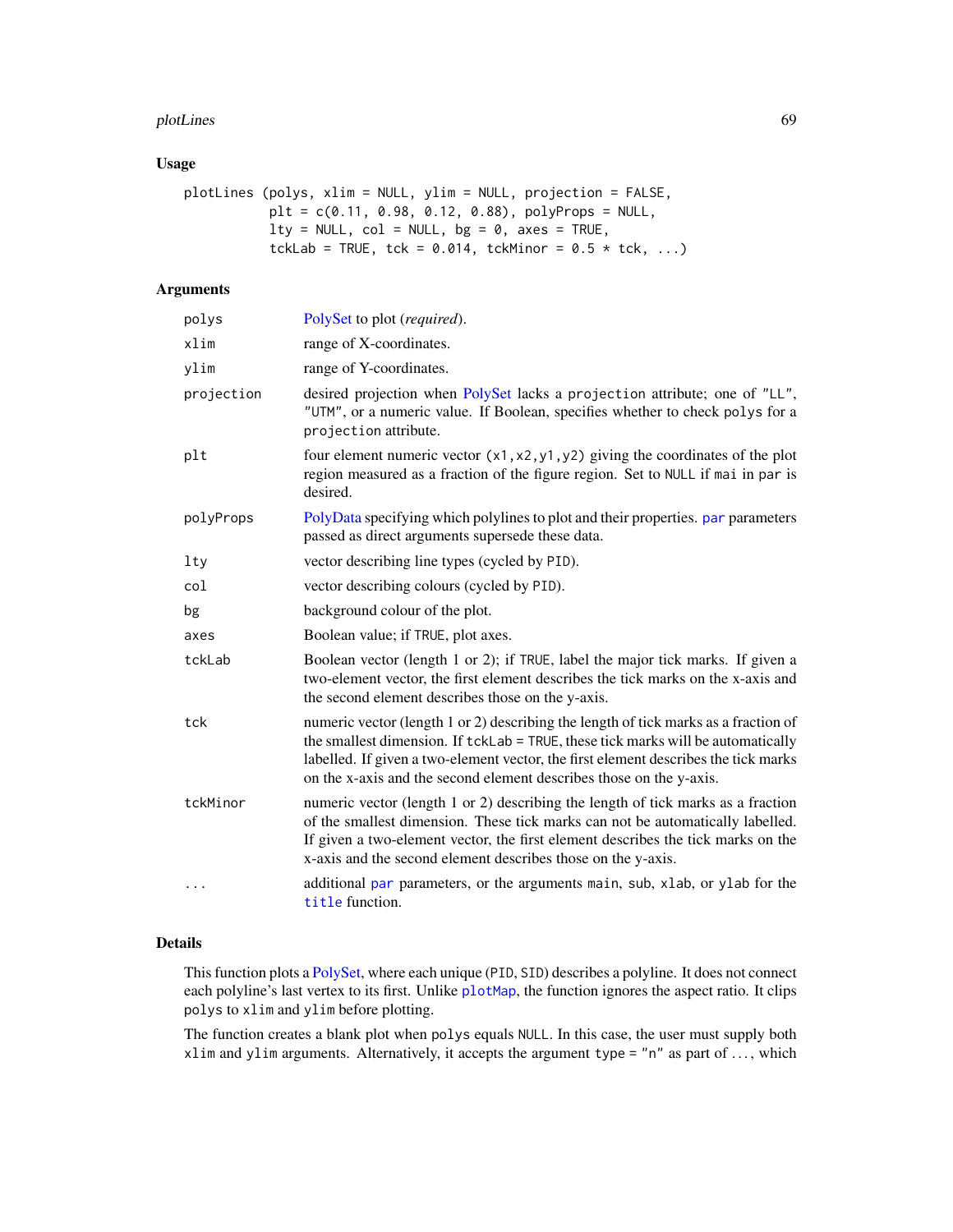is equivalent to specifying polys = NULL, but requires a [PolySet.](#page-77-0) In both cases, the function's behaviour changes slightly. To resemble the [plot](#page-0-0) function, it plots the border, labels, and other [par](#page-0-0)ts according to par parameters such as col.

For additional help on the arguments lty and col, please see [par](#page-0-0).

## Value

[PolyData](#page-76-0) consisting of the PolyProps used to create the plot.

## Note

To satisfy the aspect ratio, this plotting routine resizes the plot region. Consequently, [par](#page-0-0) parameters such as plt, mai, and mar will change. When the function terminates, these changes persist to allow for additions to the plot.

## Author(s)

[Nicholas M. Boers,](https://academic.macewan.ca/boersn/) Associate Professor – Computer Science MacEwan University, Edmonton AB Last modified Rd: 2013-04-10

# See Also

[addLines](#page-8-0), [calcLength](#page-20-0), [clipLines](#page-25-0), [closePolys](#page-27-0), [convLP](#page-33-0), [fixBound](#page-42-0), [fixPOS](#page-43-0), [locatePolys](#page-56-0), [thinPolys](#page-90-0), [thickenPolys](#page-88-0).

## Examples

```
local(envir=.PBSmapEnv,expr={
 oldpar = par(no.readonly=TRUE)
 #--- create a PolySet to plot
 polys <- data.frame(PID=rep(1,4),POS=1:4,X=c(0,1,1,0),Y=c(0,0,1,1))
 #--- plot the PolySet
 plotLines(polys, xlim=c(-.5,1.5), ylim=c(-.5,1.5))
 par(oldpar)
})
```
<span id="page-69-0"></span>plotMap *Plot a PolySet as a Map*

#### **Description**

Plot a [PolySet](#page-77-0) as a map, using the correct aspect ratio.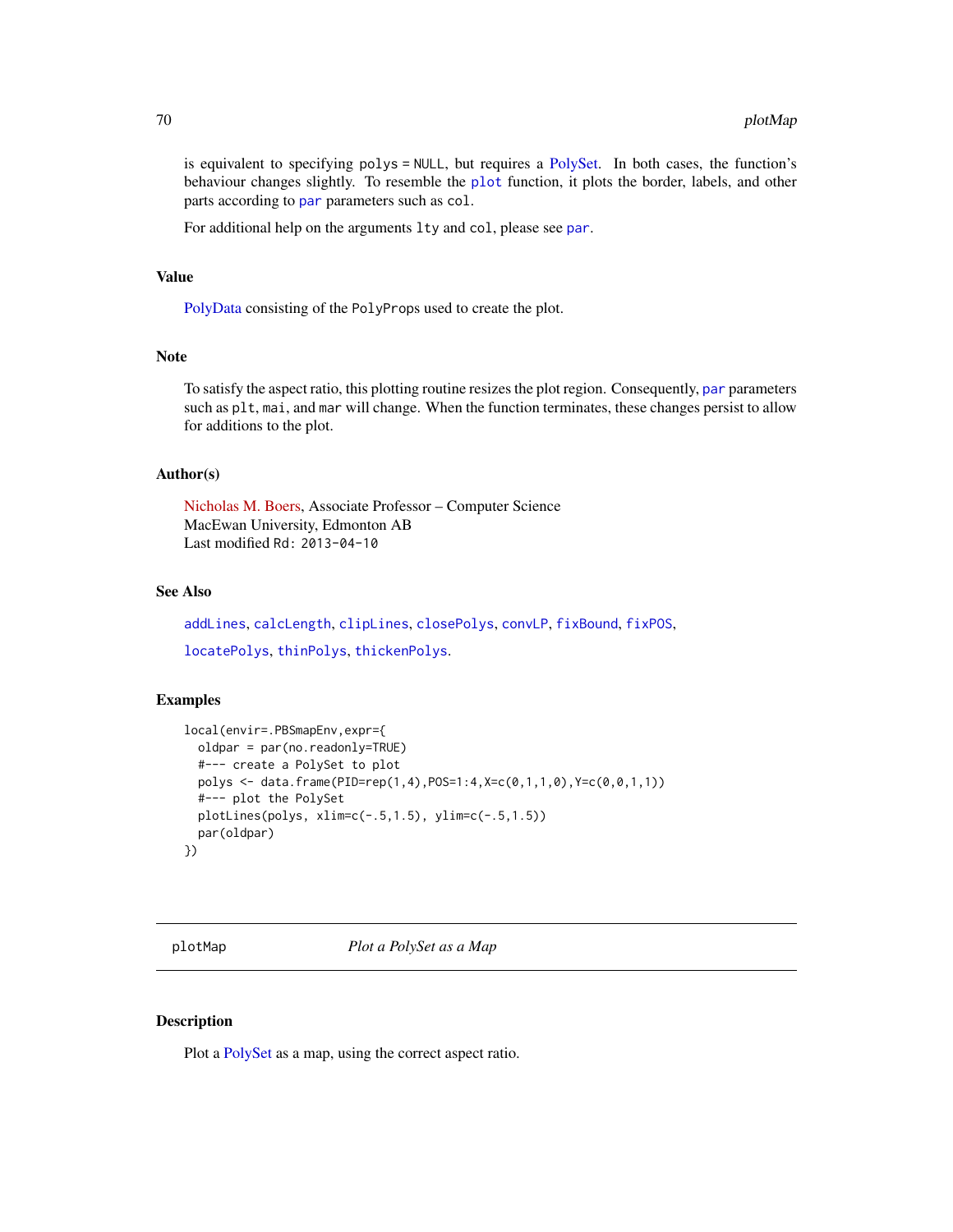#### plotMap 21 and 200 and 200 and 200 and 200 and 200 and 200 and 200 and 200 and 200 and 200 and 200 and 200 and

# Usage

```
plotMap (polys, xlim = NULL, ylim = NULL, projection = TRUE,
         plt = c(0.11, 0.98, 0.12, 0.88), polyProps = NULL,border = NULL, lty = NULL, col = NULL, colHoles = NULL,
         density = NA, angle = NULL, bg = 0, axes = TRUE,
         tckLab = TRUE, tck = 0.014, tckMinor = 0.5 * tck, ...)
```
# Arguments

| polys      | PolySet to plot (required).                                                                                                                                                                                                                                                                                                                                                                                                               |
|------------|-------------------------------------------------------------------------------------------------------------------------------------------------------------------------------------------------------------------------------------------------------------------------------------------------------------------------------------------------------------------------------------------------------------------------------------------|
| xlim       | range of X-coordinates.                                                                                                                                                                                                                                                                                                                                                                                                                   |
| ylim       | range of Y-coordinates.                                                                                                                                                                                                                                                                                                                                                                                                                   |
| projection | desired projection when PolySet lacks a projection attribute; one of "LL",<br>"UTM", or a numeric value. If Boolean, specifies whether to check polys for a<br>projection attribute.                                                                                                                                                                                                                                                      |
| plt        | four element numeric vector $(x1, x2, y1, y2)$ giving the coordinates of the plot<br>region measured as a fraction of the figure region. Set to NULL if mai in par is<br>desired.                                                                                                                                                                                                                                                         |
| polyProps  | PolyData specifying which polygons to plot and their properties. par parameters<br>passed as direct arguments supersede these data.                                                                                                                                                                                                                                                                                                       |
| border     | vector describing edge colours (cycled by PID).                                                                                                                                                                                                                                                                                                                                                                                           |
| lty        | vector describing line types (cycled by PID).                                                                                                                                                                                                                                                                                                                                                                                             |
| col        | vector describing fill colours (cycled by PID).                                                                                                                                                                                                                                                                                                                                                                                           |
| colHoles   | vector describing hole colours (cycled by PID). The default, NULL, should be<br>used in most cases as it renders holes transparent. collected is designed solely to<br>eliminate retrace lines when images are converted to PDF format. If colHoles is<br>specified, underlying information (i.e., previously plotted shapes) will be oblit-<br>erated. If NA is specified, only outer polygons are drawn, consequently filling<br>holes. |
| density    | vector describing shading line densities (lines per inch, cycled by PID).                                                                                                                                                                                                                                                                                                                                                                 |
| angle      | vector describing shading line angles (degrees, cycled by PID).                                                                                                                                                                                                                                                                                                                                                                           |
| bg         | background colour of the plot.                                                                                                                                                                                                                                                                                                                                                                                                            |
| axes       | Boolean value; if TRUE, plot axes.                                                                                                                                                                                                                                                                                                                                                                                                        |
| tckLab     | Boolean vector (length 1 or 2); if TRUE, label the major tick marks. If given a<br>two-element vector, the first element describes the tick marks on the x-axis and<br>the second element describes those on the y-axis.                                                                                                                                                                                                                  |
| tck        | numeric vector (length 1 or 2) describing the length of tick marks as a fraction of<br>the smallest dimension. If tckLab = TRUE, these tick marks will be automatically<br>labelled. If given a two-element vector, the first element describes the tick marks<br>on the x-axis and the second element describes those on the y-axis.                                                                                                     |
| tckMinor   | numeric vector (length 1 or 2) describing the length of tick marks as a fraction<br>of the smallest dimension. These tick marks can not be automatically labelled.<br>If given a two-element vector, the first element describes the tick marks on the<br>x-axis and the second element describes those on the y-axis.                                                                                                                    |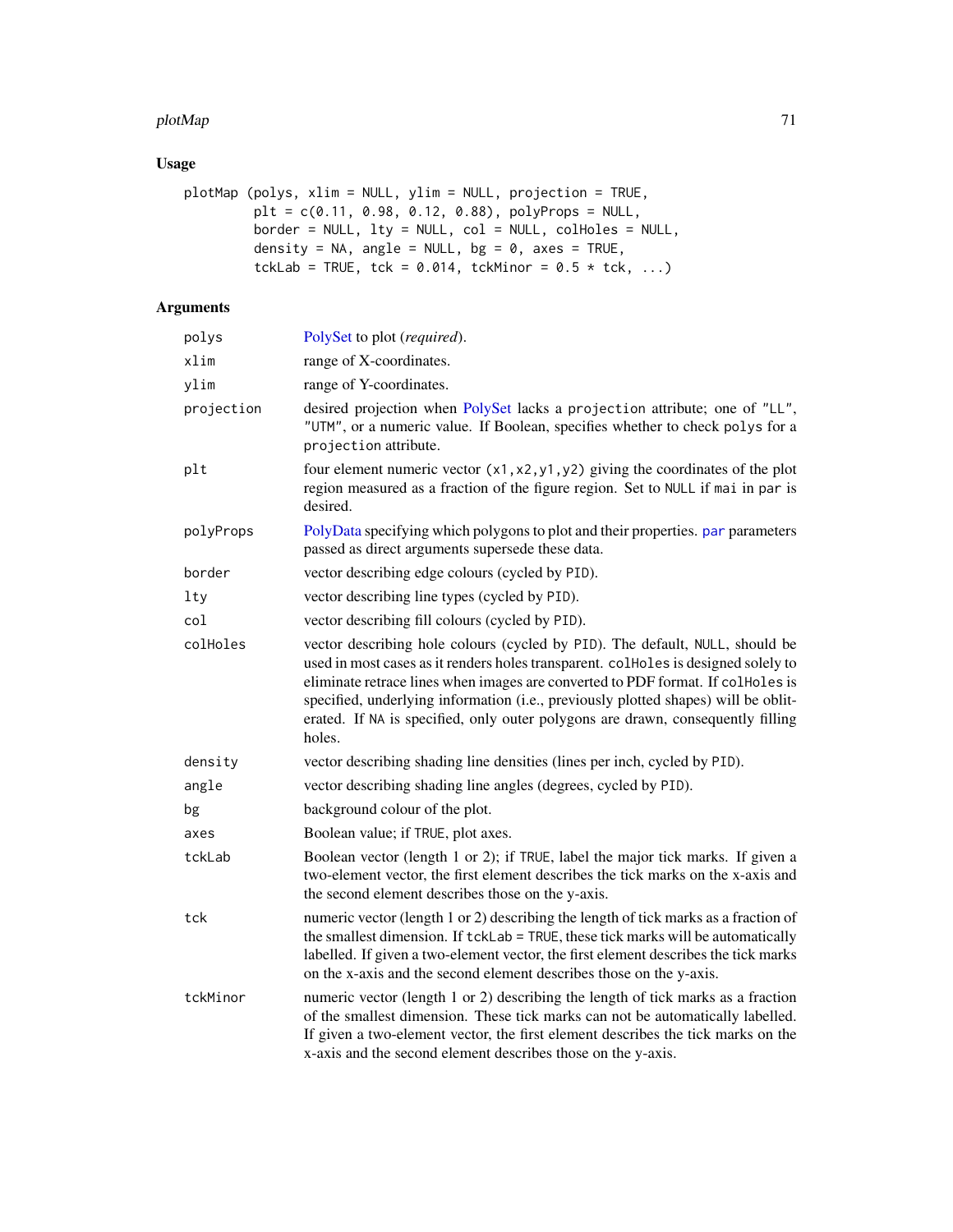... additional [par](#page-0-0) parameters, or the arguments main, sub, xlab, or ylab for the [title](#page-0-0) function.

## Details

This function plots a [PolySet,](#page-77-0) where each unique (PID, SID) describes a polygon. It connects each polygon's last vertex to its first. The function supports both borders (border, lty) and fills (col, density, angle). When supplied with the appropriate arguments, it can draw only borders or only fills . Unlike [plotLines](#page-67-0) and [plotPolys](#page-74-0), it uses the aspect ratio supplied in the projection attribute of polys. If this attribute is missing, it attempts to use its projection argument. In the absence of both, it uses a default aspect ratio of 1:1. It clips polys to xlim and ylim before plotting.

The function creates a blank plot when polys equals NULL. In this case, the user must supply both xlim and ylim arguments. Alternatively, it accepts the argument type =  $n<sup>n</sup>$  as part of ..., which is equivalent to specifying polys = NULL, but requires a [PolySet.](#page-77-0) In both cases, the function's behaviour changes slightly. To resemble the [plot](#page-0-0) function, it plots the border, labels, and other [par](#page-0-0)ts according to par parameters such as col.

For additional help on the arguments border, lty, col, density, and angle, please see [polygon](#page-0-0) and [par](#page-0-0).

#### Value

[PolyData](#page-76-0) consisting of the PolyProps used to create the plot.

#### **Note**

To satisfy the aspect ratio, this plotting routine resizes the plot region. Consequently, [par](#page-0-0) parameters such as plt, mai, and mar will change. When the function terminates, these changes persist to allow for additions to the plot.

## Author(s)

[Nicholas M. Boers,](https://academic.macewan.ca/boersn/) Associate Professor – Computer Science MacEwan University, Edmonton AB Last modified Rd: 2013-04-10

## See Also

```
addLabels, addPolys, addStipples, clipPolys, closePolys, fixBound, fixPOS, locatePolys,
plotLines, plotPoints, thinPolys, thickenPolys.
```
## Examples

```
local(envir=.PBSmapEnv,expr={
 oldpar = par(no.readonly=TRUE)
 #--- create a PolySet to plot
 polys <- data.frame(PID=rep(1,4),POS=1:4,X=c(0,1,1,0),Y=c(0,0,1,1))
  #--- plot the PolySet
 plotMap(polys,xlim=c(-.5,1.5),ylim=c(-.5,1.5),density=0,projection=1)
 par(oldpar)
})
```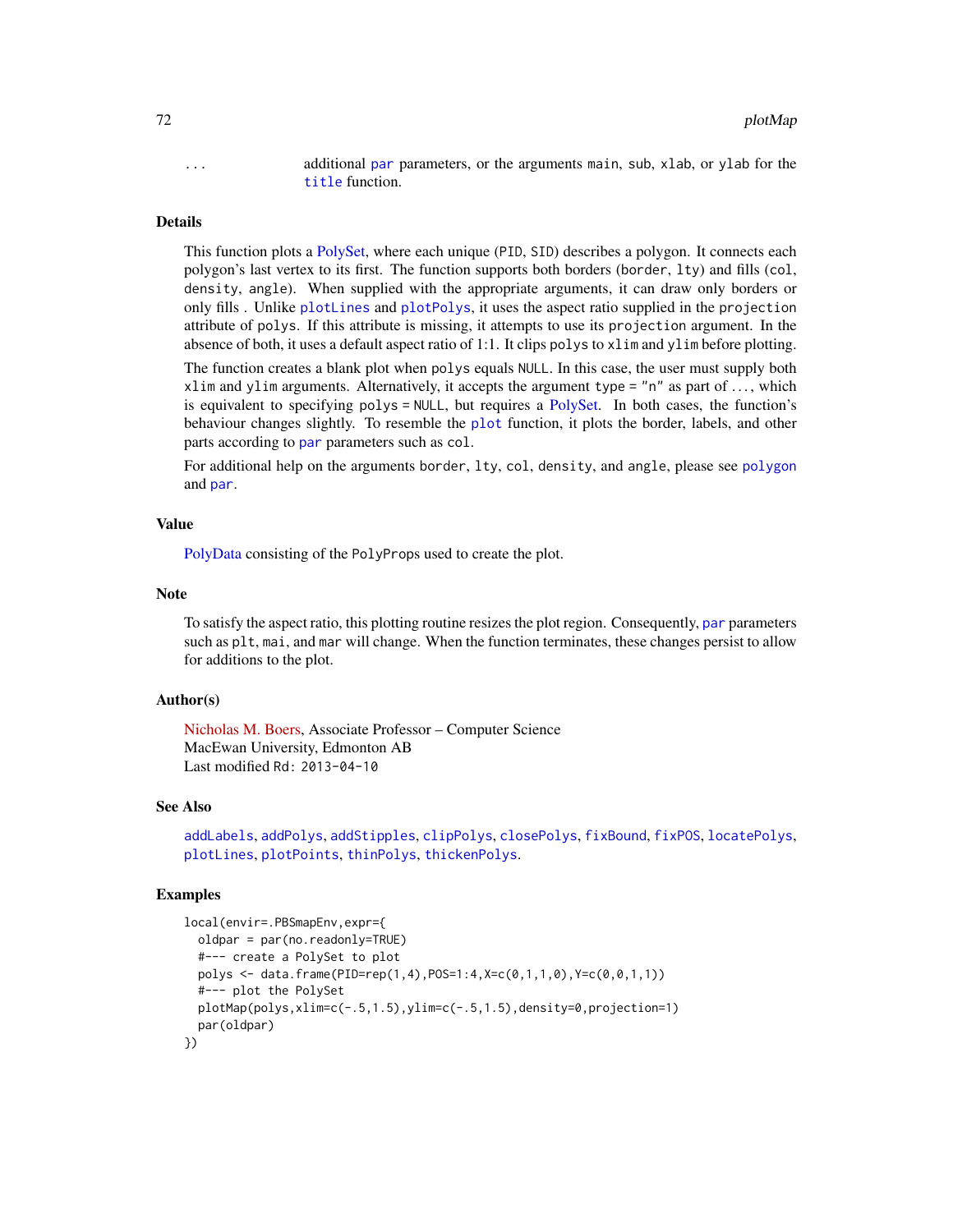<span id="page-72-1"></span><span id="page-72-0"></span>

Plot [EventData/](#page-37-0)[PolyData,](#page-76-0) where each unique EID or (PID, SID) describes a point.

# Usage

```
plotPoints (data, xlim = NULL, ylim = NULL, projection = FALSE,
            plt = c(0.11, 0.98, 0.12, 0.88), polyProps = NULL,
            cex = NULL, col = NULL, pch = NULL, axes = TRUE,tckLab = TRUE, tck = 0.014, tckMinor = 0.5 * tck, ...)
```
# Arguments

| data       | EventData or PolyData to plot (required).                                                                                                                                                                                                                                                                                             |
|------------|---------------------------------------------------------------------------------------------------------------------------------------------------------------------------------------------------------------------------------------------------------------------------------------------------------------------------------------|
| xlim       | range of X-coordinates.                                                                                                                                                                                                                                                                                                               |
| ylim       | range of Y-coordinates.                                                                                                                                                                                                                                                                                                               |
| projection | desired projection when PolySet lacks a projection attribute; one of "LL",<br>"UTM", or a numeric value. If Boolean, specifies whether to check polys for a<br>projection attribute.                                                                                                                                                  |
| plt        | four element numeric vector $(x1, x2, y1, y2)$ giving the coordinates of the plot<br>region measured as a fraction of the figure region. Set to NULL if mai in par is<br>desired.                                                                                                                                                     |
| polyProps  | PolyData specifying which points to plot and their properties. par parameters<br>passed as direct arguments supersede these data.                                                                                                                                                                                                     |
| cex        | vector describing character expansion factors (cycled by EID or PID).                                                                                                                                                                                                                                                                 |
| col        | vector describing colours (cycled by EID or PID).                                                                                                                                                                                                                                                                                     |
| pch        | vector describing plotting characters (cycled by EID or PID).                                                                                                                                                                                                                                                                         |
| axes       | Boolean value; if TRUE, plot axes.                                                                                                                                                                                                                                                                                                    |
| tckLab     | Boolean vector (length 1 or 2); if TRUE, label the major tick marks. If given a<br>two-element vector, the first element describes the tick marks on the x-axis and<br>the second element describes those on the y-axis.                                                                                                              |
| tck        | numeric vector (length 1 or 2) describing the length of tick marks as a fraction of<br>the smallest dimension. If tckLab = TRUE, these tick marks will be automatically<br>labelled. If given a two-element vector, the first element describes the tick marks<br>on the x-axis and the second element describes those on the y-axis. |
| tckMinor   | numeric vector (length 1 or 2) describing the length of tick marks as a fraction<br>of the smallest dimension. These tick marks can not be automatically labelled.<br>If given a two-element vector, the first element describes the tick marks on the<br>x-axis and the second element describes those on the y-axis.                |
| $\ddotsc$  | additional par parameters, or the arguments main, sub, xlab, or ylab for the<br>title function.                                                                                                                                                                                                                                       |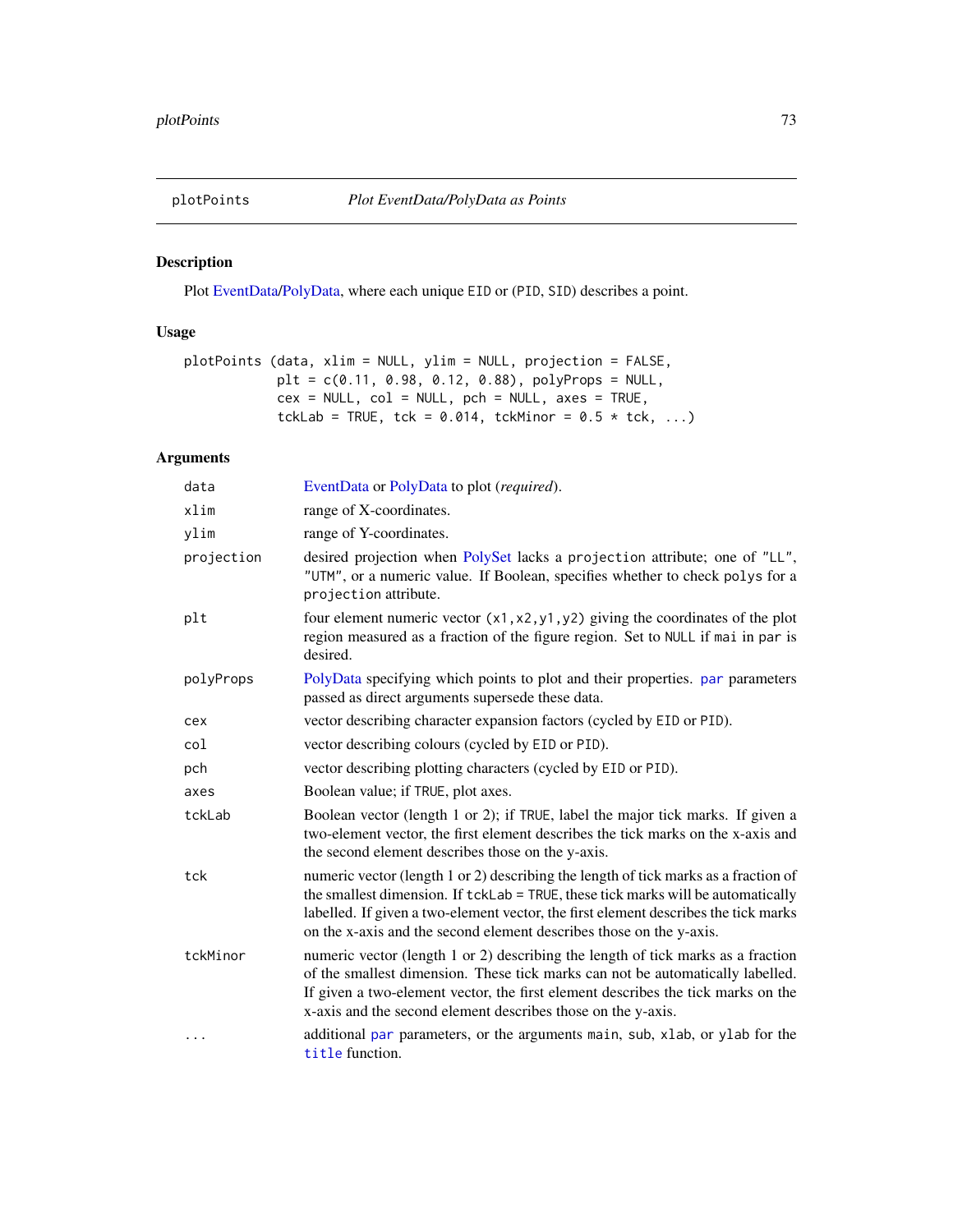# Details

This function clips data to xlim and ylim before plotting. It only adds [PolyData](#page-76-0) containing X and Y columns.

The function creates a blank plot when polys equals NULL. In this case, the user must supply both xlim and ylim arguments. Alternatively, it accepts the argument type  $=$  "n" as part of ..., which is equivalent to specifying polys = NULL, but requires a [PolySet.](#page-77-0) In both cases, the function's behaviour changes slightly. To resemble the [plot](#page-0-0) function, it plots the border, labels, and other [par](#page-0-0)ts according to par parameters such as col.

For additional help on the arguments cex, col, and pch, please see [par](#page-0-0).

# Value

[PolyData](#page-76-0) consisting of the PolyProps used to create the plot.

## Note

To satisfy the aspect ratio, this plotting routine resizes the plot region. Consequently, [par](#page-0-0) parameters such as plt, mai, and mar will change. When the function terminates, these changes persist to allow for additions to the plot.

# Author(s)

[Nicholas M. Boers,](https://academic.macewan.ca/boersn/) Associate Professor – Computer Science MacEwan University, Edmonton AB Last modified Rd: 2013-04-10

## See Also

[addPoints](#page-9-0), [combineEvents](#page-29-0), [convDP](#page-32-0), [findPolys](#page-41-0), [locateEvents](#page-55-0).

# Examples

```
local(envir=.PBSmapEnv,expr={
 oldpar = par(no.readonly=TRUE)
 #--- load the data (if using R)
 if (!is.null(version$language) && (version$language=="R"))
   data(nepacLL,surveyData,envir=.PBSmapEnv)
 #--- plot a map
 plotMap(nepacLL, xlim=c(-136, -125), ylim=c(48, 57))
 #--- add events
 addPoints(surveyData, col=1:7)
 par(oldpar)
})
```
<span id="page-73-0"></span>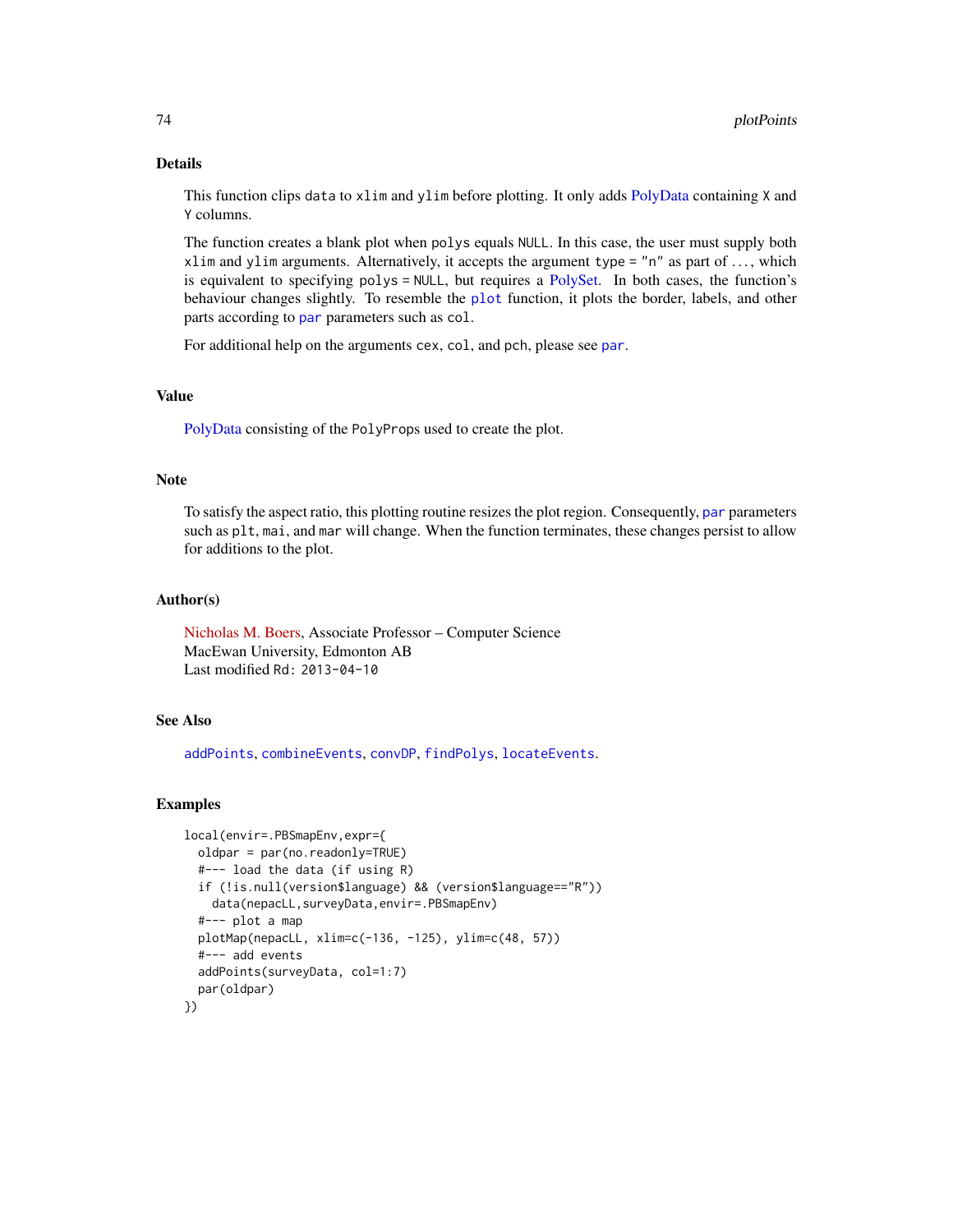<span id="page-74-1"></span><span id="page-74-0"></span>

Plot a [PolySet](#page-77-0) as polygons.

# Usage

```
plotPolys (polys, xlim = NULL, ylim = NULL, projection = FALSE,
          plt = c(0.11, 0.98, 0.12, 0.88), polyProps = NULL,
          border = NULL, lty = NULL, col = NULL, colHoles = NULL,
          density = NA, angle = NULL, bg = 0, axes = TRUE,
           tckLab = TRUE, tck = 0.014, tckMinor = 0.5 * tck, ...)
```
# Arguments

| polys      | PolySet to plot (required).                                                                                                                                                                                                                                                                                                                                                                                                               |
|------------|-------------------------------------------------------------------------------------------------------------------------------------------------------------------------------------------------------------------------------------------------------------------------------------------------------------------------------------------------------------------------------------------------------------------------------------------|
| xlim       | range of X-coordinates.                                                                                                                                                                                                                                                                                                                                                                                                                   |
| ylim       | range of Y-coordinates.                                                                                                                                                                                                                                                                                                                                                                                                                   |
| projection | desired projection when PolySet lacks a projection attribute; one of "LL",<br>"UTM", or a numeric value. If Boolean, specifies whether to check polys for a<br>projection attribute.                                                                                                                                                                                                                                                      |
| plt        | four element numeric vector $(x1, x2, y1, y2)$ giving the coordinates of the plot<br>region measured as a fraction of the figure region. Set to NULL if mai in par is<br>desired.                                                                                                                                                                                                                                                         |
| polyProps  | PolyData specifying which polygons to plot and their properties. par parameters<br>passed as direct arguments supersede these data.                                                                                                                                                                                                                                                                                                       |
| border     | vector describing edge colours (cycled by PID).                                                                                                                                                                                                                                                                                                                                                                                           |
| <b>lty</b> | vector describing line types (cycled by PID).                                                                                                                                                                                                                                                                                                                                                                                             |
| col        | vector describing fill colours (cycled by PID).                                                                                                                                                                                                                                                                                                                                                                                           |
| colHoles   | vector describing hole colours (cycled by PID). The default, NULL, should be<br>used in most cases as it renders holes transparent. collected is designed solely to<br>eliminate retrace lines when images are converted to PDF format. If colHoles is<br>specified, underlying information (i.e., previously plotted shapes) will be oblit-<br>erated. If NA is specified, only outer polygons are drawn, consequently filling<br>holes. |
| density    | vector describing shading line densities (lines per inch, cycled by PID).                                                                                                                                                                                                                                                                                                                                                                 |
| angle      | vector describing shading line angles (degrees, cycled by PID).                                                                                                                                                                                                                                                                                                                                                                           |
| bg         | background colour of the plot.                                                                                                                                                                                                                                                                                                                                                                                                            |
| axes       | Boolean value; if TRUE, plot axes.                                                                                                                                                                                                                                                                                                                                                                                                        |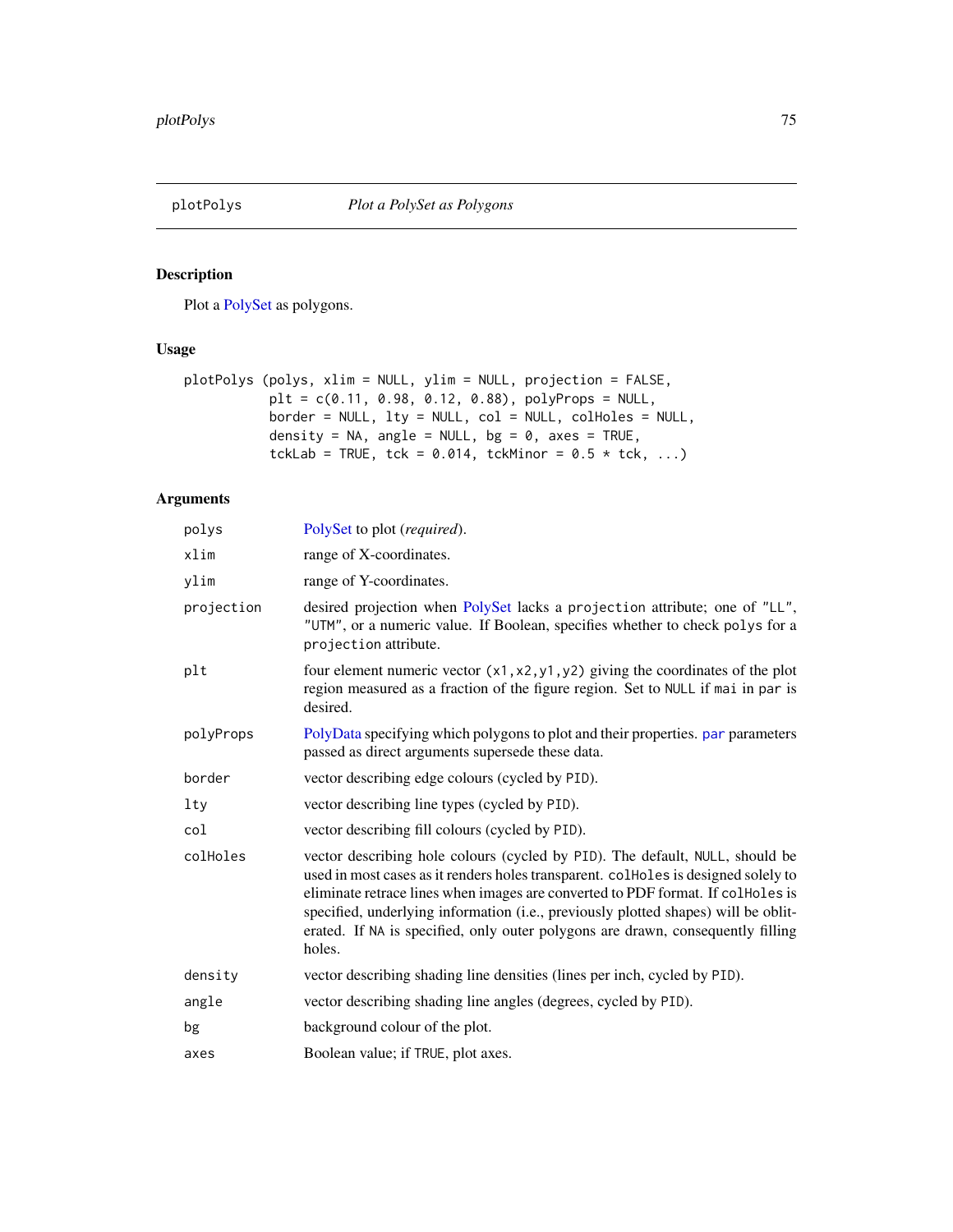<span id="page-75-0"></span>

| tckLab   | Boolean vector (length 1 or 2); if TRUE, label the major tick marks. If given a<br>two-element vector, the first element describes the tick marks on the x-axis and<br>the second element describes those on the y-axis.                                                                                                              |
|----------|---------------------------------------------------------------------------------------------------------------------------------------------------------------------------------------------------------------------------------------------------------------------------------------------------------------------------------------|
| tck      | numeric vector (length 1 or 2) describing the length of tick marks as a fraction of<br>the smallest dimension. If tckLab = TRUE, these tick marks will be automatically<br>labelled. If given a two-element vector, the first element describes the tick marks<br>on the x-axis and the second element describes those on the y-axis. |
| tckMinor | numeric vector (length 1 or 2) describing the length of tick marks as a fraction<br>of the smallest dimension. These tick marks can not be automatically labelled.<br>If given a two-element vector, the first element describes the tick marks on the<br>x-axis and the second element describes those on the y-axis.                |
|          | additional par parameters, or the arguments main, sub, xlab, or ylab for the<br>title function.                                                                                                                                                                                                                                       |

# Details

This function plots a [PolySet,](#page-77-0) where each unique (PID, SID) describes a polygon. It connects each polygon's last vertex to its first. The function supports both borders (border, lty) and fills (col, density, angle). When supplied with the appropriate arguments, it can draw only borders or only fills. Unlike [plotMap](#page-69-0), it ignores the aspect ratio. It clips polys to xlim and ylim before plotting.

This function creates a blank plot when polys equals NULL. In this case, the user must supply both xlim and ylim arguments. Alternatively, it accepts the argument type  $=$  "n" as part of ..., which is equivalent to specifying  $polys = NULL$ , but requires a [PolySet.](#page-77-0) In both cases, the function's behaviour changes slightly. To resemble the [plot](#page-0-0) function, it plots the border, labels, and other [par](#page-0-0)ts according to par parameters such as col.

For additional help on the arguments border, lty, col, density, and angle, please see [polygon](#page-0-0) and [par](#page-0-0).

## Value

[PolyData](#page-76-0) consisting of the PolyProps used to create the plot.

#### **Note**

To satisfy the aspect ratio, this plotting routine resizes the plot region. Consequently, [par](#page-0-0) parameters such as plt, mai, and mar will change. When the function terminates, these changes persist to allow for additions to the plot.

# Author(s)

[Nicholas M. Boers,](https://academic.macewan.ca/boersn/) Associate Professor – Computer Science MacEwan University, Edmonton AB Last modified Rd: 2013-04-10

#### See Also

```
addLabels, addPolys, addStipples, clipPolys, closePolys, fixBound, fixPOS, locatePolys,
plotLines, plotMap, plotPoints, thinPolys, thickenPolys.
```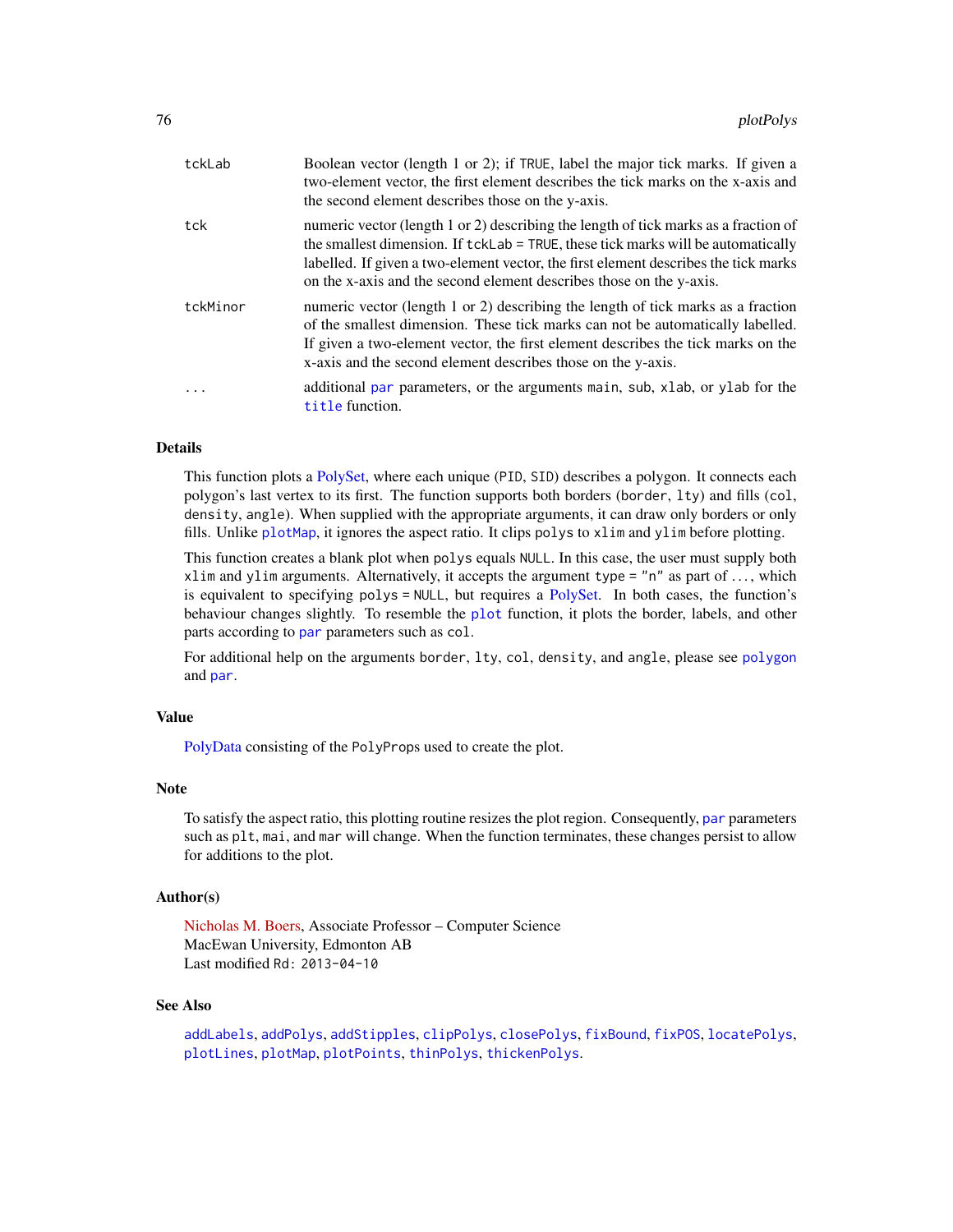## <span id="page-76-1"></span>PolyData 77

# Examples

```
local(envir=.PBSmapEnv,expr={
 oldpar = par(no.readonly=TRUE)
 #--- create a PolySet to plot
 polys <- data.frame(PID=rep(1,4),POS=1:4,X=c(0,1,1,0),Y=c(0,0,1,1))
 #--- plot the PolySet
 plotPolys(polys, xlim=c(-.5,1.5), ylim=c(-.5,1.5), density=0)
 par(oldpar)
})
```
<span id="page-76-0"></span>

PolyData *PolyData Objects*

# **Description**

A PolyData object comprises a data frame that summarises information for each polyline/polygon in a PolySet; each PolyData record is defined by a unique PID or (PID, SID combination).

**PBSmapping** functions that expect PolyData will accept properly formatted data frames in their place (see 'Details').

as.PolyData attempts to coerce a data frame to an object with class PolyData.

is.PolyData returns TRUE if its argument is of class PolyData.

# Usage

as.PolyData(x, projection = NULL, zone = NULL) is.PolyData(x, fullValidation = TRUE)

#### Arguments

Details

| <b>x</b>   | data frame to be coerced or tested.                                                                |
|------------|----------------------------------------------------------------------------------------------------|
| projection | optional projection attribute to add to PolyData, possibly overwriting an ex-<br>isting attribute. |
| zone       | optional zone attribute to add to PolyData, possibly overwriting an existing at-<br>tribute.       |
|            | fullValidation Boolean value; if TRUE, fully test x.                                               |

We define PolyData as a data frame with a first column named PID and (optionally) a second column named SID. Unlike a [PolySet,](#page-77-0) where each contour has many records corresponding to the vertices, a PolyData object must have only one record for each PID or each (PID, SID) combination. Conceptually, this object associates data with contours, where the data correspond to additional fields in the data frame. The R language conveniently allows data frames to contain fields of various atomic modes ("logical", "numeric", "complex", "character", and "null"). For example, PolyData with the fields (PID, PName) might assign character names to a set of primary polygons. Additionally, if fields X and Y exist (perhaps representing locations for placing labels), consider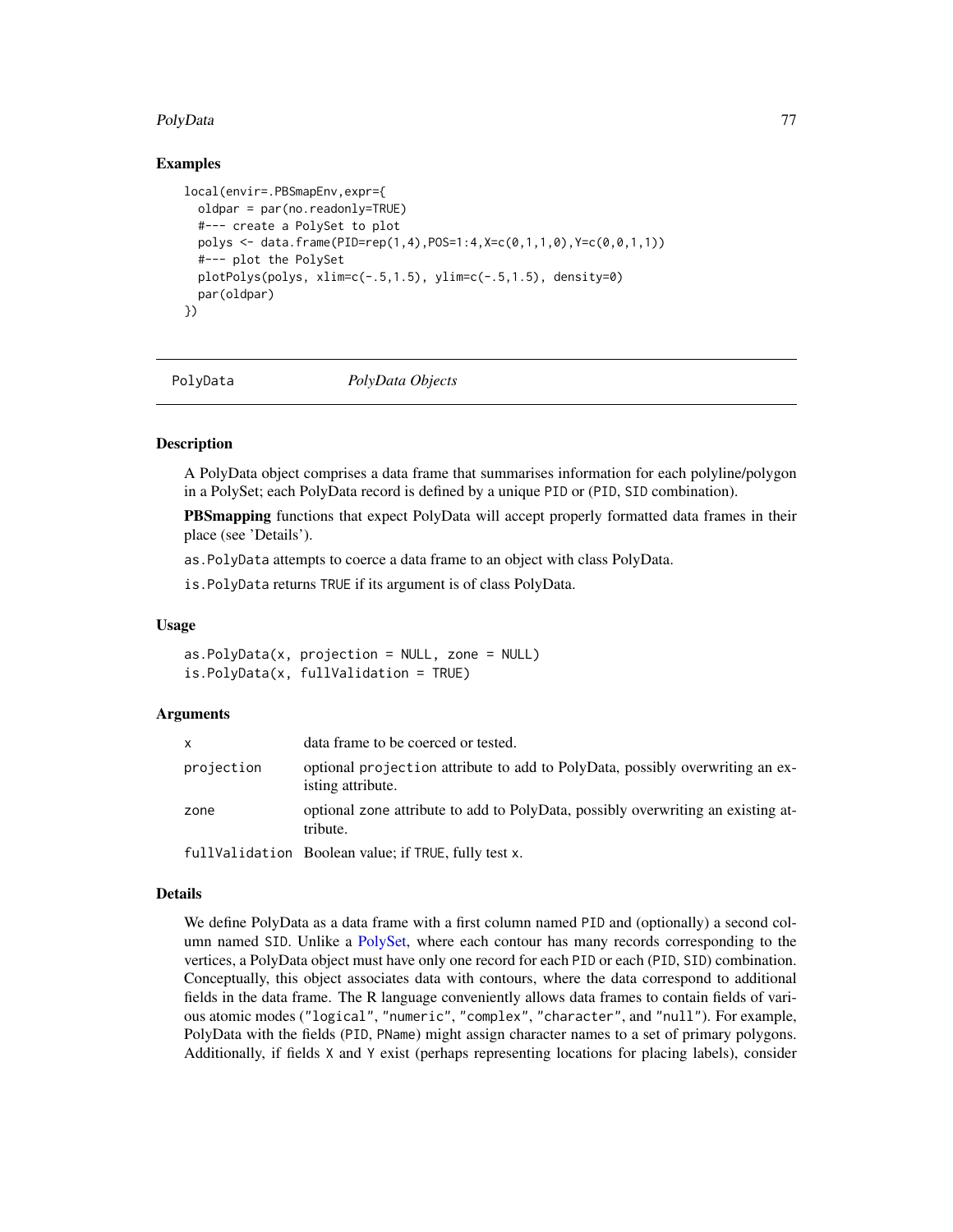<span id="page-77-1"></span>adding attributes zone and projection. Inserting the string "PolyData" as the class attribute's first element alters the behaviour of some functions, including [print](#page-79-0) (if [PBSprint](#page-65-0) is TRUE) and [summary](#page-86-0).

Our software particularly uses PolyData to set various plotting characteristics. Consistent with graphical parameters used by the R/S functions [lines](#page-0-0) and [polygon](#page-0-0), column names can specify graphical properties:

- lty line type in drawing the border and/or shading lines;
- col line or fill colour;
- border border colour;
- density density of shading lines;
- angle angle of shading lines.

When drawing polylines (as opposed to closed polygons), only lty and col have meaning.

#### Value

The as.PolyData method returns an object with classes "PolyData" and "data.frame", in that order.

# Author(s)

[Nicholas M. Boers,](https://academic.macewan.ca/boersn/) Associate Professor – Computer Science MacEwan University, Edmonton AB Last modified Rd: 2015-04-23

## See Also

[PolySet,](#page-77-0) [EventData,](#page-37-0) [LocationSet](#page-58-0)

<span id="page-77-0"></span>PolySet *PolySet Objects*

#### **Description**

A PolySet object comprises a data frame that defines a collection of polygonal contours (i.e., line segments joined at vertices). These contours can be open-ended (polylines) or closed (polygons).

PBSmapping functions that expect PolySet's will accept properly formatted data frames in their place (see 'Details').

as.PolySet attempts to coerce a data frame to an object with class PolySet.

is.PolySet returns TRUE if its argument is of class PolySet.

#### Usage

```
as.PolySet(x, projection = NULL, zone = NULL)
is.PolySet(x, fullValidation = TRUE)
```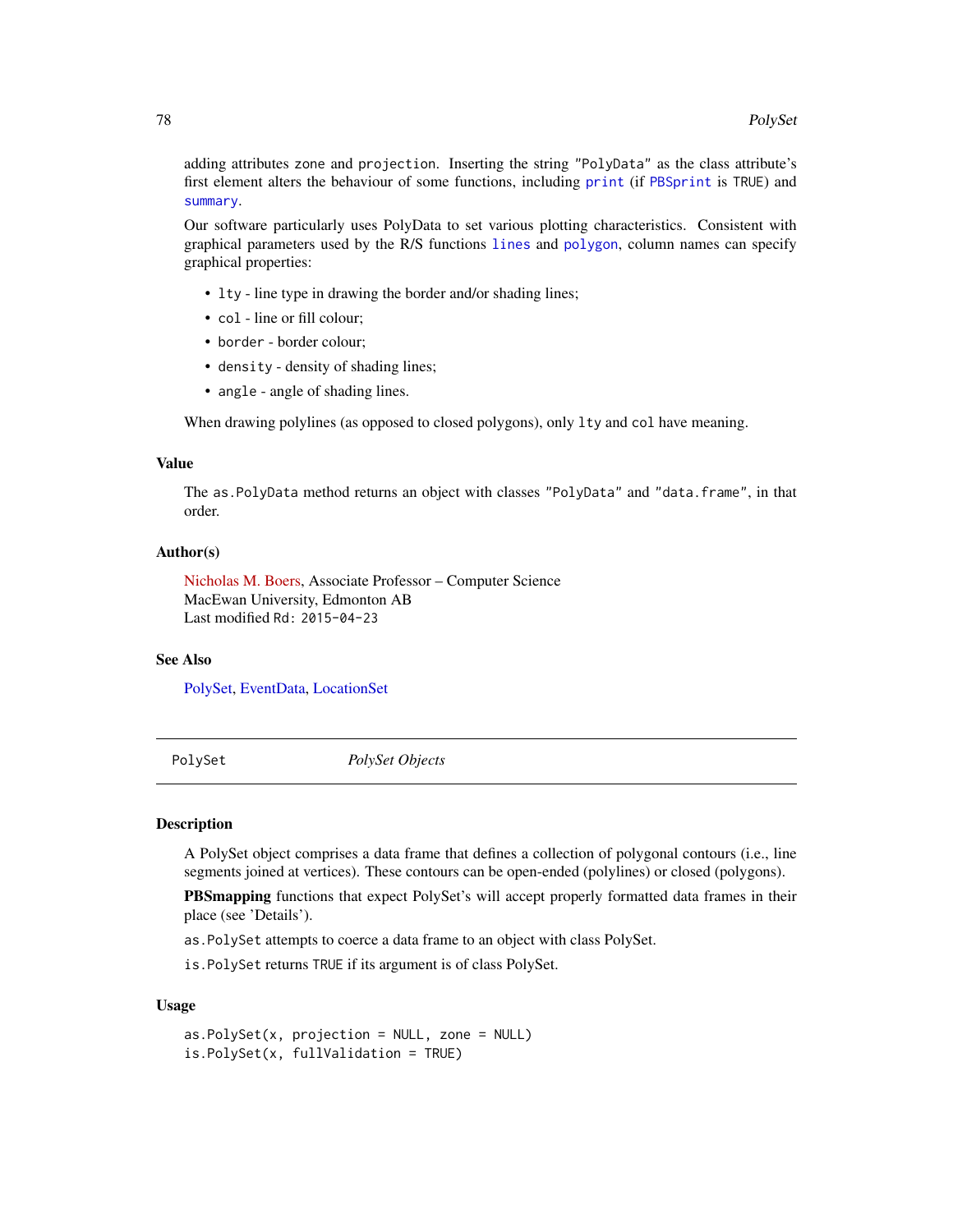#### <span id="page-78-0"></span>PolySet 79

## Arguments

| x          | data frame to be coerced or tested.                                                                 |
|------------|-----------------------------------------------------------------------------------------------------|
| projection | optional projection attribute to add to the PolySet, possibly overwriting an<br>existing attribute. |
| zone       | optional zone attribute to add to the PolySet, possibly overwriting an existing<br>attribute.       |
|            | fullValidation Boolean value; if TRUE, fully test x.                                                |

## Details

In our software, a PolySet data frame defines a collection of polygonal contours (i.e., line segments joined at vertices), based on four or five numerical fields:

- PID the primary identification number for a contour;
- SID optional, the secondary identification number for a contour;
- POS the position number associated with a vertex;
- X the horizontal coordinate at a vertex;
- Y the vertical coordinate at a vertex.

The simplest PolySet lacks an SID column, and each PID corresponds to a different contour. By analogy with a child's "follow the dots" game, the POS field enumerates the vertices to be connected by straight lines. Coordinates (X, Y) specify the location of each vertex. Thus, in familiar mathematical notation, a contour consists of *n* points  $(x_i, y_i)$  with  $i = 1, ..., n$ , where *i* corresponds to the POS index. A PolySet has two potential interpretations. The first associates a line segment with each successive pair of points from 1 to *n*, giving a *polyline* (in GIS terminology) composed of the sequential segments. The second includes a final line segment joining points *n* and 1, thus giving a *polygon*.

The secondary ID field allows us to define regions as composites of polygons. From this point of view, each primary ID identifies a collection of polygons distinguished by secondary IDs. For example, a single management area (PID) might consist of two fishing areas, each defined by a unique SID. A secondary polygon can also correspond to an inner boundary, like the hole in a doughnut. We adopt the convention that POS goes from 1 to *n* along an outer boundary, but from *n* to 1 along an inner boundary, regardless of rotational direction. This contrasts with other GIS software, such as ArcView (ESRI 1996), in which outer and inner boundaries correspond to clockwise and counter-clockwise directions, respectively.

The SID field in a PolySet with secondary IDs must have integer values that appear in ascending order for a given PID. Furthermore, inner boundaries must follow the outer boundary that encloses them. The POS field for each contour (PID, SID) must similarly appear as integers in strictly increasing or decreasing order, for outer and inner boundaries respectively. If the POS field erroneously contains floating-point numbers,  $fixPOS$  can renumber them as sequential integers, thus simplifying the insertion of a new point, such as point 3.5 between points 3 and 4.

A PolySet can have a projection attribute, which may be missing, that specifies a map projection. In the current version of PBS Mapping, projection can have character values "LL" or "UTM", referring to "Longitude-Latitude" and "Universal Transverse Mercator". We explain these projections more completely below. If projection is numeric, it specifies the aspect ratio  $r$ , the number of  $x$ units per *y* unit. Thus, *r* units of *x* on the graph occupy the same distance as one unit of *y*. Another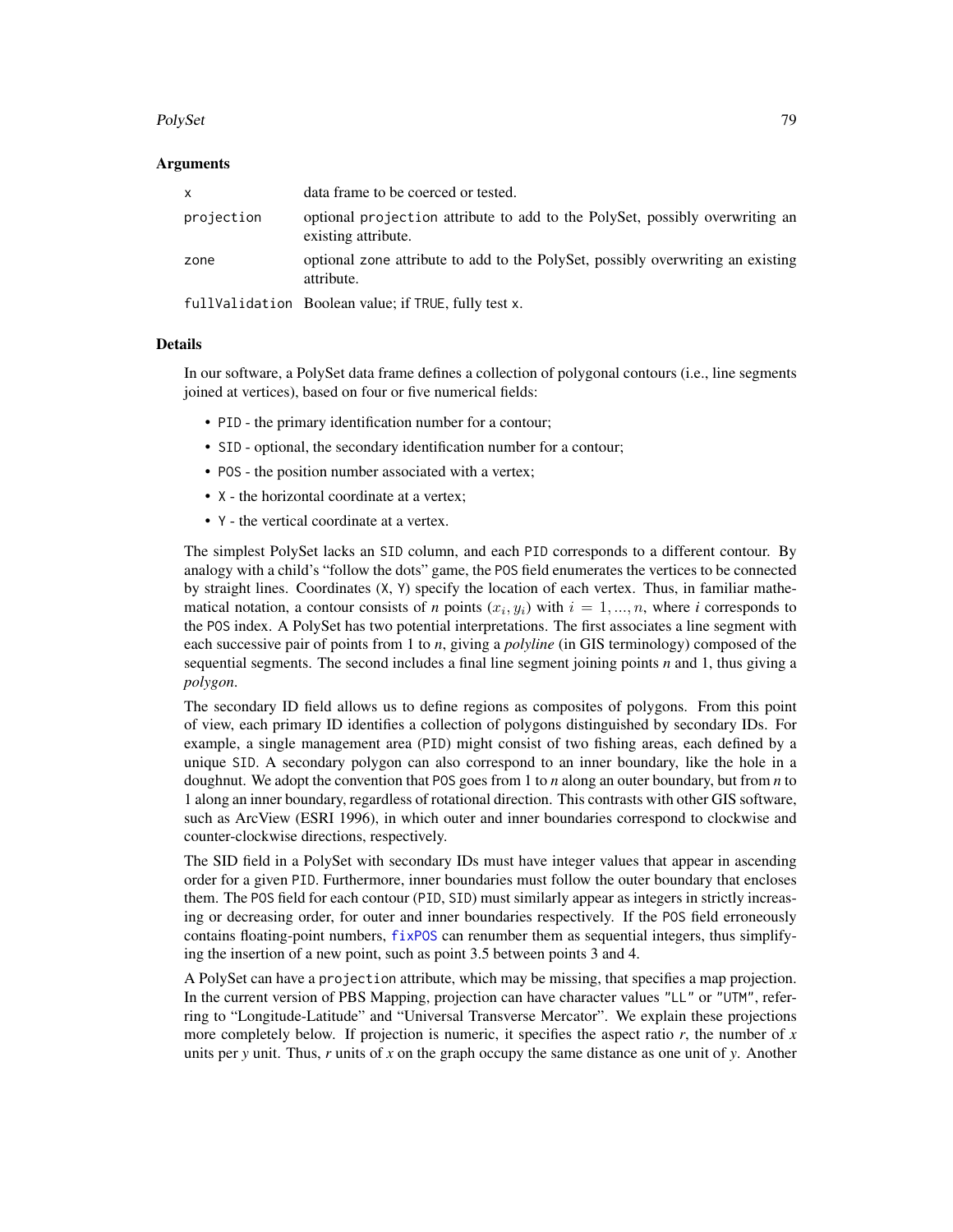optional attribute zone specifies the UTM zone (if projection="UTM") or the preferred zone for conversion from Longitude-Latitude (if projection="LL").

A data frame's class attribute by default contains the string "data.frame". Inserting the string "PolySet" as the class vector's first element alters the behaviour of some functions. For example, the [summary](#page-86-0) function will print details specific to a PolySet. Also, when [PBSprint](#page-65-0) is TRUE, the print function will display a PolySet's summary rather than the contents of the data frame.

## Value

The as.PolySet method returns an object with classes "PolySet" and "data.frame", in that order.

## Author(s)

[Nicholas M. Boers,](https://academic.macewan.ca/boersn/) Associate Professor – Computer Science MacEwan University, Edmonton AB Last modified Rd: 2015-04-23

## References

Environmental Systems Research Institute (ESRI). (1996) *ArcView GIS: The Geographic Information System for Everyone*. ESRI Press, Redlands, California. 340 pp.

#### See Also

[PolyData,](#page-76-0) [EventData,](#page-37-0) [LocationSet](#page-58-0)

<span id="page-79-0"></span>

print *Print PBS Mapping Objects*

## Description

This function displays information about a PBS Mapping object.

Functions 'summary.EventData', 'summary.LocationSet', 'summary.PolyData', and 'summary.PolySet' produce an object with class 'summary.PBS'.

# Usage

```
## S3 method for class 'EventData'
print(x, \ldots)## S3 method for class 'LocationSet'
print(x, \ldots)## S3 method for class 'PolyData'
print(x, \ldots)## S3 method for class 'PolySet'
print(x, \ldots)## S3 method for class 'summary.PBS'
print(x, \ldots)
```
<span id="page-79-1"></span>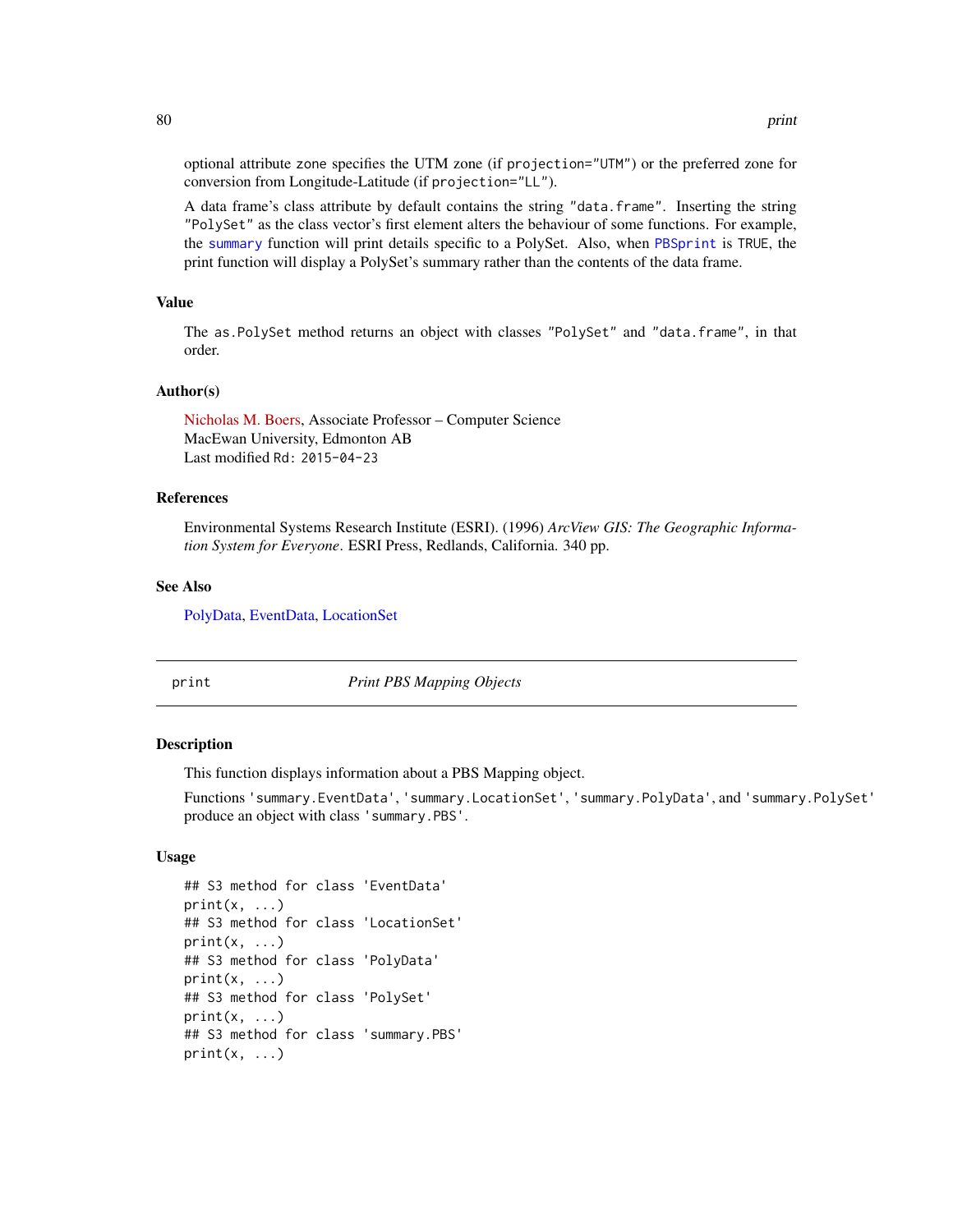# <span id="page-80-0"></span>pythagoras 81

# Arguments

|   | object – a PBS Mapping object of appropriate class. |
|---|-----------------------------------------------------|
| . | $dots - additional arguments to print.$             |

# Author(s)

[Nicholas M. Boers,](https://academic.macewan.ca/boersn/) Associate Professor – Computer Science MacEwan University, Edmonton AB Last modified Rd: 2019-03-14

# See Also

In package PBSmapping: Data structures: [EventData,](#page-37-0) [LocationSet,](#page-58-0) [PolyData,](#page-76-0) [PolySet](#page-77-0) Functions: [PBSprint](#page-65-0), [summary](#page-86-0)

# Examples

```
local(envir=.PBSmapEnv,expr={
  #--- load the data (if using R)
  if (!is.null(version$language) && (version$language=="R"))
   data(nepacLL,envir=.PBSmapEnv)
  #--- change to summary printing style
  PBSprint <- TRUE
  #--- print the PolySet
  print(nepacLL)
})
```
pythagoras *Data: Pythagoras' Theorem Diagram PolySet*

# Description

[PolySet](#page-77-0) of shapes to prove Pythagoras' Theorem:  $a^2 + b^2 = c^2$ .

## Usage

```
data(pythagoras)
```
# Format

4 column data frame: PID = primary polygon ID, POS = position of each vertex within a given polyline,  $X = X$ -coordinate, and  $Y = Y$ -coordinate. Attributes: projection = 1.

## Note

In R, the data must be loaded using the [data](#page-0-0) function.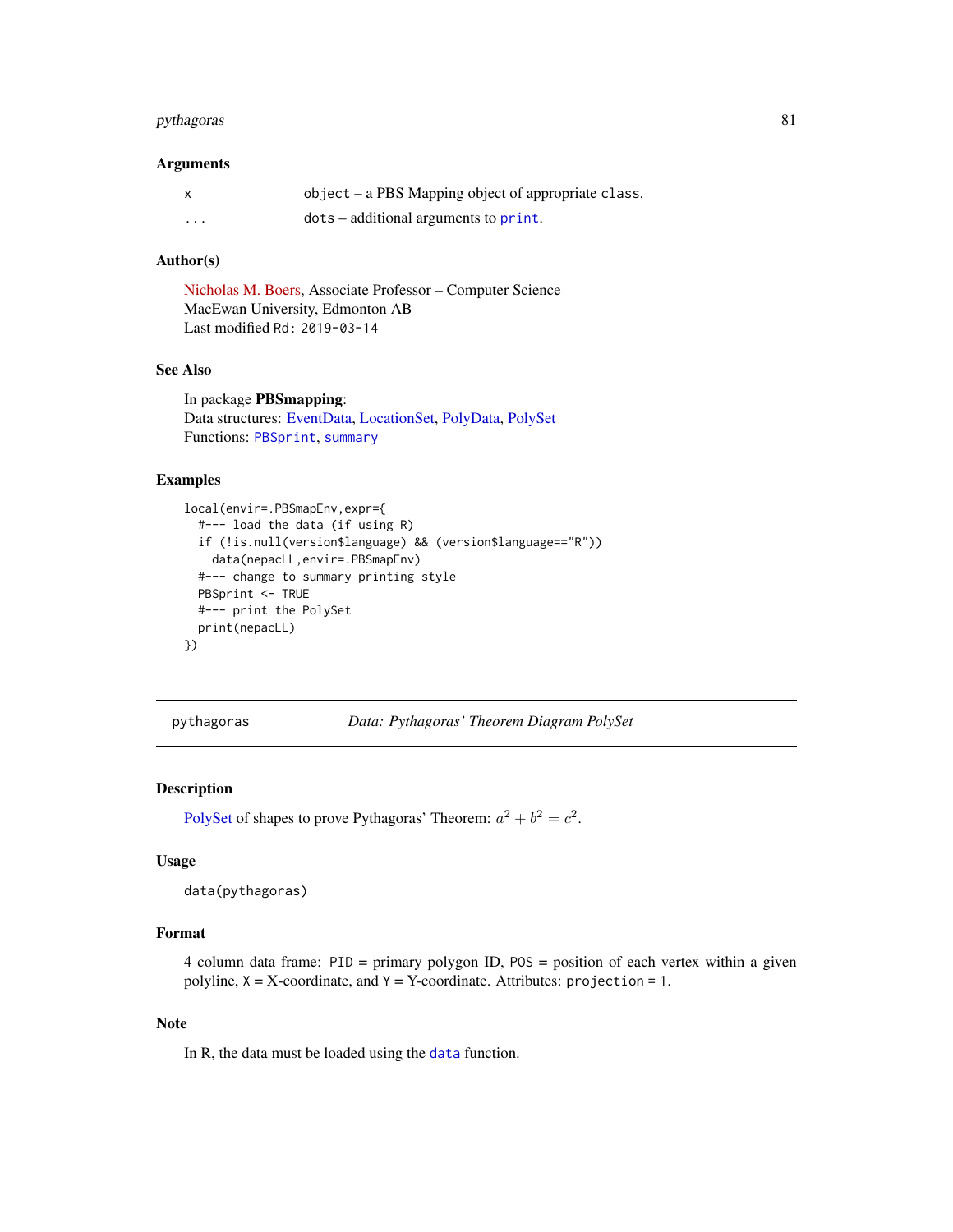# <span id="page-81-1"></span>Author(s)

[Nicholas M. Boers,](https://academic.macewan.ca/boersn/) Associate Professor – Computer Science MacEwan University, Edmonton AB Last modified Rd: 2008-09-03

# Source

An artificial construct to illustrate the proof of Pythagoras' Theorem using trigonometry.

## See Also

[addPolys](#page-10-0), [plotPolys](#page-74-0), [plotMap](#page-69-0), [PolySet.](#page-77-0)

<span id="page-81-0"></span>refocusWorld *Refocus the* worldLL*/*worldLLhigh *Data Sets*

#### Description

Refocus the worldLL/worldLLhigh data sets, e.g., refocus them so that Eastern Canada appears to the west of Western Europe.

## Usage

refocusWorld (polys, xlim=NULL, ylim=NULL, clip.AN=TRUE)

## Arguments

| polys   | PolySet - object with one or more polygons; typically worldLL or worldLLhigh<br>(required).                                              |
|---------|------------------------------------------------------------------------------------------------------------------------------------------|
| xlim    | numeric – range of $X$ -coordinates.                                                                                                     |
| vlim    | numeric $-$ range of Y-coordinates.                                                                                                      |
| clip.AN | logical – if TRUE, clip expanded Antarctica to 'xlim' of refocused polygons<br>other than Antarctica and to user-defined/default 'ylim'. |

# Details

This function accepts a [PolySet](#page-77-0) containing one or more polygons with X-coordinates that collectively span approximately 360 degrees. The function effectively joins the [PolySet](#page-77-0) into a cylinder and then splits it at an arbitrary longitude according to the user-specified limits. Modifications in the resulting [PolySet](#page-77-0) are restricted to shifting X-coordinates by +/- multiples of 360 degrees, and instead of clipping polygons, the return value simply omits out-of-range polygons.

# Value

[PolySet,](#page-77-0) likely a subset of the input [PolySet,](#page-77-0) which retains the same PID/SID values.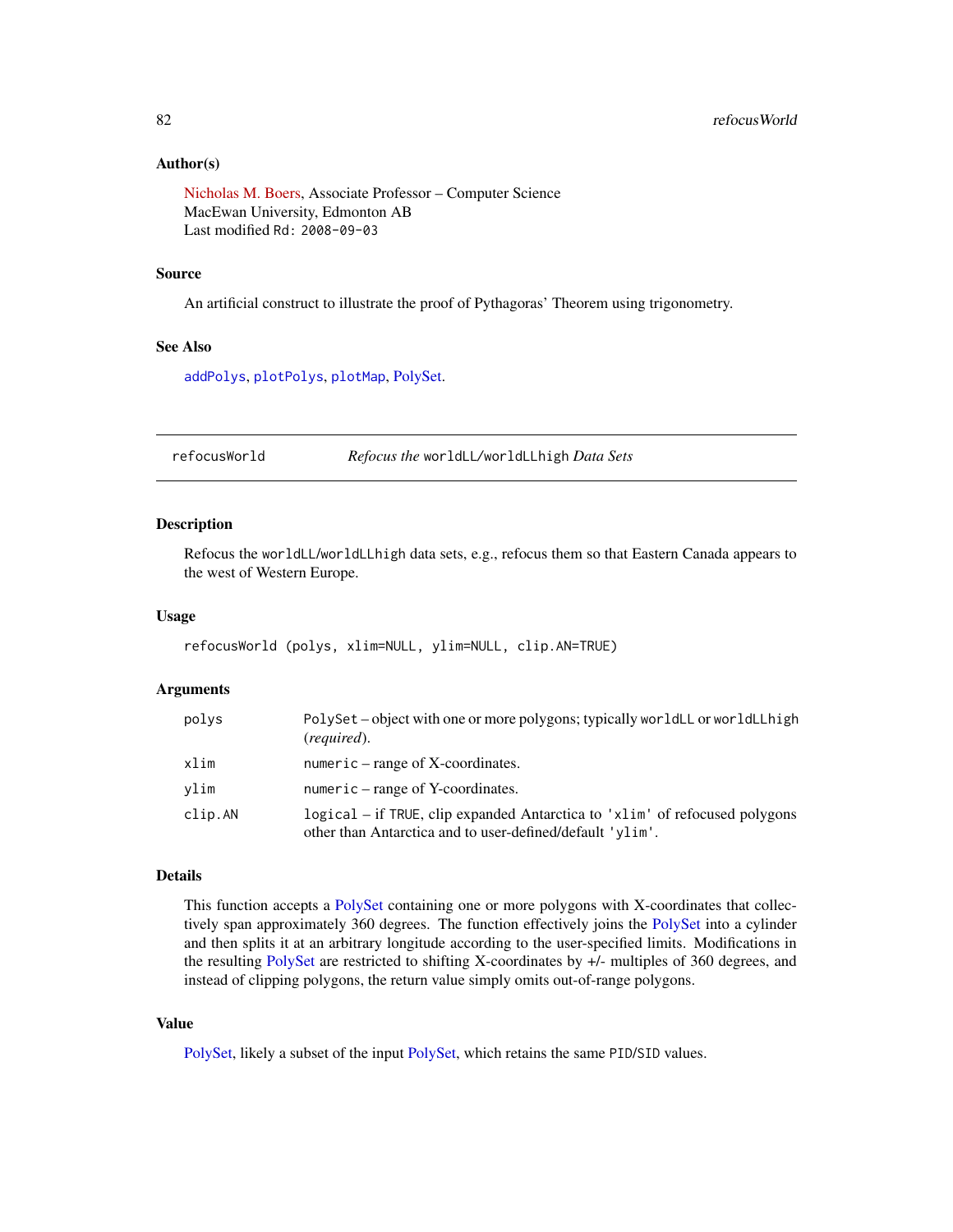## <span id="page-82-0"></span>RGB2RYB 83

# Note

The Antarctic polygon is treated as a special case in that it is expanded longitudinally by duplicating it to the West and East of the base polygon. The expanded Antarctica is then clipped to the limits of the plot, or not if 'clip.NA=FALSE'.

# Author(s)

[Nicholas M. Boers,](https://academic.macewan.ca/boersn/) Associate Professor – Computer Science MacEwan University, Edmonton AB

[Rowan Haigh,](mailto:rowan.haigh@dfo-mpo.gc.ca) Program Head – Offshore Rockfish Pacific Biological Station (PBS), Fisheries & Oceans Canada (DFO), Nanaimo BC *locus opus*: Institute of Ocean Sciences (IOS), Sidney BC Last modified Rd: 2018-10-26

# See Also

## [joinPolys](#page-53-0)

# Examples

```
local(envir=.PBSmapEnv,expr={
 oldpar = par(no.readonly=TRUE)
 #--- load appropriate data
 data(worldLL,envir=.PBSmapEnv)
 #--- set limits
 xlim <- c(-100,25)
 ylim < -c(0, 90)#--- refocus and plot the world
 polys <- refocusWorld(worldLL, xlim, ylim)
 plotMap(polys, xlim, ylim)
 par(oldpar)
})
```
RGB2RYB *Convert RGB to RYB and RYB to RGB*

# Description

Convert RGB (red-green-blue) colours to RYB (red-yellow-blue) colours, and vice versa. Algorithm based on Sugita and Takahashi (2015, 2017)

## Usage

```
RGB2RYB(RGBmat)
RYB2RGB(RYBmat)
```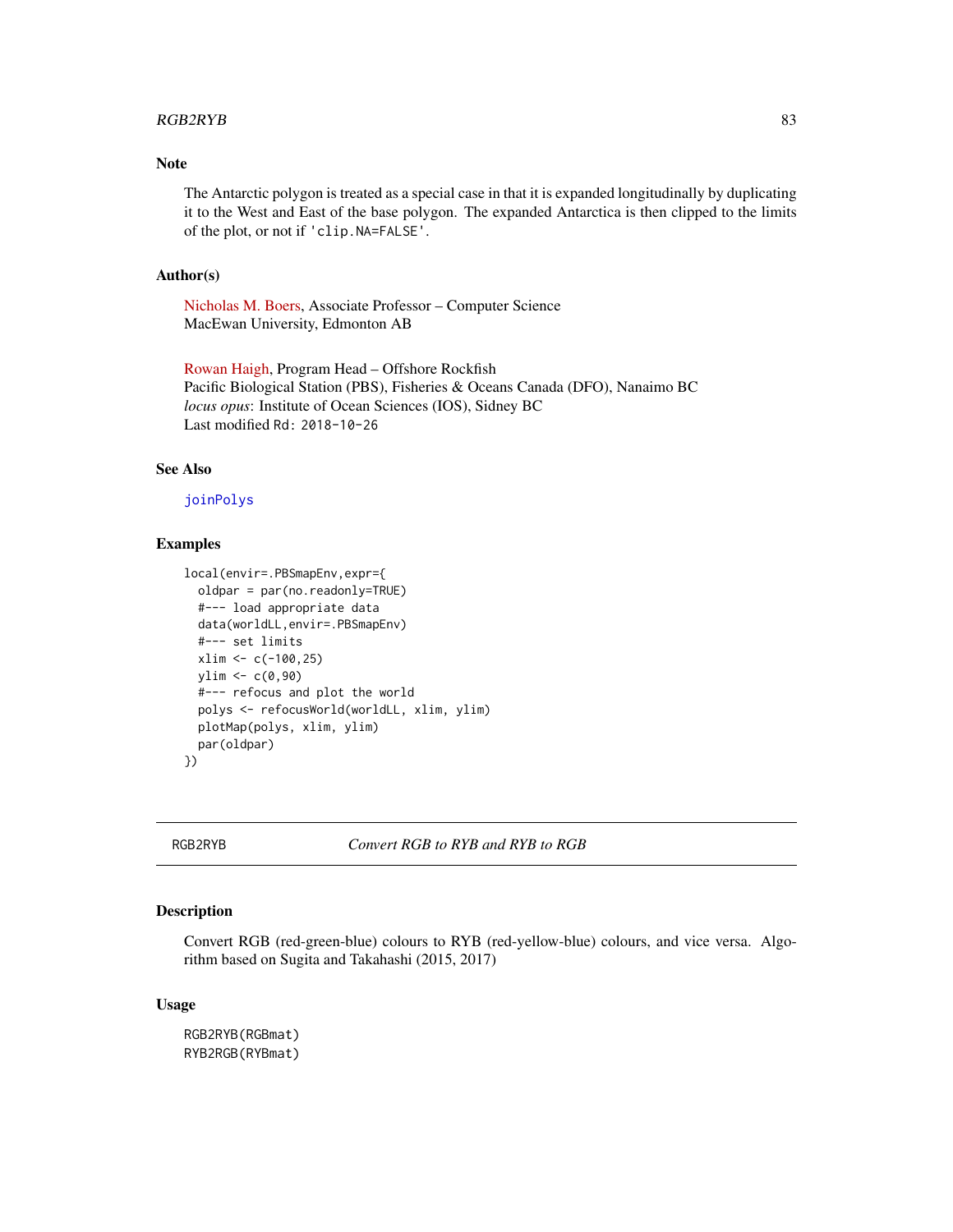## <span id="page-83-0"></span>Arguments

| RGBmat | numeric – matrix of red-green-blue primary colors by column, where rows are<br>individual records of the three primary (RGB) colours. User can specify RGB<br>in terms of 0-1 or 0-255; however, the algorith converts the latter to 0-1.     |
|--------|-----------------------------------------------------------------------------------------------------------------------------------------------------------------------------------------------------------------------------------------------|
| RYBmat | numeric – matrix of red-yellow-blue primary colors by column, where rows are<br>individual records of the three primary (RYB) colours. User can specify RYB in<br>terms of 0-1 or 0-255; however, the algorith converts the latter to $0-1$ . |

## Details

The RYB colour wheel is more commonly used by artists, and provides a more intuitive system when blending colours – red and yellow makes orange, yellow and blue makes green, blue and red makes purple. On the RYB colour wheel, red lies opposite green, but on the RGB colour wheel, red lies opposite cyan.

# Value

Matrix of RGB or RYB primary colour intensities, where rows are records and columns are primary colours.

# Note

Opposite colours calculated in RYB space (1-RYB) are not always what one expects. For example the colour "purple", RGB {160, 32, 240}, might better be specified as RGB {126, 0, 255} before converting to RYB and inverting.

# Author(s)

[Rowan Haigh,](mailto:rowan.haigh@dfo-mpo.gc.ca) Program Head – Offshore Rockfish Pacific Biological Station (PBS), Fisheries & Oceans Canada (DFO), Nanaimo BC *locus opus*: Institute of Ocean Sciences (IOS), Sidney BC Last modified Rd: 2021-01-07

## References

Sugita, J. and Takahashi, T. (2017) [Computational RYB Color Model and its Applications.](https://danielhaim.com/research/downloads/Computational%20RYB%20Color%20Model%20and%20its%20Applications.pdf) IIEEJ Transactions on Image Electronics and Visual Computing 5(2): 110-122.

Sugita, J. and Takahashi, T. (2015) [RYB Color Compositing.](http://nishitalab.org/user/UEI/publication/Sugita_IWAIT2015.pdf) International Workshop on Applications in Information Technology, October 8-10, 2015.

#### See Also

In package PBSmapping: [addBubbles](#page-2-0)

In package grDevices: [col2rgb](#page-0-0), [rgb](#page-0-0), [rgb2hsv](#page-0-0)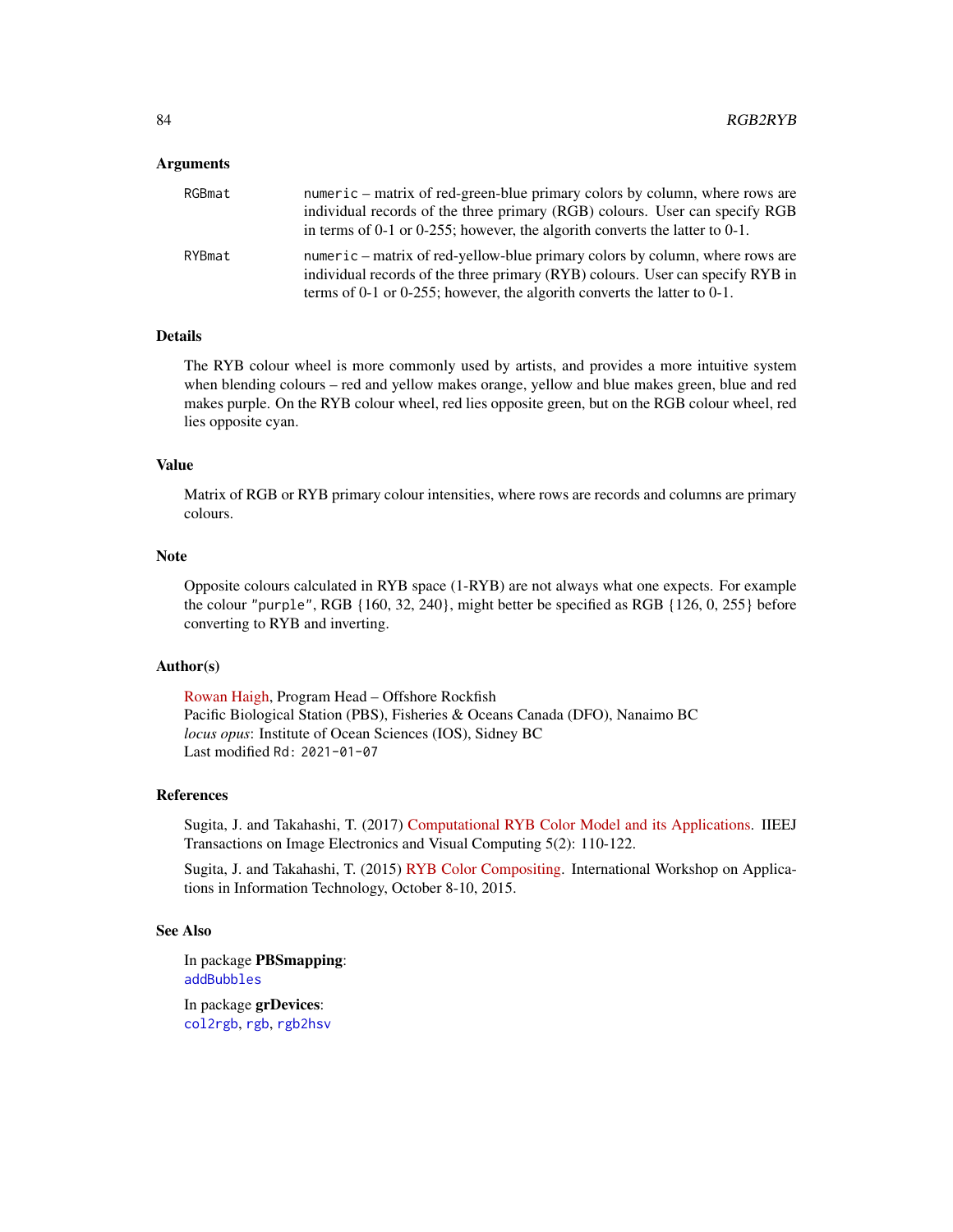<span id="page-84-0"></span>

Rotate a PolySet (or an EventData set) clockwise by a specified angle around a fixed point.

# Usage

```
rotatePolys(polys, angle=40, centroid=c(500,5700),
  proj.out, zone, xlim=c(-135,-121.5), ylim=c(47,56),
  plot=FALSE, keep.extra=FALSE, ...)
rotateEvents(data, angle=40, centroid=c(500,5700),
  proj.out, zone, plot=FALSE, keep.extra=FALSE, ...)
```
# Arguments

| polys      | PolySet - data frame with fields 'PID', 'SID', 'POS', 'X', 'Y', and attribute<br>'projection' set to either "LL" or "UTM".                                                                                                                            |
|------------|-------------------------------------------------------------------------------------------------------------------------------------------------------------------------------------------------------------------------------------------------------|
| data       | EventData-data frame with fields 'EID', 'POS', 'X', 'Y', and attribute 'projection'<br>set to either "LL" or "UTM".                                                                                                                                   |
| angle      | numeric – angle between 0 and 360 degrees for map rotation in a clockwise<br>direction.                                                                                                                                                               |
| centroid   | numeric – fixed UTM point, specified in km, around which the map will be<br>rotated. Rotation is performed in UTM space regardless of the input and output<br>projections. If user specifies 'NULL' or 'NA', the centroid of the map will be<br>used. |
| proj.out   | character - desired output projection, where choices are 'LL' or 'UTM'. If<br>'proj.out' is not specified, the output projection will be the same as the pro-<br>jection of the input object.                                                         |
| zone       | numeric – UTM zone used for rotation; if not supplied, the zone is set to 9.                                                                                                                                                                          |
| xlim       | numeric – two-element vector specifying the limits of X using units (degrees or<br>km) that match the input projection.                                                                                                                               |
| ylim       | numeric – two-element vector specifying the limits of Y using units (degrees or<br>km) that match the input projection.                                                                                                                               |
| plot       | logical – if TRUE, plot the results of the rotation.                                                                                                                                                                                                  |
| keep.extra | logical – if TRUE, keep the coordinates of initial and intermediate steps in the<br>rotation process in addition to the final rotated coordinates of the desired projec-<br>tion.                                                                     |
| $\cdots$   | dots-additional arguments for 'plotMap' (in 'rotatePolys') or 'plotPoints'<br>(in 'rotateEvents').                                                                                                                                                    |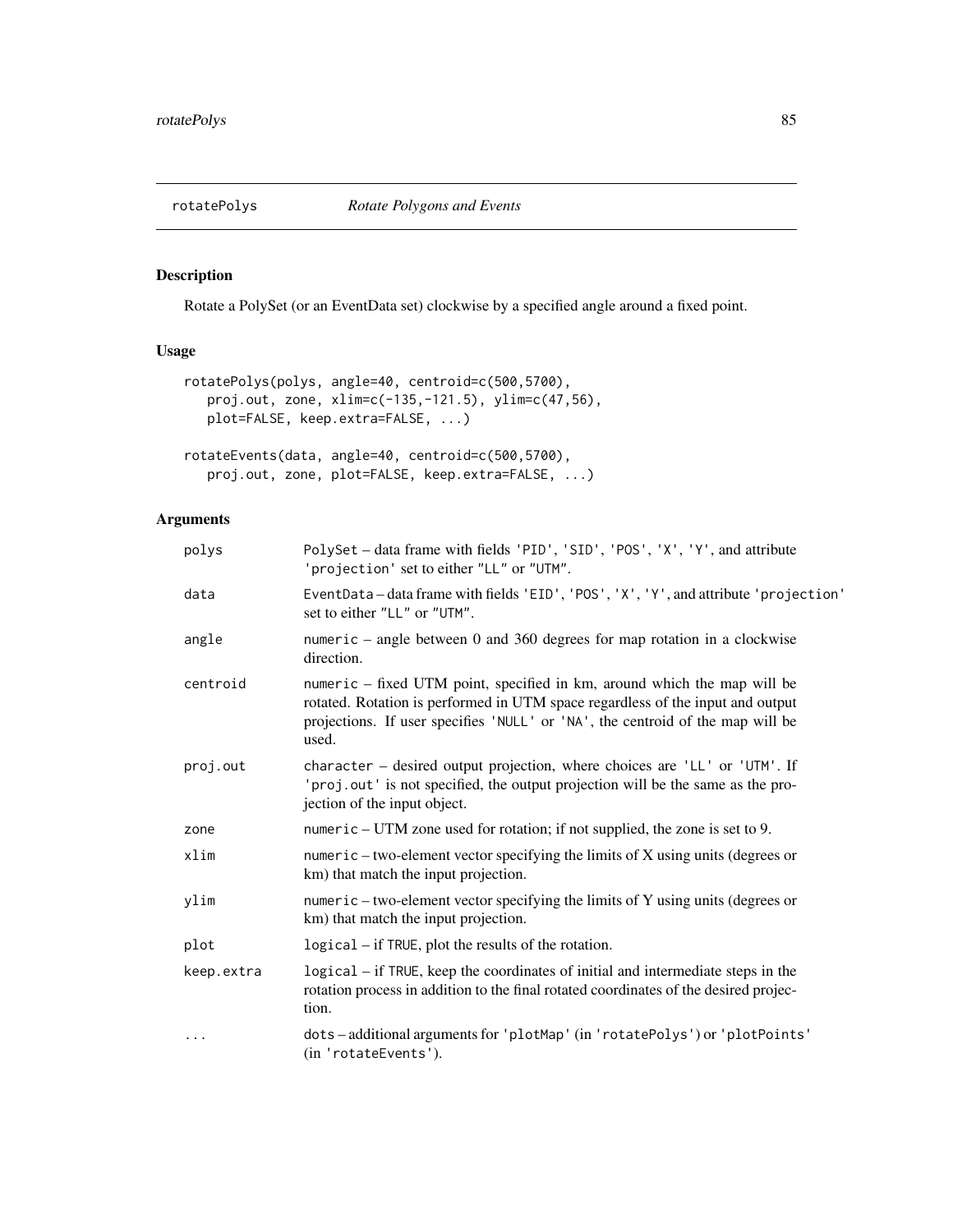## Details

Map rotation returns coordinates that are no longer meaningful with respect to the original coordinate system. When displaying rotated maps, the user might wish to turn off axis labels using xaxt="n" and yaxt="n".

# Value

Rotated PolySet or EventData set where 'X' and 'Y' are the rotated coordinates in the projection specified by 'proj.out'. The returned object has an attribute list object named 'rotation' that contains:

- angle angle of clockwise rotation in degrees
- radian angle of rotation in radians:  $pi \times (-angle)/180$
- centroid fixed point in UTM coordinates (km) around which map is rotated in UTM projection
- R [rotation matrix](https://academo.org/demos/rotation-about-point/) (2-dimensional)
- xylim list object to keep track of 'xlim', 'ylim' and a bounding box 'xybox'.
- projection projection of the rotated PolySet or EventData set
- zone zone of the rotated PolySet or EventData set

When keep.extra=TRUE, the returned object will contain additional fields calculated by the rotational algorithm:

- (X0,Y0) original coordinates of the input PolySet | EventData set
- (uX0,uY0) original coordinates converted to UTM (only if original projection is 'LL')
- (aX,aY) UTM coordinates adjusted by subtracting the UTM centroid
- $\bullet$  (tX, tY) adjusted UTM coordinates transformed by multiplying the rotational matrix
- (rX,rY) rotated UTM coordinates re-centered by adding the UTM centroid

## Note:

If proj.out="UTM", the coordinates c(rX,rY) are used as the final rotated coordinates. If proj.out="LL", the coordinates  $c(\mathsf{r} \mathsf{X}, \mathsf{r} \mathsf{Y})$  are transformed back into projection 'LL' as the final rotated coordinates.

Additionally, 'xylim' in the 'rotation' list attribute contains intermediary bounding box objects. For instance, if the input PolySet | EventData object has projection 'LL', the 'xylim' object contains:

- LL original (X,Y) limits ('xlim', 'ylim', 'xybox')
- UTM original (X,Y) limits transformed to UTM coordinates
- $rot$  rotated UTM  $(X, Y)$  limits
- out final projection (X, Y) limits

#### Note

The map rotation algorithm is not heavily tested at this time. Report any issues to the package maintainer.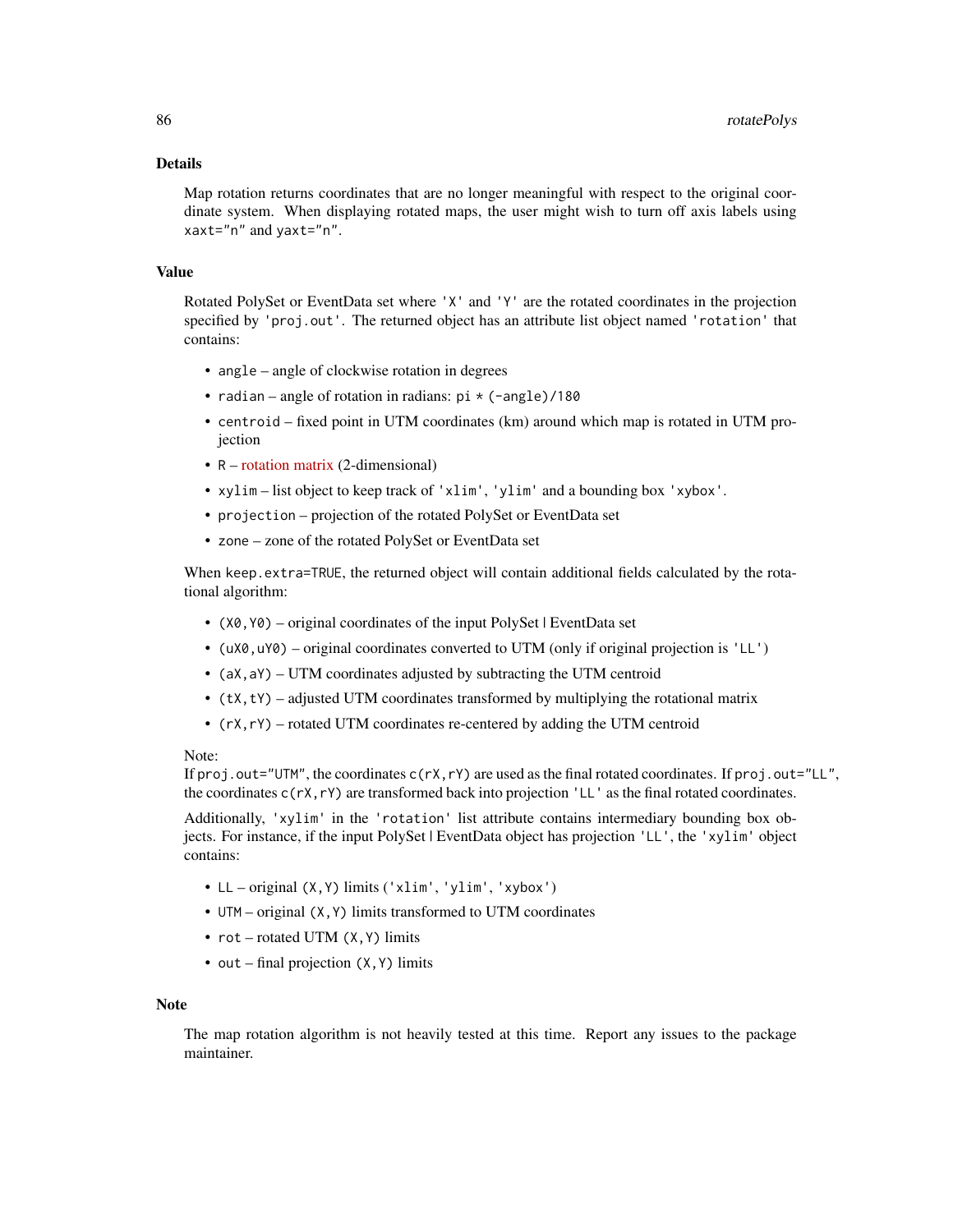#### <span id="page-86-1"></span>summary 87

# Author(s)

[Rowan Haigh,](mailto:rowan.haigh@dfo-mpo.gc.ca) Program Head – Offshore Rockfish Pacific Biological Station (PBS), Fisheries & Oceans Canada (DFO), Nanaimo BC *locus opus*: Institute of Ocean Sciences (IOS), Sidney BC Last modified Rd: 2019-03-14

# References

[Academo – 2D Rotation about a point](https://academo.org/demos/rotation-about-point/)

[Wikipedia – Rotation matrix](https://en.wikipedia.org/wiki/Rotation_matrix)

# See Also

In package PBSmapping: as.PolySet in [PolySet,](#page-77-0) [clipPolys](#page-26-0), [nepacLL](#page-63-0), [plotMap](#page-69-0), [plotPoints](#page-72-0), [refocusWorld](#page-81-0), [surveyData](#page-87-0)

<span id="page-86-0"></span>summary *Summarize PBS Mapping Objects*

# Description

summary method for PBS Mapping classes.

## Usage

```
## S3 method for class 'EventData'
summary(object, ...)
## S3 method for class 'LocationSet'
summary(object, ...)
## S3 method for class 'PolyData'
summary(object, ...)
## S3 method for class 'PolySet'
summary(object, ...)
```
#### Arguments

| object  | object – a PBSmapping object: EventData, LocationSet, PolyData, or PolySet. |
|---------|-----------------------------------------------------------------------------|
| $\cdot$ | dots – further arguments passed to or from other methods.                   |

# Details

After creating a list of summary statistics, this function assigns the class 'summary.PBS' to the output in order to accomplish formatted printing via print.summary.PBS.

# Value

A list of summary statistics.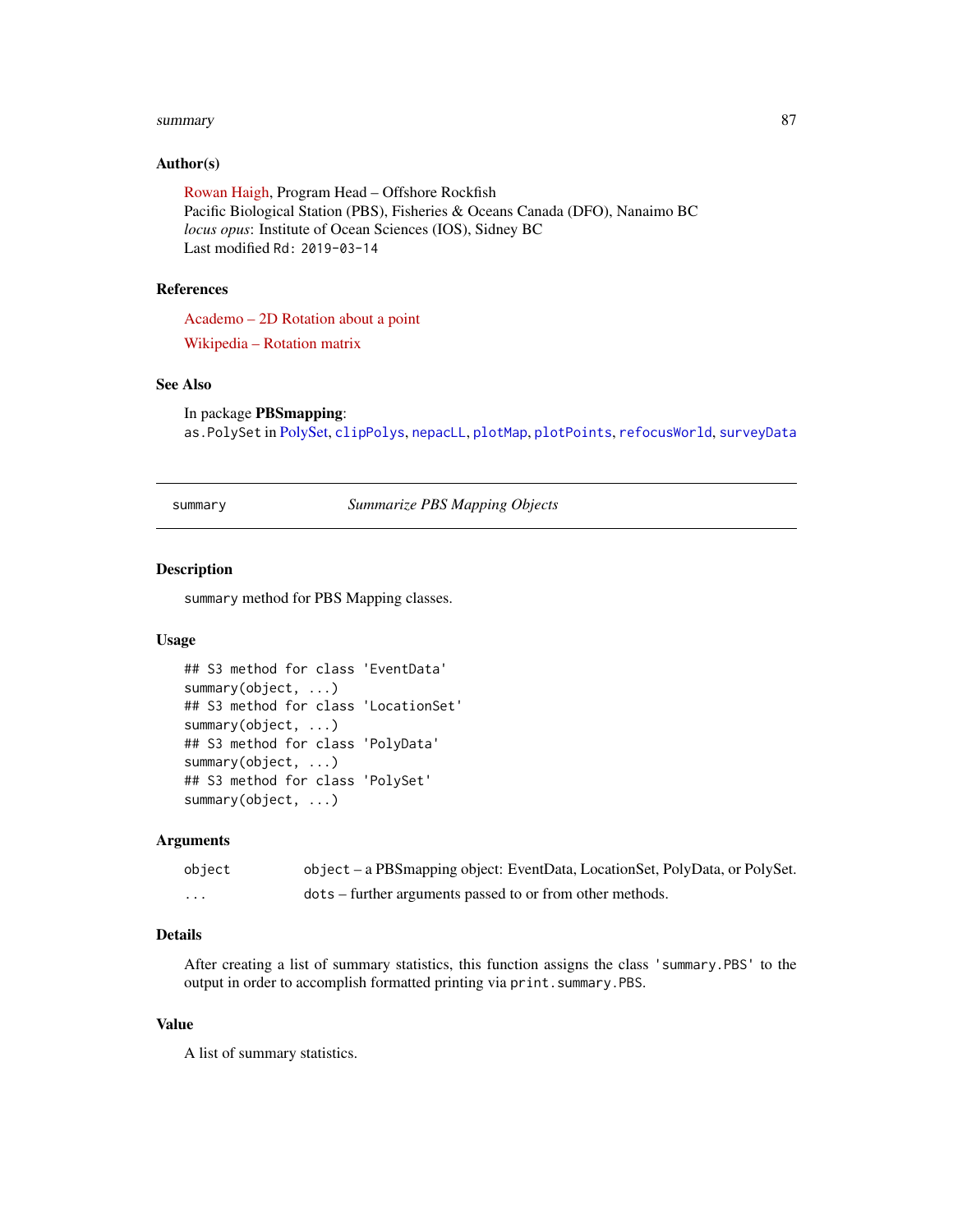# Author(s)

[Nicholas M. Boers,](https://academic.macewan.ca/boersn/) Associate Professor – Computer Science MacEwan University, Edmonton AB Last modified Rd: 2019-03-14

# See Also

In package PBSmapping: [EventData,](#page-37-0) [LocationSet,](#page-58-0) [PolyData,](#page-76-0) [PolySet,](#page-77-0) [PBSprint](#page-65-0)

# Examples

```
local(envir=.PBSmapEnv,expr={
  #--- load the data (if using R)
  if (!is.null(version$language) && (version$language=="R"))
    data(surveyData,envir=.PBSmapEnv)
  print(summary(surveyData))
})
```
<span id="page-87-0"></span>surveyData *Data: Tow Information from Pacific Ocean Perch Survey*

# Description

[EventData](#page-37-0) of Pacific ocean perch (POP) tow information (1966-89).

## Usage

```
data(surveyData)
```
# Format

Data frame consisting of 9 columns: PID = primary polygon ID, POS = position of each vertex within a given polygon,  $X =$ longitude coordinate,  $Y =$ latitude coordinate,  $trip = trip$  ID, tow = tow number in trip, catch = catch of POP (kg), effort = tow effort (minutes), depth = fishing depth (m), and year = year of survey trip. Attributes: projection = "LL", zone = 9.

## Note

In R, the data must be loaded using the [data](#page-0-0) function.

## Author(s)

[Nicholas M. Boers,](https://academic.macewan.ca/boersn/) Associate Professor – Computer Science MacEwan University, Edmonton AB Last modified Rd: 2008-09-03

<span id="page-87-1"></span>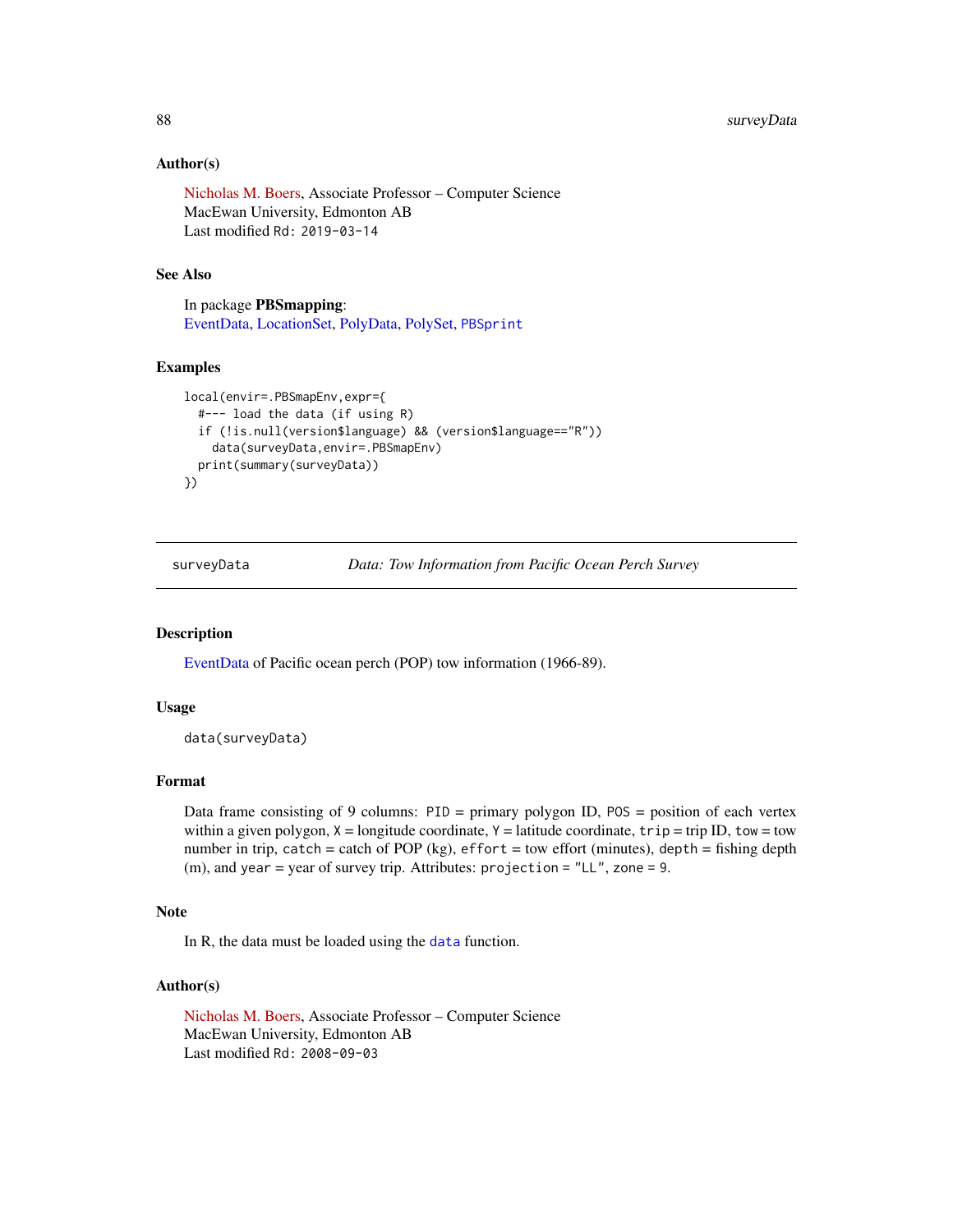# <span id="page-88-1"></span>thickenPolys 89

#### Source

The GFBio database, maintained at the Pacific Biological Station (Fisheries and Oceans Canada, Nanaimo, BC V9T 6N7), archives catches and related biological data from commercial groundfish fishing trips and research/assessment cruises off the west coast of British Columbia (BC).

The POP (*Sebastes alutus*) survey data were extracted from GFBio. The data extraction covers bottom trawl surveys that focus primarily on POP biomass estimation: 1966-89 for the central BC coast and 1970-85 for the west coast of Vancouver Island. Additionally, a 1989 cruise along the entire BC coast concentrated on the collection of biological samples. Schnute et al. (2001) provide a more comprehensive history of POP surveys including the subset of data presented here.

#### References

Schnute, J.T., Haigh, R., Krishka, B.A. and Starr, P. (2001) Pacific ocean perch assessment for the west coast of Canada in 2001. *Canadian Science Advisory Secretariat, Research Document* 2001/138, 90 pp.

# See Also

[addPoints](#page-9-0), [combineEvents](#page-29-0), [EventData,](#page-37-0) [findPolys](#page-41-0), [makeGrid](#page-59-0), [plotPoints](#page-72-0).

<span id="page-88-0"></span>thickenPolys *Thicken a PolySet of Polygons*

# Description

Thicken a [PolySet,](#page-77-0) where each unique (PID, SID) describes a polygon.

## Usage

```
thickenPolys (polys, tol = 1, filter = 3, keepOrig = TRUE,
              close = TRUE)
```
# Arguments

| polys    | PolySet to thicken.                                                                                                 |
|----------|---------------------------------------------------------------------------------------------------------------------|
| tol      | tolerance (in kilometres when proj is "LL" and "UTM"; otherwise, same units as<br>polys).                           |
| filter   | minimum number of vertices per result polygon.                                                                      |
| keepOrig | Boolean value; if TRUE, keep the original points in the PolySet.                                                    |
| close    | Boolean value; if TRUE, create intermediate vertices between each polygon's last<br>and first vertex, if necessary. |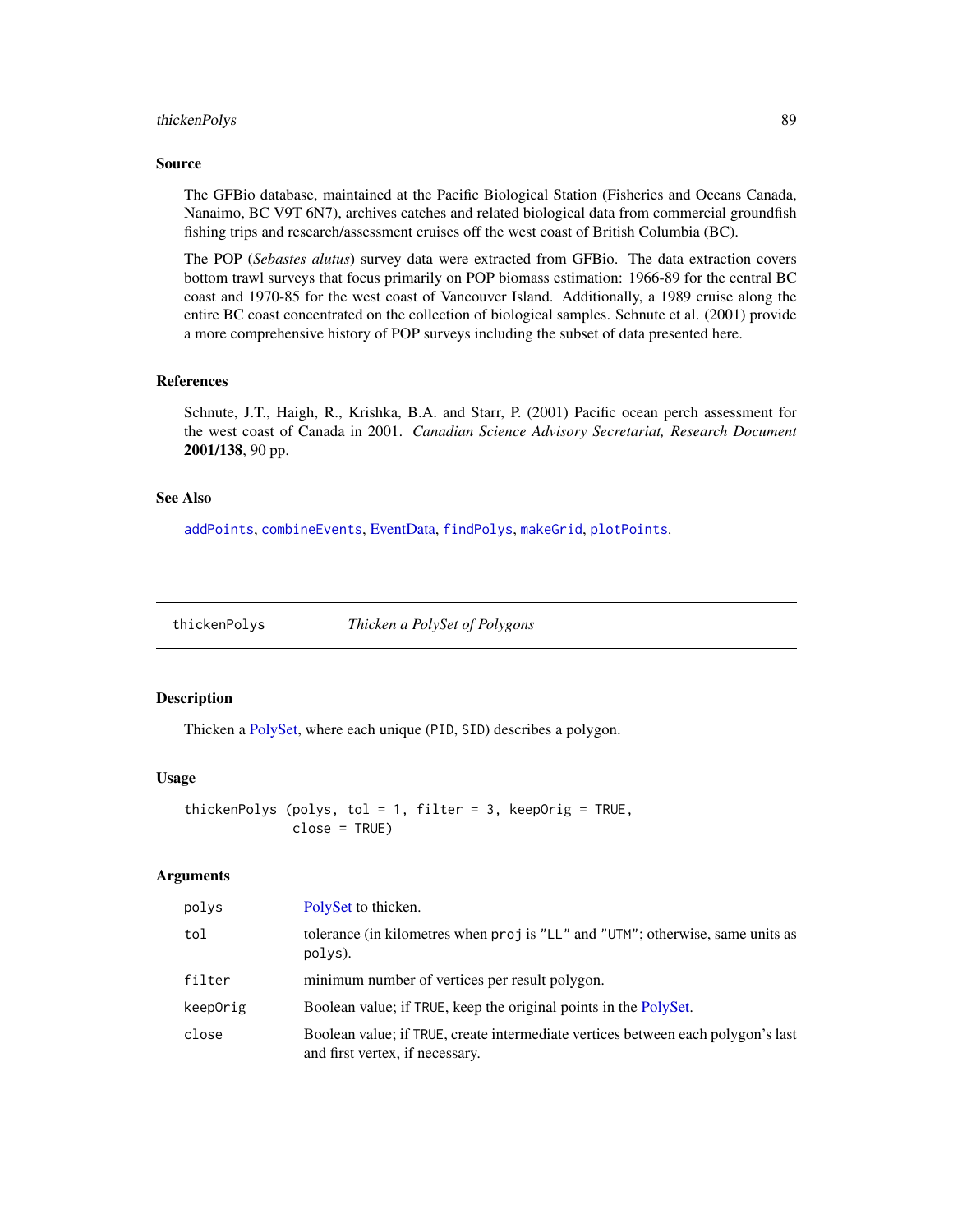This function thickens each polygon within polys according to the input arguments.

If keepOrig = TRUE, all of the original vertices appear in the result. It calculates the distance between two sequential original vertices, and if that distance exceeds tol, it adds a sufficient number of vertices spaced evenly between the two original vertices so that the distance between vertices no longer exceeds tol. If close = TRUE, it adds intermediate vertices between the last and first vertices when necessary.

If keepOrig = FALSE, only the first vertex of each polygon is guaranteed to appear in the results. From this first vertex, the algorithm walks the polygon summing the distance between vertices. When this cumulative distance exceeds tol, it adds a vertex on the line segment under inspection. After doing so, it resets the distance sum, and walks the polygon from this new vertex. If close = TRUE, it will walk the line segment from the last vertex to the first.

## Value

[PolySet](#page-77-0) containing the thickened data. The function recalculates the POS values for each polygon.

# Author(s)

[Nicholas M. Boers,](https://academic.macewan.ca/boersn/) Associate Professor – Computer Science MacEwan University, Edmonton AB Last modified Rd: 2013-04-10

## See Also

[thinPolys](#page-90-0).

#### Examples

```
local(envir=.PBSmapEnv,expr={
 oldpar = par(no.readonly=TRUE)
 #--- load the data (if using R)
 if (!is.null(version$language) && (version$language=="R"))
   data(nepacLL,envir=.PBSmapEnv)
 #--- plot Vancouver Island
 plotMap(nepacLL[nepacLL$PID == 33, ])
 #--- calculate a thickened version using a 30 kilometres tolerance,
 #--- without keeping the original points
 p <- thickenPolys(nepacLL[nepacLL$PID == 33, ], tol = 30, keepOrig = FALSE)
 #--- convert the PolySet to EventData by dropping the PID column and
 #--- renaming POS to EID
 p \leq -p[-1]; names(p)[1] \leq -r "EID"
 #--- convert the now invalid PolySet into a data frame, and then into
 #--- EventData
 p <- as.EventData(as.data.frame(p), projection="LL")
 #--- plot the results
 addPoints(p, col=2, pch=19)
 par(oldpar)
})
```
<span id="page-89-0"></span>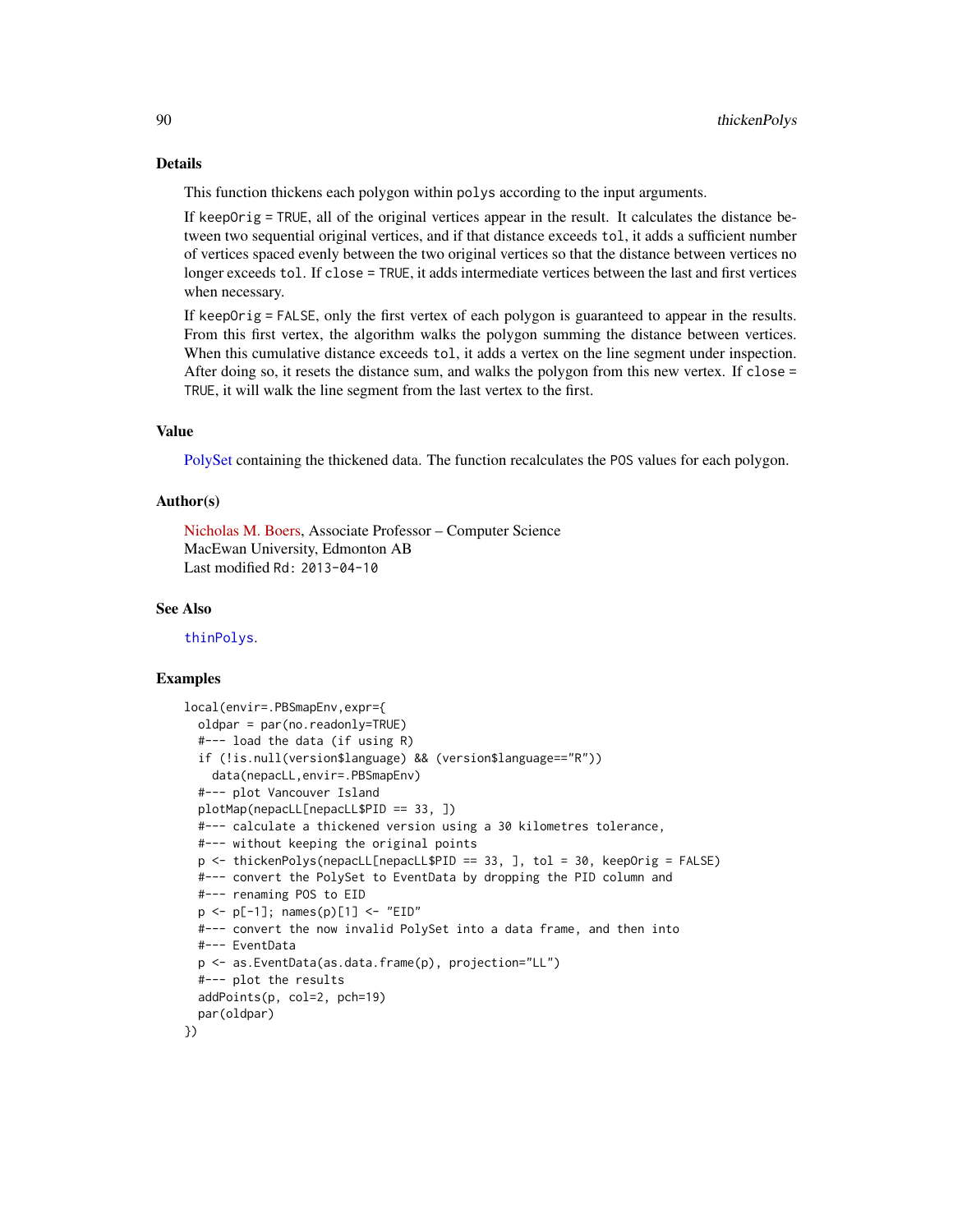<span id="page-90-1"></span><span id="page-90-0"></span>

Thin a [PolySet,](#page-77-0) where each unique (PID, SID) describes a polygon.

# Usage

thinPolys (polys, tol = 1, filter = 3)

# Arguments

| polvs  | PolySet to thin.                                                                          |
|--------|-------------------------------------------------------------------------------------------|
| tol    | tolerance (in kilometres when proj is "LL" and "UTM"; otherwise, same units as<br>polys). |
| filter | minimum number of vertices per result polygon.                                            |

## Details

This function executes the Douglas-Peuker line simplification algorithm on each polygon within polys.

# Value

[PolySet](#page-77-0) containing the thinned data. The function recalculates the POS values for each polygon.

# Author(s)

[Nicholas M. Boers,](https://academic.macewan.ca/boersn/) Associate Professor – Computer Science MacEwan University, Edmonton AB Last modified Rd: 2013-04-10

# See Also

[thickenPolys](#page-88-0).

# Examples

```
local(envir=.PBSmapEnv,expr={
 oldpar = par(no.readonly=TRUE)
 #--- load the data (if using R)
 if (!is.null(version$language) && (version$language=="R"))
   data(nepacLL,envir=.PBSmapEnv)
 #--- plot a thinned version of Vancouver Island (3 km tolerance)
 plotMap(thinPolys(nepacLL[nepacLL$PID == 33, ], tol = 3))
 #--- add the original Vancouver Island in a different line type to
 #--- emphasize the difference
```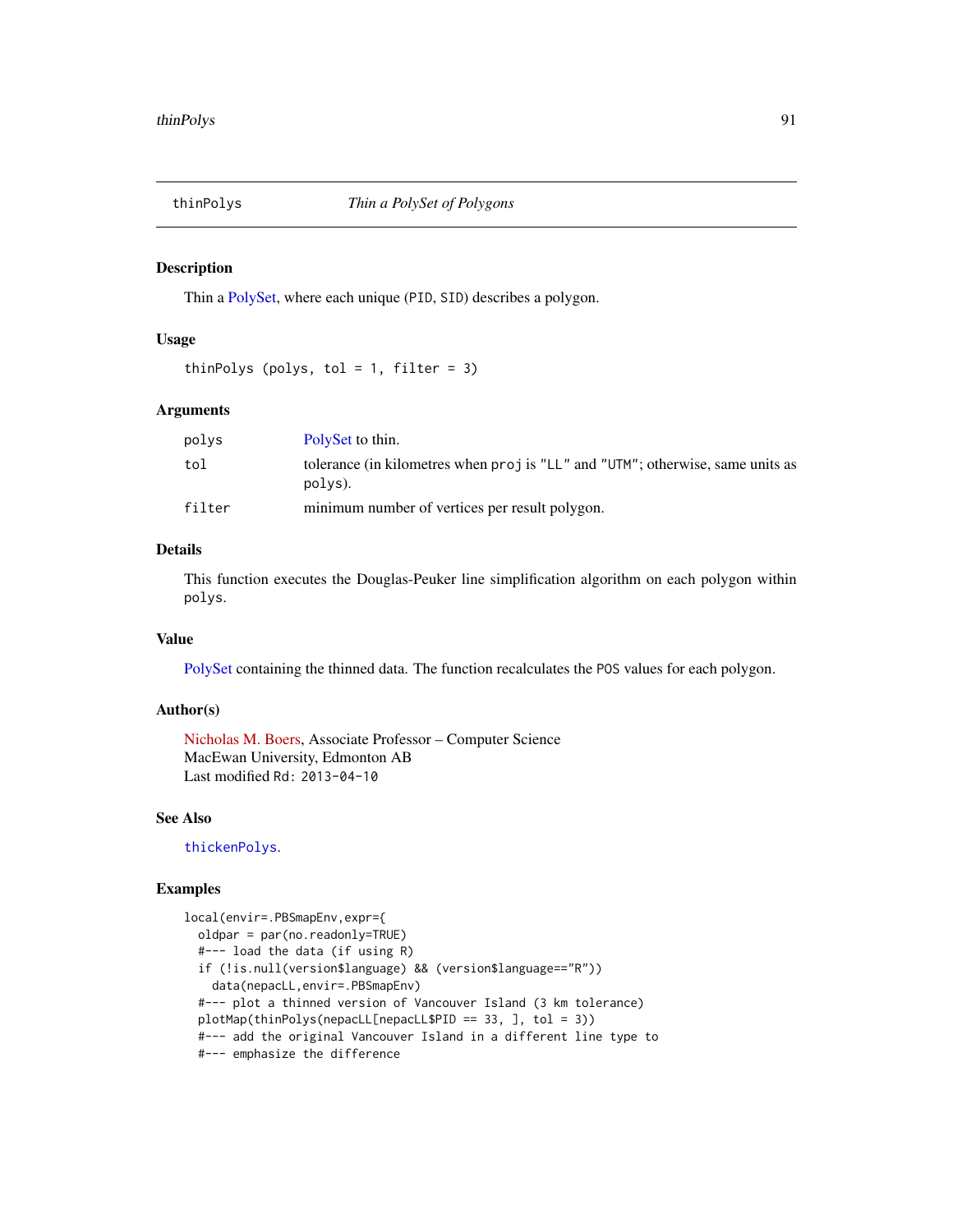```
addPolys(nepacLL[nepacLL$PID == 33, ], border=2, lty=8, density=0)
 par(oldpar)
})
```
<span id="page-91-0"></span>towData *Data: Tow Information from Longspine Thornyhead Survey*

# Description

[PolyData](#page-76-0) of tow information for a longspine thornyhead survey (2001).

## Usage

data(towData)

# Format

Data frame consisting of 8 columns: PID = primary polygon ID, POS = position of each vertex within a given polygon,  $X =$ longitude coordinate,  $Y =$ latitude coordinate, depth = fishing depth (m),  $effort =$  tow effort (minutes), distance = tow track distance (km), catch = catch of longspine thornyhead (kg), and year = year of survey. Attributes: projection = "LL", zone = 9.

## Note

In R, the data must be loaded using the [data](#page-0-0) function.

# Author(s)

[Nicholas M. Boers,](https://academic.macewan.ca/boersn/) Associate Professor – Computer Science MacEwan University, Edmonton AB Last modified Rd: 2008-09-03

## Source

The GFBio database, maintained at the Pacific Biological Station (Fisheries and Oceans Canada, Nanaimo, BC V9T 6N7), archives catches and related biological data from commercial groundfish fishing trips and research/assessment cruises off the west coast of British Columbia (BC). The longspine thornyhead (*Sebastolobus altivelis*) survey data were extracted from GFBio. Information on the first 45 tows from the 2001 survey (Starr et al. 2002) are included here. Effort is time (minutes) from winch lock-up to winch release.

# References

Starr, P.J., Krishka, B.A. and Choromanski, E.M. (2002) Trawl survey for thornyhead biomass estimation off the west coast of Vancouver Island, September 15 - October 2, 2001. *Canadian Technical Report of Fisheries and Aquatic Sciences* 2421, 60 pp.

# See Also

[makeProps](#page-60-0), [PolyData,](#page-76-0) [towTracks](#page-92-0).

<span id="page-91-1"></span>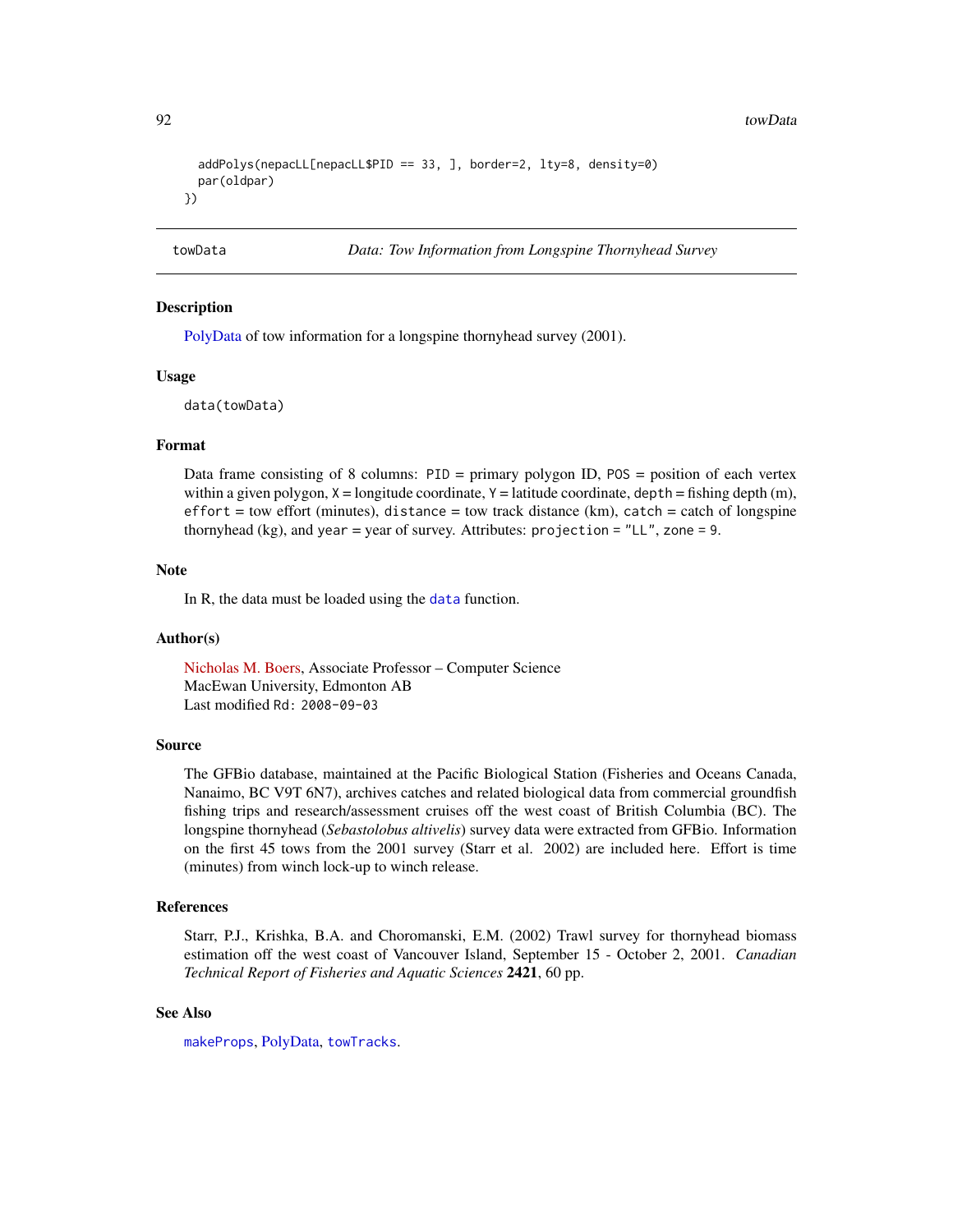<span id="page-92-1"></span><span id="page-92-0"></span>

[PolySet](#page-77-0) of geo-referenced polyline tow track data from a longspine thornyhead survey (2001).

## Usage

```
data(towTracks)
```
# Format

Data frame consisting of 4 columns: PID = primary polygon ID, POS = position of each vertex within a given polyline,  $X =$ longitude coordinate, and  $Y =$ latitude coordinate. Attributes: projection = "LL", zone =  $9$ .

## Note

In R, the [data](#page-0-0) must be loaded using the data function.

#### Author(s)

[Nicholas M. Boers,](https://academic.macewan.ca/boersn/) Associate Professor – Computer Science MacEwan University, Edmonton AB Last modified Rd: 2008-09-03

## Source

The longspine thornyhead (*Sebastolobus altivelis*) tow track spatial coordinates are available at the Pacific Biological Station (Fisheries and Oceans Canada, Nanaimo, BC V9T 6N7). The georeferenced coordinates of the first 45 tows from the 2001 survey (Starr et al. 2002) are included here. Coordinates are recorded once per minute between winch lock-up and winch release.

## References

Starr, P.J., Krishka, B.A. and Choromanski, E.M. (2002) Trawl survey for thornyhead biomass estimation off the west coast of Vancouver Island, September 15 - October 2, 2001. *Canadian Technical Report of Fisheries and Aquatic Sciences* 2421, 60 pp.

#### See Also

[addLines](#page-8-0), [calcLength](#page-20-0), [clipLines](#page-25-0), [plotLines](#page-67-0), [PolySet,](#page-77-0) [towData](#page-91-0).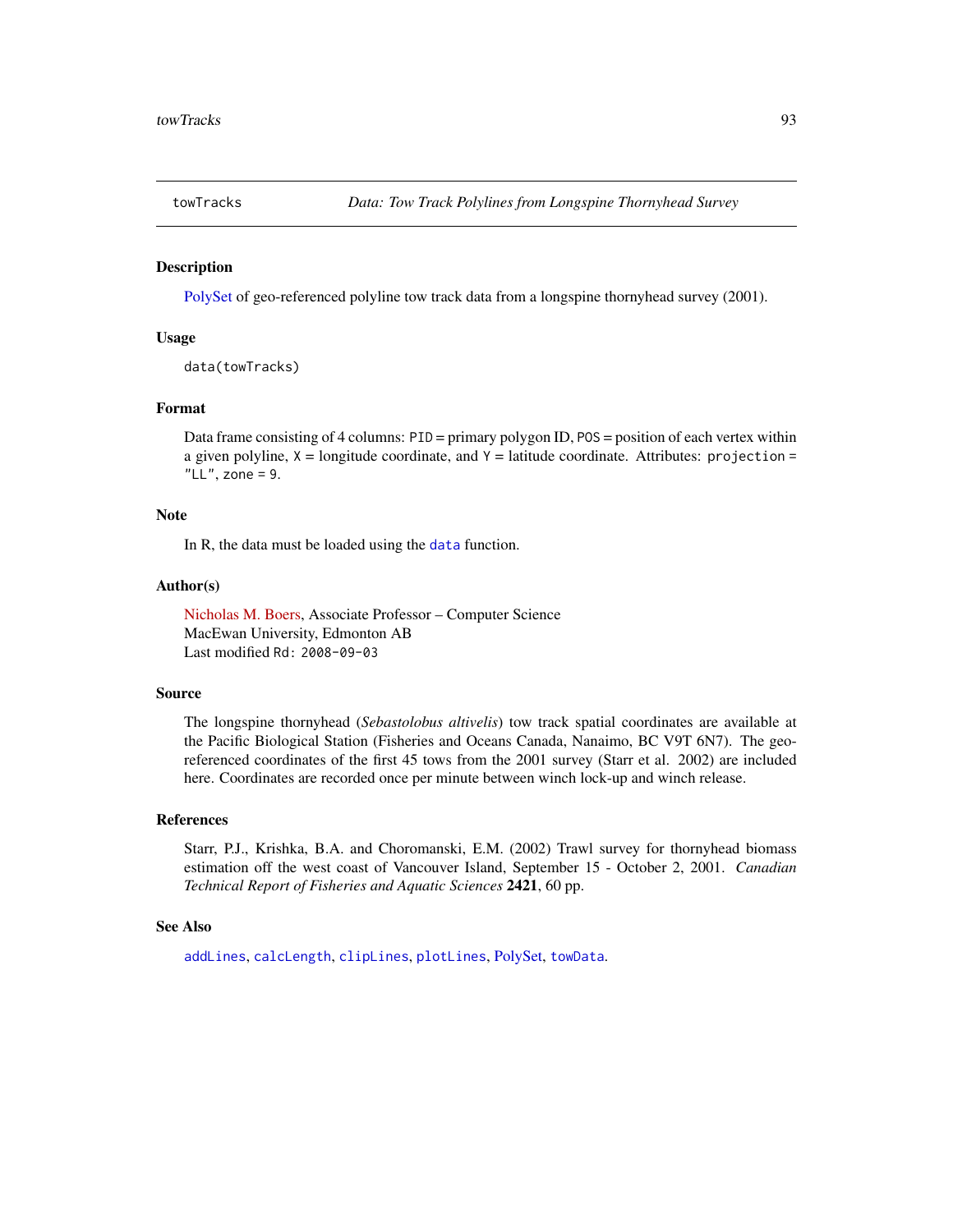# Index

∗ IO print, [80](#page-79-1) ∗ aplot addBubbles, [3](#page-2-1) addCompass, [5](#page-4-0) addLabels, [7](#page-6-1) addLines, [9](#page-8-1) addPoints, [10](#page-9-1) addPolys, [11](#page-10-1) addStipples, [13](#page-12-1) plotPoints, [73](#page-72-1) ∗ classes EventData, [38](#page-37-1) LocationSet, [59](#page-58-1) PolyData, [77](#page-76-1) PolySet, [78](#page-77-1) ∗ color RGB2RYB, [83](#page-82-0) ∗ datasets bcBathymetry, [15](#page-14-0) nepacLL, [64](#page-63-1) pythagoras, [81](#page-80-0) surveyData, [88](#page-87-1) towData, [92](#page-91-1) towTracks, [93](#page-92-1) ∗ documentation EventData, [38](#page-37-1) LocationSet, [59](#page-58-1) PBSmapping, [66](#page-65-1) PolyData, [77](#page-76-1) PolySet, [78](#page-77-1) ∗ file importEvents, [45](#page-44-0) importGSHHS, [46](#page-45-0) importLocs, [49](#page-48-0) importPolys, [50](#page-49-0) importShapefile, [50](#page-49-0) ∗ hplot plotLines, [68](#page-67-1)

plotMap, [70](#page-69-1) plotPolys, [75](#page-74-1) ∗ iplot locateEvents, [56](#page-55-1) locatePolys, [57](#page-56-1) ∗ logic joinPolys, [54](#page-53-1) ∗ manip appendPolys, [14](#page-13-0) calcArea, [16](#page-15-0) calcCentroid, [18](#page-17-0) calcConvexHull, [19](#page-18-0) calcGCdist, [20](#page-19-0) calcLength, [21](#page-20-1) calcMidRange, [23](#page-22-0) calcSummary, [24](#page-23-0) calcVoronoi, [25](#page-24-0) clipLines, [26](#page-25-1) clipPolys, [27](#page-26-1) closePolys, [28](#page-27-1) combineEvents, [30](#page-29-1) combinePolys, [31](#page-30-0) convCP, [32](#page-31-0) convDP, [33](#page-32-1) convLP, [34](#page-33-0) convUL, [35](#page-34-0) dividePolys, [37](#page-36-0) extractPolyData, [39](#page-38-0) findCells, [40](#page-39-0) findPolys, [42](#page-41-1) fixBound, [43](#page-42-1) fixPOS, [44](#page-43-1) isConvex, [52](#page-51-0) isIntersecting, [53](#page-52-0) joinPolys, [54](#page-53-1) makeGrid, [60](#page-59-1) makeProps, [61](#page-60-1) makeTopography, [63](#page-62-0) placeHoles, [67](#page-66-0)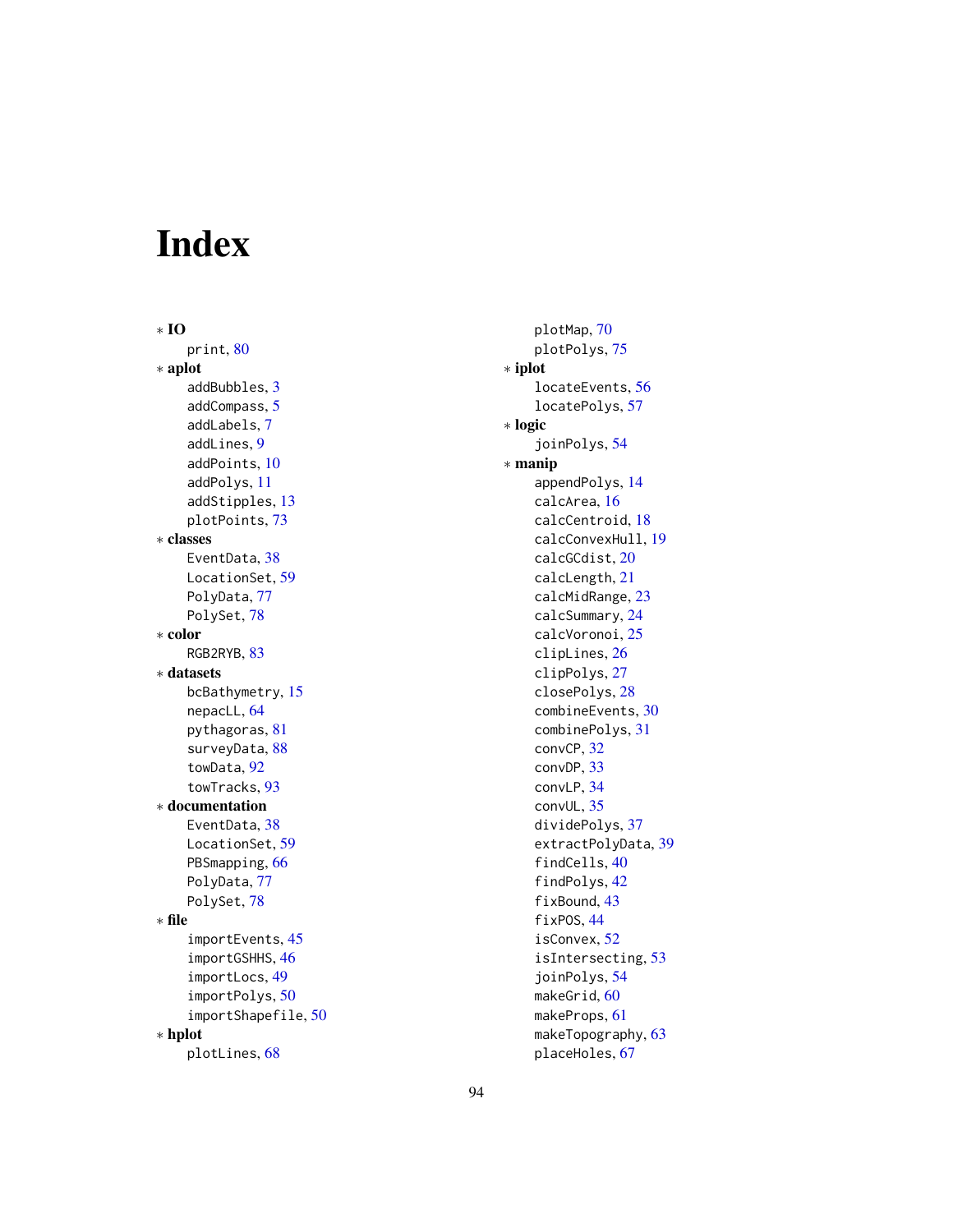## INDEX 95

```
refocusWorld, 82
    rotatePolys, 85
    thickenPolys, 89
    thinPolys, 91
∗ methods
    summary, 87
∗ sysdata
    PBSprint, 66
addBubbles, 3, 7, 84
addCompass, 5, 21
addLabels, 7, 7, 12, 62, 72, 76
addLines, 9, 35, 62, 70, 93
addPoints, 7, 8, 10, 13, 19, 26, 34, 57, 62, 74,
         89
addPolys, 5, 11, 13, 15, 19, 26, 55, 58, 61, 62,
         66, 72, 76, 82
addStipples, 7, 12, 13, 62, 72, 76
appendPolys, 14, 35, 55, 58
arrows, 9
as.EventData (EventData), 38
as.LocationSet (LocationSet), 59
as.PolyData (PolyData), 77
as.PolySet (PolySet), 78
bcBathymetry, 15, 66
calcArea, 16, 18, 19, 21–24, 26
calcCentroid, 8, 17, 18, 19, 21–24, 26
calcConvexHull, 19, 24, 26
calcGCdist, 6, 7, 20
calcLength, 9, 17, 18, 21, 21, 23, 24, 70, 93
calcMidRange, 8, 17–19, 22, 23, 24, 26
calcSummary, 8, 17–19, 22, 23, 24, 26
calcVoronoi, 25
clipLines, 9, 26, 28, 70, 93
clipPolys, 12, 15, 27, 27, 55, 58, 61, 66, 72,
         76, 87
closePolys, 9, 12, 15, 28, 35, 36, 44, 45, 55,
         58, 70, 72, 76
col2rgb, 84
combineEvents, 11, 24, 30, 41, 43, 57, 61, 74,
         89
combinePolys, 31, 37
contour, 16, 32, 64
contourLines, 16, 32, 64
convCP, 15, 16, 32, 35, 64
convDP, 11, 33, 57, 74
convLP, 9, 15, 32, 34, 70
```
convUL, [35](#page-34-0) cut, *[62](#page-61-0)* data, *[65](#page-64-0)*, *[81](#page-80-0)*, *[88](#page-87-1)*, *[92,](#page-91-1) [93](#page-92-1)* dividePolys, *[31](#page-30-0)*, [37](#page-36-0) EventData, *[4,](#page-3-0) [5](#page-4-0)*, *[7,](#page-6-1) [8](#page-7-0)*, *[10](#page-9-1)*, *[30](#page-29-1)*, *[33](#page-32-1)*, [38,](#page-37-1) *[40](#page-39-0)*, *[42](#page-41-1)*, *[50](#page-49-0)*, *[57](#page-56-1)*, *[59,](#page-58-1) [60](#page-59-1)*, *[73](#page-72-1)*, *[78](#page-77-1)*, *[80,](#page-79-1) [81](#page-80-0)*, *[88,](#page-87-1) [89](#page-88-1)* extractPolyData, [39](#page-38-0) findCells, *[30](#page-29-1)*, [40,](#page-39-0) *[43](#page-42-1)*, *[57,](#page-56-1) [58](#page-57-0)*, *[61](#page-60-1)* findPolys, *[11](#page-10-1)*, *[24](#page-23-0)*, *[30](#page-29-1)*, *[40,](#page-39-0) [41](#page-40-0)*, [42,](#page-41-1) *[57](#page-56-1)[–59](#page-58-1)*, *[61](#page-60-1)*, *[68](#page-67-1)*, *[74](#page-73-0)*, *[89](#page-88-1)* fixBound, *[9](#page-8-1)*, *[12](#page-11-0)*, *[15](#page-14-0)*, *[27](#page-26-1)[–29](#page-28-0)*, *[36](#page-35-0)*, [43,](#page-42-1) *[45](#page-44-0)*, *[55](#page-54-0)*, *[70](#page-69-1)*, *[72](#page-71-0)*, *[76](#page-75-0)* fixPOS, *[9](#page-8-1)*, *[12](#page-11-0)*, *[15](#page-14-0)*, *[29](#page-28-0)*, *[44](#page-43-1)*, [44,](#page-43-1) *[55](#page-54-0)*, *[58](#page-57-0)*, *[70](#page-69-1)*, *[72](#page-71-0)*, *[76](#page-75-0)*, *[79](#page-78-0)* importEvents, [45,](#page-44-0) *[48](#page-47-0)[–50](#page-49-0)*, *[52](#page-51-0)* importGSHHS, *[46](#page-45-0)*, [46,](#page-45-0) *[49,](#page-48-0) [50](#page-49-0)*, *[52](#page-51-0)*, *[66](#page-65-1)* importLocs, *[46](#page-45-0)*, *[48](#page-47-0)*, [49,](#page-48-0) *[50](#page-49-0)*, *[52](#page-51-0)* importPolys, *[46](#page-45-0)*, *[48,](#page-47-0) [49](#page-48-0)*, [50,](#page-49-0) *[52](#page-51-0)* importShapefile, *[46](#page-45-0)*, *[48](#page-47-0)[–50](#page-49-0)*, [50,](#page-49-0) *[66](#page-65-1)*, *[68](#page-67-1)* is.EventData *(*EventData*)*, [38](#page-37-1) is.LocationSet *(*LocationSet*)*, [59](#page-58-1) is.PolyData *(*PolyData*)*, [77](#page-76-1) is.PolySet *(*PolySet*)*, [78](#page-77-1) isConvex, *[44,](#page-43-1) [45](#page-44-0)*, [52,](#page-51-0) *[54](#page-53-1)* isIntersecting, *[44,](#page-43-1) [45](#page-44-0)*, *[53](#page-52-0)*, [53](#page-52-0) joinPolys, *[15](#page-14-0)*, *[35](#page-34-0)*, [54,](#page-53-1) *[58](#page-57-0)*, *[83](#page-82-0)* legend, *[4](#page-3-0)* lines, *[9](#page-8-1)*, *[78](#page-77-1)* locateEvents, *[11](#page-10-1)*, *[18,](#page-17-0) [19](#page-18-0)*, *[24](#page-23-0)*, *[26](#page-25-1)*, *[30](#page-29-1)*, *[41](#page-40-0)*, *[43](#page-42-1)*, [56,](#page-55-1) *[74](#page-73-0)* locatePolys, *[9](#page-8-1)*, *[12](#page-11-0)*, *[17,](#page-16-0) [18](#page-17-0)*, *[22](#page-21-0)*, *[24](#page-23-0)*, *[30](#page-29-1)*, *[41](#page-40-0)*, *[43](#page-42-1)*, *[55](#page-54-0)*, [57,](#page-56-1) *[70](#page-69-1)*, *[72](#page-71-0)*, *[76](#page-75-0)* LocationSet, *[30](#page-29-1)*, *[39](#page-38-0)[–43](#page-42-1)*, [59,](#page-58-1) *[78](#page-77-1)*, *[80,](#page-79-1) [81](#page-80-0)*, *[88](#page-87-1)* locator, *[56](#page-55-1)[–58](#page-57-0)* makeGrid, *[24](#page-23-0)*, *[30](#page-29-1)*, *[40,](#page-39-0) [41](#page-40-0)*, *[43](#page-42-1)*, [60,](#page-59-1) *[89](#page-88-1)* makeProps, *[24](#page-23-0)*, *[30](#page-29-1)*, *[40](#page-39-0)*, [61,](#page-60-1) *[92](#page-91-1)* makeTopography, *[32](#page-31-0)*, [63](#page-62-0) mean, *[30](#page-29-1)* na.omit, *[57,](#page-56-1) [58](#page-57-0)* nepacLL, *[16](#page-15-0)*, [64,](#page-63-1) *[87](#page-86-1)* nepacLLhigh, *[16](#page-15-0)* nepacLLhigh *(*nepacLL*)*, [64](#page-63-1)